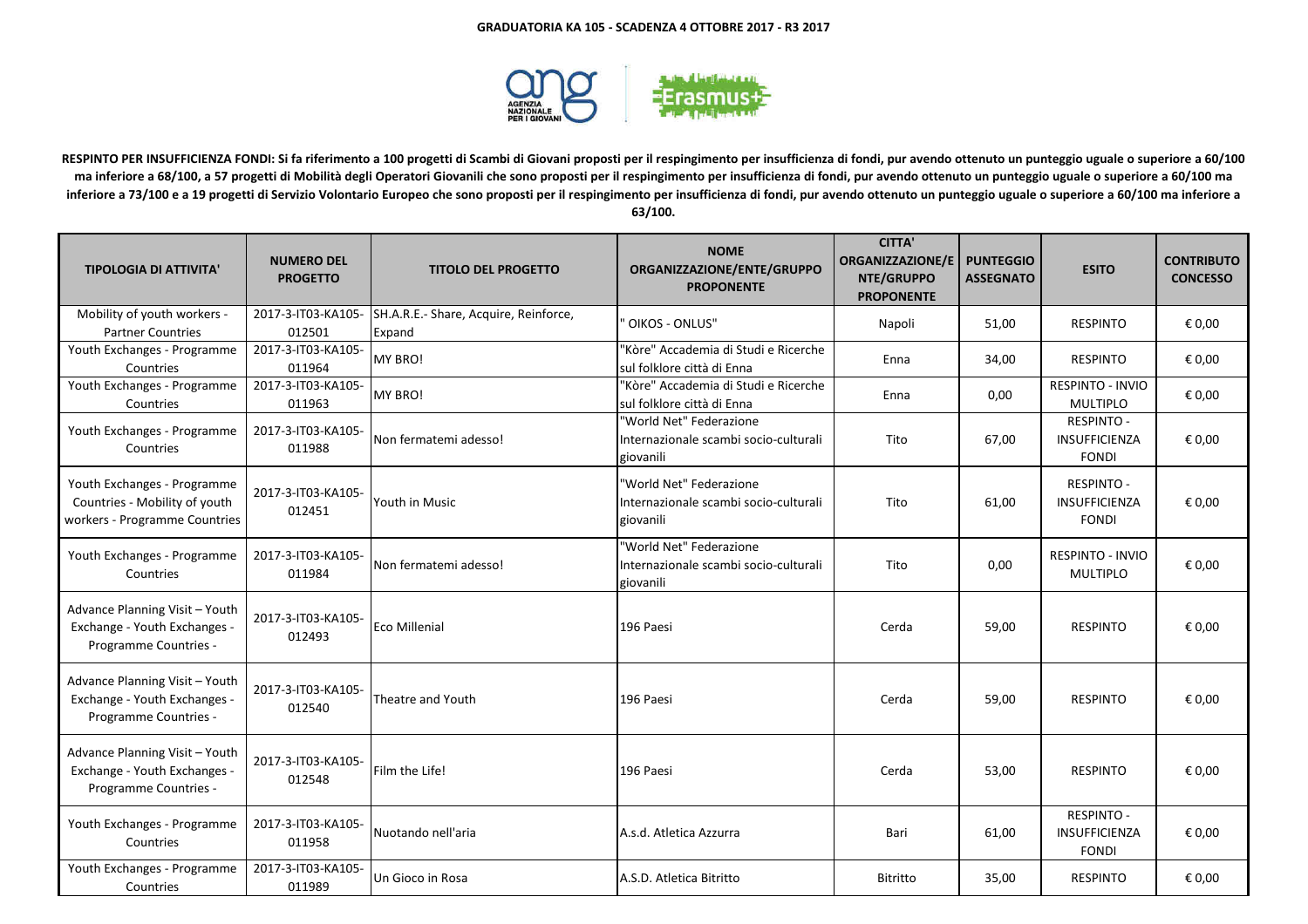| <b>TIPOLOGIA DI ATTIVITA'</b>                                                           | <b>NUMERO DEL</b><br><b>PROGETTO</b> | <b>TITOLO DEL PROGETTO</b>                        | <b>NOME</b><br>ORGANIZZAZIONE/ENTE/GRUPPO<br><b>PROPONENTE</b> | <b>CITTA'</b><br><b>ORGANIZZAZIONE/E</b><br>NTE/GRUPPO<br><b>PROPONENTE</b> | <b>PUNTEGGIO</b><br><b>ASSEGNATO</b> | <b>ESITO</b>                                       | <b>CONTRIBUTO</b><br><b>CONCESSO</b> |
|-----------------------------------------------------------------------------------------|--------------------------------------|---------------------------------------------------|----------------------------------------------------------------|-----------------------------------------------------------------------------|--------------------------------------|----------------------------------------------------|--------------------------------------|
| Advance Planning Visit - Youth<br>Exchange - Youth Exchanges -<br>Programme Countries - | 2017-3-IT03-KA105-<br>012124         | Placchiamo il bullismo – Let's tackle<br>bullyism | A.S.D. Spartacus Rugby Social Club                             | santa maria capua<br>vetere                                                 | 68,00                                | <b>APPROVATO</b>                                   | € 24.726,00                          |
| Advance Planning Visit - Youth<br>Exchange - Youth Exchanges -<br>Programme Countries - | 2017-3-IT03-KA105-<br>012117         | Placchiamo il bullismo – Let's tackle<br>bullyism | A.S.D. Spartacus Rugby Social Club                             | santa maria capua<br>vetere                                                 | 0,00                                 | RESPINTO - INVIO<br><b>MULTIPLO</b>                | € 0,00                               |
| Advance Planning Visit - Youth<br>Exchange - Youth Exchanges -<br>Programme Countries - | 2017-3-IT03-KA105-<br>012118         | Placchiamo il bullismo – Let's tackle<br>bullyism | A.S.D. Spartacus Rugby Social Club                             | santa maria capua<br>vetere                                                 | 0,00                                 | <b>RESPINTO - INVIO</b><br><b>MULTIPLO</b>         | € 0,00                               |
| Youth Exchanges - Programme<br>Countries                                                | 2017-3-IT03-KA105-<br>012785         | M.A.S.K.E.R.E.                                    | Acli Provinciali Cagliari                                      | Cagliari                                                                    | 60,00                                | RESPINTO -<br>INSUFFICIENZA<br><b>FONDI</b>        | € 0,00                               |
| Youth Exchanges - Programme<br>Countries                                                | 2017-3-IT03-KA105-<br>012683         | M.A.S.K.E.R.E.                                    | Acli Provinciali Cagliari                                      | Cagliari                                                                    | 0,00                                 | <b>RESPINTO - INVIO</b><br><b>MULTIPLO</b>         | € 0,00                               |
| Youth Exchanges - Programme<br>Countries                                                | 2017-3-IT03-KA105-<br>012208         | YOUth 4 Tolerance                                 | Active Youth for Europe                                        | Santa Maria la Carità                                                       | 72,00                                | APPROVATO                                          | € 24.280,00                          |
| Youth Exchanges - Programme<br>Countries                                                | 2017-3-IT03-KA105-<br>012773         | Health lifestyle                                  | <b>Active Youth for Europe</b>                                 | Santa Maria la Carità                                                       | 61,00                                | <b>RESPINTO -</b><br>INSUFFICIENZA<br><b>FONDI</b> | € 0,00                               |
| Mobility of youth workers -<br><b>Partner Countries</b>                                 | 2017-3-IT03-KA105-<br>012326         | Youth work against hate                           | Active Youth for Europe                                        | Santa Maria la Carità                                                       | 55,00                                | <b>RESPINTO</b>                                    | € 0,00                               |
| Advance Planning Visit - Youth<br>Exchange - Youth Exchanges -<br>Partner Countries -   | 2017-3-IT03-KA105-<br>012599         | <b>Solidarity Activist Plus</b>                   | Agenzia di Promozione Integrata per i<br>Cittadini in Europa   | Reggio Calabria                                                             | 57,00                                | <b>RESPINTO</b>                                    | € 0,00                               |
| Mobility of youth workers -<br><b>Programme Countries</b>                               | 2017-3-IT03-KA105-<br>012311         | JOIN FORCES                                       | Agenzia Formativa don Angelo<br>Tedoldi                        | <b>Brescia</b>                                                              | 60,00                                | <b>RESPINTO -</b><br>INSUFFICIENZA<br><b>FONDI</b> | € 0,00                               |
| European Voluntary Service -<br>Programme Countries                                     | 2017-3-IT03-KA105-<br>012083         | WE CAN DO IT                                      | Alce Nero Soc Coop Soc Onlus                                   | Mantova                                                                     | 73,00                                | <b>APPROVATO</b>                                   | € 12.884,00                          |
| European Voluntary Service -<br>Programme Countries                                     | 2017-3-IT03-KA105-<br>012079         | <b>Together for Europe</b>                        | Alce Nero Soc Coop Soc Onlus                                   | Mantova                                                                     | 66,00                                | <b>APPROVATO</b>                                   | € 25.351,00                          |
| <b>European Voluntary Service -</b><br><b>Programme Countries</b>                       | 2017-3-IT03-KA105-<br>012234         | <b>EUROPE call you!</b>                           | Alce Nero Soc Coop Soc Onlus                                   | Mantova                                                                     | 62,00                                | <b>RESPINTO -</b><br>INSUFFICIENZA<br><b>FONDI</b> | € 0,00                               |
| Advance Planning Visit - Youth<br>Exchange - Youth Exchanges -<br>Programme Countries - | 2017-3-IT03-KA105-<br>012454         | We Will Be Heroes                                 | ALT! Associazione Lettori Torresi                              | Torre del Greco                                                             | 36,00                                | <b>RESPINTO</b>                                    | € 0,00                               |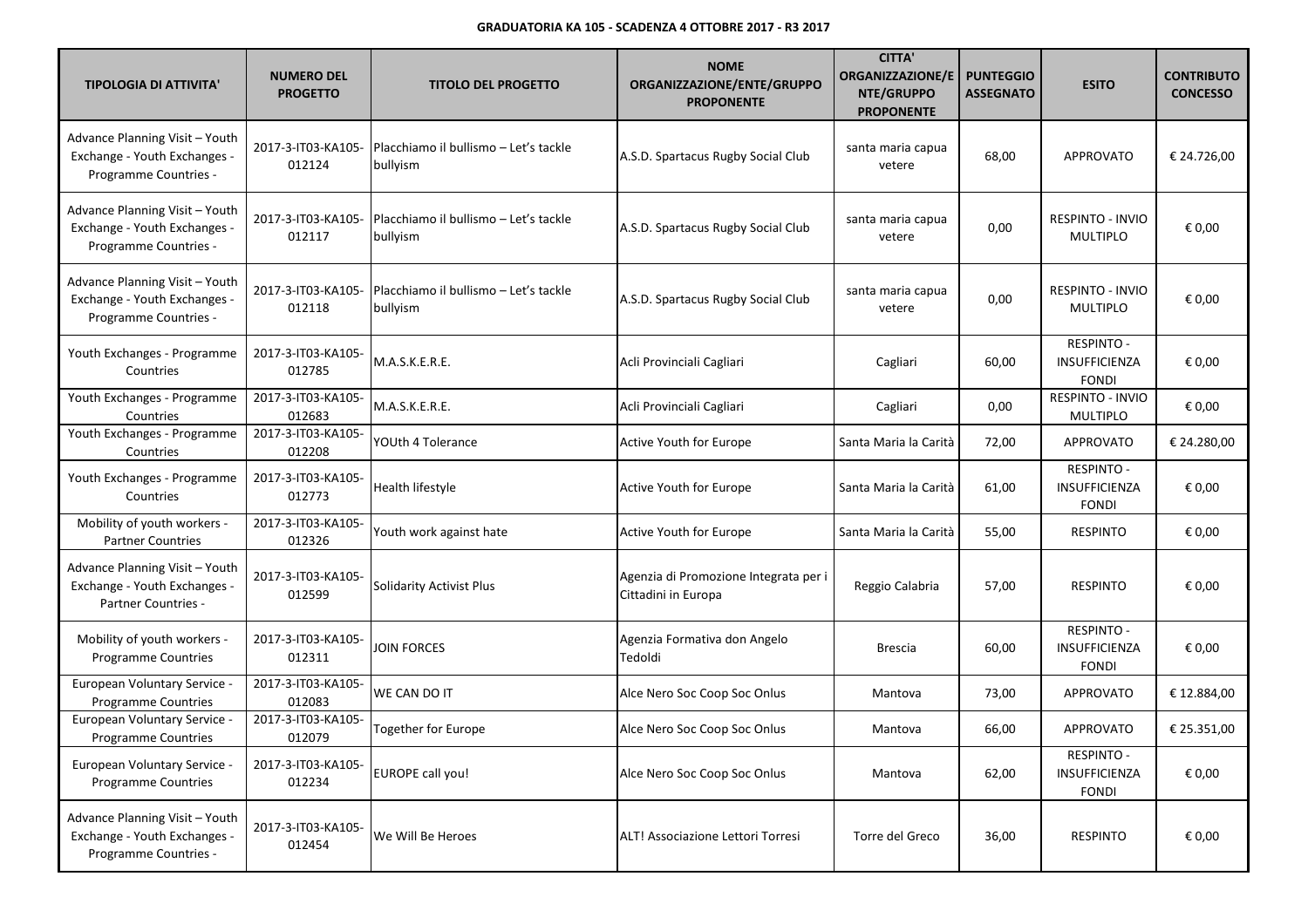| <b>TIPOLOGIA DI ATTIVITA'</b>                                                                                | <b>NUMERO DEL</b><br><b>PROGETTO</b> | <b>TITOLO DEL PROGETTO</b>                                                                                                | <b>NOME</b><br>ORGANIZZAZIONE/ENTE/GRUPPO<br><b>PROPONENTE</b> | <b>CITTA'</b><br><b>ORGANIZZAZIONE/E</b><br>NTE/GRUPPO<br><b>PROPONENTE</b> | <b>PUNTEGGIO</b><br><b>ASSEGNATO</b> | <b>ESITO</b>                                              | <b>CONTRIBUTO</b><br><b>CONCESSO</b> |
|--------------------------------------------------------------------------------------------------------------|--------------------------------------|---------------------------------------------------------------------------------------------------------------------------|----------------------------------------------------------------|-----------------------------------------------------------------------------|--------------------------------------|-----------------------------------------------------------|--------------------------------------|
| Youth Exchanges - Programme<br>Countries                                                                     | 2017-3-IT03-KA105-<br>012499         | <b>Cultural Communicators in Action!</b>                                                                                  | A-Maze Informal Group                                          | Sassari                                                                     | 30,00                                | <b>RESPINTO</b>                                           | € 0,00                               |
| European Voluntary Service -<br>Partner Countries - European<br>Voluntary Service - Programme<br>Countries - | 2017-3-IT03-KA105-<br>012485         | Crescere consapevolmente per l'ambiente                                                                                   | AMBECO' AMBIENTE E<br>COMUNICAZIONE SOC COOP ARL               | <b>OVINDOLI</b>                                                             | 68,00                                | <b>APPROVATO</b>                                          | € 13.673,00                          |
| Youth Exchanges - Programme<br>Countries - Youth Exchanges -<br><b>Partner Countries</b>                     | 2017-3-IT03-KA105-<br>011941         | Cultural and Heritage Exchange for Food                                                                                   | AMFI Agenzia per la Mobilità e la<br>Formazione Internazionale | Celano                                                                      | 62,00                                | <b>RESPINTO -</b><br>INSUFFICIENZA<br><b>FONDI</b>        | € 0,00                               |
| Mobility of youth workers -<br><b>Partner Countries</b>                                                      | 2017-3-IT03-KA105-<br>012222         | NESSUNO ESCLUSO: l'educazione<br>transfrontaliera come strumento di<br>educazione non formale per l'inclusione<br>sociale | AMFI Agenzia per la Mobilità e la<br>Formazione Internazionale | Celano                                                                      | 46,00                                | <b>RESPINTO</b>                                           | € 0,00                               |
| Youth Exchanges - Programme<br>Countries                                                                     | 2017-3-IT03-KA105-<br>012395         | Unmount the bully                                                                                                         | Amici della Cultura Onlus                                      | Potenza                                                                     | 55,00                                | <b>RESPINTO</b>                                           | € 0,00                               |
| Youth Exchanges - Programme<br>Countries                                                                     | 2017-3-IT03-KA105-<br>012144         | Come together, why not                                                                                                    | Amici della Cultura Onlus                                      | Potenza                                                                     | 54,00                                | <b>RESPINTO</b>                                           | € 0,00                               |
| Advance Planning Visit - Youth<br>Exchange - Youth Exchanges -<br>Programme Countries -                      | 2017-3-IT03-KA105-<br>012557         | Meet UrSelf                                                                                                               | AMICI DI LAVIANO                                               | Laviano                                                                     | 47,00                                | <b>RESPINTO</b>                                           | € 0,00                               |
| Youth Exchanges - Programme<br>Countries                                                                     | 2017-3-IT03-KA105-<br>011943         | Home is                                                                                                                   | AMICI DI LAVIANO                                               | Laviano                                                                     | 39,00                                | <b>RESPINTO</b>                                           | € 0,00                               |
| Mobility of youth workers -<br>Programme Countries                                                           | 2017-3-IT03-KA105-<br>012768         | Radici                                                                                                                    | Amministrazione Comunale di Ruoti                              | Ruoti (PZ)                                                                  | 42,00                                | <b>RESPINTO</b>                                           | € 0,00                               |
| Mobility of youth workers -<br>Programme Countries                                                           | 2017-3-IT03-KA105-<br>012692         | RadIci                                                                                                                    | Amministrazione Comunale di Ruoti                              | Ruoti (PZ)                                                                  | 0,00                                 | RESPINTO - INVIO<br>MULTIPLO                              | € 0,00                               |
| Youth Exchanges - Programme<br>Countries                                                                     | 2017-3-IT03-KA105-<br>012357         | Giovani al lavoro!                                                                                                        | Amministrazione Provinciale di Isernia                         | Isernia                                                                     | 37,00                                | <b>RESPINTO</b>                                           | € 0,00                               |
| <b>European Voluntary Service -</b><br>Programme Countries                                                   | 2017-3-IT03-KA105-<br>012571         | Pier Education                                                                                                            | Ampio Raggio Cooperativa Sociale<br>Integrata a r. l.          | Roma                                                                        | 61,00                                | <b>RESPINTO -</b><br><b>INSUFFICIENZA</b><br><b>FONDI</b> | € 0,00                               |
| Mobility of youth workers -<br><b>Programme Countries</b>                                                    | 2017-3-IT03-KA105-<br>012048         | Dream job empowerment: focus approach Aps Creativi108                                                                     |                                                                | Bologna                                                                     | 0,00                                 | <b>RESPINTO</b>                                           | € 0,00                               |
| European Voluntary Service -<br><b>Programme Countries</b>                                                   | 012670                               | 2017-3-IT03-KA105- ST.ART THE CIRCUS!! - Building Change<br>through Street Arts                                           | <b>APS LA FENICE</b>                                           | Tortona                                                                     | 64,00                                | APPROVATO                                                 | € 20.570,00                          |
| European Voluntary Service -<br>Partner Countries - European<br>Voluntary Service - Programme<br>Countries - | 2017-3-IT03-KA105-<br>012716         | Kalat Youth Center 2                                                                                                      | Archeoclub d'Italia di Campobello di<br>Licata                 | Campobello di Licata                                                        | 63,00                                | <b>APPROVATO</b>                                          | € 27.410,00                          |
| European Voluntary Service -<br>Programme Countries                                                          | 2017-3-IT03-KA105-<br>012777         | Crossing senses                                                                                                           | Arci Comitato Territoriale di Catania                          | CATANIA                                                                     | 75,00                                | APPROVATO                                                 | € 18.800,00                          |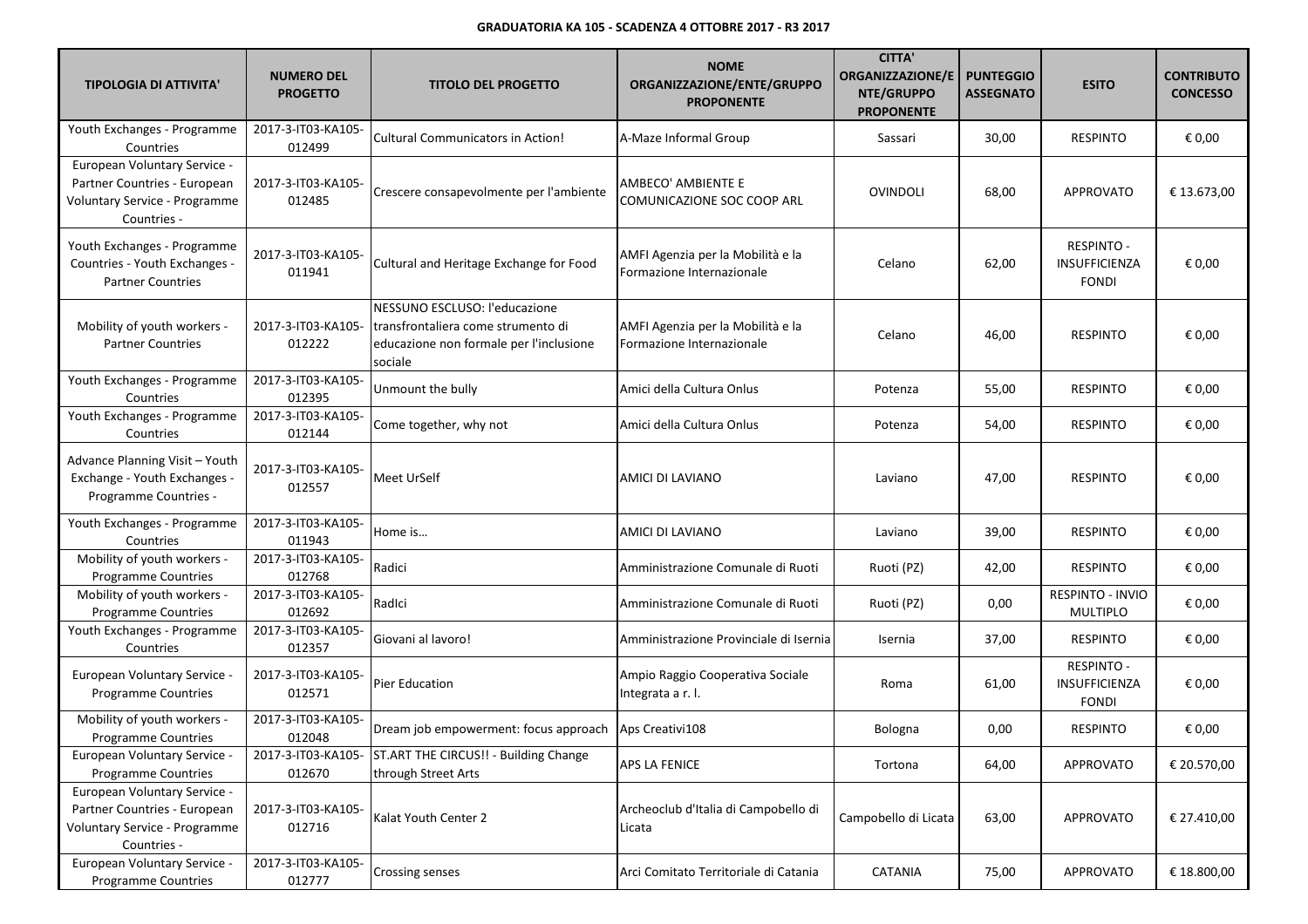| <b>TIPOLOGIA DI ATTIVITA'</b>                                                                                                                                   | <b>NUMERO DEL</b><br><b>PROGETTO</b> | <b>TITOLO DEL PROGETTO</b>                                                                                                              | <b>NOME</b><br>ORGANIZZAZIONE/ENTE/GRUPPO<br><b>PROPONENTE</b> | <b>CITTA'</b><br><b>ORGANIZZAZIONE/E</b><br>NTE/GRUPPO<br><b>PROPONENTE</b> | <b>PUNTEGGIO</b><br><b>ASSEGNATO</b> | <b>ESITO</b>                                              | <b>CONTRIBUTO</b><br><b>CONCESSO</b> |
|-----------------------------------------------------------------------------------------------------------------------------------------------------------------|--------------------------------------|-----------------------------------------------------------------------------------------------------------------------------------------|----------------------------------------------------------------|-----------------------------------------------------------------------------|--------------------------------------|-----------------------------------------------------------|--------------------------------------|
| European Voluntary Service -<br><b>Partner Countries</b>                                                                                                        | 2017-3-IT03-KA105-<br>012467         | Women Learns and Women Acts                                                                                                             | Arci Comitato Territoriale di Catania                          | <b>CATANIA</b>                                                              | 65,00                                | <b>APPROVATO</b>                                          | €4.347,00                            |
| European Voluntary Service -<br>Programme Countries                                                                                                             | 2017-3-IT03-KA105-<br>012455         | <b>Crossing senses</b>                                                                                                                  | Arci Comitato Territoriale di Catania                          | Catania                                                                     | 0,00                                 | RESPINTO - INVIO<br><b>MULTIPLO</b>                       | € 0,00                               |
| Youth Exchanges - Programme<br>Countries                                                                                                                        | 2017-3-IT03-KA105-<br>012512         | <b>LACIO DROM</b>                                                                                                                       | Arci La Quercia                                                | Cinisello Balsamo                                                           | 70,00                                | <b>APPROVATO</b>                                          | € 20.556,00                          |
| Youth Exchanges - Programme<br>Countries                                                                                                                        | 2017-3-IT03-KA105-<br>012494         | Gardner's Processing System                                                                                                             | Arci La Quercia                                                | Cinisello Balsamo                                                           | 58,00                                | <b>RESPINTO</b>                                           | € 0,00                               |
| Mobility of youth workers -<br><b>Partner Countries</b>                                                                                                         | 2017-3-IT03-KA105-<br>012545         | <b>OUR GOLD - Take Action Online Offline</b>                                                                                            | ARCIRAGAZZI PORTICI "Utopia<br>Attanasio"                      | Portici                                                                     | 62,00                                | <b>RESPINTO -</b><br><b>INSUFFICIENZA</b><br><b>FONDI</b> | € 0,00                               |
| <b>European Voluntary Service -</b><br>Programme Countries                                                                                                      | 2017-3-IT03-KA105-<br>012295         | Marine Adventures Respecting the<br>Environment                                                                                         | Area Marina Protetta Punta<br>Campanella                       | Massa Lubrense (Na)                                                         | 80,00                                | <b>APPROVATO</b>                                          | €44.752,00                           |
| European Voluntary Service<br>Programme Countries                                                                                                               | 2017-3-IT03-KA105-<br>012290         | Volontari per le Comunità Dinamiche                                                                                                     | Arimo Società Cooperativa Sociale                              | Giussago                                                                    | 75,00                                | APPROVATO                                                 | € 21.450,00                          |
| Mobility of youth workers -<br>Partner Countries - Youth<br><b>Exchanges - Partner Countries -</b>                                                              | 2017-3-IT03-KA105-<br>012016         | The Art of Overcoming Hate: Using art and<br>creativity to counter hatred against<br>refugees, asylum seekers and migrants in<br>Europe | ASAL Student                                                   | Lecce                                                                       | 52,00                                | <b>RESPINTO</b>                                           | € 0,00                               |
| Mobility of youth workers -<br><b>Programme Countries</b>                                                                                                       | 2017-3-IT03-KA105-<br>012472         | I-Mediate                                                                                                                               | <b>ASAL Student</b>                                            | Lecce                                                                       | 38,00                                | <b>RESPINTO</b>                                           | € 0,00                               |
| Youth Exchanges - Programme<br>Countries                                                                                                                        | 2017-3-IT03-KA105-<br>012212         | CI PIACE - Cittadinanza innovativa:<br>partecipazione inclusione attivismo =<br>cittadini Europei                                       | ASAP EUROPE AS SOON AS POSSIBLE                                | <b>FASANO</b>                                                               | 73,00                                | APPROVATO                                                 | € 23.778,00                          |
| Mobility of youth workers -<br>Programme Countries                                                                                                              | 2017-3-IT03-KA105-<br>012435         | "Sport (EM)Power(MENT)!"                                                                                                                | ASD L'Orma                                                     | Milan                                                                       | 44,00                                | <b>RESPINTO</b>                                           | € 0,00                               |
| European Voluntary Service -<br>Partner Countries - European<br>Voluntary Service - Programme<br>Countries - Mobility of youth<br>workers - Programme Countries | 2017-3-IT03-KA105-<br>011960         | IntegraMI Ambassador                                                                                                                    | ASD L'Orma                                                     | Milan                                                                       | 0,00                                 | RESPINTO - INVIO<br><b>MULTIPLO</b>                       | € 0,00                               |
| Youth Exchanges - Programme<br>Countries                                                                                                                        | 2017-3-IT03-KA105-<br>012442         | Sports'R'us                                                                                                                             | ASD POLISPORT NUORO                                            | Nuoro                                                                       | 0,00                                 | <b>RESPINTO</b>                                           | € 0,00                               |
| Youth Exchanges - Programme<br>Countries                                                                                                                        | 2017-3-IT03-KA105-<br>012007         | Gioca con noi, gioca per noi!                                                                                                           | ASD PROLOCO SAN MAURO FORTE                                    | San Mauro Forte                                                             | 56,00                                | RESPINTO                                                  | € 0,00                               |
| Youth Exchanges - Programme<br>Countries                                                                                                                        | 2017-3-IT03-KA105-<br>011945         | Gioca con noi, gioca per noi!                                                                                                           | ASD PROLOCO SAN MAURO FORTE                                    | San Mauro Forte                                                             | 0,00                                 | RESPINTO - INVIO<br><b>MULTIPLO</b>                       | € 0,00                               |
| European Voluntary Service -<br>Partner Countries - European<br>Voluntary Service - Programme<br>Countries -                                                    | 2017-3-IT03-KA105-<br>012196         | Actions for inclusion: voluntary service to<br>empower less opportunities youth and<br>ruralities                                       | ASS A RUOTA LIBERA ONLUS                                       | Nettuno                                                                     | 78,00                                | <b>APPROVATO</b>                                          | €40.440,00                           |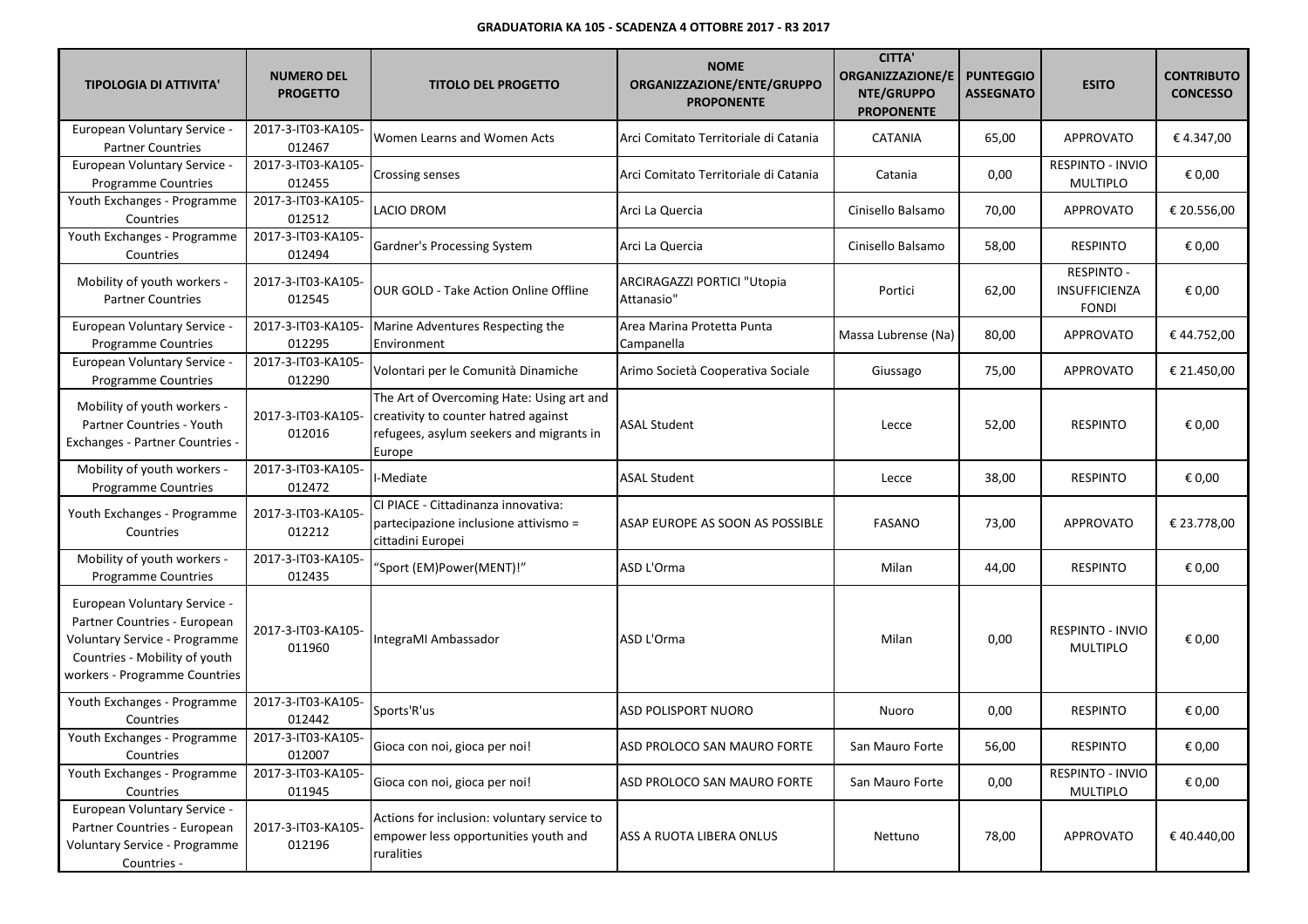| <b>TIPOLOGIA DI ATTIVITA'</b>                                                                | <b>NUMERO DEL</b><br><b>PROGETTO</b> | <b>TITOLO DEL PROGETTO</b>                                                                  | <b>NOME</b><br>ORGANIZZAZIONE/ENTE/GRUPPO<br><b>PROPONENTE</b> | <b>CITTA'</b><br><b>ORGANIZZAZIONE/E</b><br>NTE/GRUPPO<br><b>PROPONENTE</b> | <b>PUNTEGGIO</b><br><b>ASSEGNATO</b> | <b>ESITO</b>                                       | <b>CONTRIBUTO</b><br><b>CONCESSO</b> |
|----------------------------------------------------------------------------------------------|--------------------------------------|---------------------------------------------------------------------------------------------|----------------------------------------------------------------|-----------------------------------------------------------------------------|--------------------------------------|----------------------------------------------------|--------------------------------------|
| Youth Exchanges - Programme<br>Countries                                                     | 2017-3-IT03-KA105-<br>012038         | Sotto le stesse stelle                                                                      | Associazione "Centro Culturale<br>Terrazzani"                  | Trabia                                                                      | 54,00                                | <b>RESPINTO</b>                                    | € 0,00                               |
| Youth Exchanges - Programme<br>Countries                                                     | 2017-3-IT03-KA105-<br>012092         | <b>Eco-friendly Europe</b>                                                                  | associazione "Futuro"                                          | Mistretta                                                                   | 54,00                                | <b>RESPINTO</b>                                    | € 0,00                               |
| Youth Exchanges - Programme<br>Countries                                                     | 2017-3-IT03-KA105-<br>012030         | Apri i tuoi occhi ed aprirai la tua mente!                                                  | Associazione "Gruppo Folclorico<br>Gregoriano"                 | S. Gregorio Magno                                                           | 50,00                                | <b>RESPINTO</b>                                    | € 0,00                               |
| Mobility of youth workers -<br><b>Programme Countries</b>                                    | 2017-3-IT03-KA105-<br>012457         | Act of Humanity                                                                             | Associazione "Gruppo Folclorico<br>Gregoriano"                 | S. Gregorio Magno                                                           | 47,00                                | <b>RESPINTO</b>                                    | € 0,00                               |
| Youth Exchanges - Programme<br>Countries                                                     | 2017-3-IT03-KA105-<br>012635         | Fostering youth access to labour market<br>through non conventional tourism<br>activities   | Associazione "Pro Loco Ollolai"                                | Ollolai (NU)                                                                | 0,00                                 | <b>RESPINTO</b>                                    | € 0,00                               |
| Mobility of youth workers -<br><b>Programme Countries</b>                                    | 2017-3-IT03-KA105-<br>012116         | Youth social exclusion : preventing and<br>remedying this vicious circle                    | Associazione ABICI                                             | Selargius                                                                   | 60,00                                | <b>RESPINTO -</b><br>INSUFFICIENZA<br><b>FONDI</b> | € 0,00                               |
| Mobility of youth workers -<br>Programme Countries                                           | 2017-3-IT03-KA105-<br>012115         | European project writingeasy peasy!                                                         | Associazione ABICI                                             | Selargius                                                                   | 58,00                                | <b>RESPINTO</b>                                    | € 0,00                               |
| Advance Planning Visit - Youth<br>Exchange - Youth Exchanges -<br>Programme Countries -      | 2017-3-IT03-KA105-<br>012452         | <b>EUROPE CALLING</b>                                                                       | ASSOCIAZIONE AGRADO                                            | <b>VINCI</b>                                                                | 79,00                                | <b>APPROVATO</b>                                   | € 16.586,00                          |
| Mobility of youth workers -<br><b>Programme Countries</b>                                    | 2017-3-IT03-KA105-<br>012121         | <b>GRAPHIC IMPRESSIONS</b>                                                                  | ASSOCIAZIONE AGRADO                                            | <b>VINCI</b>                                                                | 67,00                                | <b>RESPINTO -</b><br>INSUFFICIENZA<br><b>FONDI</b> | € 0,00                               |
| Mobility of youth workers -<br>Programme Countries                                           | 2017-3-IT03-KA105-<br>012153         | <b>EXPRESS TRAIN - Training of Trainers in</b><br>Non-Formal Education                      | ASSOCIAZIONE AGRADO                                            | <b>VINCI</b>                                                                | 53,00                                | <b>RESPINTO</b>                                    | € 0,00                               |
| Youth Exchanges - Programme<br>Countries                                                     | 2017-3-IT03-KA105-<br>012348         | Amici della Musica                                                                          | ASSOCIAZIONE AMICI DELLA MUSICA<br><b>FEDELE FENAROLI</b>      | LANCIANO (CH)                                                               | 62,00                                | <b>RESPINTO -</b><br>INSUFFICIENZA<br><b>FONDI</b> | € 0,00                               |
| Advance Planning Visit - Youth<br>Exchange - Youth Exchanges -<br>Programme Countries -      | 2017-3-IT03-KA105-<br>012656         | IntersActions!                                                                              | Associazione Arci - Comitato<br>territoriale di Torino         | Torino                                                                      | 65,00                                | <b>RESPINTO -</b><br>INSUFFICIENZA<br><b>FONDI</b> | € 0,00                               |
| Youth Exchanges - Partner<br>Countries - Mobility of youth<br>workers - Partner Countries -  | 2017-3-IT03-KA105-<br>012288         | Non esistino due viaggi uguali che<br>affrontano il medesimo cammino: atto di<br>resilienza | <b>ASSOCIAZIONE ARTEMIDE</b>                                   | <b>ORVIETO</b>                                                              | 77,00                                | <b>APPROVATO</b>                                   | €42.090,00                           |
| Advance Planning Visit - Youth<br>Exchange - Youth Exchanges -<br><b>Partner Countries -</b> | 2017-3-IT03-KA105-<br>012419         | Peace 'n Folk                                                                               | Associazione Attiva-Mente                                      | Modica                                                                      | 49,00                                | <b>RESPINTO</b>                                    | € 0,00                               |
| Youth Exchanges - Partner<br>Countries - Mobility of youth<br>workers - Partner Countries -  | 2017-3-IT03-KA105-<br>012439         | SHARITAGE                                                                                   | Associazione Attiva-Mente                                      | Modica                                                                      | 48,00                                | <b>RESPINTO</b>                                    | € 0,00                               |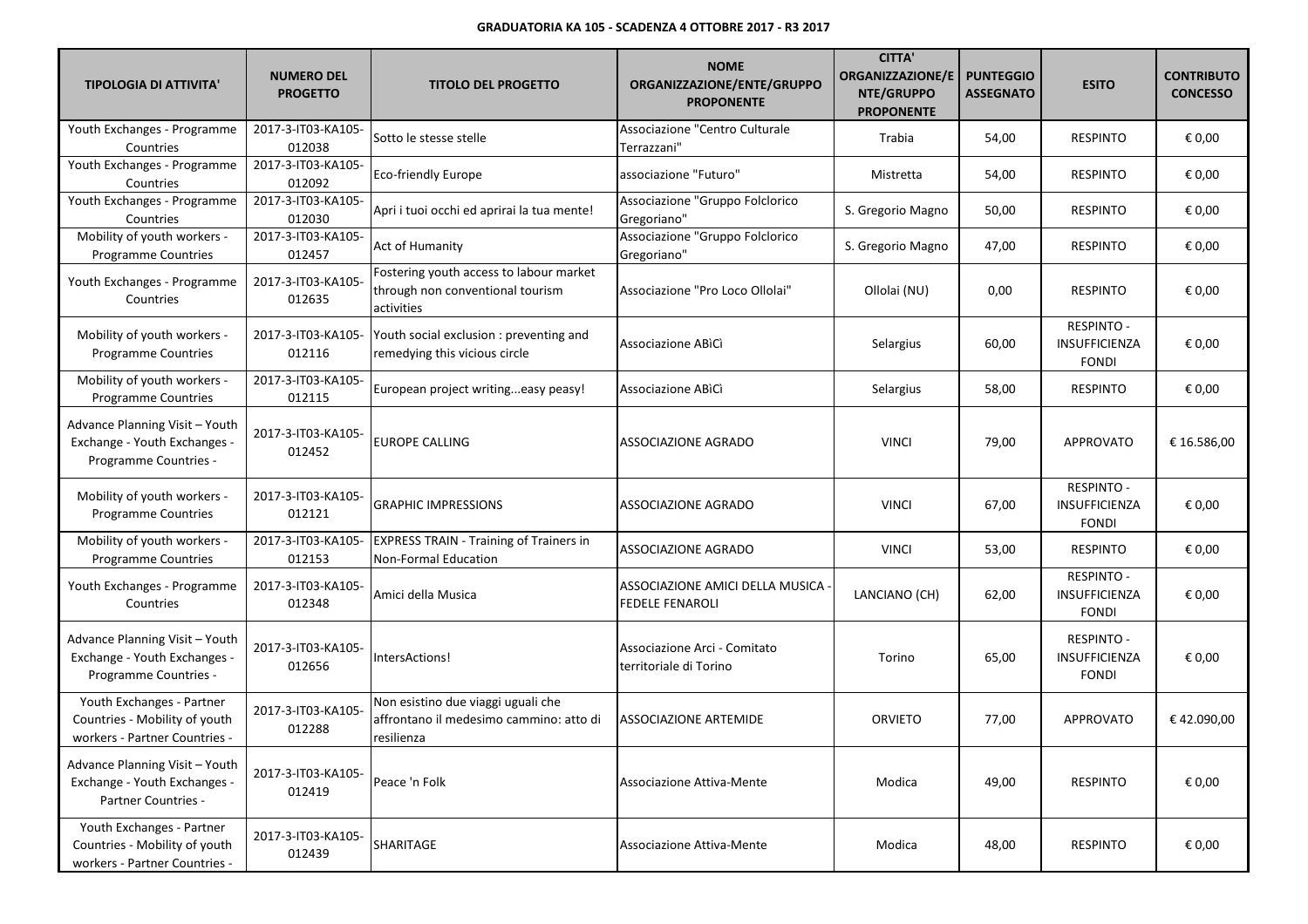| <b>TIPOLOGIA DI ATTIVITA'</b>                                                                                                                 | <b>NUMERO DEL</b><br><b>PROGETTO</b> | <b>TITOLO DEL PROGETTO</b>                                           | <b>NOME</b><br>ORGANIZZAZIONE/ENTE/GRUPPO<br><b>PROPONENTE</b>        | <b>CITTA'</b><br><b>ORGANIZZAZIONE/E</b><br>NTE/GRUPPO<br><b>PROPONENTE</b> | <b>PUNTEGGIO</b><br><b>ASSEGNATO</b> | <b>ESITO</b>                                              | <b>CONTRIBUTO</b><br><b>CONCESSO</b> |
|-----------------------------------------------------------------------------------------------------------------------------------------------|--------------------------------------|----------------------------------------------------------------------|-----------------------------------------------------------------------|-----------------------------------------------------------------------------|--------------------------------------|-----------------------------------------------------------|--------------------------------------|
| Mobility of youth workers -<br><b>Programme Countries</b>                                                                                     | 2017-3-IT03-KA105-<br>012655         | <b>UNited In Diversity</b>                                           | ASSOCIAZIONE BIOS                                                     | <b>MESSINA</b>                                                              | 61,00                                | <b>RESPINTO -</b><br><b>INSUFFICIENZA</b><br><b>FONDI</b> | € 0,00                               |
| Youth Exchanges - Programme<br>Countries                                                                                                      | 2017-3-IT03-KA105-<br>011971         | <b>Stazione Giovani</b>                                              | Associazione Centro Studi e Ricerca<br>Gruppo Folcloristico Valdemone | Militello Rosmarino                                                         | 65,00                                | <b>RESPINTO -</b><br>INSUFFICIENZA<br><b>FONDI</b>        | € 0,00                               |
| Youth Exchanges - Programme<br>Countries                                                                                                      | 2017-3-IT03-KA105-<br>012094         | Be the creator of your future                                        | Associazione Centro studi Scolaro e<br>De Caro "Amastra"              | Mistretta                                                                   | 47,00                                | <b>RESPINTO</b>                                           | € 0,00                               |
| Youth Exchanges - Programme<br>Countries                                                                                                      | 2017-3-IT03-KA105-<br>012544         | Erasmus4Erasmus                                                      | Associazione Centro Studi Teorema                                     | ROMANO DI<br>LOMBARDIA                                                      | 36,00                                | <b>RESPINTO</b>                                           | € 0,00                               |
| European Voluntary Service -<br><b>Partner Countries</b>                                                                                      | 2017-3-IT03-KA105-<br>012183         | A Smile and a Hand Stretched Out                                     | Associazione Ciessevi                                                 | Milano                                                                      | 60,00                                | <b>RESPINTO -</b><br>INSUFFICIENZA<br><b>FONDI</b>        | € 0,00                               |
| Advance Planning Visit - Youth<br>Exchange - Youth Exchanges -<br>Programme Countries -                                                       | 2017-3-IT03-KA105-<br>012550         | Music as inspiration for Unity, Solidarity<br>and Social Empowerment | <b>Associazione Connecting Europe</b>                                 | Girifalco                                                                   | 73,00                                | <b>APPROVATO</b>                                          | € 12.052,00                          |
| Youth Exchanges - Programme<br>Countries - Mobility of youth<br>workers - Programme Countries -<br>Advance Planning Visit - Youth<br>Exchange | 2017-3-IT03-KA105-<br>012732         | Play Eco - Play Sustainable                                          | Associazione Costiera Amalfitana<br>Riserva Biosfera                  | Tramonti                                                                    | 36,00                                | <b>RESPINTO</b>                                           | € 0,00                               |
| Youth Exchanges - Programme<br>Countries                                                                                                      | 2017-3-IT03-KA105-<br>011994         | SEGUI I TUOI SOGNI!                                                  | Associazione culturale "(Estmao)<br>SOLIDALE"                         | Castel di Lucio (ME)                                                        | 44,00                                | <b>RESPINTO</b>                                           | € 0,00                               |
| Youth Exchanges - Programme<br>Countries                                                                                                      | 2017-3-IT03-KA105-<br>011956         | SEGUI I TUOI SOGNI!                                                  | Associazione culturale "(Estmao)<br><b>SOLIDALE"</b>                  | Castel di Lucio (ME)                                                        | 0,00                                 | RESPINTO - INVIO<br><b>MULTIPLO</b>                       | € 0,00                               |
| Youth Exchanges - Programme<br>Countries                                                                                                      | 2017-3-IT03-KA105-<br>012224         | INSIEME PER IL DOMANI                                                | Associazione Culturale<br>"A.G.B.Murgantia"                           | Baselice (BN)                                                               | 47,00                                | <b>RESPINTO</b>                                           | € 0,00                               |
| Youth Exchanges - Programme<br>Countries                                                                                                      | 2017-3-IT03-KA105-<br>012223         | scuotere la coscienza                                                | Associazione culturale "Gruppo folk<br>Ru Maccature"                  | <b>CARPINONE (IS)</b>                                                       | 60,00                                | <b>RESPINTO -</b><br>INSUFFICIENZA<br><b>FONDI</b>        | € 0,00                               |
| Youth Exchanges - Programme<br>Countries                                                                                                      | 2017-3-IT03-KA105-<br>012128         | scuotere la coscienza                                                | Associazione culturale "Gruppo folk<br>Ru Maccature"                  | <b>CARPINONE (IS)</b>                                                       | 0,00                                 | RESPINTO - INVIO<br><b>MULTIPLO</b>                       | € 0,00                               |
| Youth Exchanges - Programme<br>Countries                                                                                                      | 2017-3-IT03-KA105-<br>011985         | Mente sana in un ambiente sano                                       | Associazione culturale "I Salviani"                                   | Savoia di Lucania                                                           | 63,00                                | <b>RESPINTO -</b><br>INSUFFICIENZA<br><b>FONDI</b>        | € 0,00                               |
| Youth Exchanges - Programme<br>Countries                                                                                                      | 2017-3-IT03-KA105-<br>012006         | Connessioni rurali                                                   | associazione culturale "il tempietto"                                 | Garaguso (MT)                                                               | 75,00                                | <b>APPROVATO</b>                                          | € 13.760,00                          |
| Youth Exchanges - Programme<br>Countries                                                                                                      | 2017-3-IT03-KA105-<br>011966         | Despite the differences                                              | Associazione Culturale "La Cascata"                                   | Abriola                                                                     | 54,00                                | <b>RESPINTO</b>                                           | € 0,00                               |
| Youth Exchanges - Programme<br>Countries                                                                                                      | 2017-3-IT03-KA105-<br>012001         | Laboratorio verde                                                    | Associazione Culturale "Nuova Sicilia<br>Bedda"                       | Vita (TP)                                                                   | 50,00                                | <b>RESPINTO</b>                                           | € 0,00                               |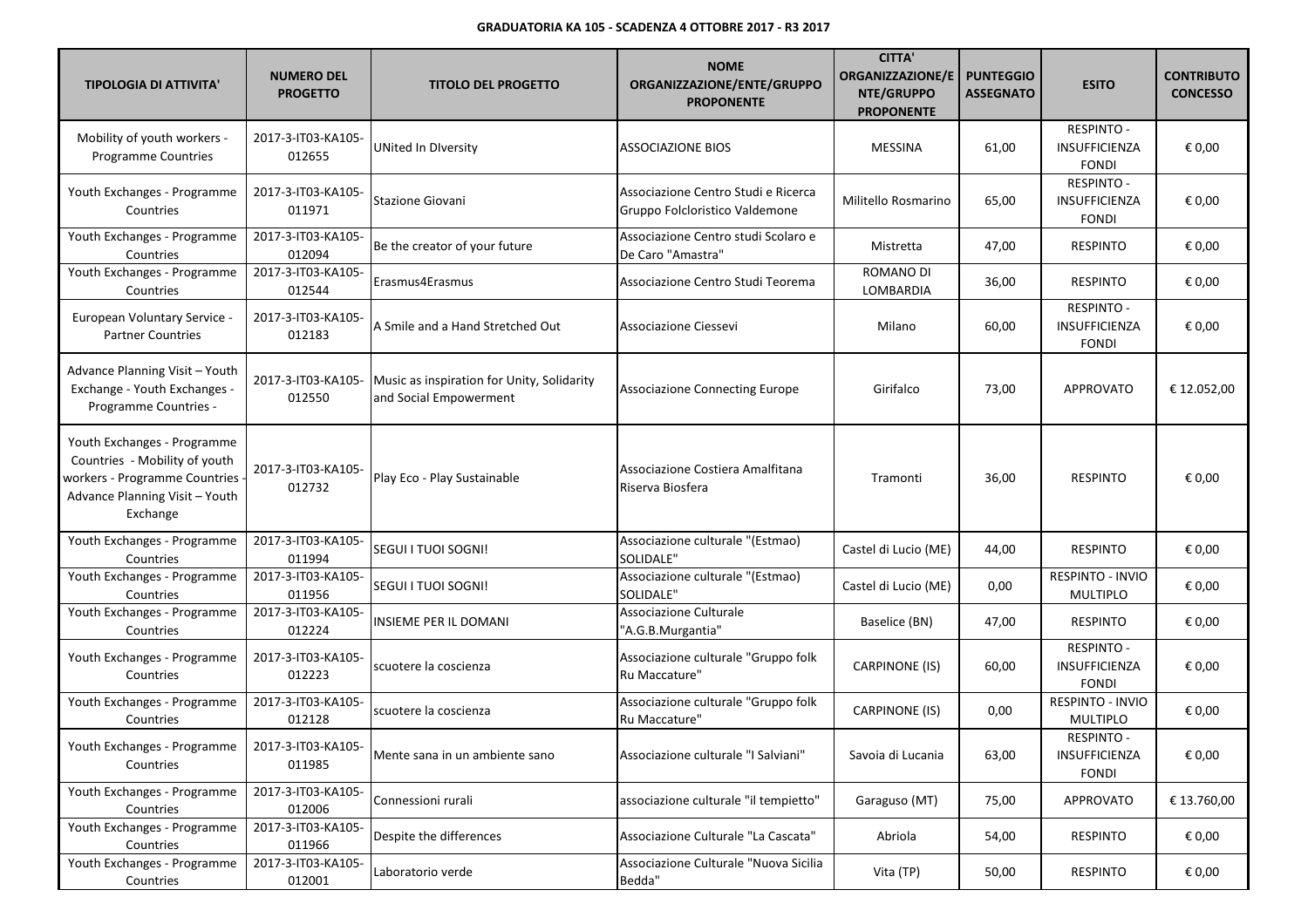| <b>TIPOLOGIA DI ATTIVITA'</b>                                                                      | <b>NUMERO DEL</b><br><b>PROGETTO</b> | <b>TITOLO DEL PROGETTO</b>                                                 | <b>NOME</b><br>ORGANIZZAZIONE/ENTE/GRUPPO<br><b>PROPONENTE</b>         | <b>CITTA'</b><br><b>ORGANIZZAZIONE/E</b><br>NTE/GRUPPO<br><b>PROPONENTE</b> | <b>PUNTEGGIO</b><br><b>ASSEGNATO</b> | <b>ESITO</b>                                              | <b>CONTRIBUTO</b><br><b>CONCESSO</b> |
|----------------------------------------------------------------------------------------------------|--------------------------------------|----------------------------------------------------------------------------|------------------------------------------------------------------------|-----------------------------------------------------------------------------|--------------------------------------|-----------------------------------------------------------|--------------------------------------|
| Youth Exchanges - Programme<br>Countries                                                           | 2017-3-IT03-KA105-<br>011944         | Laboratorio verde                                                          | Associazione Culturale "Nuova Sicilia<br>Bedda"                        | Vita (TP)                                                                   | 0,00                                 | <b>RESPINTO - INVIO</b><br><b>MULTIPLO</b>                | € 0,00                               |
| Youth Exchanges - Programme<br>Countries                                                           | 2017-3-IT03-KA105-<br>012000         | Laboratorio verde                                                          | Associazione Culturale "Nuova Sicilia<br>Bedda"                        | Vita (TP)                                                                   | 0,00                                 | RESPINTO - INVIO<br><b>MULTIPLO</b>                       | € 0,00                               |
| Mobility of youth workers -<br>Programme Countries - Youth<br>Exchanges - Programme<br>Countries - | 2017-3-IT03-KA105-<br>012563         | L'Officina delle STorie                                                    | Associazione Culturale Abito In Scena                                  | Potenza                                                                     | 59,00                                | <b>RESPINTO</b>                                           | € 0,00                               |
| Mobility of youth workers -<br>Programme Countries - Youth<br>Exchanges - Programme<br>Countries - | 2017-3-IT03-KA105-<br>012524         | -'Officina delle STorie                                                    | Associazione Culturale Abito In Scena                                  | Potenza                                                                     | 0,00                                 | <b>RESPINTO - INVIO</b><br><b>MULTIPLO</b>                | € 0.00                               |
| Advance Planning Visit - Youth<br>Exchange - Youth Exchanges -<br>Programme Countries -            | 2017-3-IT03-KA105-<br>012206         | EcoBikeTour                                                                | Associazione Culturale Basilicata Link                                 | Matera                                                                      | 80,00                                | <b>APPROVATO</b>                                          | € 12.975,00                          |
| Mobility of youth workers -<br><b>Partner Countries</b>                                            | 2017-3-IT03-KA105-<br>012362         | Come&See                                                                   | Associazione Culturale Basilicata Link                                 | Matera                                                                      | 60,00                                | <b>RESPINTO -</b><br><b>INSUFFICIENZA</b><br><b>FONDI</b> | € 0,00                               |
| Youth Exchanges - Programme<br>Countries                                                           | 2017-3-IT03-KA105-<br>012480         | From E.U. to You!                                                          | ASSOCIAZIONE CULTURALE BEYOND<br><b>BORDERS CORATO</b>                 | <b>CORATO BA</b>                                                            | 72,00                                | <b>APPROVATO</b>                                          | € 15.923,00                          |
| Mobility of youth workers -<br><b>Programme Countries</b>                                          | 2017-3-IT03-KA105-<br>012086         | Bonding Europe: Cooperative and Creative<br>Management Tools for Ngos      | ASSOCIAZIONE CULTURALE BEYOND<br><b>BORDERS CORATO</b>                 | <b>CORATO BA</b>                                                            | 57,00                                | <b>RESPINTO</b>                                           | € 0,00                               |
| Mobility of youth workers -<br><b>Programme Countries</b>                                          | 2017-3-IT03-KA105-<br>012085         | Bonding Europe: Cooperative and Creative<br>Management Tools for Ngos      | ASSOCIAZIONE CULTURALE BEYOND<br><b>BORDERS CORATO</b>                 | <b>CORATO BA</b>                                                            | 0,00                                 | <b>RESPINTO - INVIO</b><br><b>MULTIPLO</b>                | € 0,00                               |
| Mobility of youth workers -<br><b>Programme Countries</b>                                          | 2017-3-IT03-KA105-<br>012684         | Intercultural youth work for an inclusive<br>and young Mediterranean space | <b>ASSOCIAZIONE CULTURALE</b><br>COOPERAZIONEINTERNAZIONALE<br>SUD SUD | PALERMO                                                                     | 66,00                                | <b>RESPINTO -</b><br><b>INSUFFICIENZA</b><br><b>FONDI</b> | € 0,00                               |
| Mobility of youth workers -<br><b>Partner Countries</b>                                            | 2017-3-IT03-KA105-<br>012186         | The impact of Non formal education                                         | Associazione Culturale di Promozione<br>Sociale Gentle Giant           | Ardea                                                                       | 58,00                                | <b>RESPINTO</b>                                           | € 0,00                               |
| Youth Exchanges - Programme<br>Countries                                                           | 2017-3-IT03-KA105-<br>012178         | Active citizenship and youth                                               | Associazione Culturale di Promozione<br>Sociale Gentle Giant           | Ardea                                                                       | 35,00                                | <b>RESPINTO</b>                                           | € 0,00                               |
| Youth Exchanges - Programme<br>Countries                                                           | 2017-3-IT03-KA105-<br>012201         | Culture goes through the stomach                                           | Associazione Culturale di Promozione<br>Sociale Gentle Giant           | Ardea                                                                       | 35,00                                | <b>RESPINTO</b>                                           | € 0,00                               |
| Youth Exchanges - Programme<br>Countries                                                           | 2017-3-IT03-KA105-<br>012050         | What a wonderful work!                                                     | ASSOCIAZIONE CULTURALE E FOLK<br>'SU MASU"                             | ELMAN (CA)                                                                  | 63,00                                | <b>RESPINTO -</b><br><b>INSUFFICIENZA</b><br><b>FONDI</b> | € 0,00                               |
| Youth Exchanges - Programme<br>Countries                                                           | 2017-3-IT03-KA105-<br>012489         | Colours from the Inside                                                    | Associazione culturale Effetto Domino                                  | Firenze                                                                     | 49,00                                | <b>RESPINTO</b>                                           | € 0,00                               |
| Youth Exchanges - Programme<br>Countries                                                           | 2017-3-IT03-KA105-<br>012539         | Inclusion European Society                                                 | Associazione Culturale Entropia                                        | Arcavacata di Rende<br>(Cosenza)                                            | 75,00                                | <b>APPROVATO</b>                                          | € 11.862,00                          |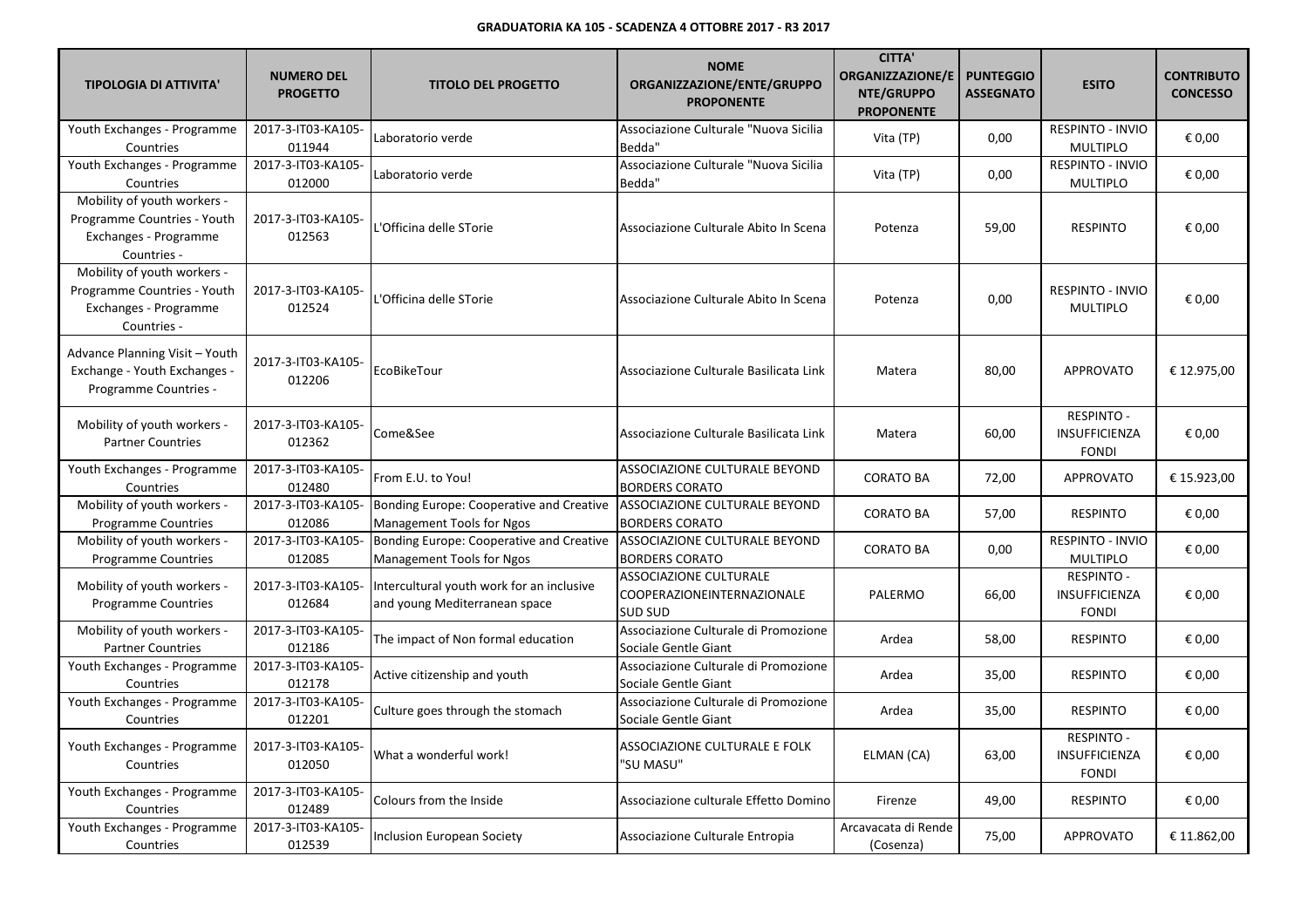| <b>TIPOLOGIA DI ATTIVITA'</b>                              | <b>NUMERO DEL</b><br><b>PROGETTO</b> | <b>TITOLO DEL PROGETTO</b>                                     | <b>NOME</b><br>ORGANIZZAZIONE/ENTE/GRUPPO<br><b>PROPONENTE</b>                     | <b>CITTA'</b><br><b>ORGANIZZAZIONE/E</b><br>NTE/GRUPPO<br><b>PROPONENTE</b> | <b>PUNTEGGIO</b><br><b>ASSEGNATO</b> | <b>ESITO</b>                                              | <b>CONTRIBUTO</b><br><b>CONCESSO</b> |
|------------------------------------------------------------|--------------------------------------|----------------------------------------------------------------|------------------------------------------------------------------------------------|-----------------------------------------------------------------------------|--------------------------------------|-----------------------------------------------------------|--------------------------------------|
| Mobility of youth workers -<br><b>Programme Countries</b>  | 2017-3-IT03-KA105-<br>012541         | DEOR: let's make waves                                         | Associazione Culturale Entropia                                                    | Arcavacata di Rende<br>(Cosenza)                                            | 61,00                                | <b>RESPINTO -</b><br><b>INSUFFICIENZA</b><br><b>FONDI</b> | € 0.00                               |
| <b>European Voluntary Service -</b><br>Programme Countries | 2017-3-IT03-KA105-<br>012377         | Banca del fare                                                 | ASSOCIAZIONE CULTURALE EUFEMIA                                                     | <b>TORINO</b>                                                               | 63,00                                | <b>APPROVATO</b>                                          | € 9.800,00                           |
| Mobility of youth workers -<br>Programme Countries         | 2017-3-IT03-KA105-<br>012518         | Re-programming Paradigms                                       | ASSOCIAZIONE CULTURALE EUFEMIA                                                     | <b>TORINO</b>                                                               | 60,00                                | <b>RESPINTO -</b><br>INSUFFICIENZA<br><b>FONDI</b>        | € 0,00                               |
| European Voluntary Service -<br><b>Programme Countries</b> | 2017-3-IT03-KA105-<br>012294         | Volunteering for the environmental<br>protection in Xylokastro | ASSOCIAZIONE CULTURALE EUFEMIA                                                     | <b>TORINO</b>                                                               | 60,00                                | <b>RESPINTO -</b><br>INSUFFICIENZA<br><b>FONDI</b>        | € 0,00                               |
| Youth Exchanges - Programme<br>Countries                   | 2017-3-IT03-KA105-<br>012543         | Urban Sustainability                                           | ASSOCIAZIONE CULTURALE EUFEMIA                                                     | <b>TORINO</b>                                                               | 56,00                                | <b>RESPINTO</b>                                           | € 0,00                               |
| Youth Exchanges - Programme<br>Countries                   | 2017-3-IT03-KA105-<br>011990         | Lavoriamo Insieme                                              | Associazione Culturale Europea<br>Istituto di Danza Musica e<br>TradizioniPopolari | Agrigento                                                                   | 47,00                                | <b>RESPINTO</b>                                           | € 0,00                               |
| European Voluntary Service -<br><b>Partner Countries</b>   | 2017-3-IT03-KA105-<br>012567         | MOSTCAMP                                                       | Associazione Culturale EUTOPIA                                                     | San Benedetto del<br>Tronto                                                 | 54,00                                | <b>RESPINTO</b>                                           | € 0,00                               |
| European Voluntary Service -<br><b>Partner Countries</b>   | 2017-3-IT03-KA105-<br>012591         | Adventure of Social and Cultural Changes                       | Associazione Culturale EUTOPIA                                                     | San Benedetto del<br>Tronto                                                 | 49,00                                | <b>RESPINTO</b>                                           | € 0,00                               |
| Mobility of youth workers -<br><b>Programme Countries</b>  | 2017-3-IT03-KA105-<br>012176         | <b>Engaging NGOs for Sustainable</b><br>Development            | Associazione Culturale EUTOPIA                                                     | San Benedetto del<br>Tronto                                                 | 34,00                                | <b>RESPINTO</b>                                           | € 0,00                               |
| Youth Exchanges - Programme<br>Countries                   | 2017-3-IT03-KA105-<br>011999         | Il tuo futuro è verde!                                         | Associazione Culturale folcloristica La<br>Nuova Compagnia Città di Cerda          | Cerda                                                                       | 59,00                                | <b>RESPINTO</b>                                           | € 0,00                               |
| Youth Exchanges - Programme<br>Countries                   | 2017-3-IT03-KA105-<br>012021         | Danzando sulla diversità                                       | Associazione culturale folkloristica A<br>Musetta                                  | Troina                                                                      | 39,00                                | <b>RESPINTO</b>                                           | € 0,00                               |
| Youth Exchanges - Programme<br>Countries                   | 2017-3-IT03-KA105-<br>011995         | Vieni (amico), così come sei!                                  | associazione culturale giovanile "Hello<br>mondo"                                  | Pignola (PZ)                                                                | 70,00                                | <b>APPROVATO</b>                                          | € 23.152,00                          |
| Youth Exchanges - Programme<br>Countries                   | 2017-3-IT03-KA105-<br>011936         | Vieni (amico), così come sei!                                  | associazione culturale giovanile "Hello<br>mondo"                                  | Pignola (PZ)                                                                | 0,00                                 | <b>RESPINTO - INVIO</b><br><b>MULTIPLO</b>                | € 0,00                               |
| Youth Exchanges - Programme<br>Countries                   | 2017-3-IT03-KA105-<br>012054         | Gold is in the dish                                            | ASSOCIAZIONE CULTURALE<br>GIOVENTU' 2000                                           | <b>SAN GREGORIO</b><br><b>MAGNO</b>                                         | 50,00                                | <b>RESPINTO</b>                                           | € 0,00                               |
| Youth Exchanges - Programme<br>Countries                   | 2017-3-IT03-KA105-<br>012005         | Fotografiamo il nostro futuro                                  | Associazione Culturale Imago Lucus                                                 | Potenza                                                                     | 57,00                                | <b>RESPINTO</b>                                           | € 0,00                               |
| Youth Exchanges - Programme<br>Countries                   | 2017-3-IT03-KA105-<br>011937         | Fotografiamo il nostro futuro                                  | Associazione Culturale Imago Lucus                                                 | Potenza                                                                     | 0,00                                 | <b>RESPINTO - INVIO</b><br><b>MULTIPLO</b>                | € 0,00                               |
| Youth Exchanges - Programme<br>Countries                   | 2017-3-IT03-KA105-<br>012243         | we are all immigrants: open boder                              | ASSOCIAZIONE CULTURALE JUMPIN                                                      | <b>POGGIARDO</b>                                                            | 77,00                                | <b>APPROVATO</b>                                          | € 22.756,00                          |
| Youth Exchanges - Partner<br>Countries                     | 2017-3-IT03-KA105-<br>012242         | YOUTH: JUMP IN! A CHALLENGE FOR THE<br><b>FUTURE</b>           | ASSOCIAZIONE CULTURALE JUMPIN                                                      | <b>POGGIARDO</b>                                                            | 59,00                                | <b>RESPINTO</b>                                           | € 0,00                               |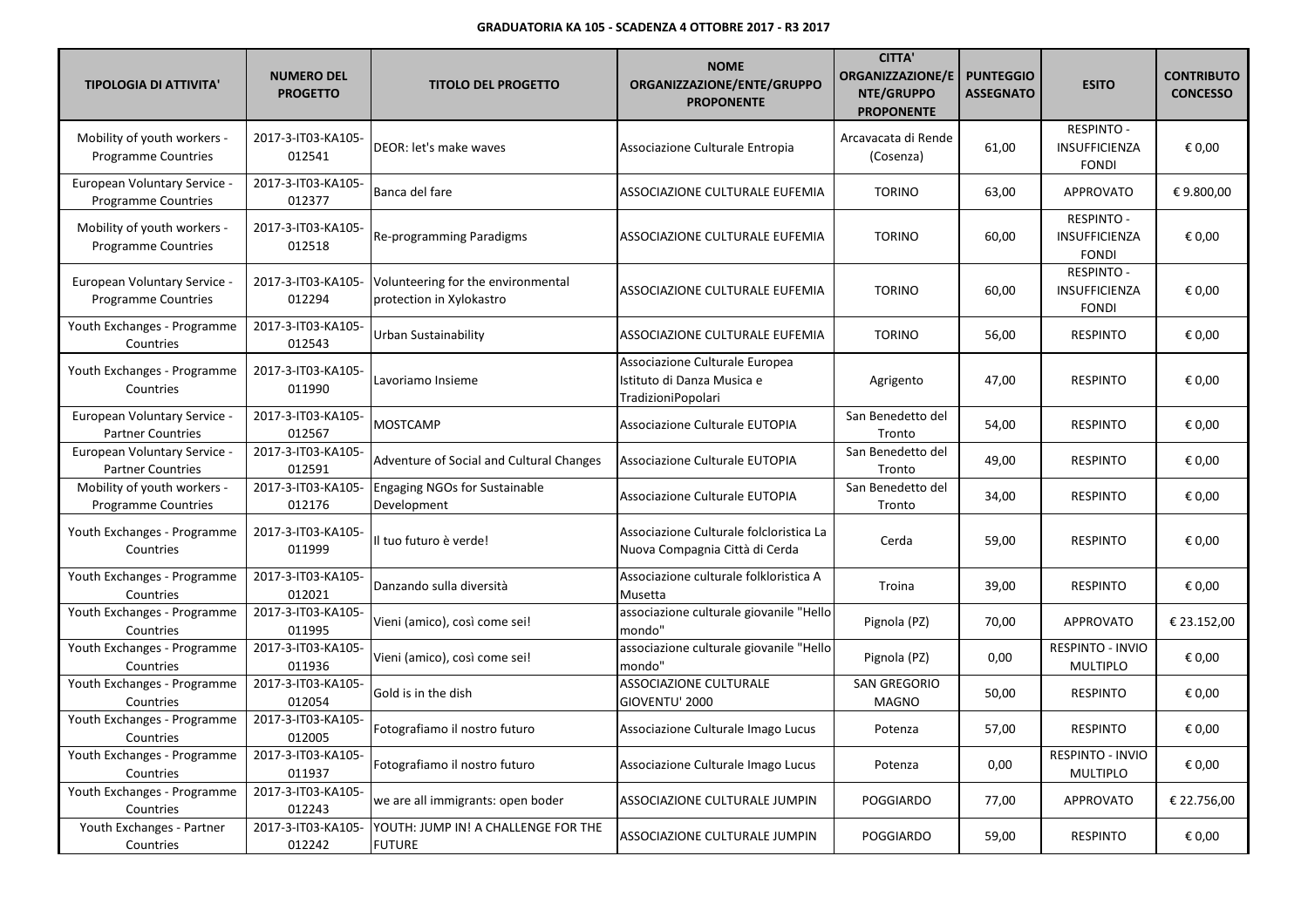| <b>TIPOLOGIA DI ATTIVITA'</b>                                                                | <b>NUMERO DEL</b><br><b>PROGETTO</b> | <b>TITOLO DEL PROGETTO</b>                                   | <b>NOME</b><br>ORGANIZZAZIONE/ENTE/GRUPPO<br><b>PROPONENTE</b>                        | <b>CITTA'</b><br><b>ORGANIZZAZIONE/E</b><br>NTE/GRUPPO<br><b>PROPONENTE</b> | <b>PUNTEGGIO</b><br><b>ASSEGNATO</b> | <b>ESITO</b>                                       | <b>CONTRIBUTO</b><br><b>CONCESSO</b> |
|----------------------------------------------------------------------------------------------|--------------------------------------|--------------------------------------------------------------|---------------------------------------------------------------------------------------|-----------------------------------------------------------------------------|--------------------------------------|----------------------------------------------------|--------------------------------------|
| Youth Exchanges - Programme<br>Countries                                                     | 2017-3-IT03-KA105-<br>012119         | uscire dal silenzio                                          | Associazione Culturale<br>LAPECHERONZA                                                | Ruvo di Puglia                                                              | 64,00                                | RESPINTO -<br><b>INSUFFICIENZA</b><br><b>FONDI</b> | € 0,00                               |
| European Voluntary Service<br><b>Programme Countries</b>                                     | 2017-3-IT03-KA105-<br>012081         | <b>EVS to Bond Communities</b>                               | ASSOCIAZIONE CULTURALE LINK                                                           | ALTAMURA                                                                    | 62,00                                | RESPINTO -<br>INSUFFICIENZA<br><b>FONDI</b>        | € 0,00                               |
| Advance Planning Visit - EVS -<br>Mobility of youth workers -<br>Programme Countries -       | 2017-3-IT03-KA105-<br>011987         | Art to be Actor                                              | Associazione Culturale Mandarake                                                      | francofonte                                                                 | 0,00                                 | <b>RESPINTO</b>                                    | € 0,00                               |
| Advance Planning Visit - Youth<br>Exchange - Youth Exchanges -<br>Partner Countries -        | 2017-3-IT03-KA105-<br>012133         | Erasmusic: giovani sotto lo stesso cielo                     | Associazione Culturale Musicale<br>Orchestra Barocca "La Confraternita<br>de' Musici" | <b>Brindisi</b>                                                             | 56,00                                | <b>RESPINTO</b>                                    | € 0,00                               |
| Youth Exchanges - Programme<br>Countries                                                     | 2017-3-IT03-KA105-<br>012438         | You Parkour                                                  | Associazione Culturale Pitagora                                                       | Sassari                                                                     | 68,00                                | APPROVATO                                          | € 20.636,00                          |
| Mobility of youth workers -<br><b>Programme Countries</b>                                    | 2017-3-IT03-KA105-<br>012471         | Networking for Entrepreneurial<br>Development                | Associazione Culturale Pitagora                                                       | Sassari                                                                     | 58,00                                | <b>RESPINTO</b>                                    | € 0,00                               |
| Mobility of youth workers -<br>Programme Countries                                           | 2017-3-IT03-KA105-<br>012437         | Local is Business                                            | Associazione Culturale Pitagora                                                       | Sassari                                                                     | 46,00                                | <b>RESPINTO</b>                                    | € 0,00                               |
| Youth Exchanges - Programme<br>Countries                                                     | 2017-3-IT03-KA105-<br>012253         | Join Opportunities and INclusion in eUrope<br>through Sport! | Associazione Culturale Pro.m.e.t.eu.s                                                 | Viterbo                                                                     | 60,00                                | <b>RESPINTO -</b><br>INSUFFICIENZA<br><b>FONDI</b> | € 0,00                               |
| Mobility of youth workers -<br><b>Programme Countries</b>                                    | 2017-3-IT03-KA105-<br>012415         | <b>GENDER AND ENTREPENEURSHIP</b>                            | Associazione Culturale Pro.m.e.t.eu.s                                                 | Viterbo                                                                     | 35,00                                | <b>RESPINTO</b>                                    | € 0,00                               |
| Youth Exchanges - Programme<br>Countries                                                     | 2017-3-IT03-KA105-<br>012084         | <b>ECOSIA</b>                                                | ASSOCIAZIONE CULTURALE<br>SARDEGNA NEL MONDO                                          | <b>CHIARAMONTI (SS)</b>                                                     | 58,00                                | <b>RESPINTO</b>                                    | € 0,00                               |
| Advance Planning Visit - Youth<br>Exchange - Youth Exchanges -<br><b>Partner Countries -</b> | 2017-3-IT03-KA105-<br>012102         | Words Against Gender at the time of<br>Internet              | ASSOCIAZIONE CULTURALE SOCIALE<br>ASSISTENZIALE RICREATIVA "S.O.<br>SENZA OFFESA"     | LIMINA                                                                      | 73,00                                | <b>APPROVATO</b>                                   | € 22.204,00                          |
| Youth Exchanges - Programme<br>Countries                                                     | 2017-3-IT03-KA105-<br>012174         | Mitologia                                                    | Associazione Culturale Sportiva<br>Dilettantistica FIORI DEL MANDORLO                 | Agrigento                                                                   | 47,00                                | <b>RESPINTO</b>                                    | € 0,00                               |
| Mobility of youth workers -<br>Programme Countries                                           | 2017-3-IT03-KA105-<br>012232         | e-Tools to Empower EVS impACT                                | ASSOCIAZIONE CULTURALE STRAUSS                                                        | <b>MUSSOMELI</b>                                                            | 67,00                                | RESPINTO -<br><b>INSUFFICIENZA</b><br><b>FONDI</b> | € 0,00                               |
| <b>European Voluntary Service -</b><br>Programme Countries                                   | 2017-3-IT03-KA105-<br>012185         | PER ASPERA AD ASTRA                                          | ASSOCIAZIONE CULTURALE STRAUSS                                                        | MUSSOMELI                                                                   | 65,00                                | <b>APPROVATO</b>                                   | € 25.800,00                          |
| Advance Planning Visit - Youth<br>Exchange - Youth Exchanges -<br>Programme Countries -      | 2017-3-IT03-KA105-<br>012681         | <b>Endecameron Youth Exchange</b>                            | Associazione Culturale TEATRO<br><b>RIGODON</b>                                       | Rieti                                                                       | 58,00                                | RESPINTO                                           | € 0,00                               |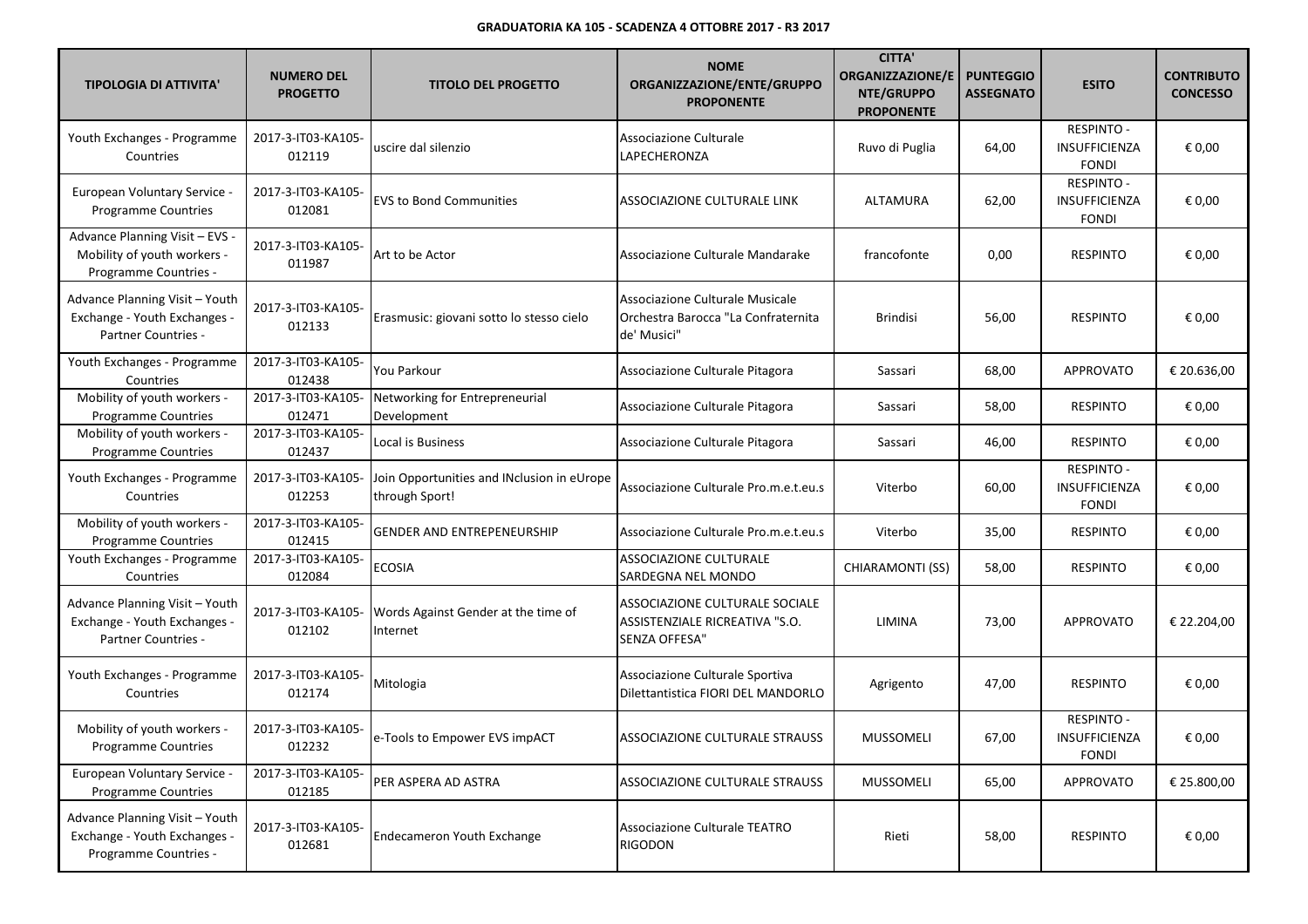| <b>TIPOLOGIA DI ATTIVITA'</b>                                                                                | <b>NUMERO DEL</b><br><b>PROGETTO</b> | <b>TITOLO DEL PROGETTO</b>                                        | <b>NOME</b><br>ORGANIZZAZIONE/ENTE/GRUPPO<br><b>PROPONENTE</b>            | <b>CITTA'</b><br><b>ORGANIZZAZIONE/E</b><br>NTE/GRUPPO<br><b>PROPONENTE</b> | <b>PUNTEGGIO</b><br><b>ASSEGNATO</b> | <b>ESITO</b>                                              | <b>CONTRIBUTO</b><br><b>CONCESSO</b> |
|--------------------------------------------------------------------------------------------------------------|--------------------------------------|-------------------------------------------------------------------|---------------------------------------------------------------------------|-----------------------------------------------------------------------------|--------------------------------------|-----------------------------------------------------------|--------------------------------------|
| Youth Exchanges - Programme<br>Countries                                                                     | 2017-3-IT03-KA105-<br>011948         | The Shape of inclusion                                            | Associazione culturale U iascungiedd<br>(e)                               | Marsico Nuovo                                                               | 53,00                                | <b>RESPINTO</b>                                           | € 0,00                               |
| Youth Exchanges - Programme<br>Countries                                                                     | 2017-3-IT03-KA105-<br>012057         | La magia che c'è in ognuno di noi                                 | <b>ASSOCIAZIONE CULTURALE</b><br><b>VERBICARO</b>                         | Verbicaro                                                                   | 52,00                                | <b>RESPINTO</b>                                           | € 0,00                               |
| Youth Exchanges - Programme<br>Countries                                                                     | 2017-3-IT03-KA105-<br>012347         | <b>Building Bridges</b>                                           | Associazione Culturale-Musicale<br>"MUSICA VITA MIA"                      | <b>Brienza</b>                                                              | 64,00                                | <b>RESPINTO -</b><br>INSUFFICIENZA<br><b>FONDI</b>        | € 0,00                               |
| Youth Exchanges - Programme<br>Countries                                                                     | 2017-3-IT03-KA105-<br>012231         | <b>Building Bridges</b>                                           | Associazione Culturale-Musicale<br>"MUSICA VITA MIA"                      | <b>Brienza</b>                                                              | 0,00                                 | <b>RESPINTO - INVIO</b><br><b>MULTIPLO</b>                | € 0.00                               |
| Youth Exchanges - Programme<br>Countries                                                                     | 2017-3-IT03-KA105-<br>012017         | Melodia europea                                                   | Associazione Culturale-Musicale<br>'Popular Symphonic Band"               | Reitano                                                                     | 48,00                                | <b>RESPINTO</b>                                           | € 0,00                               |
| European Voluntary Service -<br><b>Programme Countries</b>                                                   | 2017-3-IT03-KA105-<br>012264         | Mappatua di Comunità                                              | Associazione di Cooperanti Tulime<br><b>ONLUS</b>                         | CARINI                                                                      | 83,00                                | <b>APPROVATO</b>                                          | € 6.934,00                           |
| Youth Exchanges - Programme<br>Countries                                                                     | 2017-3-IT03-KA105-<br>012034         | A spasso nel tempo                                                | Associazione di Cultura Folkloristica<br>"La Serra"                       | Serre                                                                       | 36,00                                | <b>RESPINTO</b>                                           | € 0,00                               |
| Youth Exchanges - Programme<br>Countries                                                                     | 2017-3-IT03-KA105-<br>012095         | No Man is an Island                                               | Associazione di cultura popolare<br>'GUILCIER REAL" - PAULILATINO         | Paulilatino (OR)                                                            | 69,00                                | <b>APPROVATO</b>                                          | € 18.920,00                          |
| Youth Exchanges - Programme<br>Countries                                                                     | 2017-3-IT03-KA105-<br>012228         | Against Gender Violence and Exclusion                             | Associazione di promozione sociale<br>'Carpe Diem"                        | Matera                                                                      | 64,00                                | <b>RESPINTO -</b><br>INSUFFICIENZA<br><b>FONDI</b>        | € 0,00                               |
| Youth Exchanges - Partner<br>Countries                                                                       | 2017-3-IT03-KA105-<br>012476         | New media Literacy, Understanding news<br>and breaking inactivity | ASSOCIAZIONE DI PROMOZIONE<br>SOCIALE "OTHERSIDE"                         | Mosciano<br>Sant'Angelo                                                     | 66,00                                | <b>RESPINTO -</b><br>INSUFFICIENZA<br><b>FONDI</b>        | € 0,00                               |
| Youth Exchanges - Partner<br>Countries                                                                       | 2017-3-IT03-KA105-<br>012391         | Young Entrepeneurs in Action                                      | ASSOCIAZIONE DI PROMOZIONE<br>SOCIALE "OTHERSIDE"                         | Mosciano<br>Sant'Angelo                                                     | 62,00                                | <b>RESPINTO -</b><br><b>INSUFFICIENZA</b><br><b>FONDI</b> | € 0,00                               |
| Youth Exchanges - Programme<br>Countries - Mobility of youth<br>workers - Programme Countries                | 2017-3-IT03-KA105-<br>012062         | Squadra di cooperazione Europea                                   | Associazione di Promozione Sociale<br>"YES - Youth Europe and Solidarity" | Potenza                                                                     | 48,00                                | <b>RESPINTO</b>                                           | € 0,00                               |
| European Voluntary Service -<br>Partner Countries - European<br>Voluntary Service - Programme<br>Countries - | 2017-3-IT03-KA105-<br>012280         | Learning by Playing                                               | ASSOCIAZIONE DI PROMOZIONE<br><b>SOCIALE JOINT</b>                        | <b>MILANO</b>                                                               | 65,00                                | <b>APPROVATO</b>                                          | € 59.151,00                          |
| <b>European Voluntary Service -</b><br>Programme Countries                                                   | 2017-3-IT03-KA105-<br>012355         | Welcome to Nature                                                 | ASSOCIAZIONE DI PROMOZIONE<br><b>SOCIALE JOINT</b>                        | <b>MILANO</b>                                                               | 62,00                                | <b>RESPINTO -</b><br><b>INSUFFICIENZA</b><br><b>FONDI</b> | € 0,00                               |
| Advance Planning Visit - Youth<br>Exchange - Youth Exchanges -<br>Programme Countries -                      | 2017-3-IT03-KA105-<br>012596         | <b>Sleeping Beauty</b>                                            | ASSOCIAZIONE DI PROMOZIONE<br>SOCIALE MAGHWEB                             | PALERMO                                                                     | 70,00                                | <b>APPROVATO</b>                                          | € 16.808.00                          |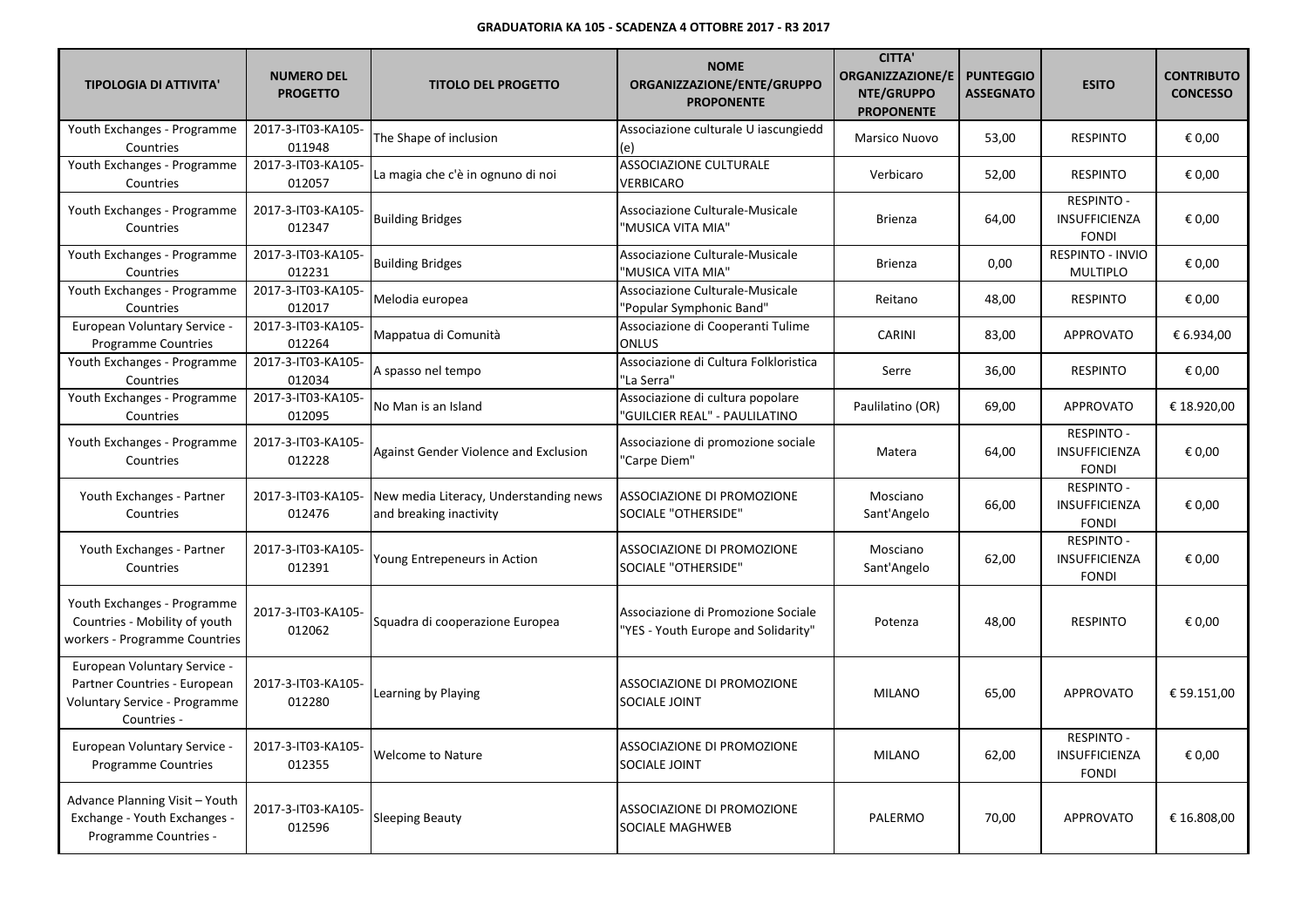| <b>TIPOLOGIA DI ATTIVITA'</b>                                                           | <b>NUMERO DEL</b><br><b>PROGETTO</b> | <b>TITOLO DEL PROGETTO</b>                          | <b>NOME</b><br>ORGANIZZAZIONE/ENTE/GRUPPO<br><b>PROPONENTE</b>           | <b>CITTA'</b><br><b>ORGANIZZAZIONE/E</b><br>NTE/GRUPPO<br><b>PROPONENTE</b> | <b>PUNTEGGIO</b><br><b>ASSEGNATO</b> | <b>ESITO</b>                                              | <b>CONTRIBUTO</b><br><b>CONCESSO</b> |
|-----------------------------------------------------------------------------------------|--------------------------------------|-----------------------------------------------------|--------------------------------------------------------------------------|-----------------------------------------------------------------------------|--------------------------------------|-----------------------------------------------------------|--------------------------------------|
| Advance Planning Visit - Youth<br>Exchange - Youth Exchanges -<br>Programme Countries - | 2017-3-IT03-KA105-<br>012503         | Look at me!                                         | ASSOCIAZIONE DI PROMOZIONE<br>SOCIALE MAGHWEB                            | PALERMO                                                                     | 60,00                                | <b>RESPINTO -</b><br><b>INSUFFICIENZA</b><br><b>FONDI</b> | € 0,00                               |
| Youth Exchanges - Programme<br>Countries                                                | 2017-3-IT03-KA105-<br>012103         | <b>Moving Rural</b>                                 | Associazione di Promozione Sociale<br>Passepartout.up                    | Serra San Bruno                                                             | 68,00                                | APPROVATO                                                 | € 10.842,00                          |
| Mobility of youth workers -<br>Programme Countries                                      | 2017-3-IT03-KA105-<br>012751         | <b>Education Against Discrimination</b>             | Associazione di Promozione Sociale<br>Passepartout.up                    | Serra San Bruno                                                             | 64,00                                | <b>RESPINTO -</b><br><b>INSUFFICIENZA</b><br><b>FONDI</b> | € 0,00                               |
| Youth Exchanges - Partner<br>Countries                                                  | 2017-3-IT03-KA105-<br>012099         | Diverse - Unique - Equal                            | Associazione di Promozione Sociale<br>Passepartout.up                    | Serra San Bruno                                                             | 60,00                                | RESPINTO -<br><b>INSUFFICIENZA</b><br><b>FONDI</b>        | € 0,00                               |
| Youth Exchanges - Partner<br>Countries                                                  | 2017-3-IT03-KA105-<br>012319         | The Art of Learning                                 | Associazione di Promozione Sociale<br>Passepartout.up                    | Serra San Bruno                                                             | 56,00                                | <b>RESPINTO</b>                                           | € 0,00                               |
| Youth Exchanges - Programme<br>Countries                                                | 2017-3-IT03-KA105-<br>012753         | Route to Volunteering                               | Associazione di Promozione Sociale<br>Passepartout.up                    | Serra San Bruno                                                             | 55,00                                | <b>RESPINTO</b>                                           | € 0,00                               |
| European Voluntary Service -<br><b>Programme Countries</b>                              | 2017-3-IT03-KA105-<br>012145         | Inclusione Sociale Prima di Tutto                   | Associazione di Promozione Sociale<br>SEI                                | <b>Brindisi</b>                                                             | 65,00                                | APPROVATO                                                 | € 10.784,00                          |
| European Voluntary Service -<br>Programme Countries                                     | 2017-3-IT03-KA105-<br>012227         | Space Regener-Action                                | Associazione di Promozione Sociale<br>Warrols                            | Putignano                                                                   | 64,00                                | APPROVATO                                                 | €9.634,00                            |
| Mobility of youth workers -<br><b>Programme Countries</b>                               | 2017-3-IT03-KA105-<br>012385         | ImPRoving your NGO                                  | ASSOCIAZIONE DI PROMOZIONE<br>SOCIALE YOUNG EFFECT                       | <b>MAGENTA</b>                                                              | 63,00                                | <b>RESPINTO -</b><br><b>INSUFFICIENZA</b><br><b>FONDI</b> | € 0,00                               |
| Mobility of youth workers -<br>Programme Countries                                      | 2017-3-IT03-KA105-<br>012387         | Don't hurt me                                       | ASSOCIAZIONE DI PROMOZIONE<br>SOCIALE YOUNG EFFECT                       | MAGENTA                                                                     | 60,00                                | <b>RESPINTO -</b><br><b>INSUFFICIENZA</b><br><b>FONDI</b> | € 0,00                               |
| Youth Exchanges - Programme<br>Countries                                                | 2017-3-IT03-KA105-<br>012659         | Out of the shadow                                   | ASSOCIAZIONE DI PROMOZIONE<br>SOCIALE YOUNG EFFECT                       | <b>MAGENTA</b>                                                              | 59,00                                | <b>RESPINTO</b>                                           | € 0,00                               |
| Mobility of youth workers -<br><b>Programme Countries</b>                               | 2017-3-IT03-KA105-<br>012386         | Be Your Village                                     | ASSOCIAZIONE DI PROMOZIONE<br>SOCIALE YOUNG EFFECT                       | <b>MAGENTA</b>                                                              | 55,00                                | <b>RESPINTO</b>                                           | € 0,00                               |
| Mobility of youth workers -<br><b>Programme Countries</b>                               | 2017-3-IT03-KA105-<br>012378         | S(ocial) E(ntrepreneurship) E(volving) your<br>life | ASSOCIAZIONE DI PROMOZIONE<br>SOCIALE YOUNG EFFECT                       | <b>MAGENTA</b>                                                              | 44,00                                | <b>RESPINTO</b>                                           | € 0,00                               |
| European Voluntary Service -<br>Programme Countries                                     | 2017-3-IT03-KA105-<br>012581         | Mutual Aid Mission                                  | Associazione di Promozione Sociale<br>Youth Action for Right Development | Milan                                                                       | 0,00                                 | <b>RESPINTO</b>                                           | € 0,00                               |
| Youth Exchanges - Programme<br>Countries                                                | 2017-3-IT03-KA105-<br>012207         | Generazione Pro-Sociale                             | ASSOCIAZIONE DI VOLONTARIATO "<br>SENTIERI NUOVI" ONLUS                  | <b>SANTA MARIA A VICO</b>                                                   | 36,00                                | <b>RESPINTO</b>                                           | € 0,00                               |
| European Voluntary Service -<br><b>Programme Countries</b>                              | 2017-3-IT03-KA105-<br>012693         | Un nuovo paradigma per la vita                      | Associazione di volontariato il<br>Giardino della Gioia                  | San Nicandro G.co                                                           | 0,00                                 | RESPINTO                                                  | € 0,00                               |
| European Voluntary Service -<br>Programme Countries                                     | 2017-3-IT03-KA105-<br>012180         | Un nuovo paradigma per la vita                      | Associazione di volontariato il<br>Giardino della Gioia                  | San Nicandro G.co                                                           | 0,00                                 | RESPINTO - INVIO<br><b>MULTIPLO</b>                       | € 0,00                               |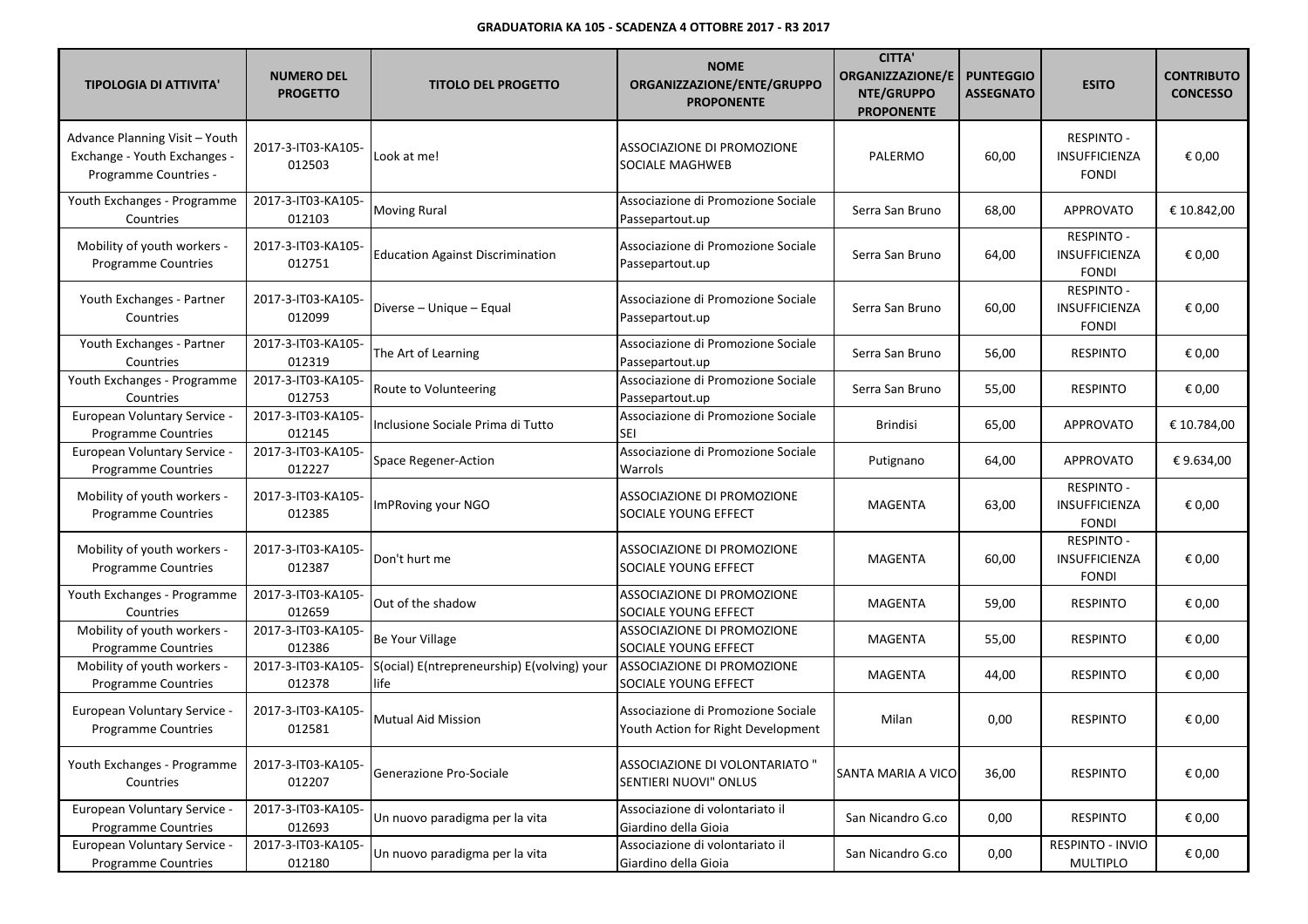| <b>TIPOLOGIA DI ATTIVITA'</b>                                                                 | <b>NUMERO DEL</b><br><b>PROGETTO</b> | <b>TITOLO DEL PROGETTO</b>                                    | <b>NOME</b><br>ORGANIZZAZIONE/ENTE/GRUPPO<br><b>PROPONENTE</b> | <b>CITTA'</b><br><b>ORGANIZZAZIONE/E</b><br>NTE/GRUPPO<br><b>PROPONENTE</b> | <b>PUNTEGGIO</b><br><b>ASSEGNATO</b> | <b>ESITO</b>                                              | <b>CONTRIBUTO</b><br><b>CONCESSO</b> |
|-----------------------------------------------------------------------------------------------|--------------------------------------|---------------------------------------------------------------|----------------------------------------------------------------|-----------------------------------------------------------------------------|--------------------------------------|-----------------------------------------------------------|--------------------------------------|
| European Voluntary Service -<br><b>Programme Countries</b>                                    | 2017-3-IT03-KA105-<br>012190         | Un nuovo paradigma per la vita                                | Associazione di volontariato il<br>Giardino della Gioia        | San Nicandro G.co                                                           | 0,00                                 | RESPINTO - INVIO<br><b>MULTIPLO</b>                       | € 0,00                               |
| European Voluntary Service -<br><b>Programme Countries</b>                                    | 2017-3-IT03-KA105-<br>012233         | Happy Childhood                                               | ASSOCIAZIONE DI VOLONTARIO<br>NUOVI ORIZZONTI ONLUS            | <b>PIGLIO</b>                                                               | 72,00                                | <b>APPROVATO</b>                                          | € 17.424,00                          |
| Youth Exchanges - Programme<br>Countries                                                      | 2017-3-IT03-KA105-<br>012255         | Theatre and Music for Youth<br>empowerment                    | ASSOCIAZIONE DI VOLONTARIO<br>NUOVI ORIZZONTI ONLUS            | <b>PIGLIO</b>                                                               | 60,00                                | <b>RESPINTO -</b><br>INSUFFICIENZA<br><b>FONDI</b>        | € 0,00                               |
| Youth Exchanges - Programme<br>Countries - Mobility of youth<br>workers - Programme Countries | 2017-3-IT03-KA105-<br>012702         | L'Integrazione Interculturale parla Giovane Associazione ERIS |                                                                | Catania                                                                     | 48,00                                | <b>RESPINTO</b>                                           | € 0,00                               |
| Youth Exchanges - Programme<br>Countries - Mobility of youth<br>workers - Programme Countries | 2017-3-IT03-KA105-<br>012688         | L'Integrazione Interculturale parla Giovane Associazione ERIS |                                                                | Catania                                                                     | 0,00                                 | <b>RESPINTO - INVIO</b><br><b>MULTIPLO</b>                | € 0,00                               |
| Youth Exchanges - Programme<br>Countries - Mobility of youth<br>workers - Programme Countries | 2017-3-IT03-KA105-<br>012690         | L'Integrazione Interculturale parla Giovane Associazione ERIS |                                                                | Catania                                                                     | 0,00                                 | <b>RESPINTO - INVIO</b><br><b>MULTIPLO</b>                | € 0,00                               |
| Youth Exchanges - Programme<br>Countries - Mobility of youth<br>workers - Programme Countries | 2017-3-IT03-KA105-<br>012699         | L'Integrazione Interculturale parla Giovane Associazione ERIS |                                                                | Catania                                                                     | 0,00                                 | <b>RESPINTO - INVIO</b><br><b>MULTIPLO</b>                | € 0,00                               |
| Youth Exchanges - Partner<br>Countries                                                        | 2017-3-IT03-KA105-<br>012148         | One Piece of Culture                                          | Associazione Eurobox                                           | Civitella in Val di<br>Chiana (Arezzo)                                      | 63,00                                | <b>RESPINTO -</b><br><b>INSUFFICIENZA</b><br><b>FONDI</b> | € 0,00                               |
| European Voluntary Service -<br><b>Partner Countries</b>                                      | 2017-3-IT03-KA105-<br>012014         | Art As Participation                                          | Associazione Eurobox                                           | Civitella in Val di<br>Chiana (Arezzo)                                      | 52,00                                | RESPINTO                                                  | € 0,00                               |
| European Voluntary Service -<br><b>Partner Countries</b>                                      | 2017-3-IT03-KA105-<br>012013         | Art As Participation                                          | Associazione Eurobox                                           | Civitella in Val di<br>Chiana (Arezzo)                                      | 0,00                                 | <b>RESPINTO - INVIO</b><br><b>MULTIPLO</b>                | € 0,00                               |
| Youth Exchanges - Programme<br>Countries                                                      | 2017-3-IT03-KA105-<br>012270         | Seven Sense                                                   | <b>Associazione Eurolearning</b>                               | Caserta                                                                     | 39,00                                | <b>RESPINTO</b>                                           | € 0,00                               |
| Youth Exchanges - Programme<br>Countries                                                      | 2017-3-IT03-KA105-<br>012269         | Seven Sense                                                   | <b>Associazione Eurolearning</b>                               | Caserta                                                                     | 0,00                                 | <b>RESPINTO - INVIO</b><br><b>MULTIPLO</b>                | € 0,00                               |
| Youth Exchanges - Programme<br>Countries                                                      | 2017-3-IT03-KA105-<br>011977         | <b>ERASMUS GENERATION</b>                                     | <b>ASSOCIAZIONE EUROPALMENTE</b><br><b>ERASMUS</b>             | Fleri(zafferana Etnea)                                                      | 55,00                                | <b>RESPINTO</b>                                           | € 0,00                               |
| Youth Exchanges - Programme<br>Countries - Youth Exchanges -<br><b>Partner Countries</b>      | 2017-3-IT03-KA105-<br>011978         | <b>EMPLOYMENT LAB 4 SUCCESS</b>                               | <b>ASSOCIAZIONE EUROPALMENTE</b><br><b>ERASMUS</b>             | Fleri(zafferana Etnea)                                                      | 48,00                                | <b>RESPINTO</b>                                           | € 0,00                               |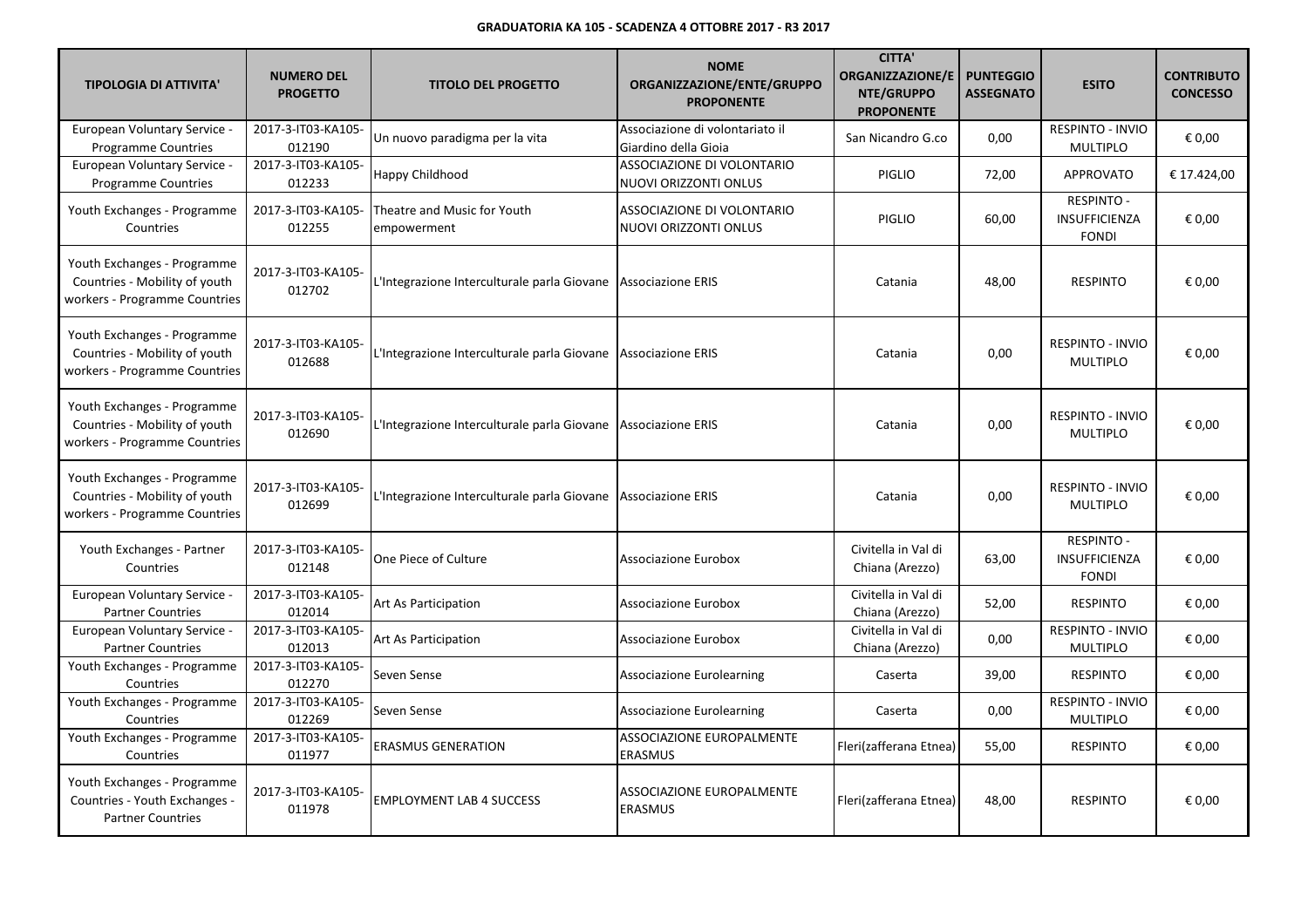| <b>TIPOLOGIA DI ATTIVITA'</b>                                                               | <b>NUMERO DEL</b><br><b>PROGETTO</b> | <b>TITOLO DEL PROGETTO</b>                                                                                 | <b>NOME</b><br>ORGANIZZAZIONE/ENTE/GRUPPO<br><b>PROPONENTE</b>                   | <b>CITTA'</b><br><b>ORGANIZZAZIONE/E</b><br>NTE/GRUPPO<br><b>PROPONENTE</b> | <b>PUNTEGGIO</b><br><b>ASSEGNATO</b> | <b>ESITO</b>                                              | <b>CONTRIBUTO</b><br><b>CONCESSO</b> |
|---------------------------------------------------------------------------------------------|--------------------------------------|------------------------------------------------------------------------------------------------------------|----------------------------------------------------------------------------------|-----------------------------------------------------------------------------|--------------------------------------|-----------------------------------------------------------|--------------------------------------|
| Advance Planning Visit - Youth<br>Exchange - Youth Exchanges -<br>Programme Countries -     | 2017-3-IT03-KA105-<br>012045         | Intercultural learning through philosophy                                                                  | Associazione Festival della Filosofia in<br>Magna Grecia                         | Ascea (Salerno)                                                             | 36,00                                | <b>RESPINTO</b>                                           | € 0,00                               |
| Youth Exchanges - Programme<br>Countries                                                    | 2017-3-IT03-KA105-<br>012071         | Mai Mollare!!!                                                                                             | Associazione Folk "I Nuraghi"                                                    | Sestu                                                                       | 64,00                                | <b>RESPINTO -</b><br><b>INSUFFICIENZA</b><br><b>FONDI</b> | € 0,00                               |
| Youth Exchanges - Programme<br>Countries                                                    | 2017-3-IT03-KA105-<br>012070         | Mai Mollare!!!                                                                                             | Associazione Folk "I Nuraghi"                                                    | Sestu                                                                       | 0,00                                 | RESPINTO - INVIO<br><b>MULTIPLO</b>                       | € 0,00                               |
| Youth Exchanges - Programme<br>Countries                                                    | 2017-3-IT03-KA105-<br>011970         | <b>Entrepreneurial Youth Europeans</b>                                                                     | Associazione Folklorica "A' Spiga<br>Rossa"                                      | Petina                                                                      | 38,00                                | <b>RESPINTO</b>                                           | € 0,00                               |
| Youth Exchanges - Programme<br>Countries                                                    | 2017-3-IT03-KA105-<br>011955         | Free time, precious time!                                                                                  | Associazione folklorica ballo<br>pantomima della Cordella di Petralia<br>Sottana | Petralia Sottana                                                            | 56,00                                | <b>RESPINTO</b>                                           | € 0,00                               |
| European Voluntary Service -<br><b>Programme Countries</b>                                  | 2017-3-IT03-KA105-<br>012767         | EVS in PA.G.U.R.O. - Participate Grow Unite Associazione Giosef - Giovani Senza<br><b>Rebuild and Open</b> | Frontiere                                                                        | Caserta                                                                     | 65,00                                | <b>APPROVATO</b>                                          | € 28.650,00                          |
| Youth Exchanges - Programme<br>Countries                                                    | 2017-3-IT03-KA105-<br>012475         | Be a Social Entrepreneur                                                                                   | Associazione Giosef - Giovani Senza<br>Frontiere                                 | Caserta                                                                     | 47,00                                | <b>RESPINTO</b>                                           | € 0,00                               |
| Youth Exchanges - Partner<br>Countries - Mobility of youth<br>workers - Partner Countries - | 2017-3-IT03-KA105-<br>012397         | Southside Meda                                                                                             | <b>Associazione GIOSEF-UNITO</b>                                                 | Torino                                                                      | 75,00                                | <b>APPROVATO</b>                                          | € 27.636,00                          |
| <b>European Voluntary Service -</b><br><b>Programme Countries</b>                           | 2017-3-IT03-KA105-<br>012410         | Volunteering is the new black                                                                              | <b>Associazione GIOSEF-UNITO</b>                                                 | Torino                                                                      | 64,00                                | <b>APPROVATO</b>                                          | € 7.975,00                           |
| European Voluntary Service -<br><b>Partner Countries</b>                                    | 2017-3-IT03-KA105-<br>012337         | EqUalize                                                                                                   | Associazione Giovanile di Promozione<br>Sociale Nous                             | Camposano                                                                   | 65,00                                | <b>APPROVATO</b>                                          | € 13.450,00                          |
| European Voluntary Service -<br><b>Partner Countries</b>                                    | 2017-3-IT03-KA105-<br>012338         | <b>EVS for Environmental Survey</b>                                                                        | Associazione Giovanile di Promozione<br>Sociale Nous                             | Camposano                                                                   | 44,00                                | <b>RESPINTO</b>                                           | € 0,00                               |
| Youth Exchanges - Partner<br>Countries                                                      | 2017-3-IT03-KA105-<br>012638         | OverGreen                                                                                                  | Associazione Giovanile Vox Iuvenum                                               | Torchiara                                                                   | 42,00                                | <b>RESPINTO</b>                                           | € 0,00                               |
| Advance Planning Visit - Youth<br>Exchange - Youth Exchanges -<br>Programme Countries -     | 2017-3-IT03-KA105-<br>012542         | Out of the box                                                                                             | Associazione Giovaninsieme                                                       | Nole                                                                        | 62,00                                | <b>RESPINTO -</b><br><b>INSUFFICIENZA</b><br><b>FONDI</b> | € 0.00                               |
| Youth Exchanges - Programme<br>Countries                                                    | 2017-3-IT03-KA105-<br>012156         | It's kind of magic                                                                                         | Associazione Gruppo Folk San Giorgio                                             | Usini (SS)                                                                  | 30,00                                | <b>RESPINTO</b>                                           | € 0,00                               |
| Youth Exchanges - Programme<br>Countries                                                    | 2017-3-IT03-KA105-<br>012225         | migliorare le abilità ambientali                                                                           | ASSOCIAZIONE GRUPPO<br>FOLKLORISTICO "GAZZARA"                                   | CALTAVUTURO (PA)                                                            | 60,00                                | <b>RESPINTO -</b><br>INSUFFICIENZA<br><b>FONDI</b>        | € 0,00                               |
| Mobility of youth workers -<br><b>Programme Countries</b>                                   | 2017-3-IT03-KA105-<br>012713         | Youth Work for Employability                                                                               | Associazione Icarus                                                              | Palermo                                                                     | 73,00                                | <b>APPROVATO</b>                                          | € 20.370,00                          |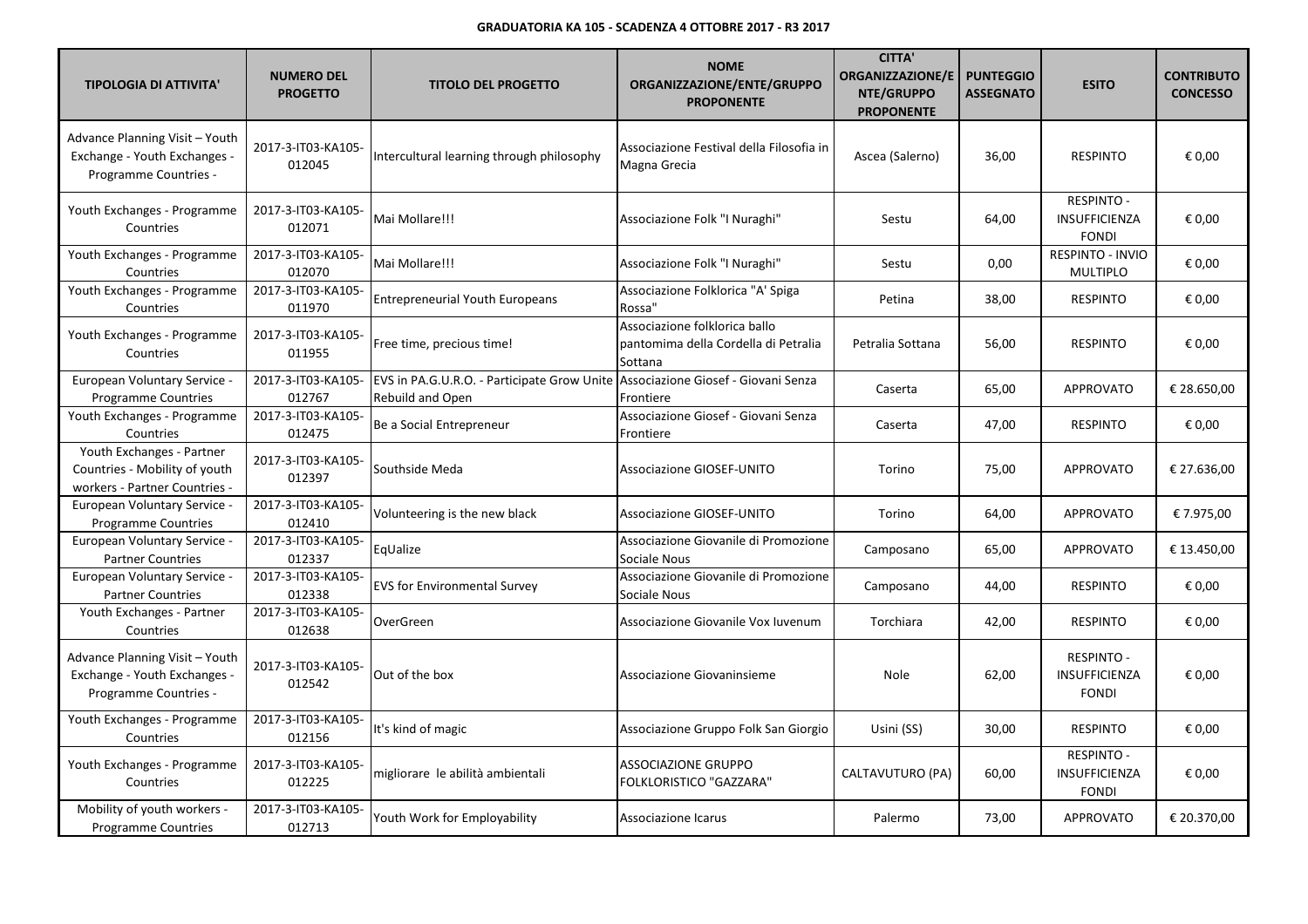| <b>TIPOLOGIA DI ATTIVITA'</b>                                                                                | <b>NUMERO DEL</b><br><b>PROGETTO</b> | <b>TITOLO DEL PROGETTO</b>                                                                             | <b>NOME</b><br>ORGANIZZAZIONE/ENTE/GRUPPO<br><b>PROPONENTE</b>      | <b>CITTA'</b><br><b>ORGANIZZAZIONE/E</b><br>NTE/GRUPPO<br><b>PROPONENTE</b> | <b>PUNTEGGIO</b><br><b>ASSEGNATO</b> | <b>ESITO</b>                                       | <b>CONTRIBUTO</b><br><b>CONCESSO</b> |
|--------------------------------------------------------------------------------------------------------------|--------------------------------------|--------------------------------------------------------------------------------------------------------|---------------------------------------------------------------------|-----------------------------------------------------------------------------|--------------------------------------|----------------------------------------------------|--------------------------------------|
| Advance Planning Visit - Youth<br>Exchange - Youth Exchanges -<br>Programme Countries -                      | 2017-3-IT03-KA105-<br>012366         | Share to Grow                                                                                          | Associazione InCo - Molfetta                                        | Molfetta                                                                    | 75,00                                | <b>APPROVATO</b>                                   | € 20.059,00                          |
| European Voluntary Service -<br>Partner Countries - European<br>Voluntary Service - Programme<br>Countries - | 2017-3-IT03-KA105-<br>012073         | A Key for Cultural Heritage                                                                            | Associazione InCo - Molfetta                                        | Molfetta                                                                    | 63,00                                | <b>APPROVATO</b>                                   | € 38.285,00                          |
| Advance Planning Visit - Youth<br>Exchange - Youth Exchanges -<br>Partner Countries -                        | 2017-3-IT03-KA105-<br>012032         | Eco-Youth                                                                                              | Associazione InCo - Molfetta                                        | Molfetta                                                                    | 63,00                                | <b>RESPINTO -</b><br>INSUFFICIENZA<br><b>FONDI</b> | € 0,00                               |
| Advance Planning Visit - Youth<br>Exchange - Youth Exchanges -<br>Partner Countries -                        | 2017-3-IT03-KA105-<br>012036         | No Equality without Differences                                                                        | Associazione InCo - Molfetta                                        | Molfetta                                                                    | 57,00                                | <b>RESPINTO</b>                                    | € 0,00                               |
| Advance Planning Visit - Youth<br>Exchange - Youth Exchanges -<br>Partner Countries -                        | 2017-3-IT03-KA105-<br>011934         | We are the World                                                                                       | Associazione InCo - Molfetta                                        | Molfetta                                                                    | 56,00                                | <b>RESPINTO</b>                                    | € 0,00                               |
| Mobility of youth workers -<br><b>Programme Countries</b>                                                    | 2017-3-IT03-KA105-<br>012120         | <b>EVS Meets School</b>                                                                                | Associazione InCo - Molfetta                                        | Molfetta                                                                    | 0,00                                 | <b>RESPINTO</b>                                    | € 0,00                               |
| European Voluntary Service -<br>Partner Countries - European<br>Voluntary Service - Programme<br>Countries - | 2017-3-IT03-KA105-<br>012612         | EVVIVAA: Esperienze per Valorizzare il<br>Volontariato e l'Inclusione attraVerso Arte<br>e Animazioni" | <b>ASSOCIAZIONE INCO</b><br>INTERCULTURALITA&<br>COMUNICAZIONE      | <b>TRENTO</b>                                                               | 68,00                                | <b>APPROVATO</b>                                   | € 52.385,00                          |
| European Voluntary Service -<br><b>Programme Countries</b>                                                   | 2017-3-IT03-KA105-<br>012792         | S.M.I.L.E : Spreading Multiculturalism and<br>Inclusion through a Life Experience                      | <b>ASSOCIAZIONE INCO</b><br>INTERCULTURALITA&<br>COMUNICAZIONE      | <b>TRENTO</b>                                                               | 61,00                                | <b>RESPINTO -</b><br>INSUFFICIENZA<br><b>FONDI</b> | € 0,00                               |
| Advance Planning Visit - Youth<br>Exchange - Youth Exchanges -<br>Programme Countries -                      | 2017-3-IT03-KA105-<br>012675         | CulturART                                                                                              | ASSOCIAZIONE INFORMAGIOVANI                                         | PALERMO                                                                     | 68,00                                | <b>APPROVATO</b>                                   | € 17.022,00                          |
| <b>European Voluntary Service -</b><br><b>Programme Countries</b>                                            | 2017-3-IT03-KA105-<br>012647         | EVS for Building Bridges of Cultures                                                                   | ASSOCIAZIONE INFORMAGIOVANI                                         | PALERMO                                                                     | 68,00                                | <b>APPROVATO</b>                                   | € 30.470,00                          |
| Mobility of youth workers -<br><b>Partner Countries</b>                                                      | 2017-3-IT03-KA105-<br>012771         | Human Rights NOW!                                                                                      | Associazione Inner Voice                                            | Atri                                                                        | 56,00                                | <b>RESPINTO</b>                                    | € 0,00                               |
| Youth Exchanges - Programme<br>Countries - Mobility of youth<br>workers - Programme Countries                | 2017-3-IT03-KA105-<br>012740         | M.I.N.D.S. - Migrants Involved iN<br>Development of host Societies                                     | ASSOCIAZIONE INTERCULTURALE<br>ITALIA-ROMANIA"CUORE<br>ROMENO"ONLUS | ORISTANO                                                                    | 69,00                                | APPROVATO                                          | € 23.870,00                          |
| Mobility of youth workers -<br><b>Partner Countries</b>                                                      | 2017-3-IT03-KA105-<br>012317         | Pathways to Youth Leadership                                                                           | ASSOCIAZIONE INTERCULTURALE NUR                                     | CAGLIARI                                                                    | 73,00                                | APPROVATO                                          | €41.511,00                           |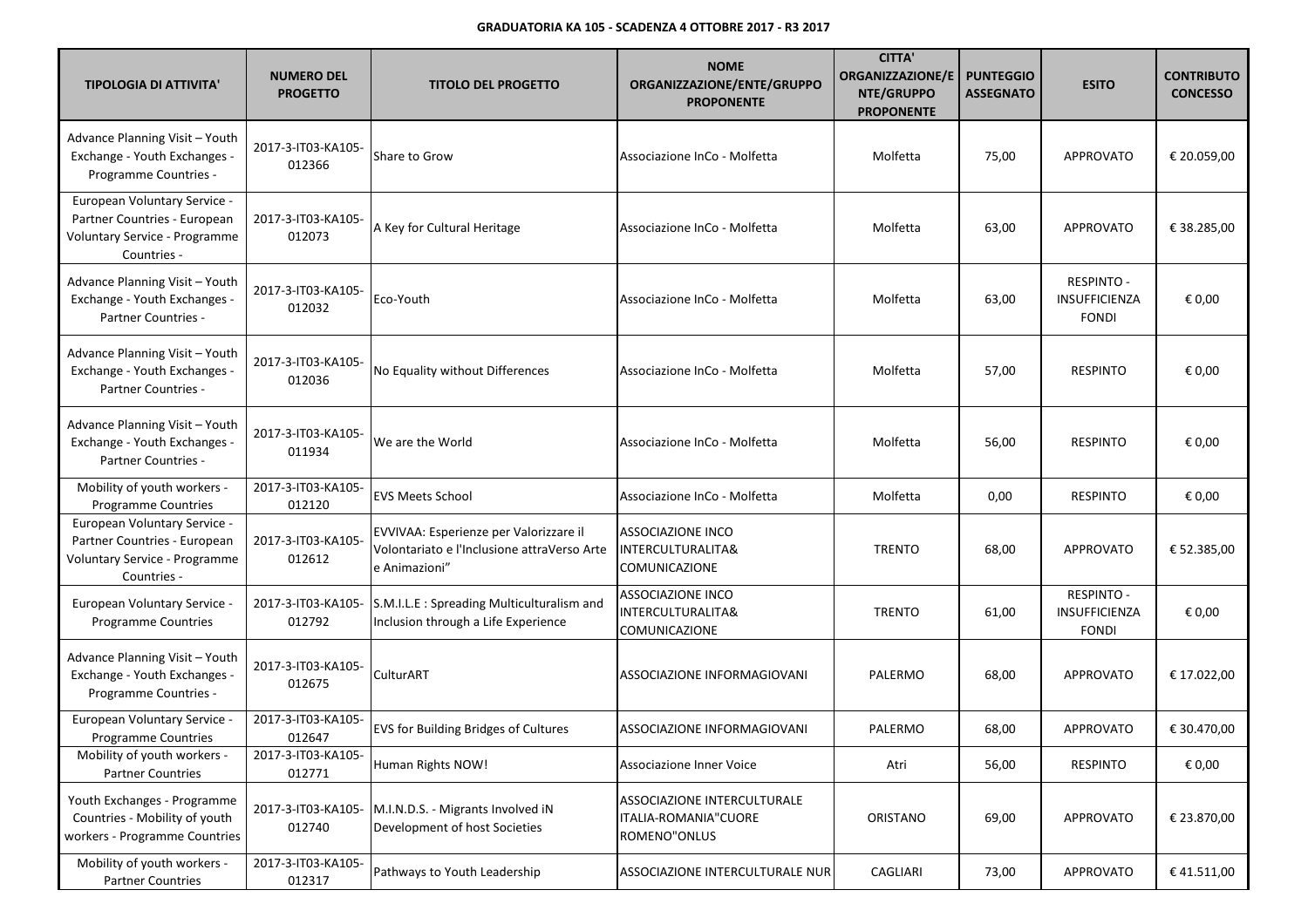| <b>TIPOLOGIA DI ATTIVITA'</b>                                                                                                               | <b>NUMERO DEL</b><br><b>PROGETTO</b> | <b>TITOLO DEL PROGETTO</b>                                                                        | <b>NOME</b><br>ORGANIZZAZIONE/ENTE/GRUPPO<br><b>PROPONENTE</b> | <b>CITTA'</b><br><b>ORGANIZZAZIONE/E</b><br>NTE/GRUPPO<br><b>PROPONENTE</b> | <b>PUNTEGGIO</b><br><b>ASSEGNATO</b> | <b>ESITO</b>                                | <b>CONTRIBUTO</b><br><b>CONCESSO</b> |
|---------------------------------------------------------------------------------------------------------------------------------------------|--------------------------------------|---------------------------------------------------------------------------------------------------|----------------------------------------------------------------|-----------------------------------------------------------------------------|--------------------------------------|---------------------------------------------|--------------------------------------|
| European Voluntary Service -<br><b>Partner Countries</b>                                                                                    | 2017-3-IT03-KA105-<br>012783         | MEDIA: voices from a multicultural Cagliari                                                       | ASSOCIAZIONE INTERCULTURALE NUR                                | CAGLIARI                                                                    | 64,00                                | APPROVATO                                   | € 24.854,00                          |
| European Voluntary Service -<br>Programme Countries                                                                                         | 2017-3-IT03-KA105-<br>012559         | EVS in Villacidro - growing up together!                                                          | ASSOCIAZIONE INTERCULTURALE NUR                                | CAGLIARI                                                                    | 63,00                                | <b>APPROVATO</b>                            | € 12.311,00                          |
| <b>European Voluntary Service -</b><br><b>Partner Countries</b>                                                                             | 2017-3-IT03-KA105-<br>012289         | <b>Supporting African Refugee Students</b><br><b>Education in Cairo</b>                           | ASSOCIAZIONE INTERCULTURALE NUR                                | CAGLIARI                                                                    | 60,00                                | RESPINTO -<br>INSUFFICIENZA<br><b>FONDI</b> | € 0,00                               |
| Mobility of youth workers -<br><b>Partner Countries</b>                                                                                     | 2017-3-IT03-KA105-<br>012784         | PLAY it Forward                                                                                   | ASSOCIAZIONE INTERCULTURALE NUR                                | CAGLIARI                                                                    | 54,00                                | <b>RESPINTO</b>                             | € 0,00                               |
| European Voluntary Service -<br><b>Programme Countries</b>                                                                                  | 2017-3-IT03-KA105-<br>012154         | EVS in Villacidro - growing up together!                                                          | ASSOCIAZIONE INTERCULTURALE NUR                                | CAGLIARI                                                                    | 0,00                                 | RESPINTO - INVIO<br><b>MULTIPLO</b>         | € 0,00                               |
| Mobility of youth workers -<br><b>Partner Countries</b>                                                                                     | 2017-3-IT03-KA105-<br>012244         | Pathways to Youth Leadership                                                                      | ASSOCIAZIONE INTERCULTURALE NUR                                | CAGLIARI                                                                    | 0,00                                 | RESPINTO - INVIO<br><b>MULTIPLO</b>         | € 0,00                               |
| Mobility of youth workers -<br><b>Partner Countries</b>                                                                                     | 2017-3-IT03-KA105-<br>012246         | Pathways to Youth Leadership                                                                      | ASSOCIAZIONE INTERCULTURALE NUR                                | CAGLIARI                                                                    | 0,00                                 | RESPINTO - INVIO<br><b>MULTIPLO</b>         | € 0,00                               |
| Mobility of youth workers -<br><b>Partner Countries</b>                                                                                     | 2017-3-IT03-KA105-<br>012718         | PLAY it Forward                                                                                   | ASSOCIAZIONE INTERCULTURALE NUR                                | CAGLIARI                                                                    | 0,00                                 | <b>RESPINTO - INVIO</b><br><b>MULTIPLO</b>  | € 0,00                               |
| European Voluntary Service -<br><b>Partner Countries</b>                                                                                    | 2017-3-IT03-KA105-<br>012729         | MEDIA: voices from a multicultural Cagliari   ASSOCIAZIONE INTERCULTURALE NUR                     |                                                                | CAGLIARI                                                                    | 0,00                                 | RESPINTO - INVIO<br><b>MULTIPLO</b>         | € 0,00                               |
| European Voluntary Service -<br><b>Partner Countries</b>                                                                                    | 2017-3-IT03-KA105-<br>012735         | MEDIA: voices from a multicultural Cagliari   ASSOCIAZIONE INTERCULTURALE NUR                     |                                                                | CAGLIARI                                                                    | 0,00                                 | RESPINTO - INVIO<br><b>MULTIPLO</b>         | € 0,00                               |
| Mobility of youth workers -<br><b>Partner Countries</b>                                                                                     | 2017-3-IT03-KA105-<br>012782         | PLAY it Forward                                                                                   | ASSOCIAZIONE INTERCULTURALE NUR                                | CAGLIARI                                                                    | 0,00                                 | RESPINTO - INVIO<br><b>MULTIPLO</b>         | € 0,00                               |
| Youth Exchanges - Programme<br>Countries                                                                                                    | 2017-3-IT03-KA105-<br>012098         | <b>Conscious Tourism</b>                                                                          | Associazione Italiana Alberghi per la<br>Gioventù              | Roma                                                                        | 55,00                                | <b>RESPINTO</b>                             | € 0,00                               |
| Youth Exchanges - Programme<br>Countries                                                                                                    | 2017-3-IT03-KA105-<br>012345         | Winning the gender's game!                                                                        | ASSOCIAZIONE ITALIANA CULTURA<br><b>SPORT</b>                  | <b>ROMA</b>                                                                 | 48,00                                | <b>RESPINTO</b>                             | € 0,00                               |
| Mobility of youth workers -<br><b>Partner Countries</b>                                                                                     | 2017-3-IT03-KA105-<br>012216         | Euro Mediterranean youth people:<br>multicultural communication                                   | Associazione Koinè                                             | Gibellina                                                                   | 55,00                                | <b>RESPINTO</b>                             | € 0,00                               |
| Advance Planning Visit - Youth<br>Exchange - Youth Exchanges -<br>Programme Countries -                                                     | 2017-3-IT03-KA105-<br>012349         | <b>Music For Chameleon</b>                                                                        | Associazione Lab.Banda                                         | Benevento                                                                   | 41,00                                | <b>RESPINTO</b>                             | € 0,00                               |
| Mobility of youth workers -<br><b>Programme Countries</b>                                                                                   | 2017-3-IT03-KA105-<br>012772         | Social Innovation Lab                                                                             | <b>ASSOCIAZIONE LEONARDO</b>                                   | SALERNO                                                                     | 39,00                                | <b>RESPINTO</b>                             | € 0,00                               |
| Mobility of youth workers -<br><b>Partner Countries</b>                                                                                     | 2017-3-IT03-KA105-<br>012374         | Inclusion 2 - Training for inclusive society                                                      | Associazione Let's Keep Learning<br>Onlus                      | Vasto                                                                       | 56,00                                | <b>RESPINTO</b>                             | € 0,00                               |
| Youth Exchanges - Programme<br>Countries - Mobility of youth<br>workers - Programme Countries<br>Advance Planning Visit - Youth<br>Exchange | 2017-3-IT03-KA105-<br>011951         | UN-FRAMED<br>Youth Work to Raise Awareness on LGBTQ+ ASSOCIAZIONE LUNARIA<br>Among European Youth |                                                                | <b>ROMA</b>                                                                 | 75,00                                | <b>APPROVATO</b>                            | € 56.195,00                          |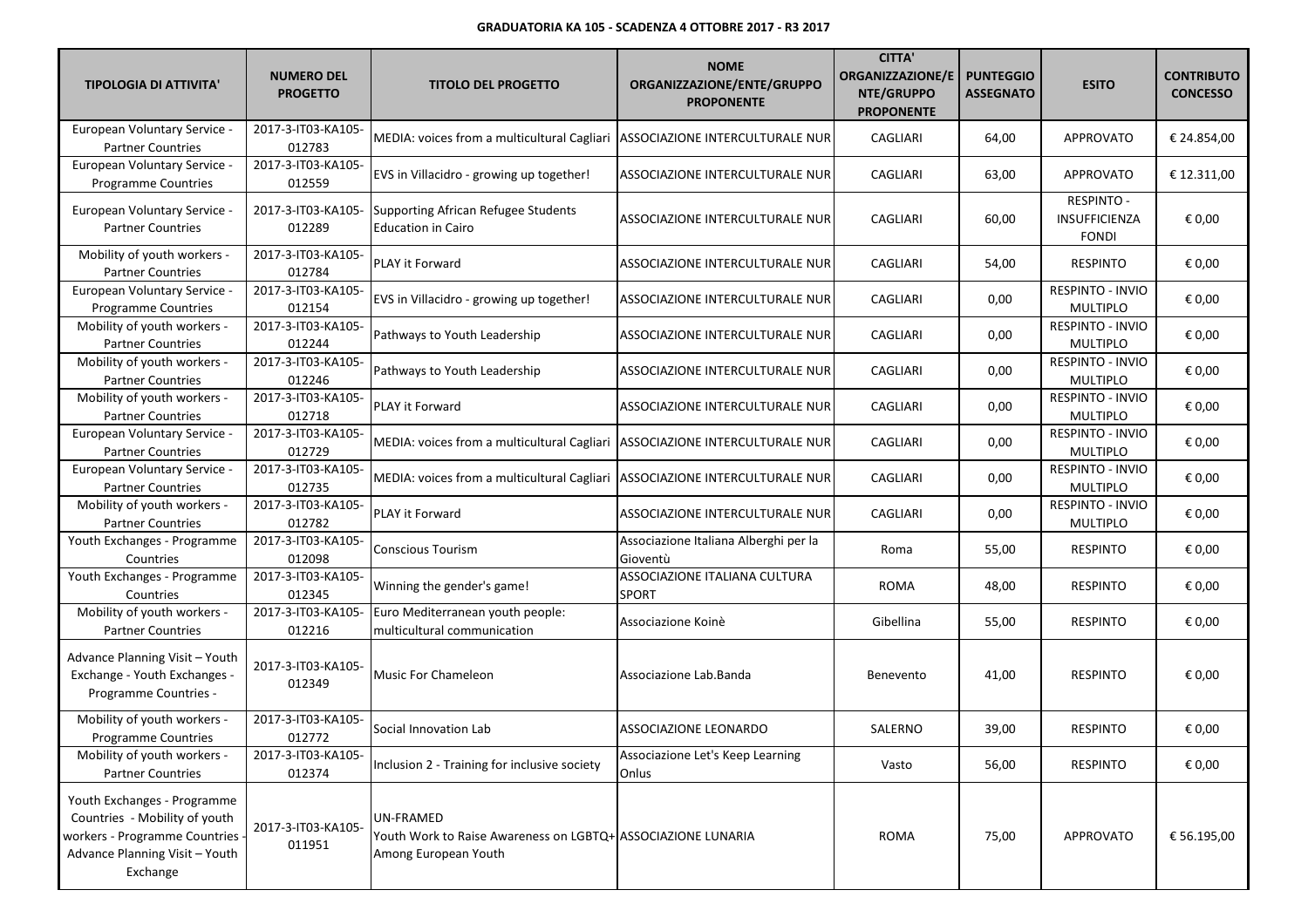| <b>TIPOLOGIA DI ATTIVITA'</b>                                                                                                                   | <b>NUMERO DEL</b><br><b>PROGETTO</b> | <b>TITOLO DEL PROGETTO</b>                                                 | <b>NOME</b><br>ORGANIZZAZIONE/ENTE/GRUPPO<br><b>PROPONENTE</b>                    | <b>CITTA'</b><br><b>ORGANIZZAZIONE/E</b><br>NTE/GRUPPO<br><b>PROPONENTE</b> | <b>PUNTEGGIO</b><br><b>ASSEGNATO</b> | <b>ESITO</b>                                       | <b>CONTRIBUTO</b><br><b>CONCESSO</b> |
|-------------------------------------------------------------------------------------------------------------------------------------------------|--------------------------------------|----------------------------------------------------------------------------|-----------------------------------------------------------------------------------|-----------------------------------------------------------------------------|--------------------------------------|----------------------------------------------------|--------------------------------------|
| Youth Exchanges - Programme<br>Countries - Mobility of youth<br>workers - Programme Countries<br>Advance Planning Visit - Youth<br>Exchange     | 2017-3-IT03-KA105-<br>012726         | To Teen - Thinking of Teenagers Engaged at<br>European and National levels | ASSOCIAZIONE LUNARIA                                                              | <b>ROMA</b>                                                                 | 63,00                                | <b>RESPINTO -</b><br>INSUFFICIENZA<br><b>FONDI</b> | € 0,00                               |
| European Voluntary Service -<br>Programme Countries                                                                                             | 2017-3-IT03-KA105-<br>012160         | Peer for Inclusion                                                         | ASSOCIAZIONE LUNARIA                                                              | <b>ROMA</b>                                                                 | 62,00                                | <b>RESPINTO -</b><br>INSUFFICIENZA<br><b>FONDI</b> | € 0,00                               |
| Youth Exchanges - Programme<br>Countries - Mobility of youth<br>workers - Programme Countries<br>Advance Planning Visit - Youth<br>Exchange     | 2017-3-IT03-KA105-<br>012078         | INSIDE OUT<br>Developing tools for inclusive youth<br>projects             | ASSOCIAZIONE LUNARIA                                                              | <b>ROMA</b>                                                                 | 59,00                                | <b>RESPINTO</b>                                    | € 0,00                               |
| Mobility of youth workers -<br>Programme Countries - Youth<br>Exchanges - Programme<br>Countries - Advance Planning<br>Visit - Youth Exchange - | 2017-3-IT03-KA105-<br>011996         | AMazed Youth Work to Raise Gender<br>Awareness Among EU Young People       | ASSOCIAZIONE LUNARIA                                                              | <b>ROMA</b>                                                                 | 47,00                                | <b>RESPINTO</b>                                    | € 0,00                               |
| Youth Exchanges - Programme<br>Countries - Mobility of youth<br>workers - Programme Countries<br>Advance Planning Visit - Youth<br>Exchange     | 2017-3-IT03-KA105-<br>012709         | To Teen - Thinking of Teenagers Engaged at<br>European and National levels | <b>ASSOCIAZIONE LUNARIA</b>                                                       | <b>ROMA</b>                                                                 | 0,00                                 | <b>RESPINTO - INVIO</b><br><b>MULTIPLO</b>         | € 0,00                               |
| European Voluntary Service -<br>Programme Countries                                                                                             | 2017-3-IT03-KA105-<br>012698         | Anfiteatro                                                                 | Associazione Mettiamoci il Cuore                                                  | San Gregorio Magno                                                          | 0,00                                 | <b>RESPINTO</b>                                    | € 0,00                               |
| Youth Exchanges - Programme<br>Countries                                                                                                        | 2017-3-IT03-KA105-<br>012024         | Noi siamo l'isola che non c'è                                              | Associazione Musicale "Arturo<br>Toscanini" - Corpo Bandistico Città di<br>Ispica | Ispica (RG)                                                                 | 39,00                                | <b>RESPINTO</b>                                    | € 0,00                               |
| Youth Exchanges - Programme<br>Countries                                                                                                        | 2017-3-IT03-KA105-<br>012065         | Crossroads                                                                 | Associazione Musicale "Complesso<br>Bandistico Città di Montemurro"               | Montemurro                                                                  | 66,00                                | <b>RESPINTO -</b><br>INSUFFICIENZA<br><b>FONDI</b> | € 0,00                               |
| Youth Exchanges - Programme<br>Countries                                                                                                        | 2017-3-IT03-KA105-<br>012598         | <b>Healthy Environment</b>                                                 | <b>Associazione Musicale</b><br>"Tradizionando"                                   | Palomonte                                                                   | 60,00                                | <b>RESPINTO -</b><br>INSUFFICIENZA<br>FONDI        | € 0,00                               |
| Youth Exchanges - Programme<br>Countries                                                                                                        | 2017-3-IT03-KA105-<br>012226         | <b>Healthy Environment</b>                                                 | <b>Associazione Musicale</b><br>"Tradizionando"                                   | Palomonte                                                                   | 0,00                                 | RESPINTO - INVIO<br><b>MULTIPLO</b>                | € 0,00                               |
| Mobility of youth workers -<br><b>Programme Countries</b>                                                                                       | 2017-3-IT03-KA105-<br>012219         | <b>Musical Roots</b>                                                       | Associazione Musicale ARS NOVA                                                    | Colleferro                                                                  | 40,00                                | <b>RESPINTO</b>                                    | € 0,00                               |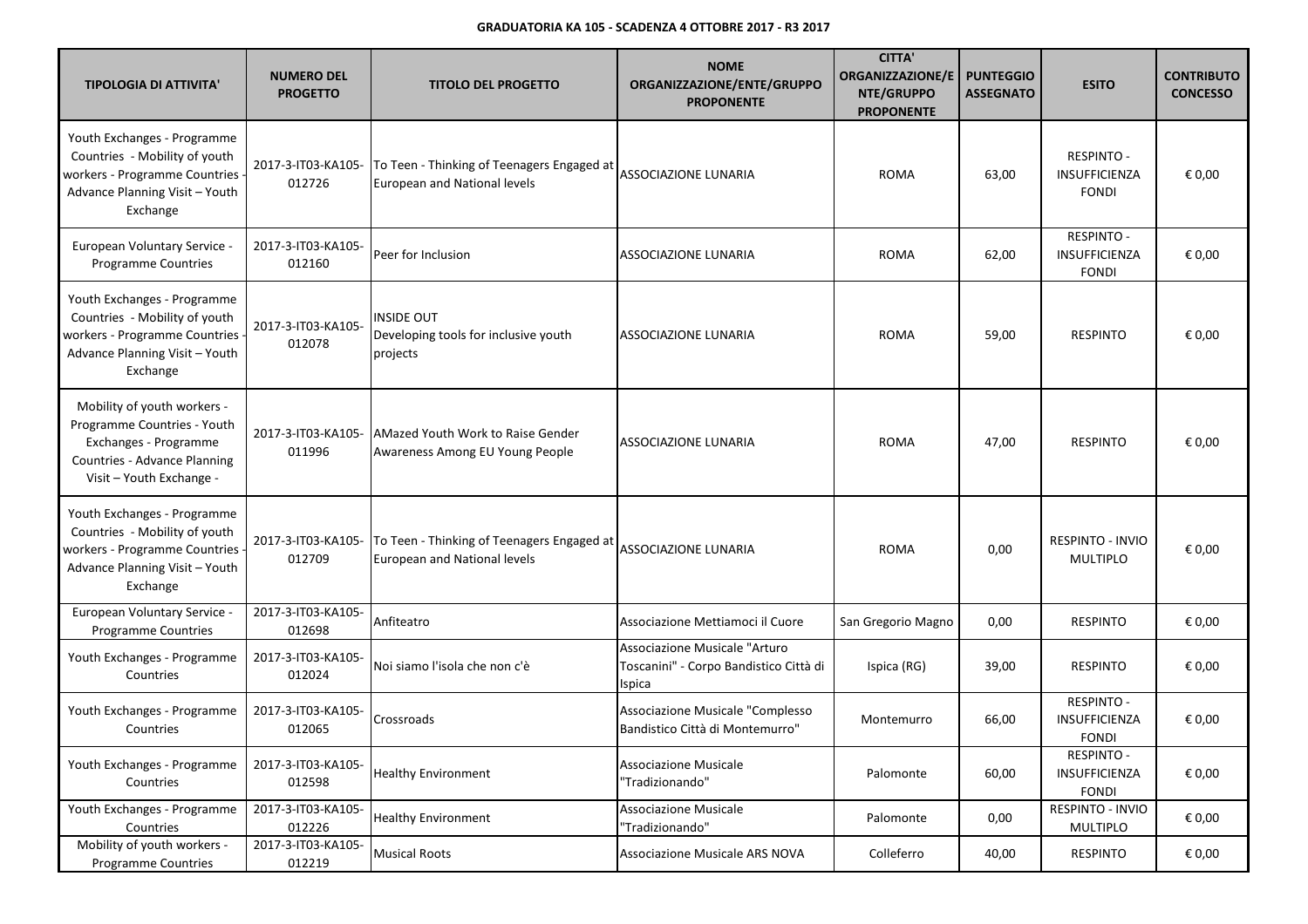| <b>TIPOLOGIA DI ATTIVITA'</b>                                                           | <b>NUMERO DEL</b><br><b>PROGETTO</b> | <b>TITOLO DEL PROGETTO</b>                  | <b>NOME</b><br>ORGANIZZAZIONE/ENTE/GRUPPO<br><b>PROPONENTE</b>                     | <b>CITTA'</b><br><b>ORGANIZZAZIONE/E</b><br>NTE/GRUPPO<br><b>PROPONENTE</b> | <b>PUNTEGGIO</b><br><b>ASSEGNATO</b> | <b>ESITO</b>                                       | <b>CONTRIBUTO</b><br><b>CONCESSO</b> |
|-----------------------------------------------------------------------------------------|--------------------------------------|---------------------------------------------|------------------------------------------------------------------------------------|-----------------------------------------------------------------------------|--------------------------------------|----------------------------------------------------|--------------------------------------|
| Youth Exchanges - Programme<br>Countries                                                | 2017-3-IT03-KA105-<br>012067         | Sustainable Sound                           | Associazione Musicale Città di<br>Cisternino                                       | Cisternino (BR)                                                             | 55,00                                | <b>RESPINTO</b>                                    | € 0,00                               |
| Advance Planning Visit - Youth<br>Exchange - Youth Exchanges -<br>Programme Countries - | 2017-3-IT03-KA105-<br>012478         | Music & Islands                             | Associazione Nazionale per<br>l'Animazione Sociale e Culturale<br>AssociAnimazione | Arona                                                                       | 49,00                                | <b>RESPINTO</b>                                    | € 0,00                               |
| Youth Exchanges - Programme<br>Countries                                                | 2017-3-IT03-KA105-<br>012041         | WE ARE ALL EQUAL                            | Associazione no profit Sicily Plus                                                 | Zafferana Etnea                                                             | 68,00                                | <b>APPROVATO</b>                                   | € 21.625,00                          |
| Youth Exchanges - Programme<br>Countries                                                | 2017-3-IT03-KA105-<br>011930         | <b>GENDER EQUALITY IS YOUR ISSUE TOO!!!</b> | Associazione no profit Sicily Plus                                                 | Zafferana Etnea                                                             | 55,00                                | <b>RESPINTO</b>                                    | € 0,00                               |
| Mobility of youth workers -<br><b>Programme Countries</b>                               | 2017-3-IT03-KA105-<br>012328         | Boost your NGO                              | Associazione Oportunita Evidenza<br>Sostenibile HUB                                | Milano                                                                      | 46,00                                | <b>RESPINTO</b>                                    | € 0,00                               |
| Mobility of youth workers -<br><b>Programme Countries</b>                               | 2017-3-IT03-KA105-<br>012536         | <b>Street Campaigning</b>                   | ASSOCIAZIONE OTTOVOLANTE                                                           | <b>BOLOGNA</b>                                                              | 64,00                                | <b>RESPINTO -</b><br>INSUFFICIENZA<br><b>FONDI</b> | € 0,00                               |
| Advance Planning Visit - Youth<br>Exchange - Youth Exchanges -<br>Programme Countries - | 2017-3-IT03-KA105-<br>012507         | Time to Create                              | ASSOCIAZIONE OTTOVOLANTE                                                           | <b>BOLOGNA</b>                                                              | 61,00                                | <b>RESPINTO -</b><br>INSUFFICIENZA<br><b>FONDI</b> | € 0,00                               |
| Youth Exchanges - Programme<br>Countries                                                | 2017-3-IT03-KA105-<br>012788         | Act with Attitude                           | ASSOCIAZIONE OTTOVOLANTE                                                           | <b>BOLOGNA</b>                                                              | 60,00                                | <b>RESPINTO -</b><br>INSUFFICIENZA<br><b>FONDI</b> | € 0,00                               |
| Youth Exchanges - Programme<br>Countries                                                | 2017-3-IT03-KA105-<br>012535         | Act with Attitude                           | ASSOCIAZIONE OTTOVOLANTE                                                           | <b>BOLOGNA</b>                                                              | 0,00                                 | RESPINTO - INVIO<br><b>MULTIPLO</b>                | € 0,00                               |
| Advance Planning Visit - Youth<br>Exchange - Youth Exchanges -<br>Programme Countries - | 2017-3-IT03-KA105-<br>012316         | YouMob                                      | Associazione People Help the People                                                | PALERMO                                                                     | 39,00                                | <b>RESPINTO</b>                                    | € 0,00                               |
| Mobility of youth workers -<br><b>Programme Countries</b>                               | 2017-3-IT03-KA105-<br>012136         | Civil Courage against Discrimination        | Associazione per la Formazione, gli<br>Scambi e le Attività Interculturali         | Rome                                                                        | 74,00                                | <b>APPROVATO</b>                                   | € 17.000,00                          |
| Youth Exchanges - Partner<br>Countries                                                  | 2017-3-IT03-KA105-<br>012460         | WalkWriting                                 | Associazione Persone Comuni                                                        | Rome                                                                        | 68,00                                | <b>APPROVATO</b>                                   | € 23.610,00                          |
| Youth Exchanges - Programme<br>Countries                                                | 2017-3-IT03-KA105-<br>012026         | Play to Integrate                           | Associazione Pro Loco Colonna                                                      | Colonna                                                                     | 64,00                                | <b>RESPINTO -</b><br>INSUFFICIENZA<br><b>FONDI</b> | € 0,00                               |
| Youth Exchanges - Programme<br>Countries                                                | 2017-3-IT03-KA105-<br>012122         | No season required                          | Associazione Pro Loco Sorgono                                                      | Sorgono (NU)                                                                | 30,00                                | <b>RESPINTO</b>                                    | € 0,00                               |
| Mobility of youth workers -<br><b>Programme Countries</b>                               | 2017-3-IT03-KA105-<br>012184         | Social entrepreneurship 4 Change            | Associazione Progetto Europa                                                       | Lamezia Terme                                                               | 65,00                                | <b>RESPINTO -</b><br>INSUFFICIENZA<br><b>FONDI</b> | € 0,00                               |
| Youth Exchanges - Programme<br>Countries                                                | 2017-3-IT03-KA105-<br>012517         | Equality in movement!                       | Associazione Protezione Civile Gruppo<br>Lucano                                    | Viggiano                                                                    | 71,00                                | <b>APPROVATO</b>                                   | € 16.159,00                          |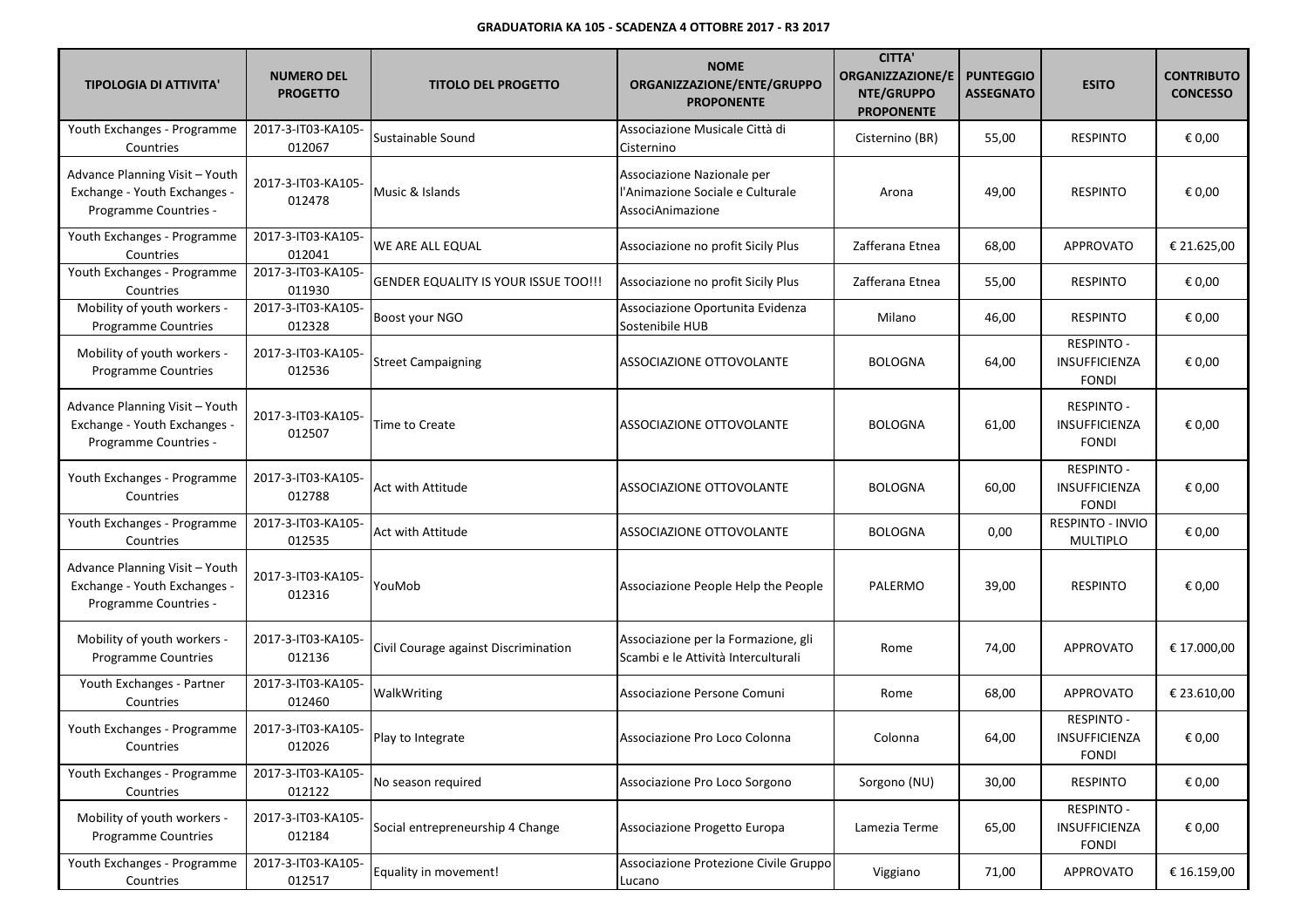| <b>TIPOLOGIA DI ATTIVITA'</b>                                                                 | <b>NUMERO DEL</b><br><b>PROGETTO</b> | <b>TITOLO DEL PROGETTO</b>              | <b>NOME</b><br>ORGANIZZAZIONE/ENTE/GRUPPO<br><b>PROPONENTE</b>                            | <b>CITTA'</b><br><b>ORGANIZZAZIONE/E</b><br>NTE/GRUPPO<br><b>PROPONENTE</b> | <b>PUNTEGGIO</b><br><b>ASSEGNATO</b> | <b>ESITO</b>                                              | <b>CONTRIBUTO</b><br><b>CONCESSO</b> |
|-----------------------------------------------------------------------------------------------|--------------------------------------|-----------------------------------------|-------------------------------------------------------------------------------------------|-----------------------------------------------------------------------------|--------------------------------------|-----------------------------------------------------------|--------------------------------------|
| Youth Exchanges - Programme<br>Countries                                                      | 2017-3-IT03-KA105-<br>012262         | Equality in movement!                   | Associazione Protezione Civile Gruppo<br>Lucano                                           | Viggiano                                                                    | 0,00                                 | RESPINTO - INVIO<br><b>MULTIPLO</b>                       | € 0,00                               |
| Mobility of youth workers -<br><b>Partner Countries</b>                                       | 2017-3-IT03-KA105-<br>012604         | <b>OASI-On Air for Social Inclusion</b> | Associazione Radio Incredibile                                                            | Grottammare                                                                 | 57,00                                | <b>RESPINTO</b>                                           | € 0,00                               |
| Advance Planning Visit - Youth<br>Exchange - Youth Exchanges -<br>Programme Countries -       | 2017-3-IT03-KA105-<br>012564         | Youth against Bullying                  | Associazione Sabbeen Group                                                                | Viadana                                                                     | 63,00                                | <b>RESPINTO -</b><br>INSUFFICIENZA<br><b>FONDI</b>        | € 0,00                               |
| Advance Planning Visit - Youth<br>Exchange - Youth Exchanges -<br>Programme Countries -       | 2017-3-IT03-KA105-<br>012731         | Introduction To Today                   | Associazione Sabbeen Group                                                                | Viadana                                                                     | 60,00                                | <b>RESPINTO -</b><br>INSUFFICIENZA<br><b>FONDI</b>        | € 0,00                               |
| Mobility of youth workers -<br><b>Programme Countries</b>                                     | 2017-3-IT03-KA105-<br>012589         | <b>Building Bridges for Citizenship</b> | Associazione Sabbeen Group                                                                | Viadana                                                                     | 50,00                                | <b>RESPINTO</b>                                           | € 0,00                               |
| Mobility of youth workers -<br><b>Partner Countries</b>                                       | 2017-3-IT03-KA105-<br>011949         | PER-CORSI                               | <b>ASSOCIAZIONE SIKANIE</b>                                                               | Sinagra                                                                     | 73,00                                | APPROVATO                                                 | € 1.704,00                           |
| European Voluntary Service -<br>Programme Countries                                           | 2017-3-IT03-KA105-<br>011932         | <b>HOTSPOT SVE</b>                      | ASSOCIAZIONE SIKANIE                                                                      | Sinagra                                                                     | 65,00                                | APPROVATO                                                 | € 9.750,00                           |
| Youth Exchanges - Programme<br>Countries - Mobility of youth<br>workers - Programme Countries | 2017-3-IT03-KA105-<br>011927         | mut(UE)azioni                           | <b>ASSOCIAZIONE SIKANIE</b>                                                               | Sinagra                                                                     | 63,00                                | <b>RESPINTO -</b><br><b>INSUFFICIENZA</b><br><b>FONDI</b> | € 0,00                               |
| Youth Exchanges - Programme<br>Countries                                                      | 2017-3-IT03-KA105-<br>012135         | Uniti per il futuro                     | Associazione Socio Culturale<br>Turistica Savoia Terra Mia                                | Savoia di Lucania                                                           | 52,00                                | <b>RESPINTO</b>                                           | € 0,00                               |
| Youth Exchanges - Programme<br>Countries                                                      | 2017-3-IT03-KA105-<br>012052         | STAND UP AND START UP                   | ASSOCIAZIONE SOS EUROPA                                                                   | <b>ROMA</b>                                                                 | 63,00                                | <b>RESPINTO -</b><br>INSUFFICIENZA<br><b>FONDI</b>        | € 0,00                               |
| Youth Exchanges - Programme<br>Countries                                                      | 2017-3-IT03-KA105-<br>012249         | <b>SAVE OUR SPORT</b>                   | ASSOCIAZIONE SOS EUROPA                                                                   | <b>ROMA</b>                                                                 | 59,00                                | <b>RESPINTO</b>                                           | € 0,00                               |
| European Voluntary Service -<br>Programme Countries                                           | 2017-3-IT03-KA105-<br>012110         | Feeling green                           | ASSOCIAZIONE SOS EUROPA                                                                   | <b>ROMA</b>                                                                 | 50,00                                | <b>RESPINTO</b>                                           | € 0,00                               |
| Advance Planning Visit - Youth<br>Exchange - Youth Exchanges -<br>Programme Countries -       | 2017-3-IT03-KA105-<br>012082         | <b>CARE</b>                             | ASSOCIAZIONE SOS EUROPA                                                                   | <b>ROMA</b>                                                                 | 50,00                                | <b>RESPINTO</b>                                           | € 0,00                               |
| Youth Exchanges - Programme<br>Countries                                                      | 2017-3-IT03-KA105-<br>012299         | <b>Ecological Regeneration</b>          | ASSOCIAZIONE SOS EUROPA                                                                   | <b>ROMA</b>                                                                 | 29,00                                | <b>RESPINTO</b>                                           | € 0,00                               |
| Youth Exchanges - Programme<br>Countries                                                      | 2017-3-IT03-KA105-<br>012150         | Il mondo nel pallone!                   | Associazione sportiva dilettantistica<br>Fortitudo Basket Trani                           | Trani                                                                       | 47,00                                | <b>RESPINTO</b>                                           | € 0,00                               |
| Mobility of youth workers -<br><b>Partner Countries</b>                                       | 2017-3-IT03-KA105-<br>012403         | Playing Sport for Social Inclusion      | <b>ASSOCIAZIONE SPORTIVA</b><br>DILETTANTISTICA M.R. SPORT DEI<br><b>FRATELLI MARCONI</b> | <b>ROMA</b>                                                                 | 60,00                                | <b>RESPINTO -</b><br>INSUFFICIENZA<br><b>FONDI</b>        | € 0,00                               |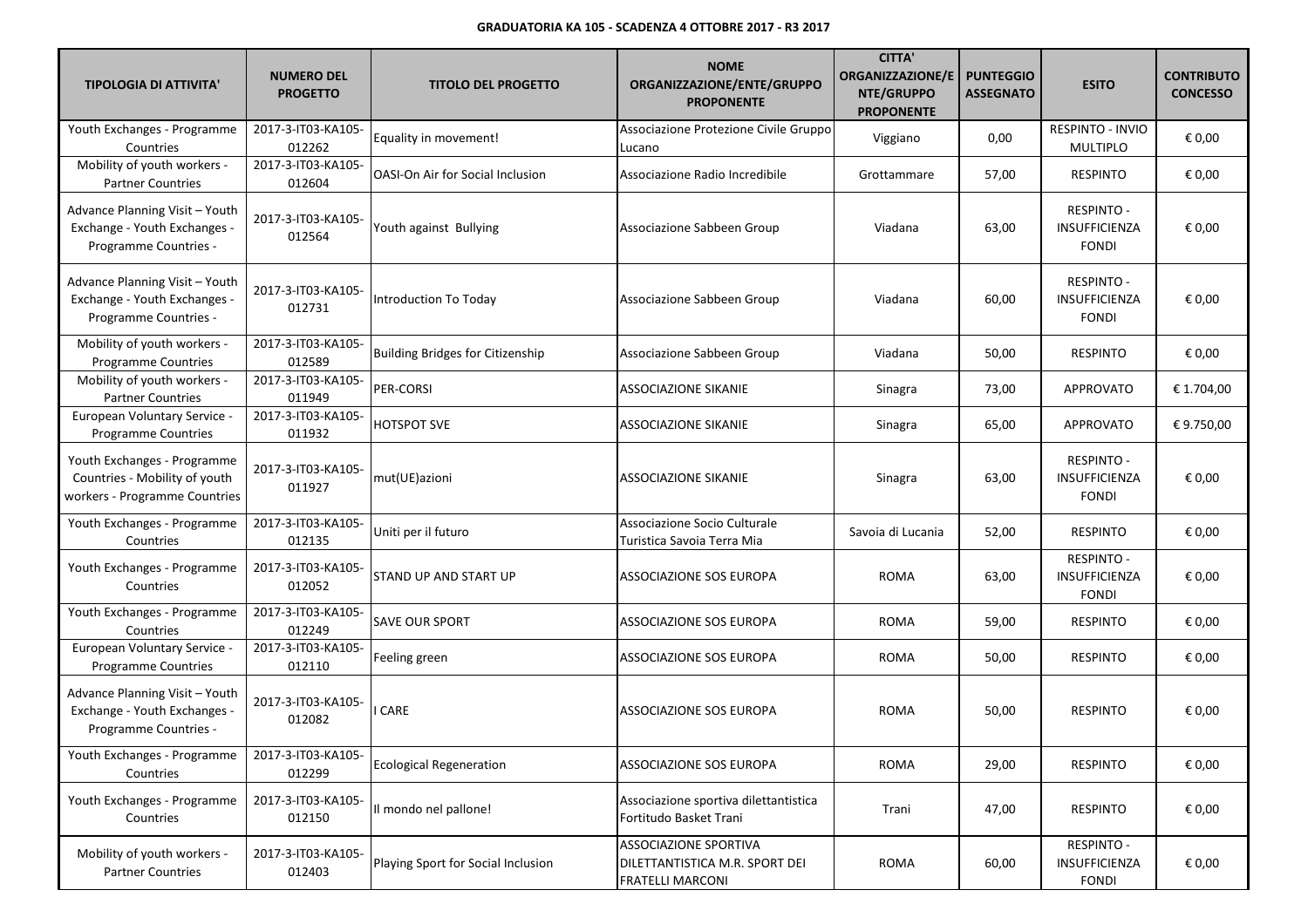| <b>TIPOLOGIA DI ATTIVITA'</b>                                                                | <b>NUMERO DEL</b><br><b>PROGETTO</b> | <b>TITOLO DEL PROGETTO</b>                                                                               | <b>NOME</b><br>ORGANIZZAZIONE/ENTE/GRUPPO<br><b>PROPONENTE</b>                         | <b>CITTA'</b><br><b>ORGANIZZAZIONE/E</b><br>NTE/GRUPPO<br><b>PROPONENTE</b> | <b>PUNTEGGIO</b><br><b>ASSEGNATO</b> | <b>ESITO</b>                                              | <b>CONTRIBUTO</b><br><b>CONCESSO</b> |
|----------------------------------------------------------------------------------------------|--------------------------------------|----------------------------------------------------------------------------------------------------------|----------------------------------------------------------------------------------------|-----------------------------------------------------------------------------|--------------------------------------|-----------------------------------------------------------|--------------------------------------|
| Advance Planning Visit - Youth<br>Exchange - Youth Exchanges -<br>Programme Countries -      | 2017-3-IT03-KA105-<br>012051         | Sport Values for crossing boarders                                                                       | <b>ASSOCIAZIONE SPORTIVA</b><br>DILETTANTISTICA TENNIS CLUB<br>JUNIOR S.TERESA DI RIVA | SANTA TERESA DI<br><b>RIVA</b>                                              | 68,00                                | <b>APPROVATO</b>                                          | € 22.513,00                          |
| Youth Exchanges - Programme<br>Countries                                                     | 2017-3-IT03-KA105-<br>012167         | Youth E-volution                                                                                         | Associazione Studenti per la Città                                                     | Decimomannu                                                                 | 70,00                                | <b>APPROVATO</b>                                          | € 20.818,00                          |
| Mobility of youth workers -<br><b>Programme Countries</b>                                    | 2017-3-IT03-KA105-<br>012510         | Beat Bullying: Youth Workers working on<br>prevention of bullying                                        | Associazione Studenti per la Città                                                     | Decimomannu                                                                 | 63,00                                | <b>RESPINTO -</b><br>INSUFFICIENZA<br><b>FONDI</b>        | € 0,00                               |
| Advance Planning Visit - Youth<br>Exchange - Youth Exchanges -<br><b>Partner Countries -</b> | 2017-3-IT03-KA105-<br>012323         | OFFICINA EUROPA II: building intercultural<br>and inclusive Europe with the Educational<br>Theatre tools | Associazione Teatro Giovani Teatro<br>Pirata                                           | Serra San Quirico                                                           | 60,00                                | RESPINTO -<br>INSUFFICIENZA<br><b>FONDI</b>               | € 0,00                               |
| Mobility of youth workers -<br><b>Programme Countries</b>                                    | 2017-3-IT03-KA105-<br>012602         | <b>Embodied Community</b>                                                                                | Associazione Teatro invisibile                                                         | Padua                                                                       | 74,00                                | <b>APPROVATO</b>                                          | € 16.933,00                          |
| Mobility of youth workers -<br><b>Programme Countries</b>                                    | 2017-3-IT03-KA105-<br>012586         | <b>Embodied Community</b>                                                                                | Associazione Teatro invisibile                                                         | Padua                                                                       | 0,00                                 | RESPINTO - INVIO<br><b>MULTIPLO</b>                       | € 0,00                               |
| Mobility of youth workers -<br><b>Partner Countries</b>                                      | 2017-3-IT03-KA105-<br>012331         | That's Another Story                                                                                     | Associazione Trepuntozero                                                              | Torino                                                                      | 75,00                                | <b>APPROVATO</b>                                          | € 20.776,00                          |
| Youth Exchanges - Programme<br>Countries                                                     | 2017-3-IT03-KA105-<br>011976         | Musica Arte Tecnologia per il Sociale 4.0                                                                | Associazione Turistica Pro Loco<br>Guamaggiore                                         | Guamaggiore                                                                 | 62,00                                | <b>RESPINTO -</b><br><b>INSUFFICIENZA</b><br><b>FONDI</b> | € 0,00                               |
| Advance Planning Visit - Youth<br>Exchange - Youth Exchanges -<br>Programme Countries -      | 2017-3-IT03-KA105-<br>012263         | Youth for GREEN CITIES                                                                                   | ASSOCIAZIONE UNIAMOCI ONLUS                                                            | PALERMO                                                                     | 69,00                                | <b>APPROVATO</b>                                          | € 16.086,00                          |
| Youth Exchanges - Programme<br>Countries                                                     | 2017-3-IT03-KA105-<br>012105         | Equal rights, equal future                                                                               | Banda Musicale "I Leoncini d'Abruzzo"                                                  | Pescina                                                                     | 57,00                                | <b>RESPINTO</b>                                           | € 0,00                               |
| Youth Exchanges - Programme<br>Countries                                                     | 2017-3-IT03-KA105-<br>012490         | <b>Be ReCreative</b>                                                                                     | Be The Change                                                                          | Messina                                                                     | 67,00                                | <b>RESPINTO -</b><br><b>INSUFFICIENZA</b><br><b>FONDI</b> | € 0,00                               |
| Advance Planning Visit - Youth<br>Exchange - Youth Exchanges -<br>Programme Countries -      | 2017-3-IT03-KA105-<br>012193         | NFE for Sport                                                                                            | <b>Bel Quel</b>                                                                        | Sala Bolognese                                                              | 61,00                                | <b>RESPINTO -</b><br><b>INSUFFICIENZA</b><br><b>FONDI</b> | € 0.00                               |
| Advance Planning Visit - EVS<br>Youth Exchanges - Partner<br>Countries -                     | 2017-3-IT03-KA105-<br>012741         | Food and tradition: Our job!                                                                             | Belmonte in Rete - Belmonte Network                                                    | <b>Belmonte Calabro</b>                                                     | 0,00                                 | <b>RESPINTO</b>                                           | € 0,00                               |
| Youth Exchanges - Programme<br>Countries                                                     | 2017-3-IT03-KA105-<br>012513         | It's Up to You                                                                                           | <b>Beyond The Horizons</b>                                                             | Orta Nova                                                                   | 57,00                                | <b>RESPINTO</b>                                           | € 0,00                               |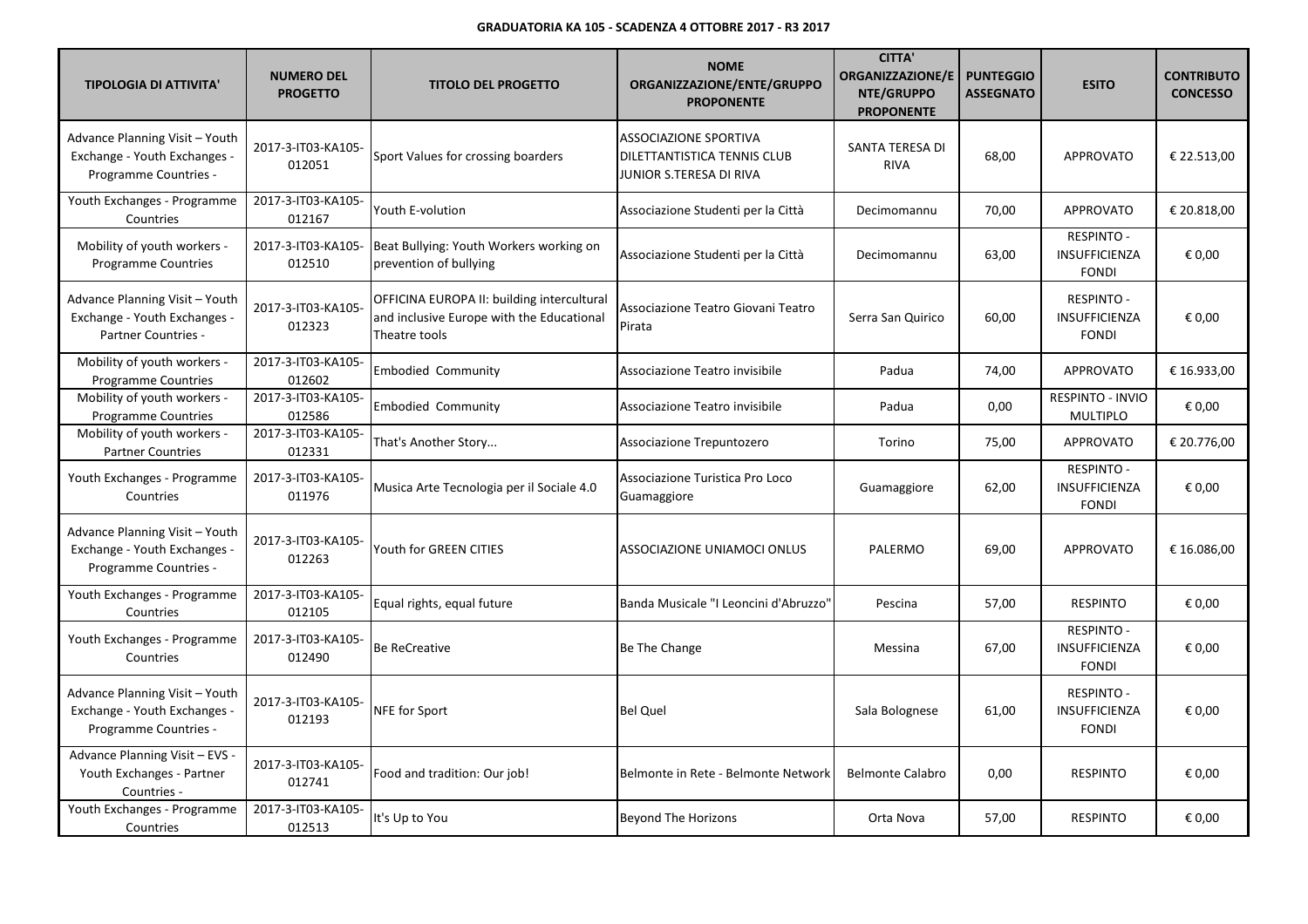| <b>TIPOLOGIA DI ATTIVITA'</b>                                                           | <b>NUMERO DEL</b><br><b>PROGETTO</b> | <b>TITOLO DEL PROGETTO</b>                                                                        | <b>NOME</b><br>ORGANIZZAZIONE/ENTE/GRUPPO<br><b>PROPONENTE</b>                           | <b>CITTA'</b><br>ORGANIZZAZIONE/E<br>NTE/GRUPPO<br><b>PROPONENTE</b> | <b>PUNTEGGIO</b><br><b>ASSEGNATO</b> | <b>ESITO</b>                                              | <b>CONTRIBUTO</b><br><b>CONCESSO</b> |
|-----------------------------------------------------------------------------------------|--------------------------------------|---------------------------------------------------------------------------------------------------|------------------------------------------------------------------------------------------|----------------------------------------------------------------------|--------------------------------------|-----------------------------------------------------------|--------------------------------------|
| Advance Planning Visit - Youth<br>Exchange - Youth Exchanges -<br>Programme Countries - | 2017-3-IT03-KA105-<br>012417         | TEll me A Myth                                                                                    | Borgorose                                                                                | Rieti                                                                | 69,00                                | <b>APPROVATO</b>                                          | € 11.285,00                          |
| Youth Exchanges - Programme<br>Countries                                                | 2017-3-IT03-KA105-<br>012406         | Stay in Europe Keep Tolerant                                                                      | <b>BRIGHT SIDE</b>                                                                       | CALIMERA                                                             | 44,00                                | <b>RESPINTO</b>                                           | € 0,00                               |
| Mobility of youth workers -<br><b>Programme Countries</b>                               | 2017-3-IT03-KA105-<br>012461         | <b>Health and Beyond</b>                                                                          | C.R.E.A Creatività, Recreazione,<br>Educazione, Azione European Youth<br>Group           | Camisano Vicentino                                                   | 50,00                                | <b>RESPINTO</b>                                           | € 0,00                               |
| Youth Exchanges - Programme<br>Countries                                                | 2017-3-IT03-KA105-<br>011952         | SPORTegration                                                                                     | C.S.A.IN. Comitato Regionale Puglia                                                      | <b>SAN PIETRO</b><br>VERNOTICO                                       | 51,00                                | <b>RESPINTO</b>                                           | € 0,00                               |
| European Voluntary Service -<br><b>Programme Countries</b>                              | 2017-3-IT03-KA105-<br>012685         | Youth for Change                                                                                  | Cantiere Giovani Cooperativa Sociale<br><b>ONLUS</b>                                     | Frattamaggiore                                                       | 57,00                                | <b>RESPINTO</b>                                           | € 0,00                               |
| European Voluntary Service -<br><b>Programme Countries</b>                              | 2017-3-IT03-KA105-<br>012192         | <b>EDUCATION TRACKS IN EUROPE</b>                                                                 | CEMEA DEL MEZZOGIORNO ONLUS                                                              | <b>ROMA</b>                                                          | 67,00                                | <b>APPROVATO</b>                                          | € 28.005,00                          |
| <b>European Voluntary Service</b><br>Programme Countries                                | 2017-3-IT03-KA105-<br>012527         | <b>SMILE &amp; GO</b>                                                                             | CEMEA DEL MEZZOGIORNO ONLUS                                                              | <b>ROMA</b>                                                          | 62,00                                | <b>RESPINTO -</b><br><b>INSUFFICIENZA</b><br><b>FONDI</b> | € 0,00                               |
| Youth Exchanges - Programme<br>Countries                                                | 2017-3-IT03-KA105-<br>012595         | Dai terremoti alle resilienze                                                                     | Centro Culturale Ricreativo Fonti San<br>Lorenzo                                         | Recanati                                                             | 45,00                                | <b>RESPINTO</b>                                           | € 0,00                               |
| Mobility of youth workers -<br><b>Partner Countries</b>                                 | 2017-3-IT03-KA105-<br>012097         | YOuth workers USing Theatre Against<br>Radicalisation                                             | CENTRO INTERCULTURALE ARTISTICO<br>SICILIANO - LA GUILLA                                 | Palermo                                                              | 54,00                                | <b>RESPINTO</b>                                           | € 0,00                               |
| Youth Exchanges - Programme<br>Countries                                                | 2017-3-IT03-KA105-<br>011986         | "A.N.T.Y.G.O.N.E. - Acquiring New Tools for<br>Youth to Get Out NEET and Exclusion -<br>reloaded" | CENTRO INTERCULTURALE ARTISTICO<br>SICILIANO - LA GUILLA                                 | Palermo                                                              | 0,00                                 | <b>RESPINTO</b>                                           | € 0,00                               |
| Mobility of youth workers -<br><b>Partner Countries</b>                                 | 2017-3-IT03-KA105-<br>012238         | Leadership for change                                                                             | CENTRO INTERNAZIONALE PER LA<br>PROMOZIONE DELL'EDUCAZIONE E LO<br>SVILUPPO ASSOCIAZIONE | PALERMO                                                              | 73,00                                | <b>APPROVATO</b>                                          | € 24.187,00                          |
| European Voluntary Service -<br>Programme Countries                                     | 2017-3-IT03-KA105-<br>012530         | Youth Run Europe with Creativity                                                                  | CENTRO INTERNAZIONALE PER LA<br>PROMOZIONE DELL'EDUCAZIONE E LO<br>SVILUPPO ASSOCIAZIONE | PALERMO                                                              | 68,00                                | <b>APPROVATO</b>                                          | € 37.820,00                          |
| Mobility of youth workers -<br><b>Partner Countries</b>                                 | 2017-3-IT03-KA105-<br>012446         | On the move. Experiential education for<br>social inclusion                                       | CENTRO INTERNAZIONALE PER LA<br>PROMOZIONE DELL'EDUCAZIONE E LO<br>SVILUPPO ASSOCIAZIONE | PALERMO                                                              | 64,00                                | <b>RESPINTO -</b><br>INSUFFICIENZA<br><b>FONDI</b>        | € 0,00                               |
| Mobility of youth workers -<br>Programme Countries                                      | 2017-3-IT03-KA105-<br>012624         | DOOR: Deepen Our rOots to build euRope<br>of the future                                           | CENTRO PER LO SVILUPPO CREATIVO<br><b>DANILO DOLCI</b>                                   | PALERMO                                                              | 54,00                                | <b>RESPINTO</b>                                           | € 0,00                               |
| Youth Exchanges - Programme<br>Countries                                                | 2017-3-IT03-KA105-<br>012715         | Sport as a Tool to Educate People:<br>Integration is the Goal                                     | CENTRO SERVIZI ASSOCIATI -<br>COOPERATIVA SOCIALE ONLUS                                  | <b>SAN VENDEMIANO</b>                                                | 67,00                                | <b>RESPINTO -</b><br>INSUFFICIENZA<br><b>FONDI</b>        | € 0,00                               |
| Youth Exchanges - Programme<br>Countries                                                | 2017-3-IT03-KA105-<br>012594         | AgriRoots: Developing Measures To Root<br>Youth in Social Agriculture                             | CENTRO SERVIZI ASSOCIATI -<br>COOPERATIVA SOCIALE ONLUS                                  | <b>SAN VENDEMIANO</b>                                                | 59,00                                | <b>RESPINTO</b>                                           | € 0,00                               |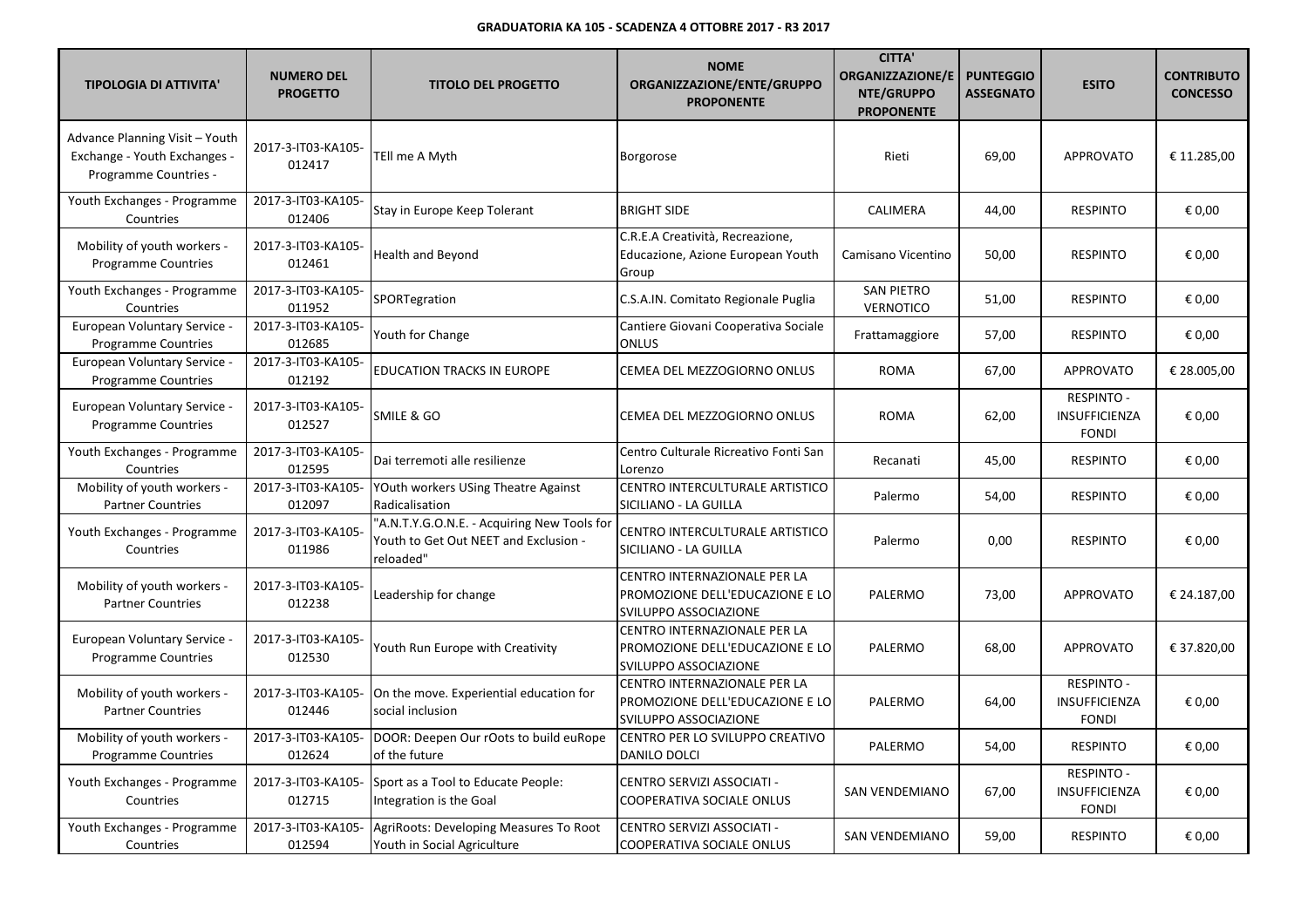| <b>TIPOLOGIA DI ATTIVITA'</b>                                                                                | <b>NUMERO DEL</b><br><b>PROGETTO</b> | <b>TITOLO DEL PROGETTO</b>                                                                                     | <b>NOME</b><br>ORGANIZZAZIONE/ENTE/GRUPPO<br><b>PROPONENTE</b>                         | <b>CITTA'</b><br><b>ORGANIZZAZIONE/E</b><br>NTE/GRUPPO<br><b>PROPONENTE</b> | <b>PUNTEGGIO</b><br><b>ASSEGNATO</b> | <b>ESITO</b>                                       | <b>CONTRIBUTO</b><br><b>CONCESSO</b> |
|--------------------------------------------------------------------------------------------------------------|--------------------------------------|----------------------------------------------------------------------------------------------------------------|----------------------------------------------------------------------------------------|-----------------------------------------------------------------------------|--------------------------------------|----------------------------------------------------|--------------------------------------|
| Youth Exchanges - Partner<br>Countries                                                                       | 2017-3-IT03-KA105-<br>012341         | SEEDS OF YOUTH: Cultivating<br>Environmental Education among European<br>Youth                                 | CENTRO SERVIZI ASSOCIATI -<br>COOPERATIVA SOCIALE ONLUS                                | SAN VENDEMIANO                                                              | 57,00                                | <b>RESPINTO</b>                                    | € 0,00                               |
| European Voluntary Service -<br>Partner Countries - European<br>Voluntary Service - Programme<br>Countries - | 2017-3-IT03-KA105-<br>012725         | Volunteers for the Common Good                                                                                 | Centro Solidarietà Incontro Ascolto e<br>Prima Accoglienza ONLUS                       | Chieti                                                                      | 0,00                                 | <b>RESPINTO</b>                                    | € 0,00                               |
| Youth Exchanges - Partner<br>Countries                                                                       | 2017-3-IT03-KA105-<br>012458         | MUSICTech                                                                                                      | Centro Studi di Cultura Europea                                                        | Roccalumera                                                                 | 52,00                                | <b>RESPINTO</b>                                    | € 0,00                               |
| Youth Exchanges - Programme<br>Countries                                                                     | 2017-3-IT03-KA105-<br>012091         | MigrART                                                                                                        | Centro studi e ricerca di tradizioni,<br>canti e balli popolari gruppo folk<br>Amastra | Mistretta                                                                   | 76,00                                | <b>APPROVATO</b>                                   | € 17.200,00                          |
| Mobility of youth workers -<br><b>Partner Countries</b>                                                      | 2017-3-IT03-KA105-<br>012761         | Radicalisati-OFF: Tools and Approaches of<br>Non Formal Education to Prevent<br>Radicalisation of Young People | centro studi sereno regis                                                              | <b>TORINO</b>                                                               | 66,00                                | <b>RESPINTO -</b><br>INSUFFICIENZA<br><b>FONDI</b> | € 0,00                               |
| Youth Exchanges - Programme<br>Countries                                                                     | 2017-3-IT03-KA105-<br>011965         | Interreligious dialogue for a better Europe                                                                    | Centro Studi Tradizioni Popolari<br>Gruppo Folk Gurafo                                 | Petralia Soprana                                                            | 56,00                                | <b>RESPINTO</b>                                    | € 0,00                               |
| Youth Exchanges - Programme<br>Countries                                                                     | 2017-3-IT03-KA105-<br>011954         | Humans first of all!                                                                                           | centro studio folk Michele Mario<br>Mancuso - gruppo folkloristico I<br>Nebrodi        | Ficarra                                                                     | 55,00                                | <b>RESPINTO</b>                                    | € 0,00                               |
| European Voluntary Service -<br><b>Programme Countries</b>                                                   | 2017-3-IT03-KA105-<br>012637         | No One is out                                                                                                  | <b>CESIE</b>                                                                           | <b>TRAPPETO</b>                                                             | 67,50                                | <b>APPROVATO</b>                                   | €48.100,00                           |
| Mobility of youth workers -<br><b>Programme Countries</b>                                                    | 2017-3-IT03-KA105-<br>012686         | IN MOTION - INclusive and alternative<br>deMOcratic participation                                              | <b>CESIE</b>                                                                           | <b>TRAPPETO</b>                                                             | 62,00                                | <b>RESPINTO -</b><br>INSUFFICIENZA<br><b>FONDI</b> | € 0,00                               |
| Mobility of youth workers -<br><b>Programme Countries</b>                                                    | 2017-3-IT03-KA105-<br>012533         | YOU-rope in EUrope                                                                                             | CET PLATFORM ITALY                                                                     | <b>CASERTA</b>                                                              | 64,00                                | <b>RESPINTO -</b><br>INSUFFICIENZA<br><b>FONDI</b> | € 0,00                               |
| Youth Exchanges - Programme<br>Countries                                                                     | 2017-3-IT03-KA105-<br>012526         | Entrepreneur+                                                                                                  | CET PLATFORM ITALY                                                                     | CASERTA                                                                     | 53,00                                | <b>RESPINTO</b>                                    | € 0,00                               |
| Youth Exchanges - Programme<br>Countries                                                                     | 2017-3-IT03-KA105-<br>012525         | Let's Dance!                                                                                                   | CET PLATFORM ITALY                                                                     | CASERTA                                                                     | 48,00                                | <b>RESPINTO</b>                                    | € 0,00                               |
| Mobility of youth workers -<br><b>Programme Countries</b>                                                    | 2017-3-IT03-KA105-<br>012537         | Youth Work for Equality and Unity                                                                              | <b>CET PLATFORM ITALY</b>                                                              | CASERTA                                                                     | 43,00                                | <b>RESPINTO</b>                                    | € 0,00                               |
| Mobility of youth workers -<br>Programme Countries                                                           | 2017-3-IT03-KA105-<br>012509         | YOU-rope in EUrope                                                                                             | CET PLATFORM ITALY                                                                     | CASERTA                                                                     | 0,00                                 | RESPINTO - INVIO<br>MULTIPLO                       | € 0,00                               |
| Mobility of youth workers -<br>Programme Countries                                                           | 2017-3-IT03-KA105-<br>012511         | YOU-rope in EUrope                                                                                             | <b>CET PLATFORM ITALY</b>                                                              | CASERTA                                                                     | 0,00                                 | RESPINTO - INVIO<br><b>MULTIPLO</b>                | € 0,00                               |
| Youth Exchanges - Programme<br>Countries                                                                     | 2017-3-IT03-KA105-<br>012519         | Let's Dance!                                                                                                   | CET PLATFORM ITALY                                                                     | CASERTA                                                                     | 0,00                                 | RESPINTO - INVIO<br><b>MULTIPLO</b>                | € 0,00                               |
| Mobility of youth workers -<br>Programme Countries                                                           | 2017-3-IT03-KA105-<br>012528         | YOU-rope in EUrope                                                                                             | CET PLATFORM ITALY                                                                     | CASERTA                                                                     | 0,00                                 | RESPINTO - INVIO<br>MULTIPLO                       | € 0,00                               |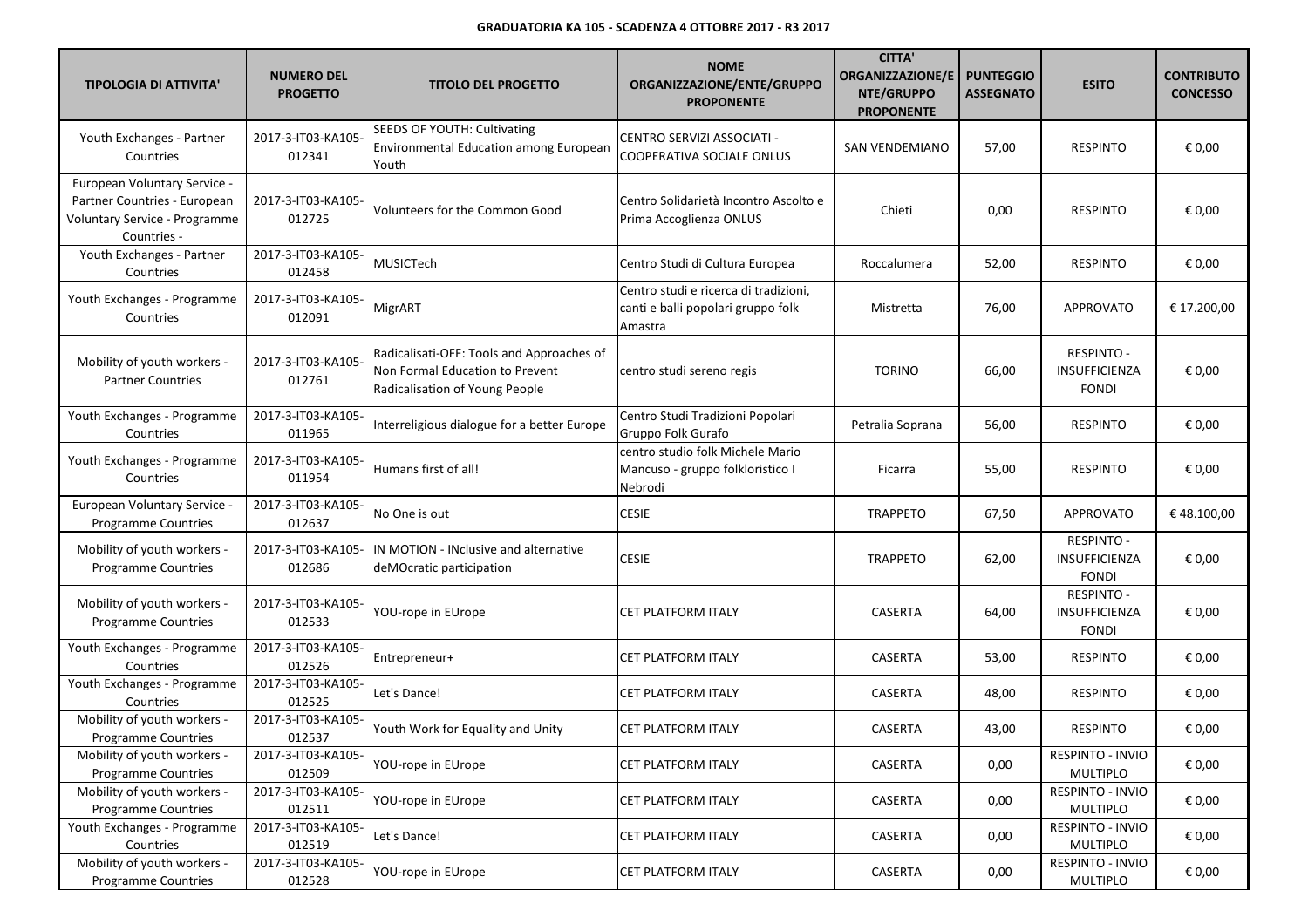| <b>TIPOLOGIA DI ATTIVITA'</b>                                                         | <b>NUMERO DEL</b><br><b>PROGETTO</b> | <b>TITOLO DEL PROGETTO</b>                                                   | <b>NOME</b><br>ORGANIZZAZIONE/ENTE/GRUPPO<br><b>PROPONENTE</b>    | <b>CITTA'</b><br><b>ORGANIZZAZIONE/E</b><br>NTE/GRUPPO<br><b>PROPONENTE</b> | <b>PUNTEGGIO</b><br><b>ASSEGNATO</b> | <b>ESITO</b>                                              | <b>CONTRIBUTO</b><br><b>CONCESSO</b> |
|---------------------------------------------------------------------------------------|--------------------------------------|------------------------------------------------------------------------------|-------------------------------------------------------------------|-----------------------------------------------------------------------------|--------------------------------------|-----------------------------------------------------------|--------------------------------------|
| Youth Exchanges - Programme<br>Countries                                              | 2017-3-IT03-KA105-<br>012101         | ATF: Arte e tecnologia per il futuro                                         | Chorus Inside International                                       | Chieti                                                                      | 45,00                                | <b>RESPINTO</b>                                           | € 0,00                               |
| Youth Exchanges - Programme<br>Countries                                              | 2017-3-IT03-KA105-<br>012069         | ATF: Arte e tecnologia per il futuro                                         | Chorus Inside International                                       | Chieti                                                                      | 0,00                                 | RESPINTO - INVIO<br><b>MULTIPLO</b>                       | € 0,00                               |
| Mobility of youth workers -<br><b>Programme Countries</b>                             | 2017-3-IT03-KA105-<br>012213         | Working for You(th)                                                          | Cilento Youth Union                                               | Rofrano                                                                     | 67,00                                | <b>RESPINTO -</b><br><b>INSUFFICIENZA</b><br><b>FONDI</b> | € 0,00                               |
| Youth Exchanges - Partner<br>Countries                                                | 2017-3-IT03-KA105-<br>012424         | <b>Culture to Culture</b>                                                    | Cilento Youth Union                                               | Rofrano                                                                     | 56,00                                | <b>RESPINTO</b>                                           | € 0,00                               |
| European Voluntary Service -<br>Programme Countries                                   | 2017-3-IT03-KA105-<br>012667         | $(Un)$ plug                                                                  | Cilento Youth Union                                               | Rofrano                                                                     | 53,00                                | <b>RESPINTO</b>                                           | € 0,00                               |
| Youth Exchanges - Programme<br>Countries                                              | 2017-3-IT03-KA105-<br>012312         | JOPUS Opportunità di Lavoro per Tutti                                        | Circolo Acli 2000 Padre Ugolino                                   | Chieti                                                                      | 51,00                                | <b>RESPINTO</b>                                           | € 0,00                               |
| Youth Exchanges - Programme<br>Countries                                              | 2017-3-IT03-KA105-<br>012230         | JOPUS Opportunità di Lavoro per Tutti                                        | Circolo Acli 2000 Padre Ugolino                                   | Chieti                                                                      | 0,00                                 | RESPINTO - INVIO<br><b>MULTIPLO</b>                       | € 0,00                               |
| Youth Exchanges - Programme<br>Countries                                              | 2017-3-IT03-KA105-<br>012707         | <b>ISOLIDALE</b>                                                             | Circolo Acli Gesico                                               | Gesico                                                                      | 70,00                                | <b>APPROVATO</b>                                          | € 8.904,00                           |
| Youth Exchanges - Programme<br>Countries                                              | 2017-3-IT03-KA105-<br>011959         | Giorni puliti di un cielo inquinato!                                         | Circolo ANSPI I Cimaioli                                          | Accettura                                                                   | 0,00                                 | <b>RESPINTO</b>                                           | € 0,00                               |
| Mobility of youth workers -<br><b>Programme Countries</b>                             | 2017-3-IT03-KA105-<br>012143         | Evaluation, assessment and recognition in<br>Non Formal Education            | CIRCOLO ARCI NUOVA ASSOCIAZIONE<br>CIRCOLO TERRITORIALE DI CHIETI | <b>CHIETI</b>                                                               | 74,00                                | <b>APPROVATO</b>                                          | € 15.870,00                          |
| Advance Planning Visit - Youth<br>Exchange - Youth Exchanges -<br>Partner Countries - | 2017-3-IT03-KA105-<br>012390         | The Nature: a playground for the inclusion<br>of Young People                | CIRCOLO ARCI NUOVA ASSOCIAZIONE<br>CIRCOLO TERRITORIALE DI CHIETI | <b>CHIETI</b>                                                               | 64,00                                | <b>RESPINTO -</b><br>INSUFFICIENZA<br><b>FONDI</b>        | € 0,00                               |
| Mobility of youth workers -<br><b>Programme Countries</b>                             | 2017-3-IT03-KA105-<br>012373         | Sustainability and green jobs to develop<br>young people life in rural areas | CIRCOLO ARCI NUOVA ASSOCIAZIONE<br>CIRCOLO TERRITORIALE DI CHIETI | <b>CHIETI</b>                                                               | 60,00                                | <b>RESPINTO -</b><br>INSUFFICIENZA<br><b>FONDI</b>        | € 0,00                               |
| Youth Exchanges - Programme<br>Countries                                              | 2017-3-IT03-KA105-<br>012286         | LGBTQIA+: Put Colours in your life!                                          | Civitas Mileto                                                    | mileto                                                                      | 61,00                                | <b>RESPINTO -</b><br>INSUFFICIENZA<br><b>FONDI</b>        | € 0,00                               |
| Youth Exchanges - Programme<br>Countries                                              | 2017-3-IT03-KA105-<br>012284         | Youth Up for Environmental Change                                            | Civitas Mileto                                                    | mileto                                                                      | 61,00                                | <b>RESPINTO -</b><br>INSUFFICIENZA<br><b>FONDI</b>        | € 0,00                               |
| Youth Exchanges - Programme<br>Countries                                              | 2017-3-IT03-KA105-<br>012023         | Danzare sulle ali della pace                                                 | Club dance folk "Miss '48                                         | Ruoti (PZ)                                                                  | 0,00                                 | <b>RESPINTO</b>                                           | € 0,00                               |
| Youth Exchanges - Programme<br>Countries                                              | 2017-3-IT03-KA105-<br>011939         | Danzare sulle ali della pace                                                 | Club dance folk "Miss '48                                         | Ruoti (PZ)                                                                  | 0,00                                 | RESPINTO - INVIO<br><b>MULTIPLO</b>                       | € 0,00                               |
| Mobility of youth workers -<br>Programme Countries                                    | 2017-3-IT03-KA105-<br>012256         | Social Therapy                                                               | Coda di Lupo                                                      | Cagliari                                                                    | 78,00                                | <b>APPROVATO</b>                                          | € 21.663,00                          |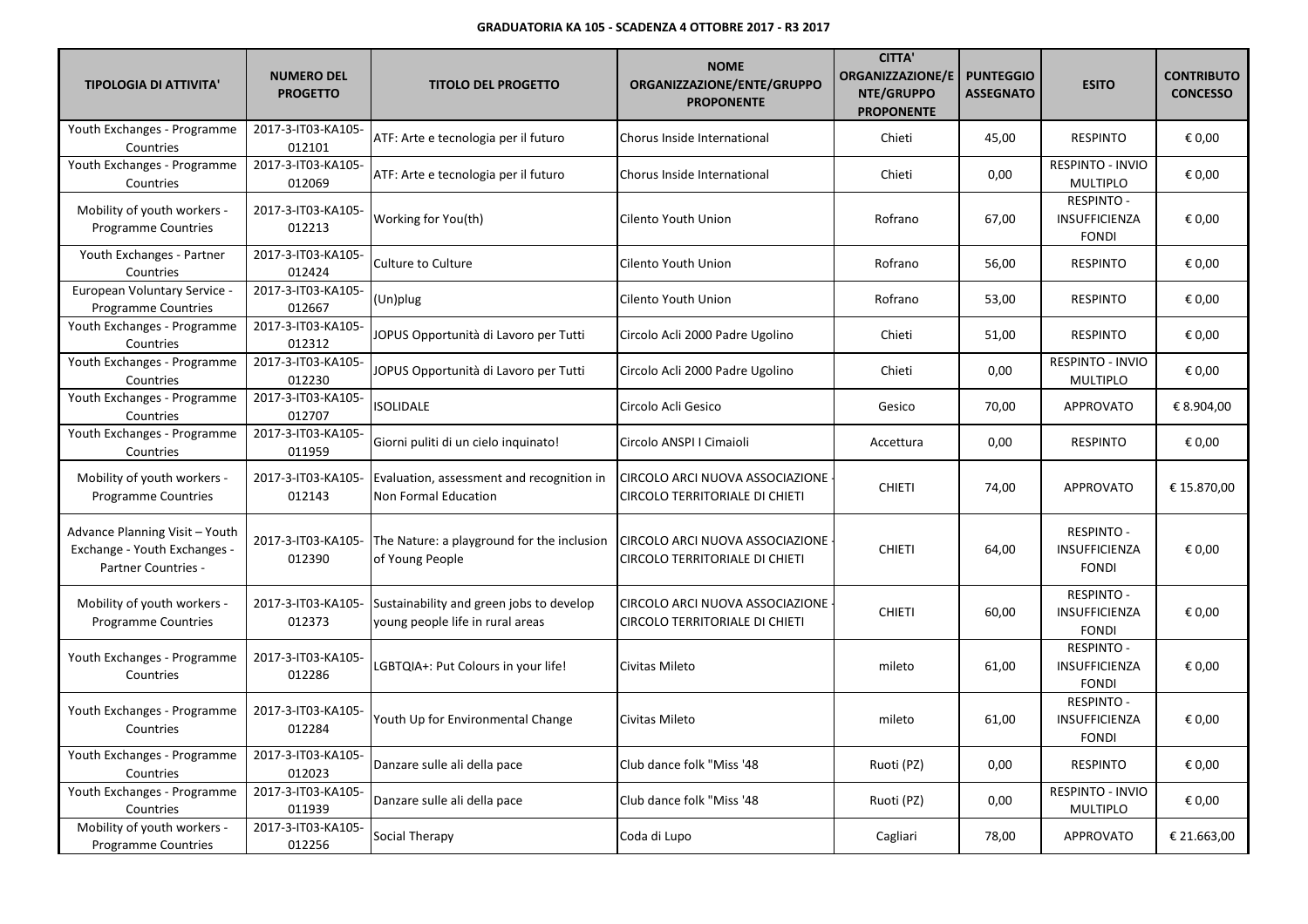| <b>TIPOLOGIA DI ATTIVITA'</b>                                                                                                             | <b>NUMERO DEL</b><br><b>PROGETTO</b> | <b>TITOLO DEL PROGETTO</b>                                                                          | <b>NOME</b><br>ORGANIZZAZIONE/ENTE/GRUPPO<br><b>PROPONENTE</b>                         | <b>CITTA'</b><br><b>ORGANIZZAZIONE/E</b><br>NTE/GRUPPO<br><b>PROPONENTE</b> | <b>PUNTEGGIO</b><br><b>ASSEGNATO</b> | <b>ESITO</b>                                              | <b>CONTRIBUTO</b><br><b>CONCESSO</b> |
|-------------------------------------------------------------------------------------------------------------------------------------------|--------------------------------------|-----------------------------------------------------------------------------------------------------|----------------------------------------------------------------------------------------|-----------------------------------------------------------------------------|--------------------------------------|-----------------------------------------------------------|--------------------------------------|
| Advance Planning Visit - Youth<br>Exchange - Youth Exchanges -<br><b>Partner Countries -</b>                                              | 2017-3-IT03-KA105-<br>012687         | 'Youth Paths for inclusive Europe"                                                                  | COMITATO D'INTESA TRA LE<br>ASSOCIAZIONI VOLONTARISTICHE<br>DELLA PROVINCIA DI BELLUNO | <b>BELLUNO</b>                                                              | 79,00                                | <b>APPROVATO</b>                                          | €9.226,00                            |
| European Voluntary Service -<br><b>Partner Countries</b>                                                                                  | 2017-3-IT03-KA105-<br>012015         | <b>EVS Radio Network</b>                                                                            | COMITATO D'INTESA TRA LE<br>ASSOCIAZIONI VOLONTARISTICHE<br>DELLA PROVINCIA DI BELLUNO | <b>BELLUNO</b>                                                              | 66,00                                | <b>APPROVATO</b>                                          | € 18.920,00                          |
| Mobility of youth workers -<br><b>Programme Countries</b>                                                                                 | 2017-3-IT03-KA105-<br>012035         | Tackling radicalization through education<br>and youth action II                                    | <b>COMITATO GEMELLAGGI</b>                                                             | <b>COLLETORTO</b>                                                           | 66,00                                | <b>RESPINTO -</b><br>INSUFFICIENZA<br><b>FONDI</b>        | € 0,00                               |
| Mobility of youth workers -<br><b>Programme Countries</b>                                                                                 | 2017-3-IT03-KA105-<br>012367         | <b>Talent Management</b>                                                                            | <b>COMITATO GEMELLAGGI</b>                                                             | COLLETORTO                                                                  | 66,00                                | <b>RESPINTO -</b><br><b>INSUFFICIENZA</b><br><b>FONDI</b> | € 0,00                               |
| European Voluntary Service -<br>Partner Countries - European<br>Voluntary Service - Programme<br>Countries -                              | 2017-3-IT03-KA105-<br>012172         | Common Grounds - Communitarian<br>experiences to learn and spread<br>intercultural competences      | COMMISSIONE SINODALE PER LA<br><b>DIACONIA</b>                                         | <b>TORRE PELLICE TO</b>                                                     | 70,00                                | <b>APPROVATO</b>                                          | € 57.055,00                          |
| Youth Exchanges - Partner<br>Countries - Mobility of youth<br>workers - Partner Countries -<br>Advance Planning Visit - Youth<br>Exchange | 2017-3-IT03-KA105-<br>012361         | Turn EmotiOn - Emotional Education to<br>prevent cyberbulling phenomena                             | COMMISSIONE SINODALE PER LA<br><b>DIACONIA</b>                                         | <b>TORRE PELLICE TO</b>                                                     | 62,00                                | <b>RESPINTO -</b><br>INSUFFICIENZA<br><b>FONDI</b>        | € 0,00                               |
| Mobility of youth workers -<br>Partner Countries - Youth<br>Exchanges - Programme<br>Countries -                                          | 2017-3-IT03-KA105-<br>012354         | ToPiC Factory - Tailoring, Printing,<br>Communicating. Use creativity for youth<br>entrepreneurship | <b>COMMISSIONE SINODALE PER LA</b><br><b>DIACONIA</b>                                  | <b>TORRE PELLICE TO</b>                                                     | 56,00                                | <b>RESPINTO</b>                                           | € 0,00                               |
| Youth Exchanges - Partner<br>Countries - Mobility of youth<br>workers - Partner Countries -<br>Advance Planning Visit - Youth<br>Exchange | 2017-3-IT03-KA105-<br>012342         | Turn EmotiOn - Emotional Education to<br>prevent cyberbulling phenomena                             | COMMISSIONE SINODALE PER LA<br><b>DIACONIA</b>                                         | <b>TORRE PELLICE TO</b>                                                     | 0,00                                 | RESPINTO - INVIO<br><b>MULTIPLO</b>                       | € 0,00                               |
| Advance Planning Visit - Youth<br>Exchange - Youth Exchanges -<br>Programme Countries -                                                   | 2017-3-IT03-KA105-<br>012173         | Together We Music                                                                                   | Componibile62                                                                          | Napoli                                                                      | 50,00                                | <b>RESPINTO</b>                                           | € 0,00                               |
| Advance Planning Visit - Youth<br>Exchange - Youth Exchanges -<br>Programme Countries -                                                   | 2017-3-IT03-KA105-<br>012585         | <b>Activity Community Totem 1</b>                                                                   | Componibile62                                                                          | Napoli                                                                      | 48,00                                | <b>RESPINTO</b>                                           | € 0,00                               |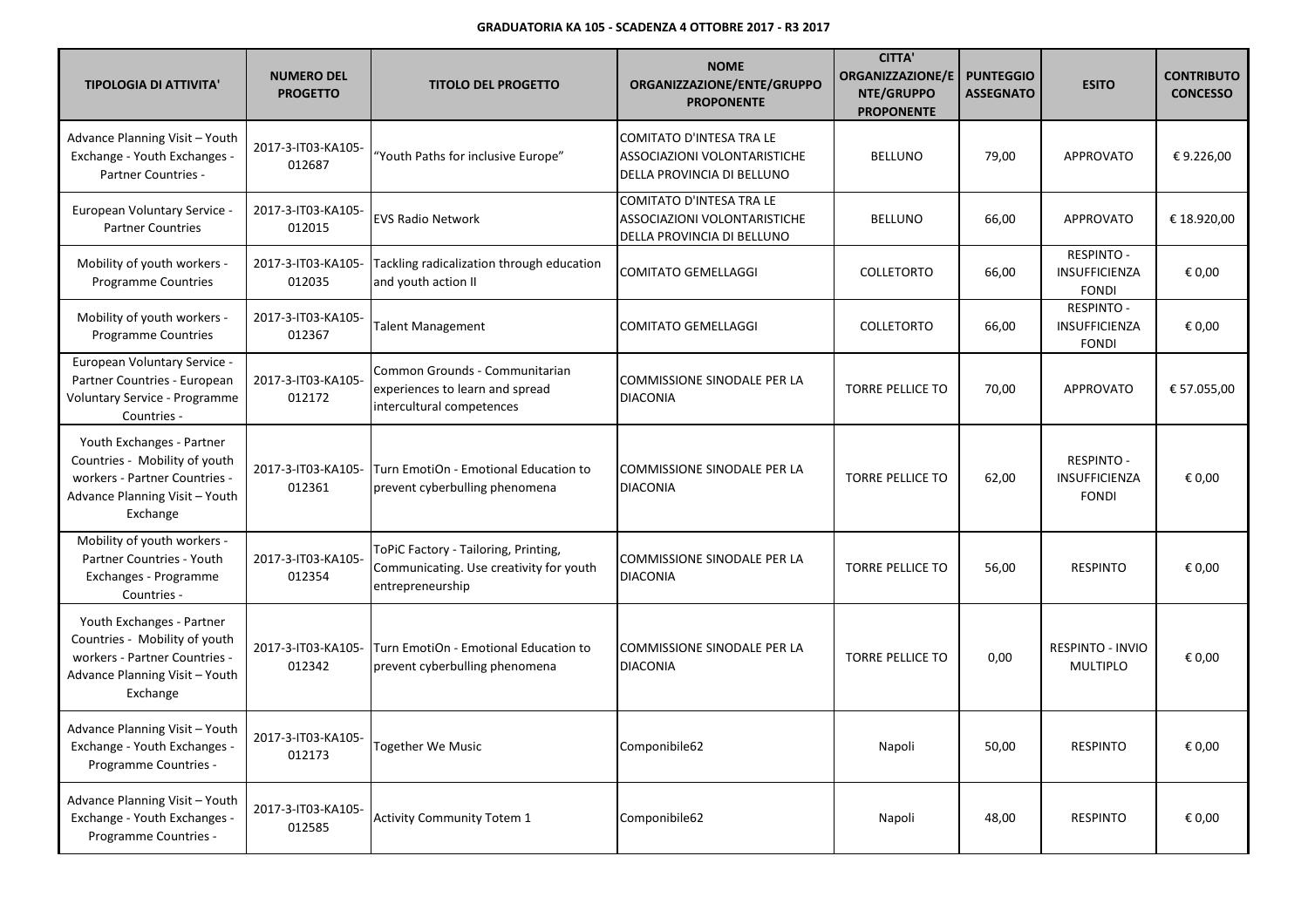| <b>TIPOLOGIA DI ATTIVITA'</b>                                                           | <b>NUMERO DEL</b><br><b>PROGETTO</b> | <b>TITOLO DEL PROGETTO</b>                                                                         | <b>NOME</b><br>ORGANIZZAZIONE/ENTE/GRUPPO<br><b>PROPONENTE</b> | <b>CITTA'</b><br><b>ORGANIZZAZIONE/E</b><br>NTE/GRUPPO<br><b>PROPONENTE</b> | <b>PUNTEGGIO</b><br><b>ASSEGNATO</b> | <b>ESITO</b>                                | <b>CONTRIBUTO</b><br><b>CONCESSO</b> |
|-----------------------------------------------------------------------------------------|--------------------------------------|----------------------------------------------------------------------------------------------------|----------------------------------------------------------------|-----------------------------------------------------------------------------|--------------------------------------|---------------------------------------------|--------------------------------------|
| Youth Exchanges - Programme<br>Countries                                                | 2017-3-IT03-KA105-<br>012258         | Youth's power to protect our planet                                                                | Comune di Carpenedolo                                          | Carpenedolo                                                                 | 60,00                                | RESPINTO -<br>INSUFFICIENZA<br><b>FONDI</b> | € 0,00                               |
| Youth Exchanges - Programme<br>Countries                                                | 2017-3-IT03-KA105-<br>012068         | Youth's power to protect our planet                                                                | Comune di Carpenedolo                                          | Carpenedolo                                                                 | 0,00                                 | RESPINTO - INVIO<br><b>MULTIPLO</b>         | € 0,00                               |
| Advance Planning Visit - Youth<br>Exchange - Youth Exchanges -<br>Programme Countries - | 2017-3-IT03-KA105-<br>012376         | Young EUropean pilgrims learn along the<br>Via Francigena                                          | COMUNE DI FIDENZA                                              | <b>FIDENZA PR</b>                                                           | 51,00                                | <b>RESPINTO</b>                             | € 0,00                               |
| Mobility of youth workers -<br><b>Programme Countries</b>                               | 2017-3-IT03-KA105-<br>012469         | Lead 'r Ship                                                                                       | Comune di Massa di Somma                                       | <b>Naples</b>                                                               | 51,00                                | <b>RESPINTO</b>                             | € 0,00                               |
| Advance Planning Visit - Youth<br>Exchange - Youth Exchanges -<br>Partner Countries -   | 2017-3-IT03-KA105-<br>012336         | <b>AGENDA FOR CHANGE</b>                                                                           | COMUNE DI MIGLIERINA                                           | MIGLIERINA                                                                  | 55,00                                | <b>RESPINTO</b>                             | € 0,00                               |
| Youth Exchanges - Programme<br>Countries                                                | 2017-3-IT03-KA105-<br>012164         | Recycling Activities Inspiring Sustainability<br>and Environment-care, through U-tube<br>Promotion | Comune di Montecchio Maggiore                                  | Montecchio<br>Maggiore                                                      | 75,00                                | <b>APPROVATO</b>                            | € 20.394,00                          |
| Youth Exchanges - Programme<br>Countries                                                | 2017-3-IT03-KA105-<br>012701         | A risource called nature                                                                           | Comune di Nughedu Santa Vittoria                               | Nughedu Santa<br>Vittoria                                                   | 68,00                                | APPROVATO                                   | € 8.034,00                           |
| Mobility of youth workers -<br><b>Programme Countries</b>                               | 2017-3-IT03-KA105-<br>012447         | Media Education for Intercultural<br>Communication                                                 | Comune di Nuoro                                                | Nuoro                                                                       | 50,00                                | <b>RESPINTO</b>                             | € 0,00                               |
| Mobility of youth workers -<br>Programme Countries                                      | 2017-3-IT03-KA105-<br>012379         | <b>GATEWAY - GAThering Eurodesk Workers</b><br>to Better Advise Youth                              | COMUNE DI PERUGIA                                              | PERUGIA                                                                     | 58,00                                | <b>RESPINTO</b>                             | € 0,00                               |
| Advance Planning Visit - Youth<br>Exchange - Youth Exchanges -<br>Partner Countries -   | 2017-3-IT03-KA105-<br>012274         | YOUTH OF TOMORROW                                                                                  | Comune di Polpenazze del Garda                                 | Polpenazze del Garda                                                        | 70,00                                | <b>APPROVATO</b>                            | € 27.605,00                          |
| Advance Planning Visit - Youth<br>Exchange - Youth Exchanges -<br>Partner Countries -   | 2017-3-IT03-KA105-<br>012090         | YOUTH OF TOMORROW                                                                                  | Comune di Polpenazze del Garda                                 | Polpenazze del Garda                                                        | 0,00                                 | RESPINTO - INVIO<br><b>MULTIPLO</b>         | € 0,00                               |
| Advance Planning Visit - Youth<br>Exchange - Youth Exchanges -<br>Partner Countries -   | 2017-3-IT03-KA105-<br>012137         | YOUTH OF TOMORROW                                                                                  | Comune di Polpenazze del Garda                                 | Polpenazze del Garda                                                        | 0,00                                 | RESPINTO - INVIO<br><b>MULTIPLO</b>         | € 0,00                               |
| Advance Planning Visit - Youth<br>Exchange - Youth Exchanges -<br>Partner Countries -   | 2017-3-IT03-KA105-<br>012237         | YOUTH OF TOMORROW                                                                                  | Comune di Polpenazze del Garda                                 | Polpenazze del Garda                                                        | 0,00                                 | RESPINTO - INVIO<br><b>MULTIPLO</b>         | € 0,00                               |
| Youth Exchanges - Programme<br>Countries                                                | 2017-3-IT03-KA105-<br>012261         | Let's Communicate!                                                                                 | <b>COMUNE DI RIVOLI</b>                                        | Rivoli                                                                      | 69,00                                | APPROVATO                                   | € 19.465,00                          |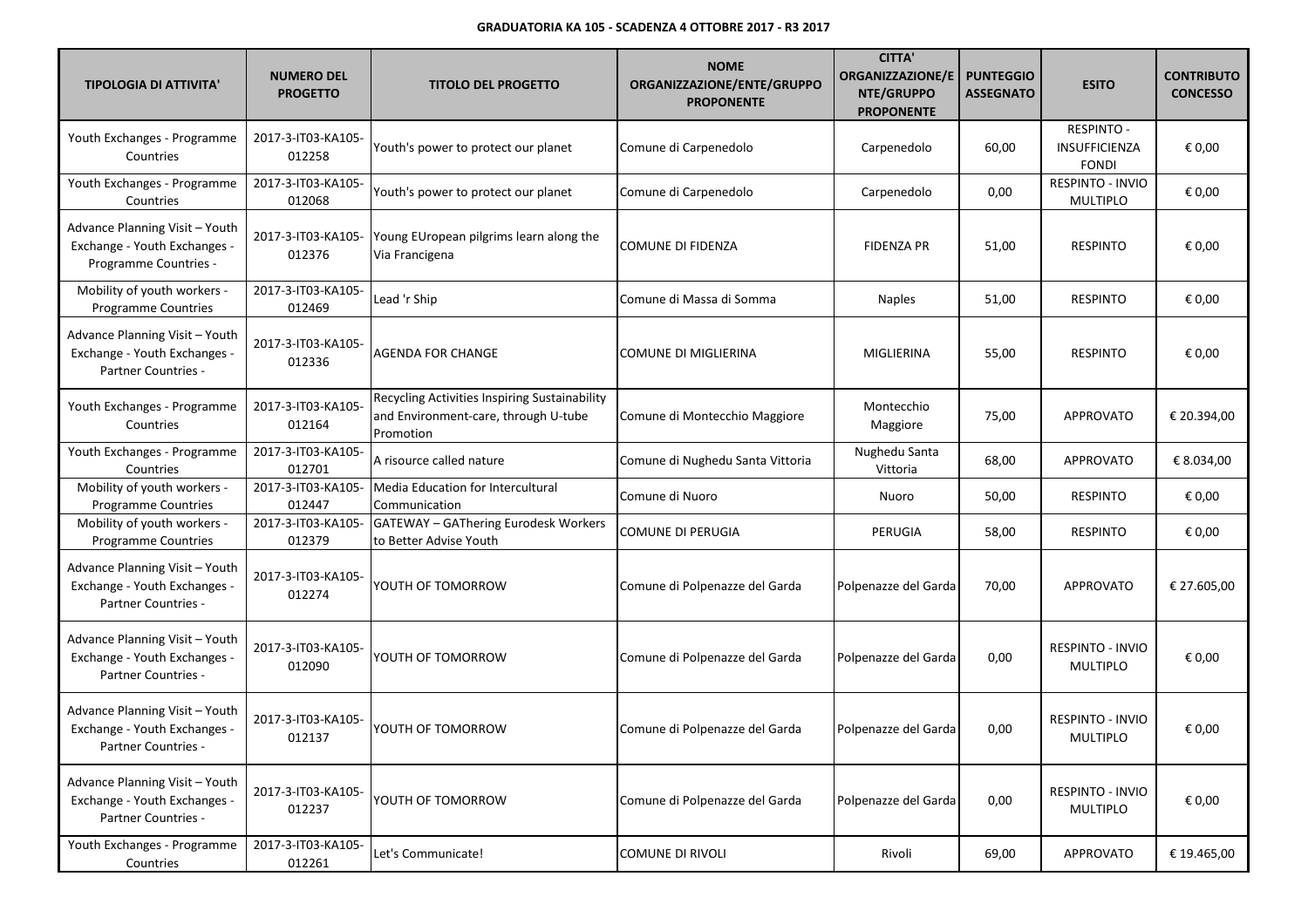| <b>TIPOLOGIA DI ATTIVITA'</b>                                                                                | <b>NUMERO DEL</b><br><b>PROGETTO</b> | <b>TITOLO DEL PROGETTO</b>                                                                                       | <b>NOME</b><br>ORGANIZZAZIONE/ENTE/GRUPPO<br><b>PROPONENTE</b> | <b>CITTA'</b><br><b>ORGANIZZAZIONE/E</b><br>NTE/GRUPPO | <b>PUNTEGGIO</b><br><b>ASSEGNATO</b> | <b>ESITO</b>                                              | <b>CONTRIBUTO</b><br><b>CONCESSO</b> |
|--------------------------------------------------------------------------------------------------------------|--------------------------------------|------------------------------------------------------------------------------------------------------------------|----------------------------------------------------------------|--------------------------------------------------------|--------------------------------------|-----------------------------------------------------------|--------------------------------------|
| Youth Exchanges - Programme                                                                                  | 2017-3-IT03-KA105-                   | MILEs (Mobility: Intercultural Learning                                                                          |                                                                | <b>PROPONENTE</b>                                      |                                      | RESPINTO -                                                |                                      |
| Countries                                                                                                    | 012613                               | Experience)                                                                                                      | Comune di San Giorgio Albanese                                 | San Giorgio Albanese                                   | 60,00                                | INSUFFICIENZA<br><b>FONDI</b>                             | € 0,00                               |
| Mobility of youth workers -<br><b>Partner Countries</b>                                                      | 2017-3-IT03-KA105-<br>012360         | Youth mobility in Erasmus Plus - preparing<br>for quality mobility projects                                      | Comune di Sarezzo                                              | Sarezzo                                                | 68,00                                | <b>RESPINTO -</b><br>INSUFFICIENZA<br><b>FONDI</b>        | € 0,00                               |
| Youth Exchanges - Programme<br>Countries                                                                     | 2017-3-IT03-KA105-<br>012277         | Sociography                                                                                                      | COMUNE DI SCANDIANO                                            | <b>SCANDIANO</b>                                       | 0,00                                 | <b>RESPINTO</b>                                           | € 0,00                               |
| Advance Planning Visit - Youth<br>Exchange - Youth Exchanges -<br>Programme Countries -                      | 2017-3-IT03-KA105-<br>012018         | In barca a vela verso l'integrazione                                                                             | Comune di Siderno                                              | Siderno                                                | 61,00                                | <b>RESPINTO -</b><br><b>INSUFFICIENZA</b><br><b>FONDI</b> | € 0,00                               |
| Advance Planning Visit - Youth<br>Exchange - Youth Exchanges -<br>Programme Countries -                      | 2017-3-IT03-KA105-<br>012019         | Radici: percorsi comuni di musica e danza                                                                        | Comune di Siderno                                              | Siderno                                                | 60,00                                | <b>RESPINTO -</b><br>INSUFFICIENZA<br><b>FONDI</b>        | € 0,00                               |
| Advance Planning Visit - Youth<br>Exchange - Youth Exchanges -<br>Programme Countries -                      | 2017-3-IT03-KA105-<br>011929         | Radici: percorsi comuni di musica e danza                                                                        | Comune di Siderno                                              | Siderno                                                | 0,00                                 | RESPINTO - INVIO<br><b>MULTIPLO</b>                       | € 0,00                               |
| Youth Exchanges - Programme<br>Countries                                                                     | 2017-3-IT03-KA105-<br>012029         | Improving Youth Employment in Europe:<br>Trough the Promotion of Instruments of<br>Information and Participation | Comune di Sortino                                              | Sortino                                                | 50,00                                | <b>RESPINTO</b>                                           | € 0,00                               |
| Youth Exchanges - Programme<br>Countries                                                                     | 2017-3-IT03-KA105-<br>012441         | We Shall Share                                                                                                   | COMUNE DI TEMPIO PAUSANIA                                      | <b>TEMPIO PAUSANIA</b>                                 | 54,00                                | <b>RESPINTO</b>                                           | € 0,00                               |
| Mobility of youth workers -<br><b>Programme Countries</b>                                                    | 2017-3-IT03-KA105-<br>012463         | Together, diverse, outdoor - nature<br>learning space for diversity and inclusion                                | Comune di Tramonti                                             | Tramonti                                               | 74,00                                | <b>APPROVATO</b>                                          | € 17.360,00                          |
| Youth Exchanges - Programme<br>Countries - Mobility of youth<br>workers - Programme Countries                | 2017-3-IT03-KA105-<br>012462         | Positive Change                                                                                                  | Comune di Uri                                                  | Uri                                                    | 50,00                                | <b>RESPINTO</b>                                           | € 0,00                               |
| Youth Exchanges - Programme<br>Countries                                                                     | 2017-3-IT03-KA105-<br>012470         | Ventotene School of Europe                                                                                       | Comune di Ventotene                                            | Ventotene (Latina)                                     | 57,00                                | <b>RESPINTO</b>                                           | € 0,00                               |
| Youth Exchanges - Programme<br>Countries                                                                     | 2017-3-IT03-KA105-<br>012468         | Ventotene School of Europe                                                                                       | Comune di Ventotene                                            | Ventotene (Latina)                                     | 0,00                                 | RESPINTO - INVIO<br>MULTIPLO                              | € 0,00                               |
| Youth Exchanges - Programme<br>Countries                                                                     | 2017-3-IT03-KA105-<br>012426         | <b>ARTISANS DO IT BETTER</b>                                                                                     | Comunità Montana di Valle Camonica                             | breno                                                  | 68,00                                | <b>APPROVATO</b>                                          | € 13.000,00                          |
| European Voluntary Service -<br>Partner Countries - European<br>Voluntary Service - Programme<br>Countries - | 2017-3-IT03-KA105-<br>012636         | Mediterranean: Sea of Peace                                                                                      | COMUNITA PAPA GIOVANNI XXIII                                   | <b>RIMINI</b>                                          | 63,00                                | <b>APPROVATO</b>                                          | € 32.235,00                          |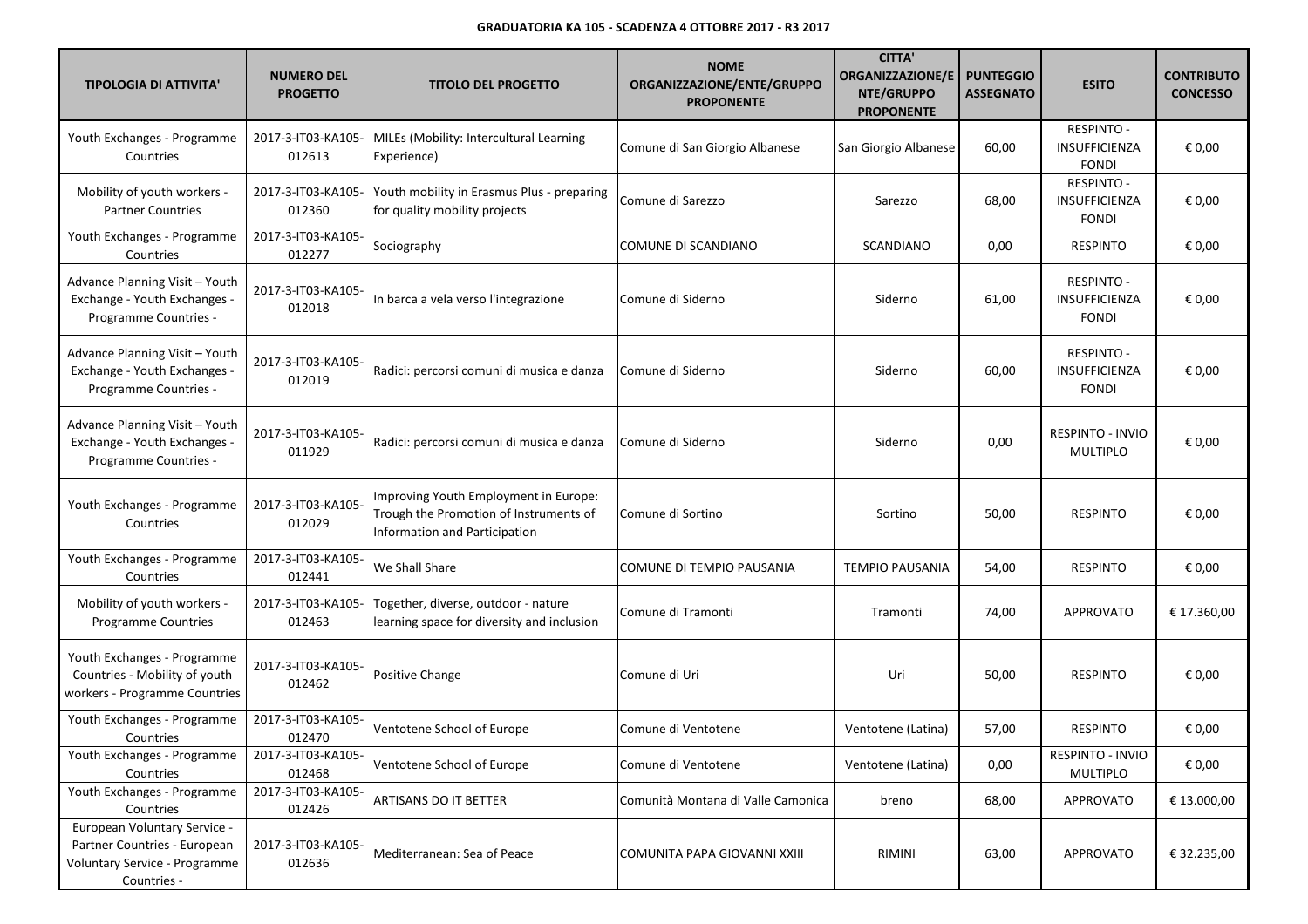| <b>TIPOLOGIA DI ATTIVITA'</b>                                                                                                     | <b>NUMERO DEL</b><br><b>PROGETTO</b> | <b>TITOLO DEL PROGETTO</b>                                                                      | <b>NOME</b><br>ORGANIZZAZIONE/ENTE/GRUPPO<br><b>PROPONENTE</b> | <b>CITTA'</b><br><b>ORGANIZZAZIONE/E</b><br>NTE/GRUPPO<br><b>PROPONENTE</b> | <b>PUNTEGGIO</b><br><b>ASSEGNATO</b> | <b>ESITO</b>                                       | <b>CONTRIBUTO</b><br><b>CONCESSO</b> |
|-----------------------------------------------------------------------------------------------------------------------------------|--------------------------------------|-------------------------------------------------------------------------------------------------|----------------------------------------------------------------|-----------------------------------------------------------------------------|--------------------------------------|----------------------------------------------------|--------------------------------------|
| Mobility of youth workers -<br><b>Programme Countries</b>                                                                         | 2017-3-IT03-KA105-<br>012061         | YOUTH WORKERS ON THE MOVE<br><b>ACQUIRING ENTREPRENEURIAL</b><br><b>COMPETENCES TO TRANSFER</b> | Confartigianato Imprese Salerno                                | Salerno                                                                     | 60,00                                | RESPINTO -<br><b>INSUFFICIENZA</b><br><b>FONDI</b> | € 0,00                               |
| Youth Exchanges - Programme<br>Countries                                                                                          | 2017-3-IT03-KA105-<br>012104         | Hunting bullying through arts                                                                   | Conservatorio di Musica "G. Verdi"                             | Sassano                                                                     | 46,00                                | <b>RESPINTO</b>                                    | € 0,00                               |
| Advance Planning Visit - Youth<br>Exchange - Youth Exchanges -<br>Programme Countries -                                           | 2017-3-IT03-KA105-<br>012247         | Together is better!                                                                             | Consorzio Meridiana                                            | Benevento                                                                   | 54,00                                | <b>RESPINTO</b>                                    | € 0,00                               |
| <b>European Voluntary Service -</b><br><b>Programme Countries</b>                                                                 | 2017-3-IT03-KA105-<br>012324         | STEP BY STEP FOR SOCIAL INCLUSION                                                               | CONSORZIO SOCIALE IL FILO DA<br>TESSERE                        | <b>BIELLA</b>                                                               | 64,00                                | <b>APPROVATO</b>                                   | €46.530,00                           |
| Advance Planning Visit - Youth<br>Exchange - Youth Exchanges -<br>Programme Countries -                                           | 2017-3-IT03-KA105-<br>012654         | TWO WAYS - rewind&forward                                                                       | Cooperativa Sociale A.E.P.E.R.                                 | Bergamo                                                                     | 76,00                                | <b>APPROVATO</b>                                   | € 16.815,00                          |
| European Voluntary Service -<br><b>Programme Countries</b>                                                                        | 2017-3-IT03-KA105-<br>012623         | A BEAUTIFUL MIND                                                                                | Cooperativa Sociale A.E.P.E.R.                                 | Bergamo                                                                     | 0,00                                 | <b>RESPINTO</b>                                    | € 0,00                               |
| Advance Planning Visit - Youth<br>Exchange - Youth Exchanges -<br>Programme Countries -                                           | 2017-3-IT03-KA105-<br>012380         | Young Radio Europe                                                                              | Cooperativa Sociale AERIS a r.l.                               | Vimercate                                                                   | 69,00                                | <b>APPROVATO</b>                                   | € 10.455,00                          |
| Advance Planning Visit - Youth<br>Exchange - Youth Exchanges -<br>Programme Countries -                                           | 2017-3-IT03-KA105-<br>012168         | <b>Sharing Care</b>                                                                             | Cooperativa Sociale Immaginaria A<br>R.L.Onlus                 | Sant'Angelo a Cupolo                                                        | 72,00                                | <b>APPROVATO</b>                                   | € 27.615,00                          |
| Advance Planning Visit - EVS -<br>European Voluntary Service -<br>Programme Countries                                             | 2017-3-IT03-KA105-<br>012657         | <b>IncluSVE</b>                                                                                 | cooperativa sociale Kara Bobowski                              | Modigliana                                                                  | 66,50                                | <b>APPROVATO</b>                                   | € 76.292,00                          |
| Advance Planning Visit - Youth<br>Exchange - Youth Exchanges -<br>Partner Countries - Youth<br>Exchanges - Programme<br>Countries | 2017-3-IT03-KA105-<br>012615         | Nice to "green" you. Ancient knowledge,<br>new technologyGreen Jobs                             | Cooperativa Sociale Liberi Sogni Onlus                         | Calolziocorte                                                               | 63,00                                | <b>RESPINTO -</b><br>INSUFFICIENZA<br><b>FONDI</b> | € 0,00                               |
| European Voluntary Service -<br><b>Partner Countries</b>                                                                          | 2017-3-IT03-KA105-<br>012125         | Rural4Change                                                                                    | Cooperativa Sociale Muovimente                                 | Viterbo                                                                     | 79,00                                | <b>APPROVATO</b>                                   | € 57.956,00                          |
| Mobility of youth workers -<br><b>Programme Countries</b>                                                                         | 2017-3-IT03-KA105-<br>012554         | War Games                                                                                       | Cooperativa Sociale Muovimente                                 | Viterbo                                                                     | 73,00                                | <b>APPROVATO</b>                                   | € 20.659,00                          |
| Mobility of youth workers -<br><b>Programme Countries</b>                                                                         | 2017-3-IT03-KA105-<br>012787         | X-CHANGE                                                                                        | COORDINAMENTO BANCHE DEL<br>TEMPO DELLA PROVINCIA DI TORINO    | <b>TORINO</b>                                                               | 50,00                                | <b>RESPINTO</b>                                    | € 0,00                               |
| Mobility of youth workers -<br><b>Programme Countries</b>                                                                         | 2017-3-IT03-KA105-<br>012730         | X-CHANGE                                                                                        | COORDINAMENTO BANCHE DEL<br>TEMPO DELLA PROVINCIA DI TORINO    | <b>TORINO</b>                                                               | 0,00                                 | RESPINTO - INVIO<br><b>MULTIPLO</b>                | € 0,00                               |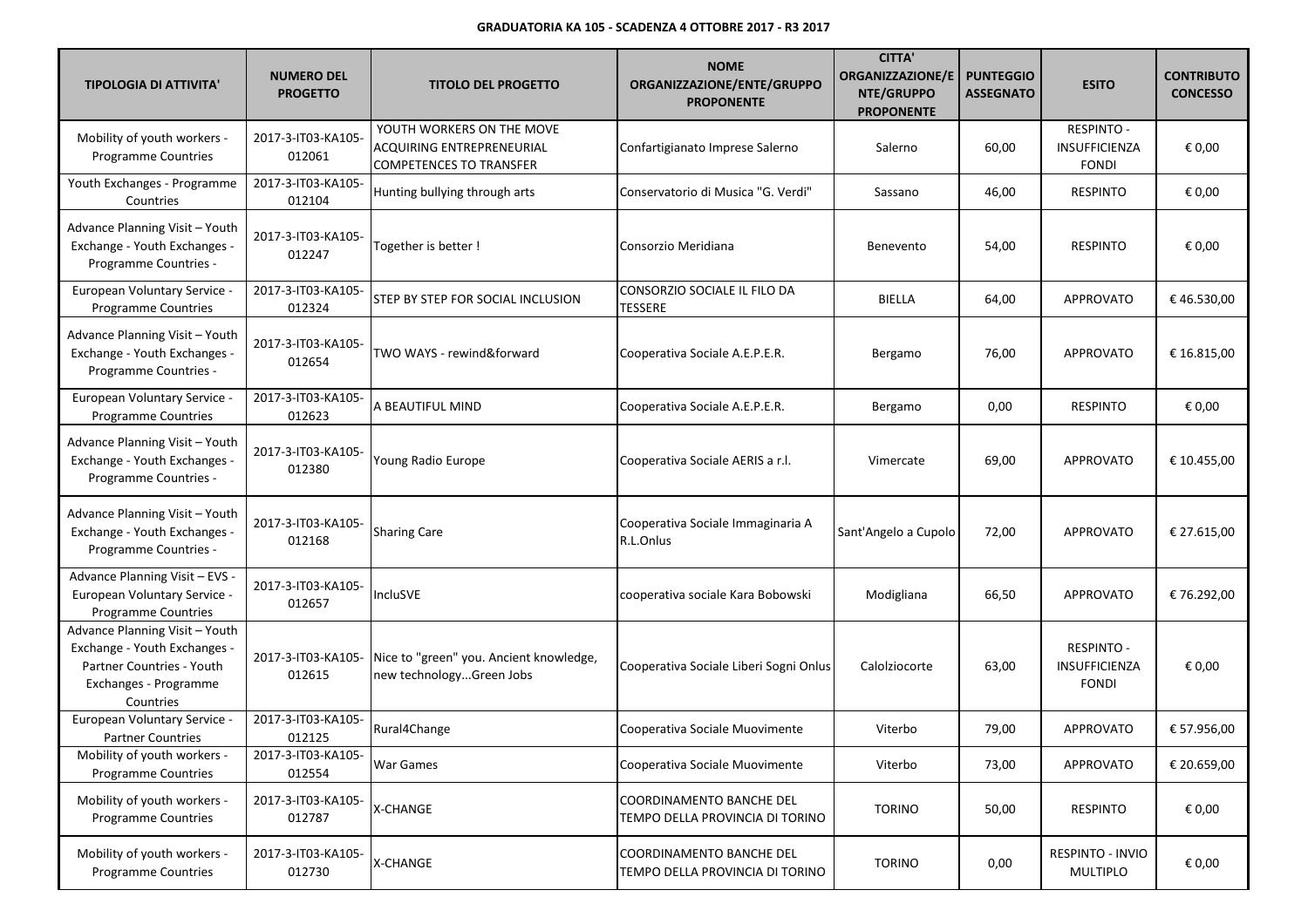| <b>TIPOLOGIA DI ATTIVITA'</b>                                                                                | <b>NUMERO DEL</b><br><b>PROGETTO</b> | <b>TITOLO DEL PROGETTO</b>                                                                                      | <b>NOME</b><br>ORGANIZZAZIONE/ENTE/GRUPPO<br><b>PROPONENTE</b>     | <b>CITTA'</b><br><b>ORGANIZZAZIONE/E</b><br>NTE/GRUPPO<br><b>PROPONENTE</b> | <b>PUNTEGGIO</b><br><b>ASSEGNATO</b> | <b>ESITO</b>                                       | <b>CONTRIBUTO</b><br><b>CONCESSO</b> |
|--------------------------------------------------------------------------------------------------------------|--------------------------------------|-----------------------------------------------------------------------------------------------------------------|--------------------------------------------------------------------|-----------------------------------------------------------------------------|--------------------------------------|----------------------------------------------------|--------------------------------------|
| Mobility of youth workers -<br><b>Programme Countries</b>                                                    | 2017-3-IT03-KA105-<br>012737         | X-CHANGE                                                                                                        | <b>COORDINAMENTO BANCHE DEL</b><br>TEMPO DELLA PROVINCIA DI TORINO | <b>TORINO</b>                                                               | 0,00                                 | RESPINTO - INVIO<br><b>MULTIPLO</b>                | € 0,00                               |
| Youth Exchanges - Programme<br>Countries                                                                     | 2017-3-IT03-KA105-<br>012011         | La Terra è Vita                                                                                                 | Corale Polifonica Città di Ercolano                                | Ercolano (NA)                                                               | 61,00                                | <b>RESPINTO -</b><br>INSUFFICIENZA<br><b>FONDI</b> | € 0,00                               |
| Youth Exchanges - Programme<br>Countries                                                                     | 2017-3-IT03-KA105-<br>011950         | La Terra è Vita                                                                                                 | Corale Polifonica Città di Ercolano                                | Ercolano (NA)                                                               | 0,00                                 | RESPINTO - INVIO<br><b>MULTIPLO</b>                | € 0,00                               |
| Mobility of youth workers -<br><b>Partner Countries</b>                                                      | 2017-3-IT03-KA105-<br>012778         | RADYouST - Rural Areas Development<br>Youth Strategy and Tools                                                  | COWORKING E NETWORKING SICILIA<br><b>APS</b>                       | PALERMO                                                                     | 57,00                                | <b>RESPINTO</b>                                    | € 0,00                               |
| Mobility of youth workers -<br><b>Partner Countries</b>                                                      | 2017-3-IT03-KA105-<br>012724         | RADYouST - Rural Areas Development<br>Youth Strategy and Tools                                                  | <b>COWORKING E NETWORKING SICILIA</b><br><b>APS</b>                | PALERMO                                                                     | 0,00                                 | RESPINTO - INVIO<br><b>MULTIPLO</b>                | € 0,00                               |
| Youth Exchanges - Programme<br>Countries                                                                     | 2017-3-IT03-KA105-<br>011935         | United Against Pollution                                                                                        | Cripta Maynarda                                                    | Grottaminarda                                                               | 56,00                                | <b>RESPINTO</b>                                    | € 0,00                               |
| Youth Exchanges - Programme<br>Countries                                                                     | 2017-3-IT03-KA105-<br>012676         | HEY youth! - How to Employ Yourself                                                                             | Cripta Maynarda                                                    | Grottaminarda                                                               | 46,00                                | <b>RESPINTO</b>                                    | € 0,00                               |
| Advance Planning Visit - Youth<br>Exchange - Youth Exchanges -<br>Programme Countries -                      | 2017-3-IT03-KA105-<br>012689         | BRIDGE - Building Religious and<br>Intercultural Dialogue to Gather Europe                                      | Deina Torino                                                       | Torino                                                                      | 41,00                                | <b>RESPINTO</b>                                    | € 0,00                               |
| European Voluntary Service -<br>Programme Countries                                                          | 2017-3-IT03-KA105-<br>012211         | Mothers in Action                                                                                               | DEMOSTENE Centro Studi per la<br>Promozione dello Sviluppo Umano   | Latiano                                                                     | 63,00                                | <b>APPROVATO</b>                                   | € 19.600,00                          |
| European Voluntary Service -<br><b>Programme Countries</b>                                                   | 2017-3-IT03-KA105-<br>012210         | Mothers in Action                                                                                               | DEMOSTENE Centro Studi per la<br>Promozione dello Sviluppo Umano   | Latiano                                                                     | 0,00                                 | RESPINTO - INVIO<br><b>MULTIPLO</b>                | € 0,00                               |
| European Voluntary Service -<br>Partner Countries - European<br>Voluntary Service - Programme<br>Countries - | 2017-3-IT03-KA105-<br>012022         | Soli nascenti                                                                                                   | Diapason Coop soc arl onlus                                        | Milano                                                                      | 58,00                                | <b>RESPINTO</b>                                    | € 0,00                               |
| Mobility of youth workers -<br>Programme Countries                                                           | 2017-3-IT03-KA105-<br>012392         | Engage for change                                                                                               | <b>DOMI GROUP</b>                                                  | <b>BACOLI</b>                                                               | 33,00                                | <b>RESPINTO</b>                                    | € 0,00                               |
| Mobility of youth workers -<br>Programme Countries                                                           | 2017-3-IT03-KA105-<br>012340         | The dark side of youth: theory & practice of East-West Lab / Laboratorio Oriente-<br>violence for youth workers | Occidente                                                          | Rovereto                                                                    | 78,00                                | <b>APPROVATO</b>                                   | € 23.748,00                          |
| Mobility of youth workers -<br><b>Partner Countries</b>                                                      | 2017-3-IT03-KA105-<br>012691         | Permanent Management of the<br>MEditerranean Area                                                               | <b>ECOntACT</b>                                                    | torino                                                                      | 48,00                                | RESPINTO                                           | € 0,00                               |
| Mobility of youth workers -<br><b>Partner Countries</b>                                                      | 2017-3-IT03-KA105-<br>012229         | Permanent Management of the<br>MEditerranean Area                                                               | <b>ECOntACT</b>                                                    | torino                                                                      | 0,00                                 | RESPINTO - INVIO<br>MULTIPLO                       | € 0,00                               |
| Mobility of youth workers -<br><b>Partner Countries</b>                                                      | 2017-3-IT03-KA105-<br>012428         | Permanent Management of the<br>MEditerranean Area                                                               | <b>ECOntACT</b>                                                    | torino                                                                      | 0,00                                 | RESPINTO - INVIO<br><b>MULTIPLO</b>                | € 0,00                               |
| Mobility of youth workers -<br><b>Partner Countries</b>                                                      | 2017-3-IT03-KA105-<br>012430         | Permanent Management of the<br>MEditerranean Area                                                               | <b>ECOntACT</b>                                                    | torino                                                                      | 0,00                                 | RESPINTO - INVIO<br><b>MULTIPLO</b>                | € 0,00                               |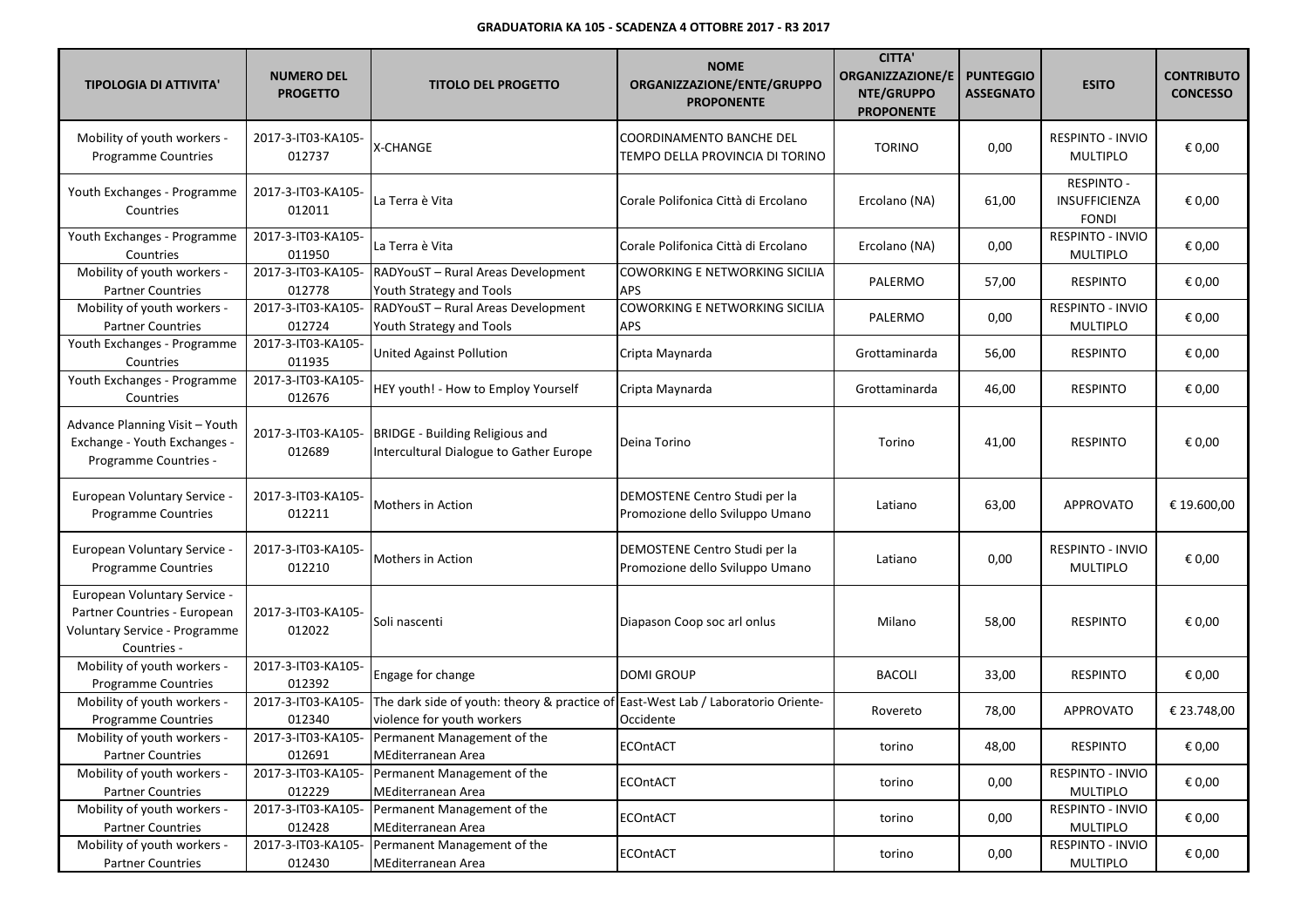| <b>TIPOLOGIA DI ATTIVITA'</b>                                                                                                                   | <b>NUMERO DEL</b><br><b>PROGETTO</b> | <b>TITOLO DEL PROGETTO</b>                                                                  | <b>NOME</b><br>ORGANIZZAZIONE/ENTE/GRUPPO<br><b>PROPONENTE</b> | <b>CITTA'</b><br><b>ORGANIZZAZIONE/E</b><br>NTE/GRUPPO<br><b>PROPONENTE</b> | <b>PUNTEGGIO</b><br><b>ASSEGNATO</b> | <b>ESITO</b>                               | <b>CONTRIBUTO</b><br><b>CONCESSO</b> |
|-------------------------------------------------------------------------------------------------------------------------------------------------|--------------------------------------|---------------------------------------------------------------------------------------------|----------------------------------------------------------------|-----------------------------------------------------------------------------|--------------------------------------|--------------------------------------------|--------------------------------------|
| Mobility of youth workers -<br><b>Partner Countries</b>                                                                                         | 2017-3-IT03-KA105-<br>012660         | Permanent Management of the<br>MEditerranean Area                                           | <b>ECOntACT</b>                                                | torino                                                                      | 0,00                                 | <b>RESPINTO - INVIO</b><br><b>MULTIPLO</b> | € 0,00                               |
| Youth Exchanges - Programme<br>Countries                                                                                                        | 2017-3-IT03-KA105-<br>012179         | Music in the air (Immigration helps the<br>Nation)                                          | Ecosuoni - Palma Campania (NA)                                 | Palma Campania                                                              | 0,00                                 | <b>RESPINTO</b>                            | € 0,00                               |
| Advance Planning Visit - Youth<br>Exchange - Youth Exchanges -<br>Programme Countries -                                                         | 2017-3-IT03-KA105-<br>011961         | Be Online: Be Safe                                                                          | Elios                                                          | Acireale                                                                    | 58,00                                | <b>RESPINTO</b>                            | € 0,00                               |
| Mobility of youth workers -<br><b>Partner Countries</b>                                                                                         | 2017-3-IT03-KA105-<br>012577         | Partake Your Rights                                                                         | Elios                                                          | Acireale                                                                    | 50,00                                | <b>RESPINTO</b>                            | € 0,00                               |
| Youth Exchanges - Programme<br>Countries                                                                                                        | 2017-3-IT03-KA105-<br>012182         | Smart Way to Your Future                                                                    | Elios                                                          | Acireale                                                                    | 47,00                                | <b>RESPINTO</b>                            | € 0,00                               |
| Advance Planning Visit - Youth<br>Exchange - Youth Exchanges -<br>Programme Countries -                                                         | 2017-3-IT03-KA105-<br>012205         | NE.A.R. FUTURE. Neets And Refugees<br>Inclusion, Self-empowerment and Active<br>Citizenship | <b>ENJOY Associazione di Promozione</b><br>Sociale             | Marcellinara                                                                | 49,00                                | <b>RESPINTO</b>                            | € 0,00                               |
| Mobility of youth workers -<br><b>Programme Countries</b>                                                                                       | 2017-3-IT03-KA105-<br>012313         | CREATIVITY AND THEATRE FOR YOUTH<br><b>WORK</b>                                             | <b>ENJOY Associazione di Promozione</b><br>Sociale             | Marcellinara                                                                | 47,00                                | <b>RESPINTO</b>                            | € 0,00                               |
| Advance Planning Visit - Youth<br>Exchange - Youth Exchanges -<br>Programme Countries -                                                         | 2017-3-IT03-KA105-<br>012188         | NE.A.R. FUTURE. Neets And Refugees<br>Inclusion, Self-empowerment and Active<br>Citizenship | <b>ENJOY Associazione di Promozione</b><br>Sociale             | Marcellinara                                                                | 0,00                                 | <b>RESPINTO - INVIO</b><br><b>MULTIPLO</b> | € 0,00                               |
| Advance Planning Visit - Youth<br>Exchange - Youth Exchanges -<br>Programme Countries -                                                         | 2017-3-IT03-KA105-<br>012614         | Non sono razzista ma                                                                        | Esplora                                                        | Itri                                                                        | 68,00                                | <b>APPROVATO</b>                           | € 23.703.00                          |
| Mobility of youth workers -<br>Programme Countries - Youth<br>Exchanges - Programme<br>Countries -                                              | 2017-3-IT03-KA105-<br>012703         | Blow Up                                                                                     | Esplora                                                        | Itri                                                                        | 58,00                                | <b>RESPINTO</b>                            | € 0,00                               |
| Mobility of youth workers -<br><b>Partner Countries</b>                                                                                         | 2017-3-IT03-KA105-<br>012791         | On the Way to Learn - Lond Term Training<br>for Youth workers                               | Esplora                                                        | Itri                                                                        | 56,00                                | <b>RESPINTO</b>                            | € 0,00                               |
| Mobility of youth workers -<br>Programme Countries - Youth<br>Exchanges - Programme<br>Countries - Advance Planning<br>Visit - Youth Exchange - | 2017-3-IT03-KA105-<br>012789         | Sounds of Inclusion - Taking Action against<br>Hate Speech                                  | Esplora                                                        | Itri                                                                        | 50,00                                | <b>RESPINTO</b>                            | € 0,00                               |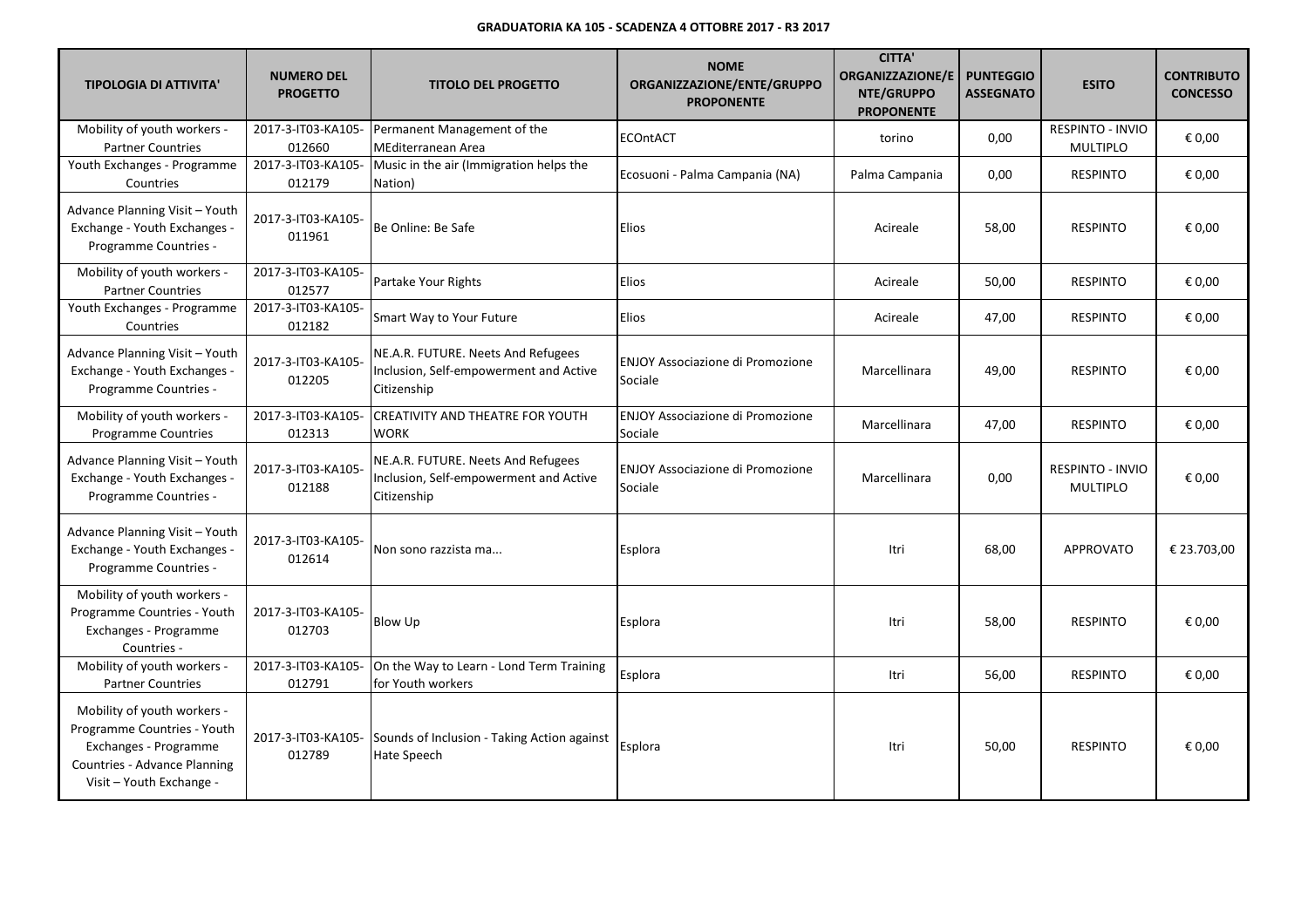| <b>TIPOLOGIA DI ATTIVITA'</b>                                                                                                                   | <b>NUMERO DEL</b><br><b>PROGETTO</b> | <b>TITOLO DEL PROGETTO</b>                                                        | <b>NOME</b><br>ORGANIZZAZIONE/ENTE/GRUPPO<br><b>PROPONENTE</b> | <b>CITTA'</b><br><b>ORGANIZZAZIONE/E</b><br>NTE/GRUPPO<br><b>PROPONENTE</b> | <b>PUNTEGGIO</b><br><b>ASSEGNATO</b> | <b>ESITO</b>                                              | <b>CONTRIBUTO</b><br><b>CONCESSO</b> |
|-------------------------------------------------------------------------------------------------------------------------------------------------|--------------------------------------|-----------------------------------------------------------------------------------|----------------------------------------------------------------|-----------------------------------------------------------------------------|--------------------------------------|-----------------------------------------------------------|--------------------------------------|
| Mobility of youth workers -<br>Programme Countries - Youth<br>Exchanges - Programme<br>Countries - Advance Planning<br>Visit - Youth Exchange - | 2017-3-IT03-KA105-<br>012708         | Sounds of Inclusion - Taking Action against<br><b>Hate Speech</b>                 | Esplora                                                        | Itri                                                                        | 0,00                                 | <b>RESPINTO - INVIO</b><br><b>MULTIPLO</b>                | € 0,00                               |
| Mobility of youth workers -<br><b>Partner Countries</b>                                                                                         | 2017-3-IT03-KA105-<br>012714         | On the Way to Learn - Lond Term Training<br>for Youth workers                     | Esplora                                                        | Itri                                                                        | 0,00                                 | RESPINTO - INVIO<br><b>MULTIPLO</b>                       | € 0,00                               |
| Mobility of youth workers -<br>Programme Countries                                                                                              | 2017-3-IT03-KA105-<br>012678         | Comunicazione senza barriere                                                      | <b>ETV EuroTreviso</b>                                         | <b>TREVISO</b>                                                              | 57,00                                | <b>RESPINTO</b>                                           | € 0,00                               |
| Youth Exchanges - Programme<br>Countries                                                                                                        | 2017-3-IT03-KA105-<br>012382         | <b>GREENPITCH FOR ECO-PRENEURS</b>                                                | <b>EURO SUD</b>                                                | <b>TRIGGIANO</b>                                                            | 66,00                                | <b>RESPINTO -</b><br>INSUFFICIENZA<br><b>FONDI</b>        | € 0,00                               |
| Mobility of youth workers -<br><b>Partner Countries</b>                                                                                         | 2017-3-IT03-KA105-<br>012140         | ME ON THE STAGE !!                                                                | <b>EURO SUD</b>                                                | <b>TRIGGIANO</b>                                                            | 66,00                                | <b>RESPINTO -</b><br><b>INSUFFICIENZA</b><br><b>FONDI</b> | € 0,00                               |
| Mobility of youth workers -<br><b>Programme Countries</b>                                                                                       | 2017-3-IT03-KA105-<br>012448         | <b>Community PROject</b>                                                          | EURO SUD                                                       | <b>TRIGGIANO</b>                                                            | 60,00                                | <b>RESPINTO -</b><br>INSUFFICIENZA<br><b>FONDI</b>        | € 0,00                               |
| European Voluntary Service -<br><b>Partner Countries</b>                                                                                        | 2017-3-IT03-KA105-<br>012605         | EVS PROJECT : I AM A VOLUNTEER                                                    | <b>EURO SUD</b>                                                | <b>TRIGGIANO</b>                                                            | 59,00                                | <b>RESPINTO</b>                                           | € 0,00                               |
| Youth Exchanges - Programme<br>Countries                                                                                                        | 2017-3-IT03-KA105-<br>012142         | ACTIVE CITIZENSHIP : WHERE DO YOU<br>STAND ??                                     | <b>EURO SUD</b>                                                | TRIGGIANO                                                                   | 58,00                                | <b>RESPINTO</b>                                           | € 0,00                               |
| Advance Planning Visit - Youth<br>Exchange - Youth Exchanges -<br>Partner Countries -                                                           | 2017-3-IT03-KA105-<br>012393         | 'SPRAY YOUR VOICE OUT - GRAFFITI FOR<br>TRANSFORMATIVE HUMAN RIGHTS<br>EDUCATION" | <b>EURO SUD</b>                                                | <b>TRIGGIANO</b>                                                            | 55,00                                | <b>RESPINTO</b>                                           | € 0,00                               |
| Mobility of youth workers -<br><b>Partner Countries</b>                                                                                         | 2017-3-IT03-KA105-<br>012141         | SOFT SKILLS IN ACTION                                                             | <b>EURO SUD</b>                                                | <b>TRIGGIANO</b>                                                            | 55,00                                | <b>RESPINTO</b>                                           | € 0,00                               |
| Youth Exchanges - Partner<br>Countries                                                                                                          | 2017-3-IT03-KA105-<br>012235         | UNO SGUARDO SUL CAUCASO                                                           | <b>EURO SUD</b>                                                | <b>TRIGGIANO</b>                                                            | 52,00                                | <b>RESPINTO</b>                                           | € 0,00                               |
| Youth Exchanges - Partner<br>Countries                                                                                                          | 2017-3-IT03-KA105-<br>012139         | UNO SGUARDO SUL CAUCASO                                                           | <b>EURO SUD</b>                                                | <b>TRIGGIANO</b>                                                            | 0,00                                 | RESPINTO - INVIO<br><b>MULTIPLO</b>                       | € 0,00                               |
| Mobility of youth workers -<br>Programme Countries                                                                                              | 2017-3-IT03-KA105-<br>011981         | Tackle Obstacles with NFE                                                         | EuroDemos Youth Mobility NGO                                   | Reggio Calabria                                                             | 66,00                                | <b>RESPINTO -</b><br>INSUFFICIENZA<br><b>FONDI</b>        | € 0,00                               |
| Mobility of youth workers -<br>Programme Countries                                                                                              | 2017-3-IT03-KA105-<br>012574         | Youth Work Capacity+                                                              | EuroDemos Youth Mobility NGO                                   | Reggio Calabria                                                             | 64,00                                | <b>RESPINTO -</b><br>INSUFFICIENZA<br>FONDI               | € 0,00                               |
| Youth Exchanges - Partner<br>Countries                                                                                                          | 2017-3-IT03-KA105-<br>011979         | Talk on Democracy in EuroMed                                                      | EuroDemos Youth Mobility NGO                                   | Reggio Calabria                                                             | 62,00                                | <b>RESPINTO -</b><br>INSUFFICIENZA<br>FONDI               | € 0,00                               |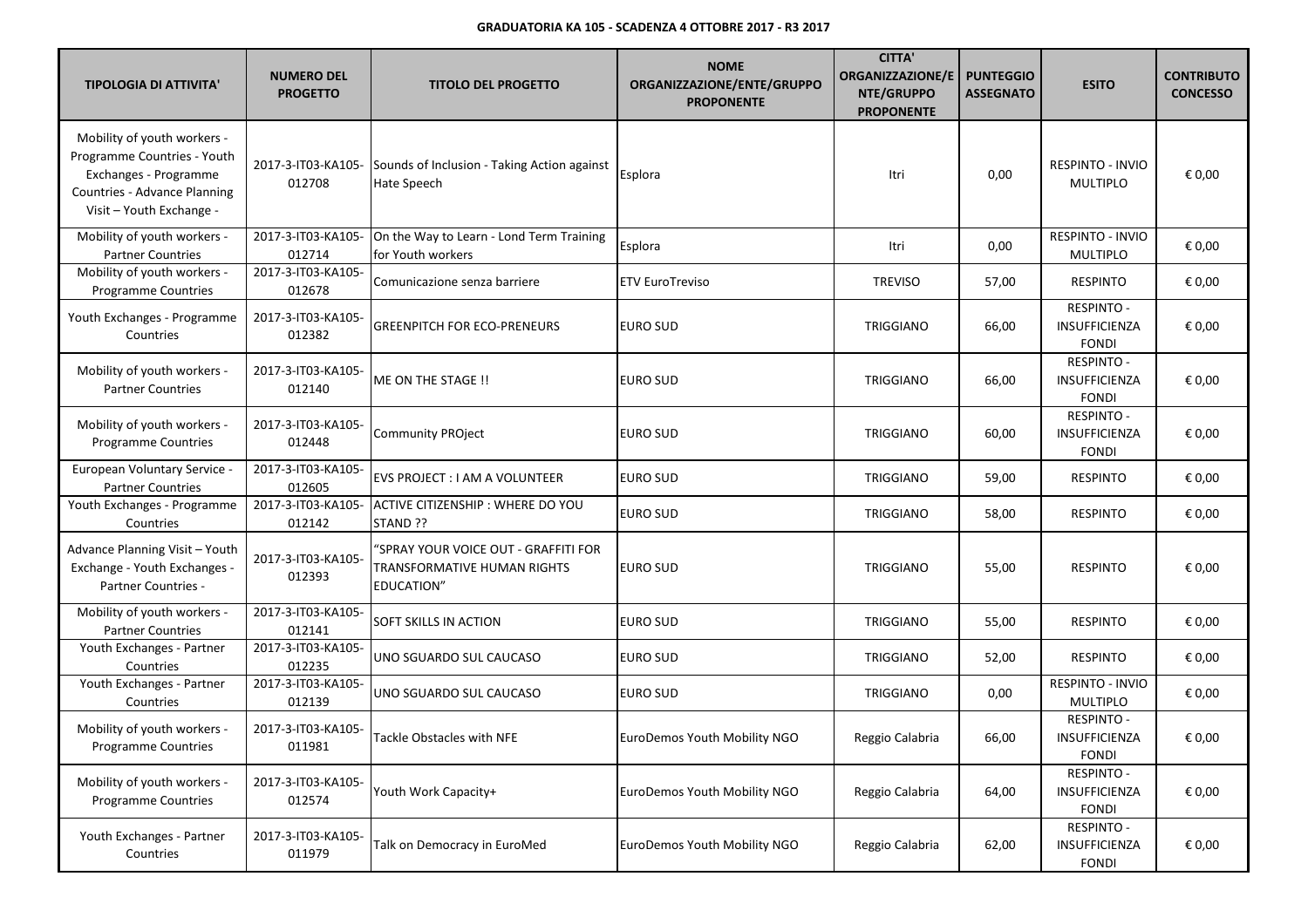| <b>TIPOLOGIA DI ATTIVITA'</b>                                                                 | <b>NUMERO DEL</b><br><b>PROGETTO</b> | <b>TITOLO DEL PROGETTO</b>                                                                                                             | <b>NOME</b><br>ORGANIZZAZIONE/ENTE/GRUPPO<br><b>PROPONENTE</b>                                     | <b>CITTA'</b><br><b>ORGANIZZAZIONE/E</b><br>NTE/GRUPPO<br><b>PROPONENTE</b> | <b>PUNTEGGIO</b><br><b>ASSEGNATO</b> | <b>ESITO</b>                                       | <b>CONTRIBUTO</b><br><b>CONCESSO</b> |
|-----------------------------------------------------------------------------------------------|--------------------------------------|----------------------------------------------------------------------------------------------------------------------------------------|----------------------------------------------------------------------------------------------------|-----------------------------------------------------------------------------|--------------------------------------|----------------------------------------------------|--------------------------------------|
| Advance Planning Visit - Youth<br>Exchange - Youth Exchanges -<br>Partner Countries -         | 2017-3-IT03-KA105-<br>012217         | Power on, Lead and Partecipate                                                                                                         | Euro-Mediterranean Association of<br><b>Exchanges Volunteers Events</b>                            | Favara                                                                      | 47,00                                | <b>RESPINTO</b>                                    | € 0,00                               |
| Mobility of youth workers -<br><b>Programme Countries</b>                                     | 2017-3-IT03-KA105-<br>012601         | Mindful Entrepreneurs                                                                                                                  | Euro-Mediterranean Association of<br><b>Exchanges Volunteers Events</b>                            | Favara                                                                      | 41,00                                | <b>RESPINTO</b>                                    | € 0,00                               |
| Mobility of youth workers -<br><b>Programme Countries</b>                                     | 2017-3-IT03-KA105-<br>012175         | E+Media literacy                                                                                                                       | Euro-Mediterranean Association of<br><b>Exchanges Volunteers Events</b>                            | Favara                                                                      | 36,00                                | <b>RESPINTO</b>                                    | € 0,00                               |
| Advance Planning Visit - Youth<br>Exchange - Youth Exchanges -<br>Programme Countries -       | 2017-3-IT03-KA105-<br>012498         | EURural                                                                                                                                | Excursio                                                                                           | Campobasso                                                                  | 65,00                                | <b>RESPINTO -</b><br>INSUFFICIENZA<br><b>FONDI</b> | € 0,00                               |
| Youth Exchanges - Programme<br>Countries                                                      | 2017-3-IT03-KA105-<br>012473         | <b>Show Me Your True Colours</b>                                                                                                       | <b>Explore The World</b>                                                                           | Altamura                                                                    | 62,00                                | <b>RESPINTO -</b><br>INSUFFICIENZA<br><b>FONDI</b> | € 0,00                               |
| Youth Exchanges - Programme<br>Countries                                                      | 2017-3-IT03-KA105-<br>012298         | One World, Our Home                                                                                                                    | <b>Explore The World</b>                                                                           | Altamura                                                                    | 59,00                                | <b>RESPINTO</b>                                    | € 0,00                               |
| Advance Planning Visit - Youth<br>Exchange - Youth Exchanges -<br>Programme Countries -       | 2017-3-IT03-KA105-<br>012496         | <b>Innovating Musicultural Visions</b>                                                                                                 | Fabula Naturae                                                                                     | Sant'Agata de' Goti                                                         | 49,00                                | <b>RESPINTO</b>                                    | € 0,00                               |
| Youth Exchanges - Programme<br>Countries                                                      | 2017-3-IT03-KA105-<br>011991         | Alla scoperta di me stesso                                                                                                             | Federazione Bell'Italia                                                                            | Gravina in Puglia                                                           | 70,00                                | <b>APPROVATO</b>                                   | € 18.760,00                          |
| Youth Exchanges - Programme<br>Countries - Mobility of youth<br>workers - Programme Countries | 2017-3-IT03-KA105-<br>011992         | Modella le tue abilità, disegna il tuo lavoro, Federazione Internazionale Scambi<br>dipingi il tuo futuro                              | Socio-Culturale Giovanili "World Net                                                               | Tito                                                                        | 49,00                                | <b>RESPINTO</b>                                    | € 0,00                               |
| Mobility of youth workers -<br><b>Programme Countries</b>                                     | 2017-3-IT03-KA105-<br>012711         | Youth worker in network: exchange of<br>educational practices and management                                                           | Federazione Nazionale Servizi Civili e<br>Sociali - Centro Nazionale Opere<br>Salesiane - SCS/CNOS | Rome                                                                        | 46,00                                | <b>RESPINTO</b>                                    | € 0,00                               |
| Mobility of youth workers -<br><b>Partner Countries</b>                                       | 2017-3-IT03-KA105-<br>012202         | Boosting Inclusion Through social<br>Entrepreneurship                                                                                  | FERFILO ASSOCIAZIONE SPORTIVA<br>DILETTANTISTICA                                                   | <b>CENTO</b>                                                                | 78,00                                | <b>APPROVATO</b>                                   | € 18.930,00                          |
| Youth Exchanges - Programme<br>Countries                                                      | 2017-3-IT03-KA105-<br>012058         | Point in YOUrope: a Reflection on the EU<br>citizenship dynamics and the active role of Fondazione Flaminia<br>the YOUth in its future |                                                                                                    | Ravenna                                                                     | 78,00                                | <b>APPROVATO</b>                                   | €9.690,00                            |
| European Voluntary Service -<br><b>Partner Countries</b>                                      | 2017-3-IT03-KA105-<br>012047         | YOUropean Story for our Future                                                                                                         | Fondazione Flaminia                                                                                | Ravenna                                                                     | 65,00                                | APPROVATO                                          | € 9.997,00                           |
| Youth Exchanges - Programme<br>Countries                                                      | 2017-3-IT03-KA105-<br>012053         | Point in YOUrope: a Reflection on the EU<br>citizenship dynamics and the active role of Fondazione Flaminia<br>the YOUth in its future |                                                                                                    | Ravenna                                                                     | 0,00                                 | RESPINTO - INVIO<br>MULTIPLO                       | € 0,00                               |
| European Voluntary Service -<br><b>Programme Countries</b>                                    | 2017-3-IT03-KA105-<br>012267         | L'Europa per l'integrazione sociale dei<br>giovani                                                                                     | Fondazione Giuseppe Antonio<br>Galignani                                                           | Palazzolo sull'Oglio                                                        | 65,00                                | APPROVATO                                          | € 18.800,00                          |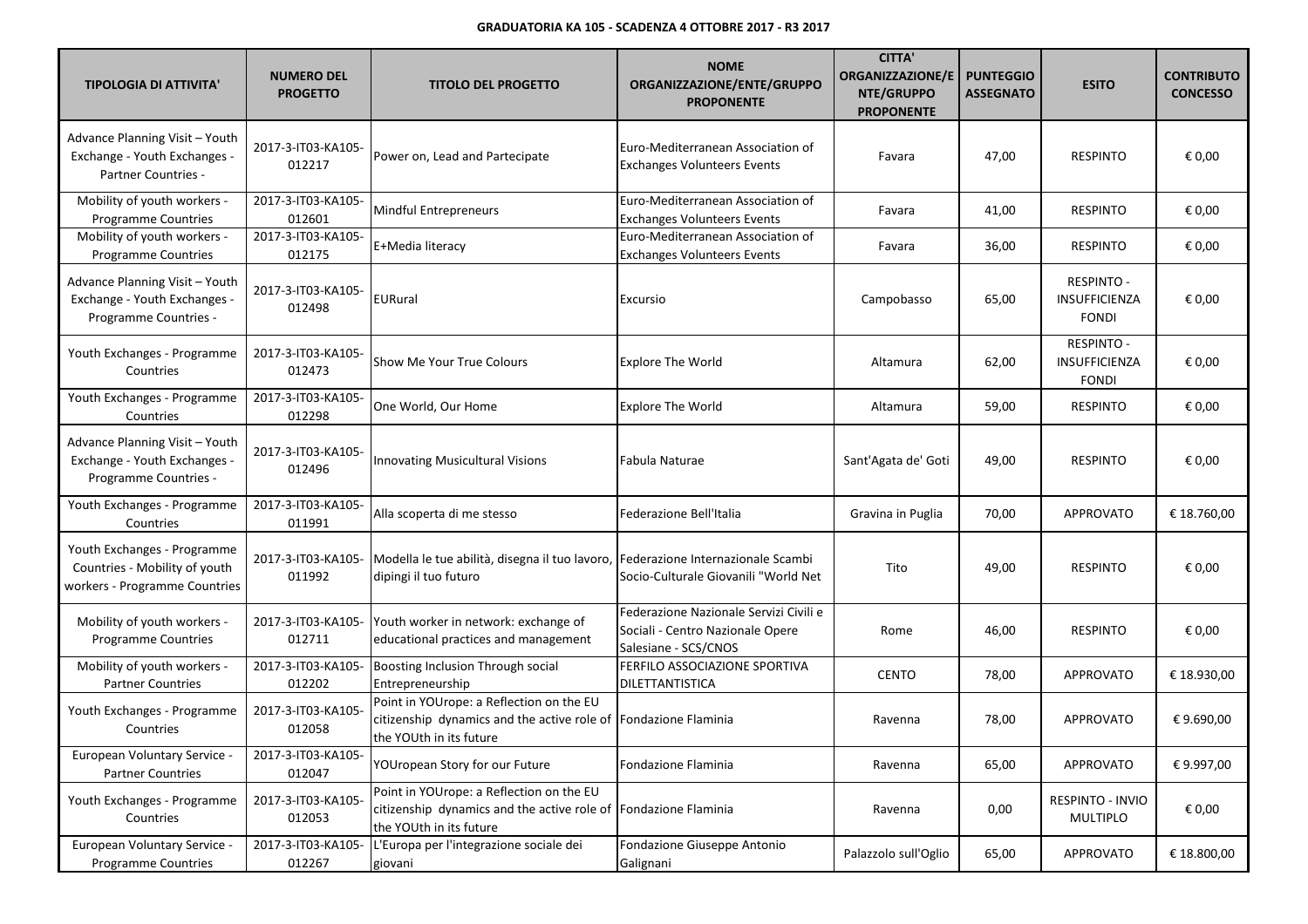| <b>TIPOLOGIA DI ATTIVITA'</b>                                                                                                             | <b>NUMERO DEL</b><br><b>PROGETTO</b> | <b>TITOLO DEL PROGETTO</b>                                                        | <b>NOME</b><br>ORGANIZZAZIONE/ENTE/GRUPPO<br><b>PROPONENTE</b> | <b>CITTA'</b><br><b>ORGANIZZAZIONE/E</b><br><b>NTE/GRUPPO</b><br><b>PROPONENTE</b> | <b>PUNTEGGIO</b><br><b>ASSEGNATO</b> | <b>ESITO</b>                                       | <b>CONTRIBUTO</b><br><b>CONCESSO</b> |
|-------------------------------------------------------------------------------------------------------------------------------------------|--------------------------------------|-----------------------------------------------------------------------------------|----------------------------------------------------------------|------------------------------------------------------------------------------------|--------------------------------------|----------------------------------------------------|--------------------------------------|
| Advance Planning Visit - Youth<br>Exchange - Youth Exchanges -<br>Programme Countries -                                                   | 2017-3-IT03-KA105-<br>012251         | <b>Breakfast Culture Club 2</b>                                                   | <b>FONDAZIONE ISTITUTO</b><br>MORCELLIANO                      | <b>CHIARI</b>                                                                      | 65,00                                | RESPINTO -<br>INSUFFICIENZA<br><b>FONDI</b>        | € 0,00                               |
| Youth Exchanges - Partner<br>Countries - Mobility of youth<br>workers - Partner Countries -<br>Advance Planning Visit - Youth<br>Exchange | 2017-3-IT03-KA105-<br>012252         | <b>Sharing VS Wasting</b>                                                         | <b>FONDAZIONE ISTITUTO</b><br>MORCELLIANO                      | <b>CHIARI</b>                                                                      | 63,00                                | <b>RESPINTO -</b><br>INSUFFICIENZA<br><b>FONDI</b> | € 0,00                               |
| European Voluntary Service -<br><b>Partner Countries</b>                                                                                  | 2017-3-IT03-KA105-<br>012272         | Lead the Change                                                                   | <b>FONDAZIONE ISTITUTO</b><br>MORCELLIANO                      | <b>CHIARI</b>                                                                      | 55,00                                | <b>RESPINTO</b>                                    | € 0,00                               |
| Mobility of youth workers -<br><b>Partner Countries - Youth</b><br>Exchanges - Partner Countries -                                        | 2017-3-IT03-KA105-<br>012414         | We are The Change Vol. 2                                                          | <b>FONDAZIONE ISTITUTO</b><br><b>MORCELLIANO</b>               | <b>CHIARI</b>                                                                      | 55,00                                | <b>RESPINTO</b>                                    | € 0,00                               |
| Youth Exchanges - Programme<br>Countries - Mobility of youth<br>workers - Programme Countries                                             | 2017-3-IT03-KA105-<br>012790         | Migrant Inclusion Through EXperiences<br><b>LIVE</b>                              | Fondazione Toscana Sostenibile Onlus                           | San Miniato                                                                        | 61,00                                | <b>RESPINTO -</b><br>INSUFFICIENZA<br><b>FONDI</b> | € 0,00                               |
| Mobility of youth workers -<br>Programme Countries - Mobility<br>of youth workers - Partner<br>Countries                                  | 2017-3-IT03-KA105-<br>012745         | YMCA Leadership Academy                                                           | <b>Fondazione YMCA ITALIA</b>                                  | Catania                                                                            | 47,00                                | <b>RESPINTO</b>                                    | € 0.00                               |
| Youth Exchanges - Programme<br>Countries                                                                                                  | 2017-3-IT03-KA105-<br>011975         | Turns Economy                                                                     | <b>FORMAMENTIS ONLUS</b>                                       | <b>POTENZA</b>                                                                     | 56,00                                | <b>RESPINTO</b>                                    | € 0,00                               |
| Mobility of youth workers -<br><b>Programme Countries</b>                                                                                 | 2017-3-IT03-KA105-<br>011962         | Drivers of change                                                                 | <b>FORMAMENTIS ONLUS</b>                                       | POTENZA                                                                            | 53,00                                | <b>RESPINTO</b>                                    | € 0,00                               |
| Advance Planning Visit - Youth<br>Exchange - Youth Exchanges -<br>Programme Countries -                                                   | 2017-3-IT03-KA105-<br>012271         | Pride and prejudice                                                               | Forme                                                          | Palermo                                                                            | 69,00                                | <b>APPROVATO</b>                                   | € 13.977,00                          |
| Mobility of youth workers -<br><b>Partner Countries</b>                                                                                   | 2017-3-IT03-KA105-<br>012752         | Youth Power Med: Empower Youth<br>Participation in the Mediterranean<br>Countries | FORUM NAZIONALE DEI GIOVANI<br><b>ASSOCIAZIONE</b>             | Rome                                                                               | 0,00                                 | <b>RESPINTO</b>                                    | € 0,00                               |
| Advance Planning Visit - Youth<br>Exchange - Youth Exchanges -<br>Partner Countries -                                                     | 2017-3-IT03-KA105-<br>012169         | E+Green                                                                           | freeminds in action                                            | Favara                                                                             | 72,00                                | <b>APPROVATO</b>                                   | € 19.103,00                          |
| Mobility of youth workers -<br><b>Programme Countries</b>                                                                                 | 2017-3-IT03-KA105-<br>012484         | Volunteering makes us leader!                                                     | freeminds in action                                            | Favara                                                                             | 52,00                                | <b>RESPINTO</b>                                    | € 0,00                               |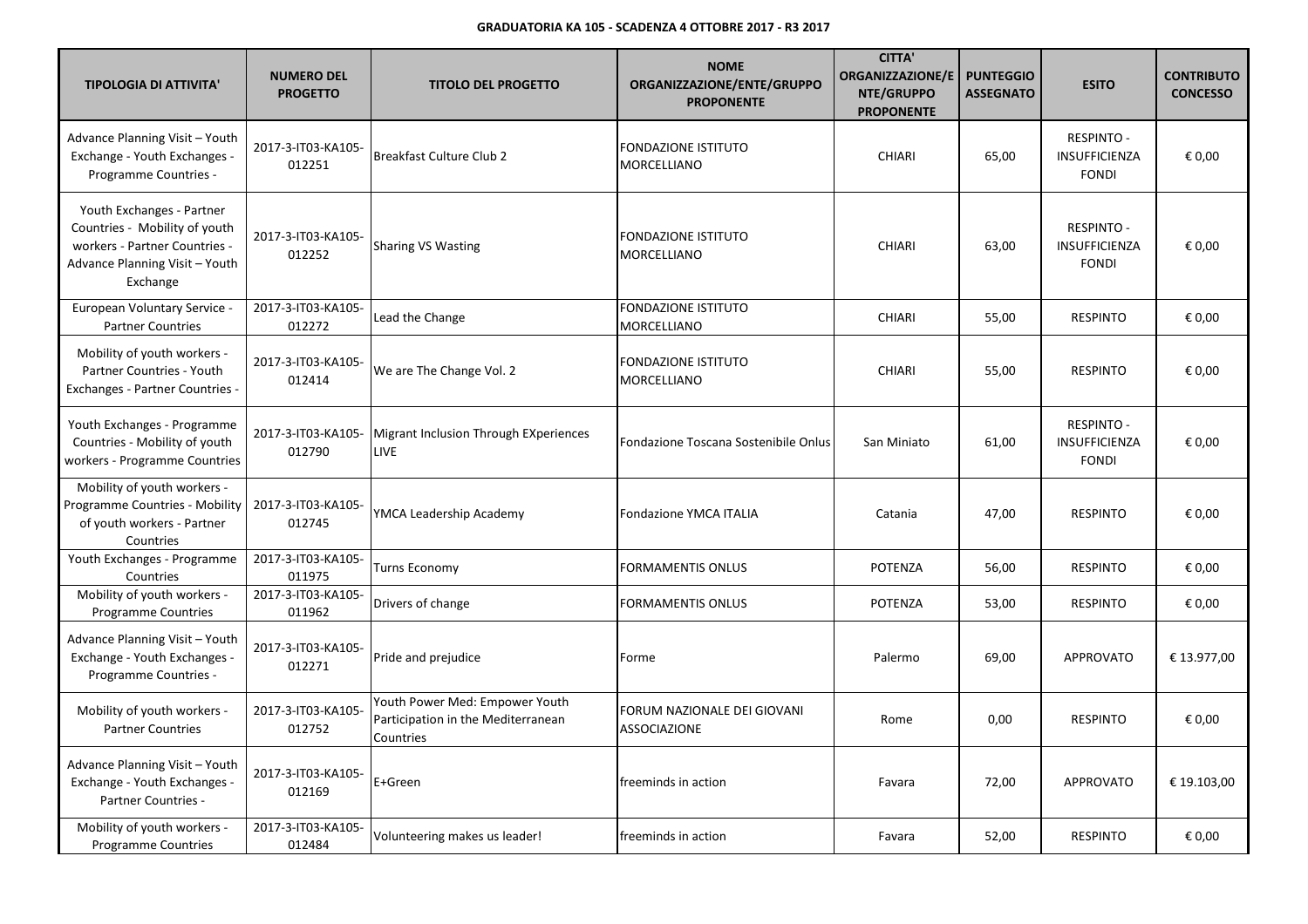| <b>TIPOLOGIA DI ATTIVITA'</b>                                                                | <b>NUMERO DEL</b><br><b>PROGETTO</b> | <b>TITOLO DEL PROGETTO</b>                                                           | <b>NOME</b><br>ORGANIZZAZIONE/ENTE/GRUPPO<br><b>PROPONENTE</b> | <b>CITTA'</b><br><b>ORGANIZZAZIONE/E</b><br>NTE/GRUPPO<br><b>PROPONENTE</b> | <b>PUNTEGGIO</b><br><b>ASSEGNATO</b> | <b>ESITO</b>                                              | <b>CONTRIBUTO</b><br><b>CONCESSO</b> |
|----------------------------------------------------------------------------------------------|--------------------------------------|--------------------------------------------------------------------------------------|----------------------------------------------------------------|-----------------------------------------------------------------------------|--------------------------------------|-----------------------------------------------------------|--------------------------------------|
| Youth Exchanges - Partner<br>Countries - Mobility of youth<br>workers - Partner Countries -  | 2017-3-IT03-KA105-<br>012770         | Boosting youth self/employment                                                       | freeminds in action                                            | Favara                                                                      | 49,00                                | <b>RESPINTO</b>                                           | € 0,00                               |
| Mobility of youth workers -<br><b>Partner Countries</b>                                      | 2017-3-IT03-KA105-<br>012064         | Let's make common change by opening our<br>hearts                                    | freeminds in action                                            | Favara                                                                      | 46,00                                | <b>RESPINTO</b>                                           | € 0,00                               |
| Mobility of youth workers -<br><b>Partner Countries</b>                                      | 2017-3-IT03-KA105-<br>011919         | Let's make common change by opening our<br>hearts                                    | freeminds in action                                            | Favara                                                                      | 0,00                                 | RESPINTO - INVIO<br><b>MULTIPLO</b>                       | € 0,00                               |
| Mobility of youth workers -<br><b>Partner Countries</b>                                      | 2017-3-IT03-KA105-<br>011922         | Let's make common change by opening our<br>hearts                                    | freeminds in action                                            | Favara                                                                      | 0,00                                 | RESPINTO - INVIO<br><b>MULTIPLO</b>                       | € 0,00                               |
| Mobility of youth workers -<br><b>Partner Countries</b>                                      | 2017-3-IT03-KA105-<br>012043         | Let's make common change by opening our<br>hearts                                    | freeminds in action                                            | Favara                                                                      | 0,00                                 | RESPINTO - INVIO<br><b>MULTIPLO</b>                       | € 0,00                               |
| Mobility of youth workers -<br><b>Partner Countries</b>                                      | 2017-3-IT03-KA105-<br>012786         | Let's Grow!                                                                          | <b>FUTURO DIGITALE</b>                                         | <b>TERRANOVA DA</b><br>SIBARI                                               | 63,00                                | <b>RESPINTO -</b><br>INSUFFICIENZA<br><b>FONDI</b>        | € 0,00                               |
| Mobility of youth workers -<br><b>Programme Countries</b>                                    | 2017-3-IT03-KA105-<br>011982         | The power of diplomacy                                                               | <b>FUTURO DIGITALE</b>                                         | <b>TERRANOVA DA</b><br>SIBARI                                               | 61,00                                | <b>RESPINTO -</b><br><b>INSUFFICIENZA</b><br><b>FONDI</b> | € 0,00                               |
| Mobility of youth workers -<br><b>Partner Countries</b>                                      | 2017-3-IT03-KA105-<br>012722         | Let's Grow!                                                                          | <b>FUTURO DIGITALE</b>                                         | <b>TERRANOVA DA</b><br>SIBARI                                               | 0,00                                 | RESPINTO - INVIO<br><b>MULTIPLO</b>                       | € 0,00                               |
| Youth Exchanges - Programme<br>Countries                                                     | 2017-3-IT03-KA105-<br>012204         | Niente odio: immigrazione e integrazione                                             | Futuro e Progresso Associazione di<br>promozione sociale       | Padova                                                                      | 55,00                                | <b>RESPINTO</b>                                           | € 0,00                               |
| Advance Planning Visit - EVS -<br>European Voluntary Service -<br><b>Programme Countries</b> | 2017-3-IT03-KA105-<br>012794         | The past in your future                                                              | Gesco Consorzio Cooperativa Sociale                            | <b>Naples</b>                                                               | 60,00                                | <b>RESPINTO -</b><br>INSUFFICIENZA<br><b>FONDI</b>        | € 0,00                               |
| Mobility of youth workers -<br><b>Partner Countries</b>                                      | 2017-3-IT03-KA105-<br>012736         | FormAction: training of intercultural<br>facilitators in the Euro-Mediterranean area | Giosef Madonie                                                 | Collesano                                                                   | 43,00                                | <b>RESPINTO</b>                                           | € 0,00                               |
| Youth Exchanges - Programme<br>Countries                                                     | 2017-3-IT03-KA105-<br>012123         | I've got your back                                                                   | Giovani d'Oggi                                                 | Nocera Inferiore (Sa)                                                       | 60,00                                | <b>RESPINTO -</b><br>INSUFFICIENZA<br><b>FONDI</b>        | € 0,00                               |
| Advance Planning Visit - Youth<br>Exchange - Youth Exchanges -<br>Partner Countries -        | 2017-3-IT03-KA105-<br>012401         | LA NONA SINFONIA DI BETOVEN                                                          | Green Light On                                                 | Bojano                                                                      | 53,00                                | <b>RESPINTO</b>                                           | € 0,00                               |
| Advance Planning Visit - Youth<br>Exchange - Youth Exchanges -<br>Programme Countries -      | 2017-3-IT03-KA105-<br>012106         | <b>ECOSURF</b>                                                                       | GreenRope                                                      | Triggiano                                                                   | 0,00                                 | <b>RESPINTO</b>                                           | € 0,00                               |
| Advance Planning Visit - Youth<br>Exchange - Youth Exchanges -<br>Programme Countries -      | 2017-3-IT03-KA105-<br>012111         | <b>START UP YOUR LIFE</b>                                                            | GreenRope                                                      | Triggiano                                                                   | 0,00                                 | <b>RESPINTO</b>                                           | € 0,00                               |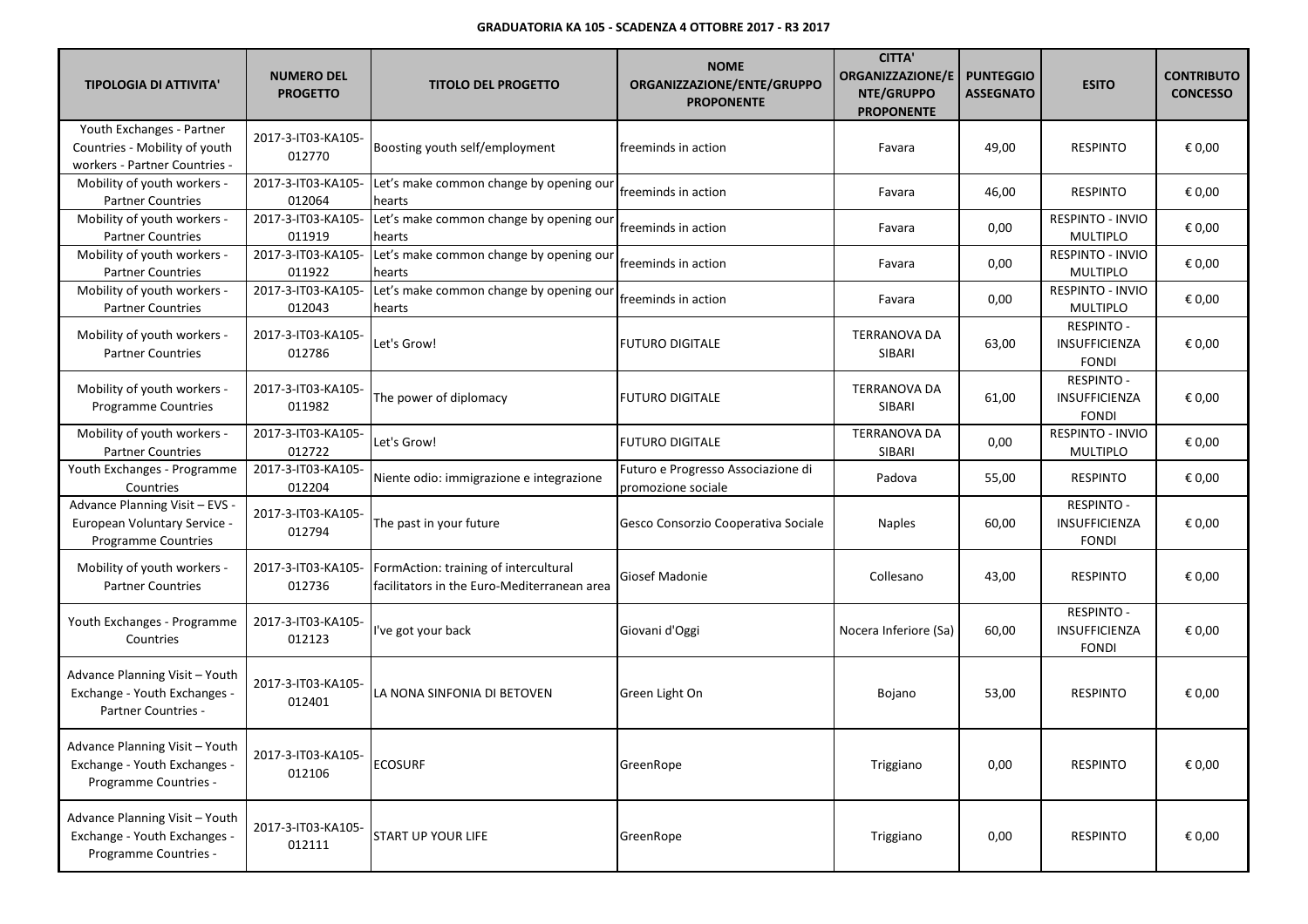| <b>TIPOLOGIA DI ATTIVITA'</b>                                                                                | <b>NUMERO DEL</b><br><b>PROGETTO</b> | <b>TITOLO DEL PROGETTO</b>                                         | <b>NOME</b><br>ORGANIZZAZIONE/ENTE/GRUPPO<br><b>PROPONENTE</b> | <b>CITTA'</b><br><b>ORGANIZZAZIONE/E</b><br>NTE/GRUPPO<br><b>PROPONENTE</b> | <b>PUNTEGGIO</b><br><b>ASSEGNATO</b> | <b>ESITO</b>                                       | <b>CONTRIBUTO</b><br><b>CONCESSO</b> |
|--------------------------------------------------------------------------------------------------------------|--------------------------------------|--------------------------------------------------------------------|----------------------------------------------------------------|-----------------------------------------------------------------------------|--------------------------------------|----------------------------------------------------|--------------------------------------|
| Youth Exchanges - Partner<br>Countries                                                                       | 2017-3-IT03-KA105-<br>012221         | Unlocking Youth Entrepreneurial Power                              | Gruppi Biblici Universitari                                    | Firenze                                                                     | 70,00                                | <b>APPROVATO</b>                                   | € 17.176,00                          |
| Mobility of youth workers -<br><b>Partner Countries</b>                                                      | 2017-3-IT03-KA105-<br>012214         | Youth Using Social Entrepreneurship for<br>Positive Change         | Gruppi Biblici Universitari                                    | Firenze                                                                     | 41,00                                | <b>RESPINTO</b>                                    | € 0,00                               |
| Youth Exchanges - Programme<br>Countries                                                                     | 2017-3-IT03-KA105-<br>011947         | ARTegration                                                        | Gruppo Folclorico Internazionale<br>"Tanager"                  | Polla (SA)                                                                  | 55,00                                | <b>RESPINTO</b>                                    | € 0,00                               |
| Youth Exchanges - Programme<br>Countries                                                                     | 2017-3-IT03-KA105-<br>012250         | OPEN MINDED YOUTH                                                  | Gruppo folklorico "I figli di Lauro"                           | Sessa Aurunca                                                               | 49,00                                | <b>RESPINTO</b>                                    | € 0,00                               |
| Youth Exchanges - Programme<br>Countries                                                                     | 2017-3-IT03-KA105-<br>012158         | Togheter in music                                                  | <b>GRUPPO FOLKLORISTICO "CITTA' DI</b><br>ASSEMINI"            | ASSEMINI (CA)                                                               | 58,00                                | <b>RESPINTO</b>                                    | € 0,00                               |
| Youth Exchanges - Programme<br>Countries                                                                     | 2017-3-IT03-KA105-<br>012025         | Ciclo Riciclo                                                      | gruppo folkloristico "I picciotti di<br>rafadali"              | Raffadali                                                                   | 67,00                                | <b>RESPINTO -</b><br>INSUFFICIENZA<br><b>FONDI</b> | € 0,00                               |
| Youth Exchanges - Programme<br>Countries                                                                     | 2017-3-IT03-KA105-<br>012282         | comprendere per combattere il razzismo                             | <b>GRUPPO FOLKLORISTICO CIOCIARO</b><br>"VALLE DI COMINO"      | ATINA (FR)                                                                  | 41,00                                | <b>RESPINTO</b>                                    | € 0,00                               |
| Youth Exchanges - Programme<br>Countries                                                                     | 2017-3-IT03-KA105-<br>012020         | Dammi un buon motivo                                               | Gruppo folkloristico città di Cutro                            | Cutro                                                                       | 55,00                                | <b>RESPINTO</b>                                    | € 0,00                               |
| Youth Exchanges - Programme<br>Countries                                                                     | 2017-3-IT03-KA105-<br>011928         | Human Rights: shout them together                                  | Gruppo Informale GiovanEuropa                                  | Acireale                                                                    | 53,00                                | <b>RESPINTO</b>                                    | € 0,00                               |
| Advance Planning Visit - Youth<br>Exchange - Youth Exchanges -<br>Programme Countries -                      | 2017-3-IT03-KA105-<br>012027         | Re-Discover our old traditions to feel<br>ourselves more Europeans | Gruppo Informale GiovanEuropa                                  | Acireale                                                                    | 39,00                                | <b>RESPINTO</b>                                    | € 0,00                               |
| Mobility of youth workers -<br>Programme Countries                                                           | 2017-3-IT03-KA105-<br>012694         | Cross the borders                                                  | <b>GRUPPO UMANA SOLIDARIETA'</b><br><b>GUIDO PULETTI</b>       | Macerata                                                                    | 73,00                                | APPROVATO                                          | € 36.194,00                          |
| European Voluntary Service -<br><b>Partner Countries</b>                                                     | 2017-3-IT03-KA105-<br>012464         | RE-EVS - Down the street you can change<br>the world!              | H.R.Y.O HUMAN RIGHTS YOUTH<br>ORGANIZATION                     | MONREALE                                                                    | 70,00                                | <b>APPROVATO</b>                                   | € 19.429,00                          |
| Youth Exchanges - Partner<br>Countries                                                                       | 2017-3-IT03-KA105-<br>012488         | Inclusive community in the mirror of<br>theatrical performance     | H.R.Y.O HUMAN RIGHTS YOUTH<br>ORGANIZATION                     | MONREALE                                                                    | 68,00                                | APPROVATO                                          | € 16.928,00                          |
| Advance Planning Visit - Youth<br>Exchange - Youth Exchanges -<br>Partner Countries -                        | 2017-3-IT03-KA105-<br>012353         | <b>Reclaim The Walls</b>                                           | H.R.Y.O HUMAN RIGHTS YOUTH<br>ORGANIZATION                     | MONREALE                                                                    | 59,00                                | <b>RESPINTO</b>                                    | € 0,00                               |
| European Voluntary Service -<br>Partner Countries - European<br>Voluntary Service - Programme<br>Countries - | 2017-3-IT03-KA105-<br>012159         | Creating future through youth mobility                             | H.R.Y.O HUMAN RIGHTS YOUTH<br><b>ORGANIZATION</b>              | MONREALE                                                                    | 0,00                                 | <b>RESPINTO</b>                                    | € 0,00                               |
| Youth Exchanges - Programme<br>Countries                                                                     | 2017-3-IT03-KA105-<br>012292         | Sir Duke I love life                                               | H.R.Y.O HUMAN RIGHTS YOUTH<br>ORGANIZATION                     | MONREALE                                                                    | 0,00                                 | <b>RESPINTO</b>                                    | € 0,00                               |
| Advance Planning Visit - Youth<br>Exchange - Youth Exchanges -<br>Partner Countries -                        | 2017-3-IT03-KA105-<br>012287         | MOTHERLAND                                                         | H.R.Y.O HUMAN RIGHTS YOUTH<br>ORGANIZATION ASSOCIAZIONE        | MONREALE                                                                    | 51,50                                | <b>RESPINTO</b>                                    | € 0,00                               |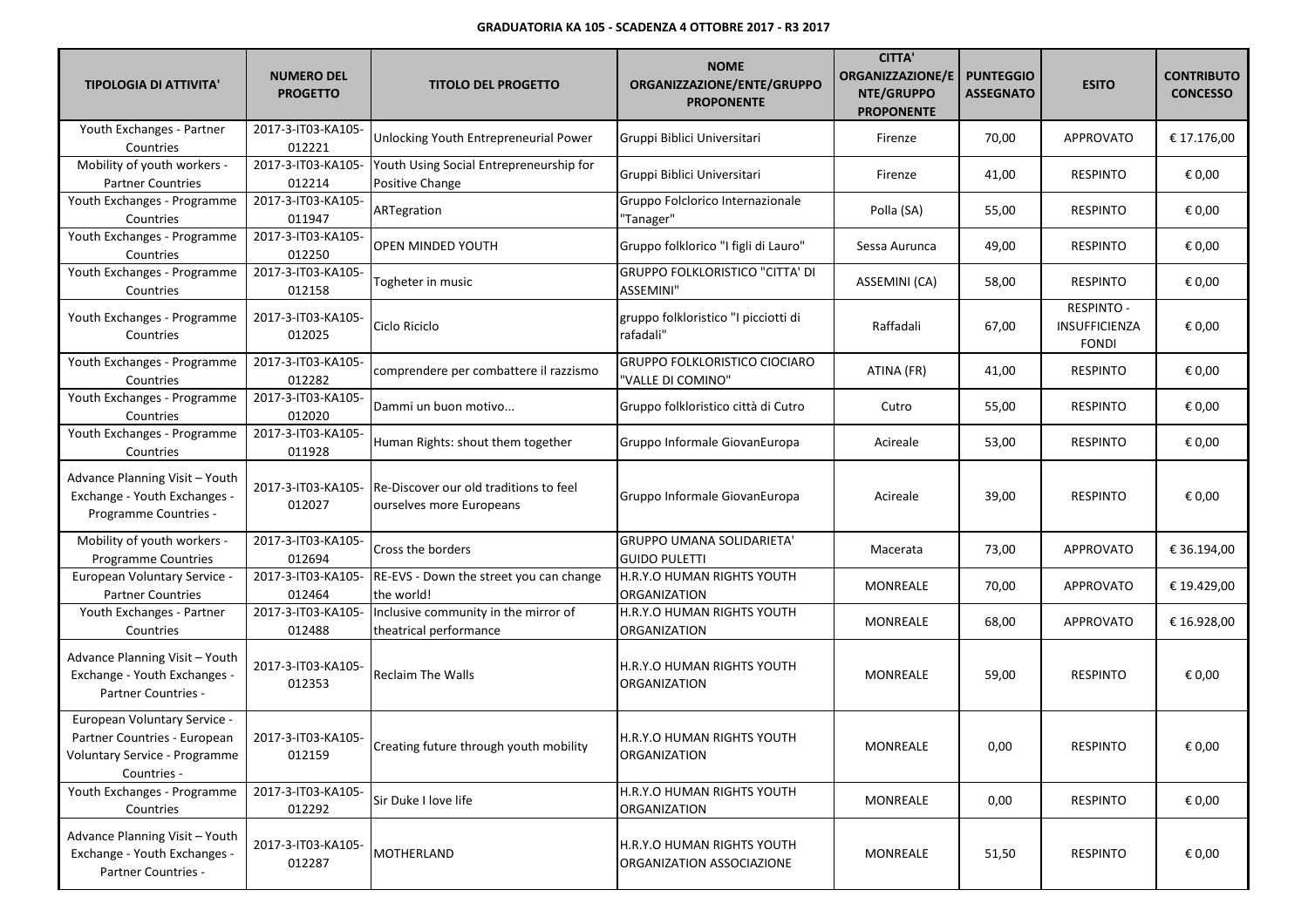| <b>TIPOLOGIA DI ATTIVITA'</b>                                                                | <b>NUMERO DEL</b><br><b>PROGETTO</b> | <b>TITOLO DEL PROGETTO</b>                                          | <b>NOME</b><br>ORGANIZZAZIONE/ENTE/GRUPPO<br><b>PROPONENTE</b> | <b>CITTA'</b><br><b>ORGANIZZAZIONE/E</b><br>NTE/GRUPPO<br><b>PROPONENTE</b> | <b>PUNTEGGIO</b><br><b>ASSEGNATO</b> | <b>ESITO</b>                                       | <b>CONTRIBUTO</b><br><b>CONCESSO</b> |
|----------------------------------------------------------------------------------------------|--------------------------------------|---------------------------------------------------------------------|----------------------------------------------------------------|-----------------------------------------------------------------------------|--------------------------------------|----------------------------------------------------|--------------------------------------|
| Youth Exchanges - Programme<br>Countries                                                     | 2017-3-IT03-KA105-<br>012199         | Growing through diversity                                           | H.R.Y.O HUMAN RIGHTS YOUTH<br>ORGANIZATION ASSOCIAZIONE        | MONREALE                                                                    | 0,00                                 | <b>RESPINTO</b>                                    | € 0,00                               |
| Advance Planning Visit - Youth<br>Exchange - Youth Exchanges -<br>Programme Countries -      | 2017-3-IT03-KA105-<br>012712         | Over a Tree, Embracing the World                                    | Hermete Società Cooperativa Sociale<br>Onlus                   | S.Pietro in Cariano                                                         | 0,00                                 | <b>RESPINTO</b>                                    | € 0,00                               |
| Advance Planning Visit - Youth<br>Exchange - Youth Exchanges -<br>Programme Countries -      | 2017-3-IT03-KA105-<br>012573         | Over a Tree, Embracing the World                                    | Hermete Società Cooperativa Sociale<br>Onlus                   | S.Pietro in Cariano                                                         | 0,00                                 | <b>RESPINTO - INVIO</b><br><b>MULTIPLO</b>         | € 0,00                               |
| Advance Planning Visit - Youth<br>Exchange - Youth Exchanges -<br>Programme Countries -      | 2017-3-IT03-KA105-<br>012611         | Over a Tree, Embracing the World                                    | Hermete Società Cooperativa Sociale<br>Onlus                   | S.Pietro in Cariano                                                         | 0,00                                 | RESPINTO - INVIO<br><b>MULTIPLO</b>                | € 0,00                               |
| Advance Planning Visit - Youth<br>Exchange - Youth Exchanges -<br>Programme Countries -      | 2017-3-IT03-KA105-<br>012697         | Over a Tree, Embracing the World                                    | Hermete Società Cooperativa Sociale<br>Onlus                   | S.Pietro in Cariano                                                         | 0,00                                 | <b>RESPINTO - INVIO</b><br><b>MULTIPLO</b>         | € 0,00                               |
| Youth Exchanges - Programme<br>Countries                                                     | 2017-3-IT03-KA105-<br>012037         | The Valley of Smart Food                                            | I Picciotti da Purtedda                                        | Agrigento                                                                   | 44,00                                | <b>RESPINTO</b>                                    | € 0,00                               |
| Advance Planning Visit - Youth<br>Exchange - Youth Exchanges -<br>Programme Countries -      | 2017-3-IT03-KA105-<br>012170         | MulticulturArt Vol.2                                                | ICSE & CO                                                      | <b>FIRENZE</b>                                                              | 77,00                                | <b>APPROVATO</b>                                   | € 18.951,00                          |
| Advance Planning Visit - Youth<br>Exchange - Youth Exchanges -<br>Programme Countries -      | 2017-3-IT03-KA105-<br>012059         | Green-Yourself                                                      | ICSE & CO                                                      | <b>FIRENZE</b>                                                              | 63,00                                | <b>RESPINTO -</b><br>INSUFFICIENZA<br><b>FONDI</b> | € 0,00                               |
| Advance Planning Visit - Youth<br>Exchange - Youth Exchanges -<br><b>Partner Countries -</b> | 2017-3-IT03-KA105-<br>012774         | <b>History is HERstory</b>                                          | Identities                                                     | Chieti                                                                      | 60,00                                | <b>RESPINTO -</b><br>INSUFFICIENZA<br><b>FONDI</b> | € 0,00                               |
| Mobility of youth workers -<br><b>Programme Countries</b>                                    | 2017-3-IT03-KA105-<br>012763         | <b>Beside You</b>                                                   | Identities                                                     | Chieti                                                                      | 33,00                                | <b>RESPINTO</b>                                    | € 0,00                               |
| Advance Planning Visit - EVS                                                                 | 2017-3-IT03-KA105-<br>012162         | OTIS OLTRE I CONFINI PER I GIOVANI: IL<br>TEATRO INCONTRA LE SCUOLE | IIS GELASIO CAETANI                                            | roma                                                                        | 0,00                                 | <b>RESPINTO</b>                                    | € 0,00                               |
| Youth Exchanges - Programme<br>Countries                                                     | 2017-3-IT03-KA105-<br>012634         | Foodness                                                            | <b>INDILA</b>                                                  | Aversa                                                                      | 39,00                                | <b>RESPINTO</b>                                    | € 0,00                               |
| Youth Exchanges - Programme<br>Countries                                                     | 2017-3-IT03-KA105-<br>012502         | Be Smart, be a Cultural Mediator!                                   | Informal Group SolidAir                                        | Sassari                                                                     | 30,00                                | <b>RESPINTO</b>                                    | € 0,00                               |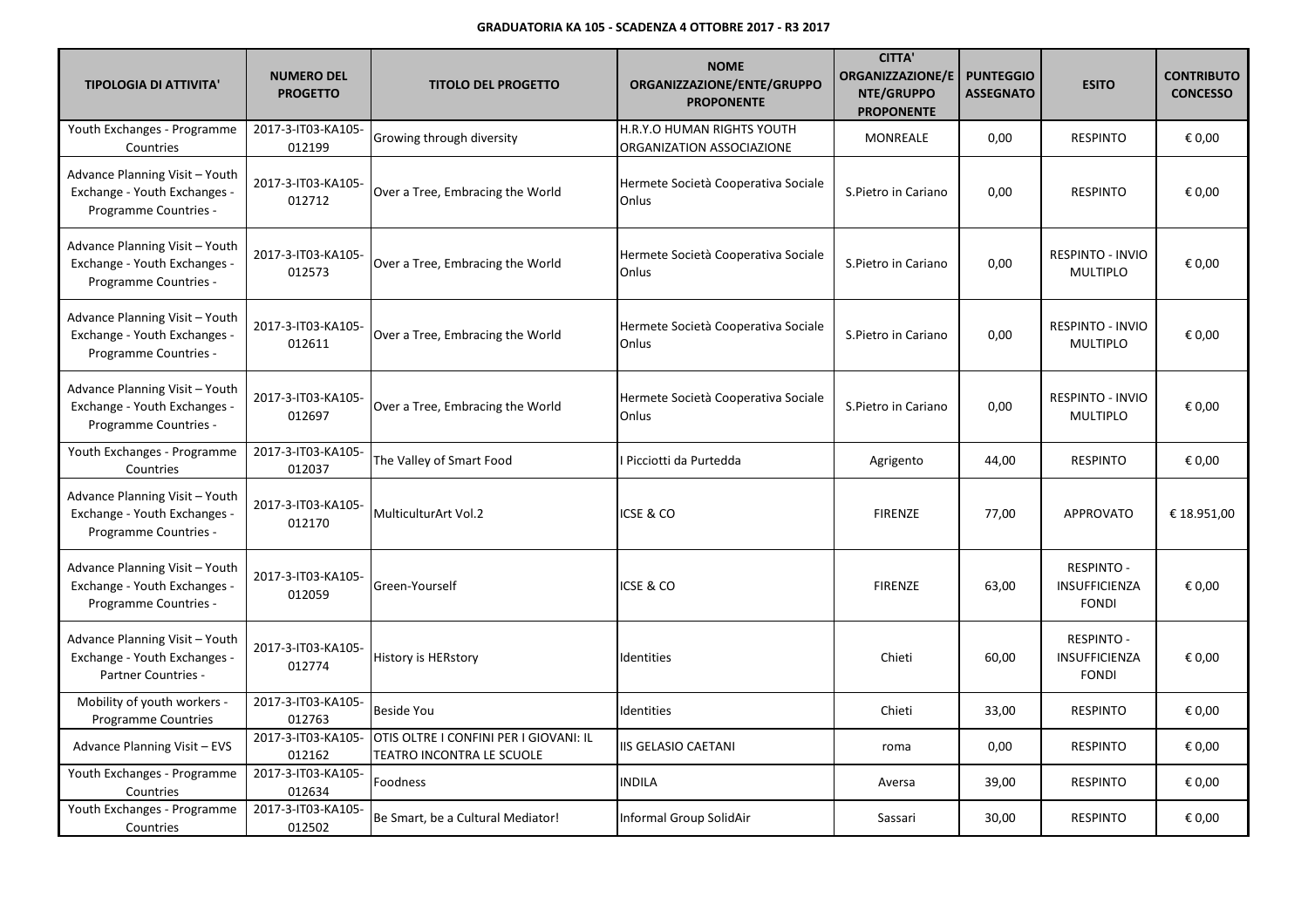| <b>TIPOLOGIA DI ATTIVITA'</b>                                                                                | <b>NUMERO DEL</b><br><b>PROGETTO</b> | <b>TITOLO DEL PROGETTO</b>                                                                                   | <b>NOME</b><br>ORGANIZZAZIONE/ENTE/GRUPPO<br><b>PROPONENTE</b> | <b>CITTA'</b><br><b>ORGANIZZAZIONE/E</b><br>NTE/GRUPPO<br><b>PROPONENTE</b> | <b>PUNTEGGIO</b><br><b>ASSEGNATO</b> | <b>ESITO</b>                                              | <b>CONTRIBUTO</b><br><b>CONCESSO</b> |
|--------------------------------------------------------------------------------------------------------------|--------------------------------------|--------------------------------------------------------------------------------------------------------------|----------------------------------------------------------------|-----------------------------------------------------------------------------|--------------------------------------|-----------------------------------------------------------|--------------------------------------|
| Advance Planning Visit - Youth<br>Exchange - Youth Exchanges -<br>Programme Countries -                      | 2017-3-IT03-KA105-<br>012297         | Tastification - The taste of participation                                                                   | <b>InOut</b>                                                   | Baveno                                                                      | 48,00                                | <b>RESPINTO</b>                                           | € 0,00                               |
| European Voluntary Service -<br>Partner Countries - European<br>Voluntary Service - Programme<br>Countries - | 2017-3-IT03-KA105-<br>012056         | Ready for YOUth                                                                                              | INSIEME SOCIETA' COOPERATIVA<br>SOCIALE A R.L.                 | <b>VICENZA</b>                                                              | 63,50                                | <b>APPROVATO</b>                                          | € 66.110,00                          |
| European Voluntary Service -<br>Partner Countries - European<br>Voluntary Service - Programme<br>Countries - | 2017-3-IT03-KA105-<br>012055         | Ready for YOUth                                                                                              | INSIEME SOCIETA' COOPERATIVA<br>SOCIALE A R.L.                 | <b>VICENZA</b>                                                              | 0,00                                 | RESPINTO - INVIO<br><b>MULTIPLO</b>                       | € 0,00                               |
| Mobility of youth workers -<br>Programme Countries                                                           | 2017-3-IT03-KA105-<br>012346         | Developing Skills for the Inclusion                                                                          | <b>Invasioni Creative</b>                                      | Prato                                                                       | 64,00                                | <b>RESPINTO -</b><br><b>INSUFFICIENZA</b><br><b>FONDI</b> | € 0,00                               |
| Youth Exchanges - Programme<br>Countries                                                                     | 2017-3-IT03-KA105-<br>012759         | <b>HEAL - Healthy Eating Active Living</b>                                                                   | IPSIA - Istituto Pace Sviluppo<br>Innovazione ACLI - Sardegna  | Cagliari                                                                    | 60,00                                | <b>RESPINTO -</b><br>INSUFFICIENZA<br><b>FONDI</b>        | € 0,00                               |
| Youth Exchanges - Programme<br>Countries                                                                     | 2017-3-IT03-KA105-<br>012739         | <b>HEAL - Healthy Eating Active Living</b>                                                                   | IPSIA - Istituto Pace Sviluppo<br>Innovazione ACLI - Sardegna  | Cagliari                                                                    | 0,00                                 | RESPINTO - INVIO<br><b>MULTIPLO</b>                       | € 0,00                               |
| Youth Exchanges - Programme<br>Countries                                                                     | 2017-3-IT03-KA105-<br>012710         | A BRIDGE ACROSS EUROPE FOR A BETTER<br>INTERCULTURAL WORLD                                                   | <b>ISTITUTO MAGISTRALE STATALE</b><br>'REGINA ELENA"           | <b>ACIREALE</b>                                                             | 52,00                                | <b>RESPINTO</b>                                           | € 0,00                               |
| Youth Exchanges - Partner<br>Countries                                                                       | 2017-3-IT03-KA105-<br>012425         | Una chiave di violino per la pace: la<br>'Giovane orchestra paneuropea" fra<br>Europa dell'Est e dell'Ovest. | Istituto pace sviluppo innovazione Acli<br>Forlì-Cesena        | Forlì                                                                       | 64,00                                | <b>RESPINTO -</b><br>INSUFFICIENZA<br><b>FONDI</b>        | € 0,00                               |
| Advance Planning Visit - Youth<br>Exchange - Youth Exchanges -<br>Programme Countries -                      | 2017-3-IT03-KA105-<br>012747         | Trieste City Guide - New English teaching<br>method                                                          | <b>ISTITUTO REGIONALE RITTMEYER PER</b><br>I CIECHI DI TRIESTE | <b>TRIESTE</b>                                                              | 30,00                                | <b>RESPINTO</b>                                           | € 0,00                               |
| Advance Planning Visit - Youth<br>Exchange - Youth Exchanges -<br><b>Partner Countries -</b>                 | 2017-3-IT03-KA105-<br>011942         | Insieme per Crecsita Inclusiva                                                                               | ISTITUTO SUORE PIE OPERAIE DELL<br>IMMACOLA CONCEZIONE         | <b>ROMA</b>                                                                 | 60,00                                | <b>RESPINTO -</b><br><b>INSUFFICIENZA</b><br><b>FONDI</b> | € 0.00                               |
| Youth Exchanges - Programme<br>Countries                                                                     | 2017-3-IT03-KA105-<br>012466         | That's All Folk(s)!                                                                                          | Istituto Tecnico Commerciale<br>Salvatore Satta di Nuoro       | Nuoro                                                                       | 58,00                                | <b>RESPINTO</b>                                           | € 0,00                               |
| Youth Exchanges - Programme<br>Countries                                                                     | 2017-3-IT03-KA105-<br>012440         | That's All Folk(s)!                                                                                          | Istituto Tecnico Commerciale<br>Salvatore Satta di Nuoro       | Nuoro                                                                       | 0,00                                 | RESPINTO - INVIO<br><b>MULTIPLO</b>                       | € 0,00                               |
| Mobility of youth workers -<br><b>Programme Countries</b>                                                    | 2017-3-IT03-KA105-<br>012728         | PEAR - Preventing Extremism And<br>Radicalization - training for youth workers                               | Itaka training                                                 | Vibo Valentia                                                               | 60,00                                | <b>RESPINTO -</b><br>INSUFFICIENZA<br><b>FONDI</b>        | € 0,00                               |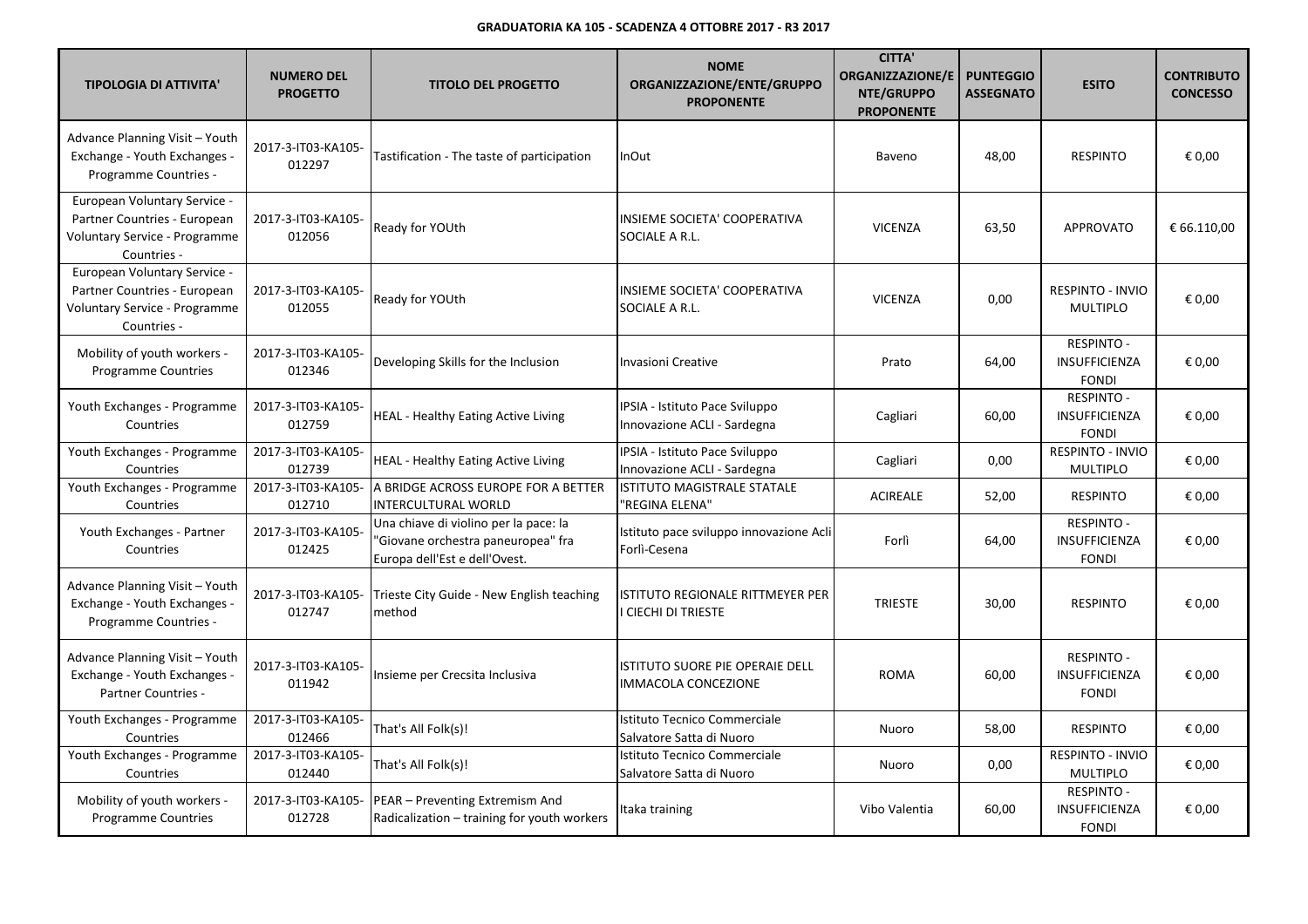| <b>TIPOLOGIA DI ATTIVITA'</b>                                                                            | <b>NUMERO DEL</b><br><b>PROGETTO</b> | <b>TITOLO DEL PROGETTO</b>                                                                                                                                                                                         | <b>NOME</b><br>ORGANIZZAZIONE/ENTE/GRUPPO<br><b>PROPONENTE</b> | <b>CITTA'</b><br><b>ORGANIZZAZIONE/E</b><br>NTE/GRUPPO<br><b>PROPONENTE</b> | <b>PUNTEGGIO</b><br><b>ASSEGNATO</b> | <b>ESITO</b>                                              | <b>CONTRIBUTO</b><br><b>CONCESSO</b> |
|----------------------------------------------------------------------------------------------------------|--------------------------------------|--------------------------------------------------------------------------------------------------------------------------------------------------------------------------------------------------------------------|----------------------------------------------------------------|-----------------------------------------------------------------------------|--------------------------------------|-----------------------------------------------------------|--------------------------------------|
| Mobility of youth workers -<br>Programme Countries - Mobility<br>of youth workers - Partner<br>Countries | 2017-3-IT03-KA105-<br>012296         | imPACT: unlock Passions, ACtions and<br>Talents of youth in need                                                                                                                                                   | Jonathan Cooperativa Sociale                                   | Piazzola sul Brenta                                                         | 67,00                                | <b>RESPINTO -</b><br>INSUFFICIENZA<br><b>FONDI</b>        | € 0,00                               |
| European Voluntary Service -<br><b>Partner Countries</b>                                                 | 2017-3-IT03-KA105-<br>012738         | In childhood EU believe(s)!                                                                                                                                                                                        | Jonathan Cooperativa Sociale                                   | Piazzola sul Brenta                                                         | 63,00                                | APPROVATO                                                 | € 12.060,00                          |
| Youth Exchanges - Partner<br>Countries                                                                   | 2017-3-IT03-KA105-<br>012669         | ELIOS: Experiential Learning In Open Spaces Jonathan Cooperativa Sociale                                                                                                                                           |                                                                | Piazzola sul Brenta                                                         | 62,00                                | <b>RESPINTO -</b><br>INSUFFICIENZA<br><b>FONDI</b>        | € 0,00                               |
| Mobility of youth workers -<br><b>Partner Countries</b>                                                  | 2017-3-IT03-KA105-<br>012087         | To be seen, to be felt                                                                                                                                                                                             | Jonathan Cooperativa Sociale                                   | Piazzola sul Brenta                                                         | 60,00                                | RESPINTO -<br>INSUFFICIENZA<br><b>FONDI</b>               | € 0,00                               |
| Youth Exchanges - Programme<br>Countries                                                                 | 2017-3-IT03-KA105-<br>012093         | Sports for all                                                                                                                                                                                                     | <b>KRAP</b>                                                    | <b>SCHIO</b>                                                                | 50,00                                | <b>RESPINTO</b>                                           | € 0,00                               |
| Youth Exchanges - Programme<br>Countries                                                                 | 2017-3-IT03-KA105-<br>012096         | Sports are wellness                                                                                                                                                                                                | <b>KRAP</b>                                                    | <b>SCHIO</b>                                                                | 49,00                                | <b>RESPINTO</b>                                           | € 0,00                               |
| Youth Exchanges - Programme<br>Countries                                                                 | 2017-3-IT03-KA105-<br>012107         | <b>Sport Over Sadness</b>                                                                                                                                                                                          | <b>KRAP</b>                                                    | <b>SCHIO</b>                                                                | 47,00                                | <b>RESPINTO</b>                                           | € 0,00                               |
| Advance Planning Visit - Youth<br>Exchange - Youth Exchanges -<br>Programme Countries -                  | 2017-3-IT03-KA105-<br>012307         | Creative Handmade: From passion to<br>Entrepreneurship                                                                                                                                                             | La Fucina dei Saperi                                           | Castellammare di<br>Stabia                                                  | 50,00                                | <b>RESPINTO</b>                                           | € 0,00                               |
| Youth Exchanges - Programme<br>Countries                                                                 | 2017-3-IT03-KA105-<br>011993         | Musica contro le dipendenze                                                                                                                                                                                        | La Ginestra Associazione di<br>Promozione sociale              | Campagna                                                                    | 49,00                                | <b>RESPINTO</b>                                           | € 0,00                               |
| Youth Exchanges - Programme<br>Countries                                                                 | 2017-3-IT03-KA105-<br>011957         | Musica contro le dipendenze                                                                                                                                                                                        | La Ginestra Associazione di<br>Promozione sociale              | Campagna                                                                    | 0,00                                 | RESPINTO - INVIO<br><b>MULTIPLO</b>                       | € 0,00                               |
| Mobility of youth workers -<br><b>Programme Countries</b>                                                | 2017-3-IT03-KA105-<br>012506         | SPARK! Training course per youth workers<br>per avviare, sostenere e gestire iniziative e<br>progetti sociali basati sulle esigenze della<br>comunità, con particolare attenzione<br>all'imprenditorialità sociale | La Spiga                                                       | Gioiosa Marea                                                               | 61,00                                | <b>RESPINTO -</b><br><b>INSUFFICIENZA</b><br><b>FONDI</b> | € 0,00                               |
| Mobility of youth workers -<br><b>Programme Countries</b>                                                | 2017-3-IT03-KA105-<br>012769         | E.G.S.I.: Educational Games for Social<br>Inclusion                                                                                                                                                                | L'Arca del Blues                                               | Lecce                                                                       | 65,00                                | <b>RESPINTO -</b><br><b>INSUFFICIENZA</b><br><b>FONDI</b> | € 0,00                               |
| Youth Exchanges - Programme<br>Countries                                                                 | 2017-3-IT03-KA105-<br>011972         | 360° Turism - New Jobs and Opportunities                                                                                                                                                                           | L'Arca del Blues                                               | Lecce                                                                       | 61,00                                | <b>RESPINTO -</b><br>INSUFFICIENZA<br><b>FONDI</b>        | € 0,00                               |
| Youth Exchanges - Programme<br>Countries                                                                 | 2017-3-IT03-KA105-<br>011973         | Step by Step to Healthy Lifestyle                                                                                                                                                                                  | L'Arca del Blues                                               | Lecce                                                                       | 45,00                                | <b>RESPINTO</b>                                           | € 0,00                               |
| Mobility of youth workers -<br>Programme Countries                                                       | 2017-3-IT03-KA105-<br>011974         | <b>Shoot Shoot Social</b>                                                                                                                                                                                          | L'Arca del Blues                                               | Lecce                                                                       | 32,00                                | RESPINTO                                                  | € 0,00                               |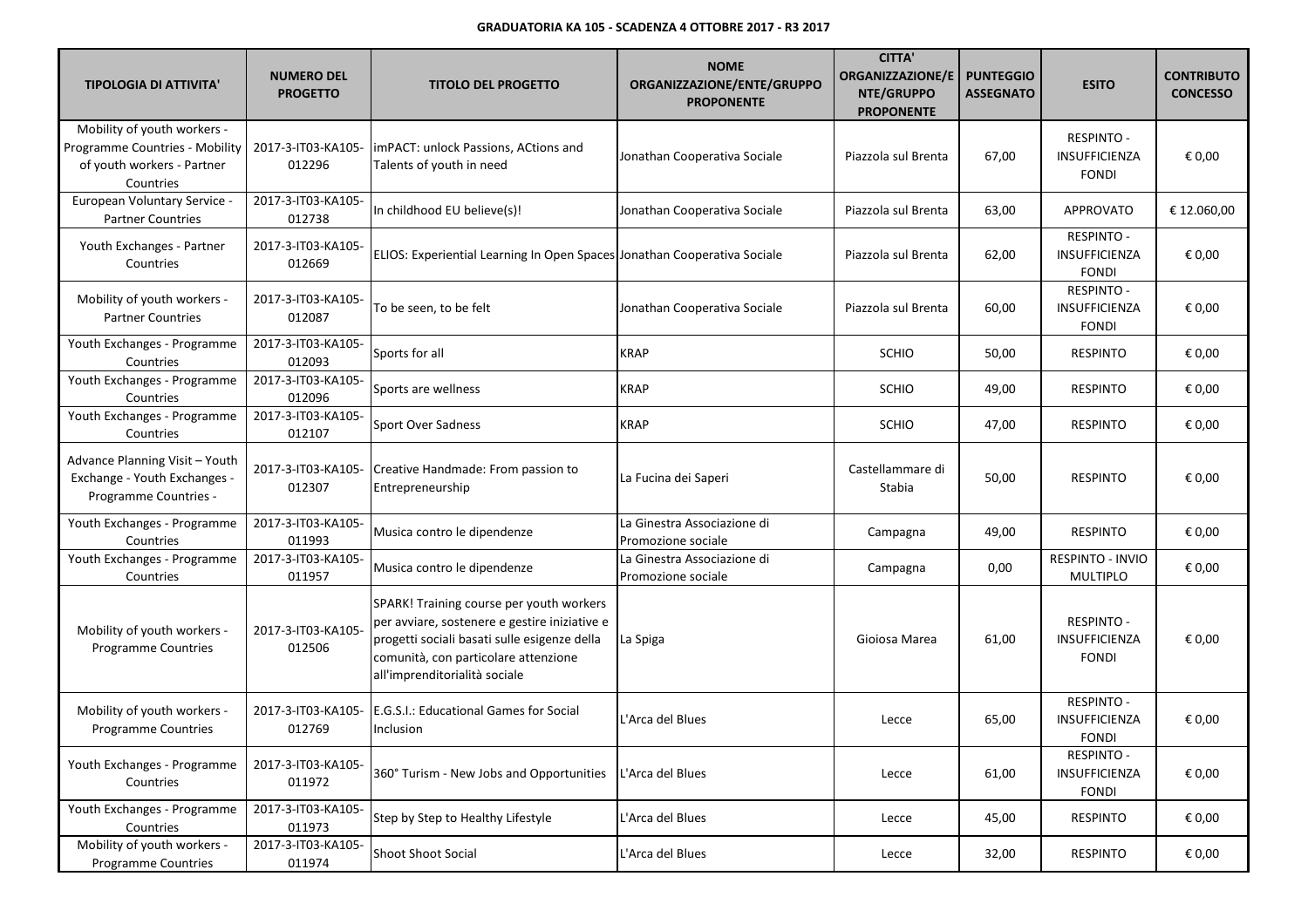| <b>TIPOLOGIA DI ATTIVITA'</b>                                                                                | <b>NUMERO DEL</b><br><b>PROGETTO</b> | <b>TITOLO DEL PROGETTO</b>                                            | <b>NOME</b><br>ORGANIZZAZIONE/ENTE/GRUPPO<br><b>PROPONENTE</b> | <b>CITTA'</b><br><b>ORGANIZZAZIONE/E</b><br>NTE/GRUPPO<br><b>PROPONENTE</b> | <b>PUNTEGGIO</b><br><b>ASSEGNATO</b> | <b>ESITO</b>                                       | <b>CONTRIBUTO</b><br><b>CONCESSO</b> |
|--------------------------------------------------------------------------------------------------------------|--------------------------------------|-----------------------------------------------------------------------|----------------------------------------------------------------|-----------------------------------------------------------------------------|--------------------------------------|----------------------------------------------------|--------------------------------------|
| Youth Exchanges - Partner<br>Countries                                                                       | 2017-3-IT03-KA105-<br>012459         | Nous sommes encore des navigants                                      | Le Flambeau Umanitaria<br>Internazionale F.U.I. Onlus          | Torino                                                                      | 48,00                                | <b>RESPINTO</b>                                    | € 0,00                               |
| <b>European Voluntary Service -</b><br><b>Programme Countries</b>                                            | 2017-3-IT03-KA105-<br>012329         | <b>EVS for CEA</b>                                                    | Legambiente Circolo di Sernaglia                               | Sernaglia della<br>Battaglia                                                | 60,00                                | <b>RESPINTO -</b><br>INSUFFICIENZA<br><b>FONDI</b> | € 0,00                               |
| European Voluntary Service -<br>Partner Countries - European<br>Voluntary Service - Programme<br>Countries - | 2017-3-IT03-KA105-<br>012582         | <b>Environmental Awareness for Youngsters</b>                         | Legambiente Prato                                              | Prato                                                                       | 52,00                                | <b>RESPINTO</b>                                    | € 0,00                               |
| European Voluntary Service -<br>Programme Countries                                                          | 2017-3-IT03-KA105-<br>012177         | Think Green!                                                          | Legambiente Toscana Onlus                                      | Florence                                                                    | 64,00                                | <b>APPROVATO</b>                                   | € 26.473,00                          |
| Mobility of youth workers -<br>Programme Countries                                                           | 2017-3-IT03-KA105-<br>012617         | IRIS - Integration of Refugees In the Society LiberaMente             |                                                                | San Giorgio Albanese                                                        | 44,00                                | <b>RESPINTO</b>                                    | € 0,00                               |
| Mobility of youth workers -<br><b>Programme Countries</b>                                                    | 2017-3-IT03-KA105-<br>012600         | IRIS - Integration of Refugees In the Society LiberaMente             |                                                                | San Giorgio Albanese                                                        | 0,00                                 | RESPINTO - INVIO<br>MULTIPLO                       | € 0,00                               |
| Youth Exchanges - Programme<br>Countries                                                                     | 2017-3-IT03-KA105-<br>012504         | Yes, Hiken                                                            | Liberateci, BAsta NOia! (LI.BA.NO.)                            | Sassari                                                                     | 30,00                                | <b>RESPINTO</b>                                    | € 0,00                               |
| Mobility of youth workers -<br><b>Partner Countries</b>                                                      | 2017-3-IT03-KA105-<br>012552         | LoveLi                                                                | Libertates                                                     | <b>MILANO</b>                                                               | 50,00                                | <b>RESPINTO</b>                                    | € 0,00                               |
| Mobility of youth workers -<br>Programme Countries                                                           | 2017-3-IT03-KA105-<br>012445         | Self Advertisment                                                     | Liceo Scientifico Fermi Nuoro                                  | Nuoro                                                                       | 45,00                                | <b>RESPINTO</b>                                    | € 0,00                               |
| Mobility of youth workers -<br>Programme Countries                                                           | 2017-3-IT03-KA105-<br>012632         | SGF mobility for youth                                                | LICEO SCIENTIFICO STATALE DI SAN<br><b>GIOVANNI IN FIORE</b>   | SAN GIOVANNI IN<br>FIORE (CS)                                               | 0,00                                 | <b>RESPINTO</b>                                    | € 0,00                               |
| Advance Planning Visit - Youth<br>Exchange - Youth Exchanges -<br>Programme Countries -                      | 2017-3-IT03-KA105-<br>012427         | My Digital Tree of Life                                               | liceo scientifico statale Fulcieri<br>Paulucci di Calboli      | Forli (FC)                                                                  | 63,00                                | <b>RESPINTO -</b><br>INSUFFICIENZA<br><b>FONDI</b> | € 0,00                               |
| Youth Exchanges - Programme<br>Countries                                                                     | 2017-3-IT03-KA105-<br>012680         | EuroCamp 2018: Equal Access For All                                   | Lighthouse Languages                                           | Orte (VT)                                                                   | 0,00                                 | <b>RESPINTO</b>                                    | € 0,00                               |
| Youth Exchanges - Programme<br>Countries                                                                     | 2017-3-IT03-KA105-<br>012677         | <b>Mobility Faces Crisis</b>                                          | L'Isola che non c'è                                            | Rende (CS)                                                                  | 61,00                                | <b>RESPINTO -</b><br>INSUFFICIENZA<br><b>FONDI</b> | € 0,00                               |
| Advance Planning Visit - Youth<br>Exchange - Youth Exchanges -<br>Programme Countries -                      | 2017-3-IT03-KA105-<br>012723         | Social Entrepreneurship and key Skills for<br>the futurE              | L'Universale 2000 Società Cooperativa<br>Sociale a.r.l.        | Vetralla                                                                    | 72,00                                | <b>APPROVATO</b>                                   | € 18.090,00                          |
| Youth Exchanges - Programme<br>Countries                                                                     | 2017-3-IT03-KA105-<br>012008         | Mondo in rete                                                         | Lupetti Petruresi 1964                                         | Forino                                                                      | 52,00                                | <b>RESPINTO</b>                                    | € 0,00                               |
| Youth Exchanges - Programme<br>Countries                                                                     | 2017-3-IT03-KA105-<br>012218         | Cultura per l'integrazione                                            | M.Y.CULTURE                                                    | Reggio Calabria                                                             | 60,00                                | <b>RESPINTO -</b><br>INSUFFICIENZA<br><b>FONDI</b> | € 0,00                               |
| Mobility of youth workers -<br><b>Programme Countries</b>                                                    | 2017-3-IT03-KA105-<br>012608         | Finding Your Inspiration - Inspire and<br><b>Empower Young People</b> | Madiba Società Cooperativa Sociale                             | Beinasco                                                                    | 73,00                                | APPROVATO                                          | € 19.786,00                          |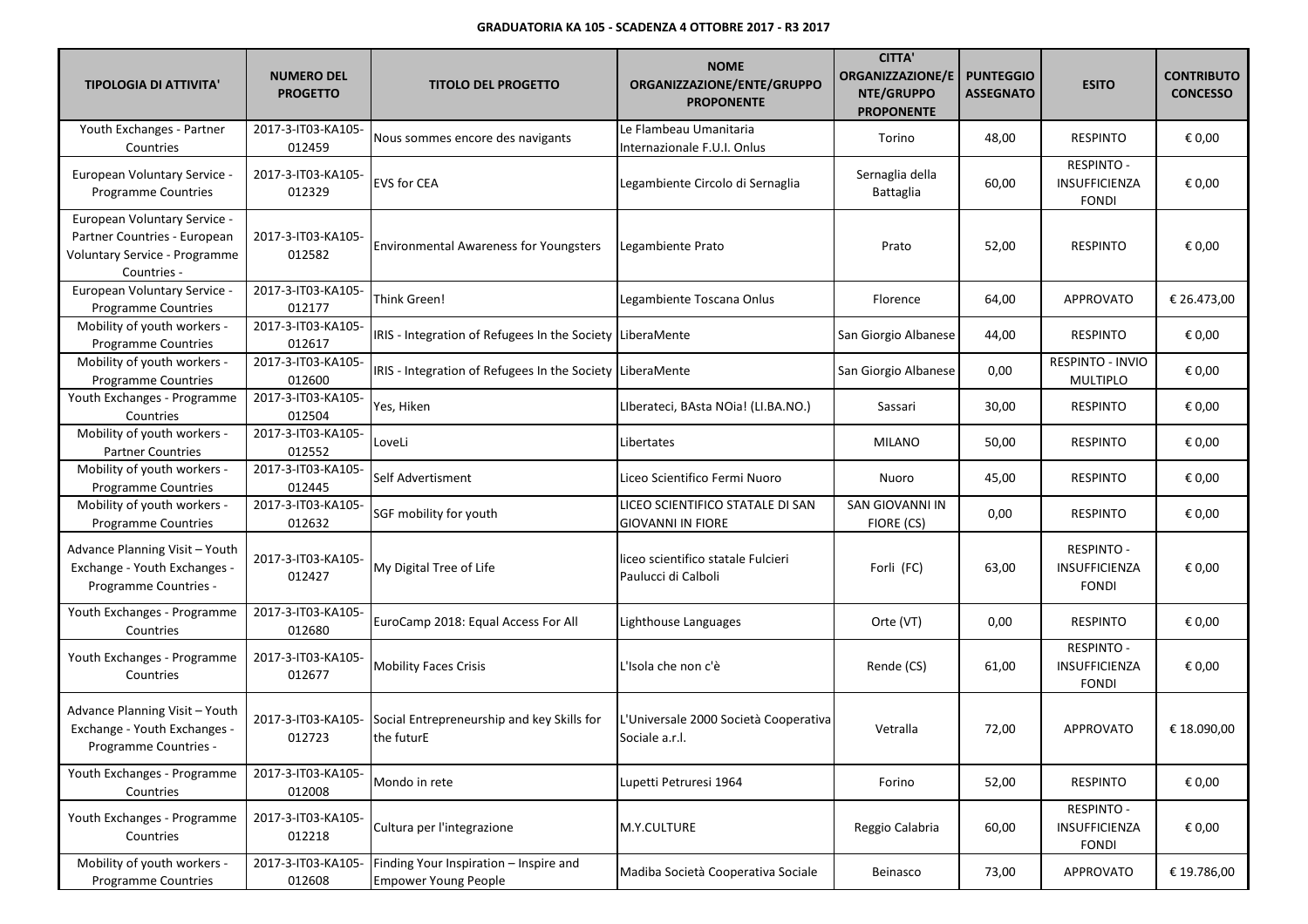| <b>TIPOLOGIA DI ATTIVITA'</b>                                                                 | <b>NUMERO DEL</b><br><b>PROGETTO</b> | <b>TITOLO DEL PROGETTO</b>                                                    | <b>NOME</b><br>ORGANIZZAZIONE/ENTE/GRUPPO<br><b>PROPONENTE</b>      | <b>CITTA'</b><br><b>ORGANIZZAZIONE/E</b><br>NTE/GRUPPO<br><b>PROPONENTE</b> | <b>PUNTEGGIO</b><br><b>ASSEGNATO</b> | <b>ESITO</b>                                              | <b>CONTRIBUTO</b><br><b>CONCESSO</b> |
|-----------------------------------------------------------------------------------------------|--------------------------------------|-------------------------------------------------------------------------------|---------------------------------------------------------------------|-----------------------------------------------------------------------------|--------------------------------------|-----------------------------------------------------------|--------------------------------------|
| Mobility of youth workers -<br><b>Partner Countries</b>                                       | 2017-3-IT03-KA105-<br>012260         | Impro-ve youth work                                                           | Marga Pura                                                          | Padova                                                                      | 63,00                                | <b>RESPINTO -</b><br>INSUFFICIENZA<br><b>FONDI</b>        | € 0,00                               |
| European Voluntary Service -<br><b>Partner Countries</b>                                      | 2017-3-IT03-KA105-<br>012668         | ITalian volunteeRS promote active<br>participation of disadvantaged youth     | MARGHERITA SOCIETA' COOPERATIVA<br>SOCIALE ONLUS                    | SANDRIGO                                                                    | 64,00                                | <b>APPROVATO</b>                                          | € 2.533,00                           |
| European Voluntary Service -<br>Programme Countries                                           | 2017-3-IT03-KA105-<br>012755         | Promote toLerance through creAtivitY:<br>music as a push for social inclusion | MARGHERITA SOCIETA' COOPERATIVA<br>SOCIALE ONLUS                    | SANDRIGO                                                                    | 64,00                                | APPROVATO                                                 | € 27.975,00                          |
| European Voluntary Service -<br><b>Programme Countries</b>                                    | 2017-3-IT03-KA105-<br>012291         | Promote toLerance through creAtivitY:<br>music as a push for social inclusion | MARGHERITA SOCIETA' COOPERATIVA<br>SOCIALE ONLUS                    | SANDRIGO                                                                    | 0,00                                 | RESPINTO - INVIO<br><b>MULTIPLO</b>                       | € 0,00                               |
| Advance Planning Visit - Youth<br>Exchange - Youth Exchanges -<br>Partner Countries -         | 2017-3-IT03-KA105-<br>012500         | <b>ART&amp;CRAFT for Cooperation</b>                                          | matrioskas.IT                                                       | <b>CASTIGLIONE IN</b><br>TEVERINA (VT)                                      | 68,00                                | <b>APPROVATO</b>                                          | € 29.645,00                          |
| Advance Planning Visit - Youth<br>Exchange - Youth Exchanges -<br>Programme Countries -       | 2017-3-IT03-KA105-<br>012553         | Art4ALL                                                                       | matrioskas.IT                                                       | <b>CASTIGLIONE IN</b><br>TEVERINA (VT)                                      | 60,00                                | <b>RESPINTO -</b><br>INSUFFICIENZA<br><b>FONDI</b>        | € 0,00                               |
| Youth Exchanges - Programme<br>Countries                                                      | 2017-3-IT03-KA105-<br>012109         | Bella Italia!                                                                 | meraviglia italiana                                                 | Rome                                                                        | 38,00                                | <b>RESPINTO</b>                                           | € 0,00                               |
| Mobility of youth workers -<br><b>Partner Countries</b>                                       | 2017-3-IT03-KA105-<br>012549         | Sustainability through Traditional Arts                                       | <b>MESHY (Media Education</b><br>Sustainability, Hospitality, Yeah) | <b>VITULAZIO</b>                                                            | 65,00                                | <b>RESPINTO -</b><br>INSUFFICIENZA<br><b>FONDI</b>        | € 0,00                               |
| European Voluntary Service -<br><b>Programme Countries</b>                                    | 2017-3-IT03-KA105-<br>012481         | Chance for a Change                                                           | MINE VAGANTI NGO                                                    | PERFUGAS                                                                    | 65,00                                | APPROVATO                                                 | € 31.768,00                          |
| Youth Exchanges - Programme<br>Countries                                                      | 2017-3-IT03-KA105-<br>012479         | Be a Whole with Nature!                                                       | MINE VAGANTI NGO                                                    | PERFUGAS                                                                    | 63,00                                | <b>RESPINTO -</b><br>INSUFFICIENZA<br><b>FONDI</b>        | € 0,00                               |
| Youth Exchanges - Programme<br>Countries                                                      | 2017-3-IT03-KA105-<br>012477         | Teamed Up to Lead                                                             | MINE VAGANTI NGO                                                    | PERFUGAS                                                                    | 63,00                                | <b>RESPINTO -</b><br>INSUFFICIENZA<br><b>FONDI</b>        | € 0,00                               |
| Youth Exchanges - Programme<br>Countries - Mobility of youth<br>workers - Programme Countries | 2017-3-IT03-KA105-<br>012482         | A Step to Inclusion                                                           | MINE VAGANTI NGO                                                    | PERFUGAS                                                                    | 60,00                                | <b>RESPINTO -</b><br><b>INSUFFICIENZA</b><br><b>FONDI</b> | € 0,00                               |
| Mobility of youth workers -<br><b>Programme Countries</b>                                     | 2017-3-IT03-KA105-<br>012009         | Social MindsAct                                                               | MINE VAGANTI NGO                                                    | PERFUGAS                                                                    | 55,00                                | RESPINTO                                                  | € 0,00                               |
| Mobility of youth workers -<br><b>Partner Countries</b>                                       | 2017-3-IT03-KA105-<br>012486         | Developing Entrepreneurship Through<br>Sport                                  | MINE VAGANTI NGO                                                    | PERFUGAS                                                                    | 54,00                                | <b>RESPINTO</b>                                           | € 0,00                               |
| Mobility of youth workers -<br>Programme Countries                                            | 2017-3-IT03-KA105-<br>012266         | The Social Entrepreneur                                                       | MISTRAL Società Cooperativa Sociale<br>ONLUS                        | <b>Brescia</b>                                                              | 53,00                                | <b>RESPINTO</b>                                           | € 0,00                               |
| European Voluntary Service -<br>Programme Countries                                           | 2017-3-IT03-KA105-<br>012733         | Footprints                                                                    | Modavi federazione provinciale di<br>Napoli ONLUS                   | Napoli                                                                      | 65,00                                | APPROVATO                                                 | € 19.808,00                          |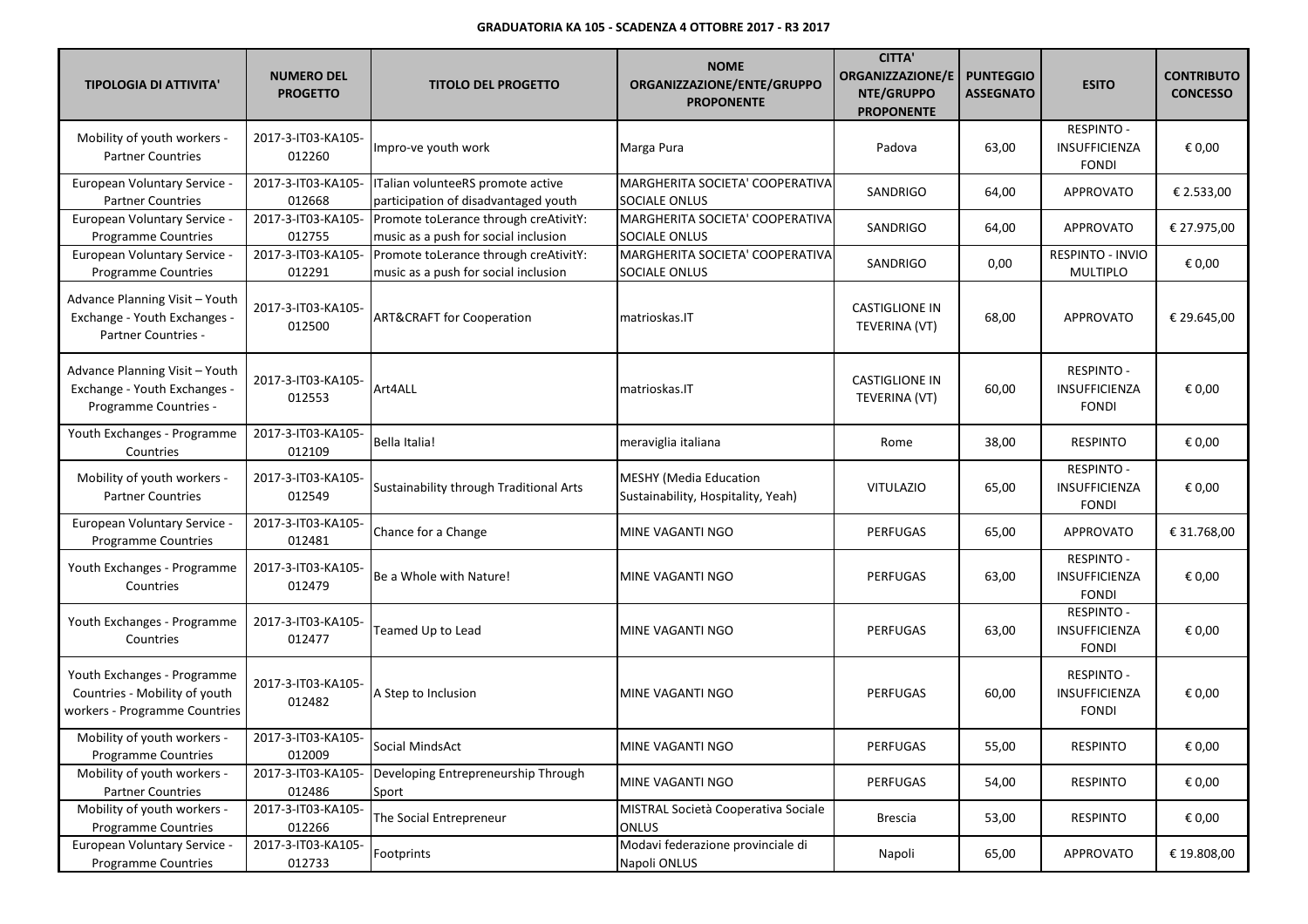| <b>TIPOLOGIA DI ATTIVITA'</b>                                                         | <b>NUMERO DEL</b><br><b>PROGETTO</b> | <b>TITOLO DEL PROGETTO</b>                                    | <b>NOME</b><br>ORGANIZZAZIONE/ENTE/GRUPPO<br><b>PROPONENTE</b> | <b>CITTA'</b><br><b>ORGANIZZAZIONE/E</b><br>NTE/GRUPPO<br><b>PROPONENTE</b> | <b>PUNTEGGIO</b><br><b>ASSEGNATO</b> | <b>ESITO</b>                                       | <b>CONTRIBUTO</b><br><b>CONCESSO</b> |
|---------------------------------------------------------------------------------------|--------------------------------------|---------------------------------------------------------------|----------------------------------------------------------------|-----------------------------------------------------------------------------|--------------------------------------|----------------------------------------------------|--------------------------------------|
| Advance Planning Visit - Youth<br>Exchange - Youth Exchanges -<br>Partner Countries - | 2017-3-IT03-KA105-<br>012474         | What if?                                                      | Modavi federazione provinciale di<br>Napoli ONLUS              | Napoli                                                                      | 52,00                                | <b>RESPINTO</b>                                    | € 0,00                               |
| Mobility of youth workers -<br><b>Partner Countries</b>                               | 2017-3-IT03-KA105-<br>012002         | Nuances                                                       | MOSAIKO                                                        | <b>NAPOLI</b>                                                               | 54,00                                | <b>RESPINTO</b>                                    | € 0,00                               |
| Advance Planning Visit - Youth<br>Exchange - Youth Exchanges -<br>Partner Countries - | 2017-3-IT03-KA105-<br>012195         | Mediterranea                                                  | <b>MOSAIKO</b>                                                 | <b>NAPOLI</b>                                                               | 48,00                                | <b>RESPINTO</b>                                    | € 0,00                               |
| Mobility of youth workers -<br><b>Partner Countries</b>                               | 2017-3-IT03-KA105-<br>012495         | Let Us Be Employ-Ed                                           | <b>MV INTERNATIONAL</b>                                        | SASSARI                                                                     | 64,00                                | <b>RESPINTO -</b><br>INSUFFICIENZA<br><b>FONDI</b> | € 0,00                               |
| Youth Exchanges - Partner<br>Countries                                                | 2017-3-IT03-KA105-<br>012497         | <b>Brothers in Farms</b>                                      | MV INTERNATIONAL                                               | SASSARI                                                                     | 63,00                                | <b>RESPINTO -</b><br>INSUFFICIENZA<br><b>FONDI</b> | € 0,00                               |
| Mobility of youth workers -<br><b>Partner Countries</b>                               | 2017-3-IT03-KA105-<br>012492         | New Stories, New NarratEve                                    | <b>MV INTERNATIONAL</b>                                        | SASSARI                                                                     | 62,00                                | <b>RESPINTO -</b><br>INSUFFICIENZA<br><b>FONDI</b> | € 0,00                               |
| Mobility of youth workers -<br><b>Partner Countries</b>                               | 2017-3-IT03-KA105-<br>012491         | DisseminAction                                                | <b>MV INTERNATIONAL</b>                                        | SASSARI                                                                     | 54,00                                | <b>RESPINTO</b>                                    | € 0,00                               |
| Youth Exchanges - Programme<br>Countries                                              | 2017-3-IT03-KA105-<br>012394         | PERMALIFE: regenerative living                                | Naumanni                                                       | <b>Bitonto</b>                                                              | 47,00                                | <b>RESPINTO</b>                                    | € 0,00                               |
| Mobility of youth workers -<br>Programme Countries                                    | 2017-3-IT03-KA105-<br>012042         | The Next Top Youth Worker is Media<br>Literate                | Neci Italia                                                    | Formia                                                                      | 65,00                                | <b>RESPINTO -</b><br>INSUFFICIENZA<br><b>FONDI</b> | € 0,00                               |
| Youth Exchanges - Programme<br>Countries                                              | 2017-3-IT03-KA105-<br>012033         | Social entrepreneurship changes the world                     | NET IN ACTION                                                  | <b>BOLOGNA</b>                                                              | 69,00                                | <b>APPROVATO</b>                                   | € 17.208,00                          |
| Mobility of youth workers -<br><b>Programme Countries</b>                             | 2017-3-IT03-KA105-<br>012775         | The Social Start-up Lab                                       | <b>NEW HORIZONS</b>                                            | Tusa                                                                        | 67,00                                | <b>RESPINTO -</b><br>INSUFFICIENZA<br><b>FONDI</b> | € 0,00                               |
| Mobility of youth workers -<br>Programme Countries                                    | 2017-3-IT03-KA105-<br>012421         | The Social Start-up Lab                                       | NEW HORIZONS                                                   | Tusa                                                                        | 0,00                                 | RESPINTO - INVIO<br><b>MULTIPLO</b>                | € 0,00                               |
| Mobility of youth workers -<br>Programme Countries                                    | 2017-3-IT03-KA105-<br>012565         | The Social Start-up Lab                                       | <b>NEW HORIZONS</b>                                            | Tusa                                                                        | 0,00                                 | <b>RESPINTO - INVIO</b><br><b>MULTIPLO</b>         | € 0,00                               |
| Mobility of youth workers -<br><b>Programme Countries</b>                             | 2017-3-IT03-KA105-<br>012569         | The Social Start-up Lab                                       | <b>NEW HORIZONS</b>                                            | Tusa                                                                        | 0,00                                 | RESPINTO - INVIO<br>MULTIPLO                       | € 0,00                               |
| Mobility of youth workers -<br><b>Partner Countries</b>                               | 2017-3-IT03-KA105-<br>012762         | Sowing the Seeds of change through Social<br>Entrepreneurship | NICOLA NEW INTERNATIONAL<br><b>COMPANY OFLIVE ARTS ITALY</b>   | SALERNO                                                                     | 57,00                                | <b>RESPINTO</b>                                    | € 0,00                               |
| Youth Exchanges - Partner<br>Countries                                                | 2017-3-IT03-KA105-<br>012409         | La coltivazione dell'olivoLa coltivazione<br>della pace       | NICOLA NEW INTERNATIONAL<br>COMPANY OFLIVE ARTS ITALY          | SALERNO                                                                     | 43,00                                | <b>RESPINTO</b>                                    | € 0,00                               |
| European Voluntary Service -<br>Programme Countries                                   | 2017-3-IT03-KA105-<br>012721         | Intercultural & Local Development Agents                      | No Border Line ONLUS                                           | zagarolo                                                                    | 66,00                                | <b>APPROVATO</b>                                   | € 14.384,00                          |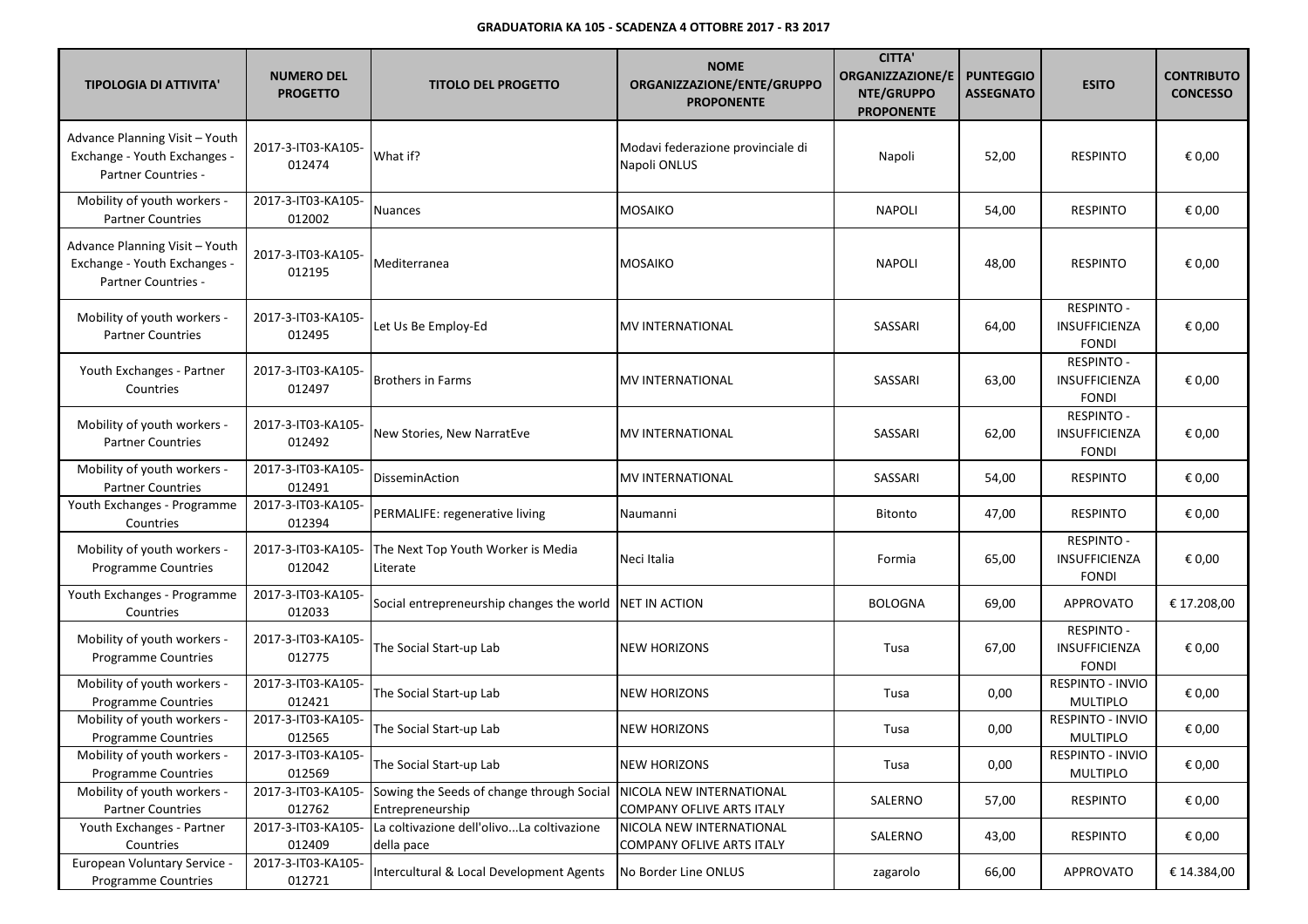| <b>TIPOLOGIA DI ATTIVITA'</b>                                                           | <b>NUMERO DEL</b><br><b>PROGETTO</b> | <b>TITOLO DEL PROGETTO</b>                                                         | <b>NOME</b><br>ORGANIZZAZIONE/ENTE/GRUPPO<br><b>PROPONENTE</b>                        | <b>CITTA'</b><br><b>ORGANIZZAZIONE/E</b><br>NTE/GRUPPO<br><b>PROPONENTE</b> | <b>PUNTEGGIO</b><br><b>ASSEGNATO</b> | <b>ESITO</b>                                       | <b>CONTRIBUTO</b><br><b>CONCESSO</b> |
|-----------------------------------------------------------------------------------------|--------------------------------------|------------------------------------------------------------------------------------|---------------------------------------------------------------------------------------|-----------------------------------------------------------------------------|--------------------------------------|----------------------------------------------------|--------------------------------------|
| Advance Planning Visit - Youth<br>Exchange - Youth Exchanges -<br>Programme Countries - | 2017-3-IT03-KA105-<br>012335         | <b>Bright Sharing</b>                                                              | <b>NO BORDERS</b>                                                                     | <b>MILANO</b>                                                               | 69,00                                | <b>APPROVATO</b>                                   | € 22.814,00                          |
| Advance Planning Visit - Youth<br>Exchange - Youth Exchanges -<br>Programme Countries - | 2017-3-IT03-KA105-<br>012616         | Back to the future II                                                              | <b>NO BORDERS</b>                                                                     | <b>MILANO</b>                                                               | 62,00                                | <b>RESPINTO -</b><br>INSUFFICIENZA<br><b>FONDI</b> | € 0,00                               |
| Youth Exchanges - Programme<br>Countries                                                | 2017-3-IT03-KA105-<br>012580         | I know you to know me: European youth<br>theater against walls and barriers        | Non profit cultural association<br>"Teatro dei Dioscuri                               | Campagna                                                                    | 76,00                                | <b>APPROVATO</b>                                   | € 30.110,00                          |
| Mobility of youth workers -<br>Programme Countries                                      | 2017-3-IT03-KA105-<br>012040         | Entrepreneurial Approaches for Youth<br>Workers                                    | Nucleo Educativo per la formazione<br>Europea al Lavoro Internazionale                | treviso                                                                     | 53,00                                | <b>RESPINTO</b>                                    | € 0,00                               |
| Advance Planning Visit - Youth<br>Exchange - Youth Exchanges -<br>Programme Countries - | 2017-3-IT03-KA105-<br>012434         | Art of change                                                                      | nuova destinazione d'uso                                                              | Benevento                                                                   | 54,00                                | <b>RESPINTO</b>                                    | € 0,00                               |
| Mobility of youth workers -<br>Programme Countries                                      | 2017-3-IT03-KA105-<br>012610         | Behind insight - cultural anthropology for<br>the inclusion of migrant communities | O.R.S. OSSERVATORIO RICERCA<br>SOCIALE. CENTRO STUDI, POLITICHE E<br>RICERCHE SOCIALI | <b>TRICASE</b>                                                              | 49,00                                | <b>RESPINTO</b>                                    | € 0,00                               |
| European Voluntary Service -<br><b>Programme Countries</b>                              | 2017-3-IT03-KA105-<br>012161         | Move Art To People                                                                 | Officina Creativa Interculturale                                                      | Palermo                                                                     | 65,00                                | <b>APPROVATO</b>                                   | € 9.700,00                           |
| Youth Exchanges - Programme<br>Countries                                                | 2017-3-IT03-KA105-<br>012547         | E-for Work: Employability, Enhance skills,<br>Entrepreneur, Expert.                | Organizzazione di Volontariato Be<br>Equal                                            | Cosenza                                                                     | 69,00                                | APPROVATO                                          | € 12.132,00                          |
| Youth Exchanges - Programme<br>Countries                                                | 2017-3-IT03-KA105-<br>012551         | <b>Beyond The Borders</b>                                                          | Organizzazione di Volontariato Be<br>Equal                                            | Cosenza                                                                     | 61,00                                | RESPINTO -<br>INSUFFICIENZA<br><b>FONDI</b>        | € 0,00                               |
| Youth Exchanges - Partner<br>Countries                                                  | 2017-3-IT03-KA105-<br>012720         | Wind of Democracy                                                                  | OTP "Uell Done'                                                                       | Bacoli (Napoli)                                                             | 40,00                                | <b>RESPINTO</b>                                    | € 0,00                               |
| Youth Exchanges - Programme<br>Countries                                                | 2017-3-IT03-KA105-<br>012520         | Hands-On Together                                                                  | <b>Ottovolante Sulcis</b>                                                             | Sant'Antioco                                                                | 72,00                                | APPROVATO                                          | € 16.044,00                          |
| Advance Planning Visit - Youth<br>Exchange - Youth Exchanges -<br>Programme Countries - | 2017-3-IT03-KA105-<br>012750         | Share trekking Experience promoting Self-<br>awareness. 2                          | P.E.CO. - PROGETTI EUROPEI DI<br><b>COOPERAZIONE</b>                                  | <b>GENOVA</b>                                                               | 72,00                                | <b>APPROVATO</b>                                   | € 20.873,00                          |
| European Voluntary Service -<br><b>Programme Countries</b>                              | 2017-3-IT03-KA105-<br>012453         | Grow together in Zena                                                              | P.E.CO. - PROGETTI EUROPEI DI<br>COOPERAZIONE                                         | <b>GENOVA</b>                                                               | 0,00                                 | <b>RESPINTO</b>                                    | € 0,00                               |
| European Voluntary Service -<br><b>Programme Countries</b>                              | 2017-3-IT03-KA105-<br>012449         | Grow together in Zena                                                              | P.E.CO. - PROGETTI EUROPEI DI<br>COOPERAZIONE                                         | GENOVA                                                                      | 0,00                                 | RESPINTO - INVIO<br><b>MULTIPLO</b>                | € 0,00                               |
| European Voluntary Service -<br><b>Programme Countries</b>                              | 2017-3-IT03-KA105-<br>012450         | Grow together in Zena                                                              | P.E.CO. - PROGETTI EUROPEI DI<br>COOPERAZIONE                                         | <b>GENOVA</b>                                                               | 0,00                                 | RESPINTO - INVIO<br><b>MULTIPLO</b>                | € 0,00                               |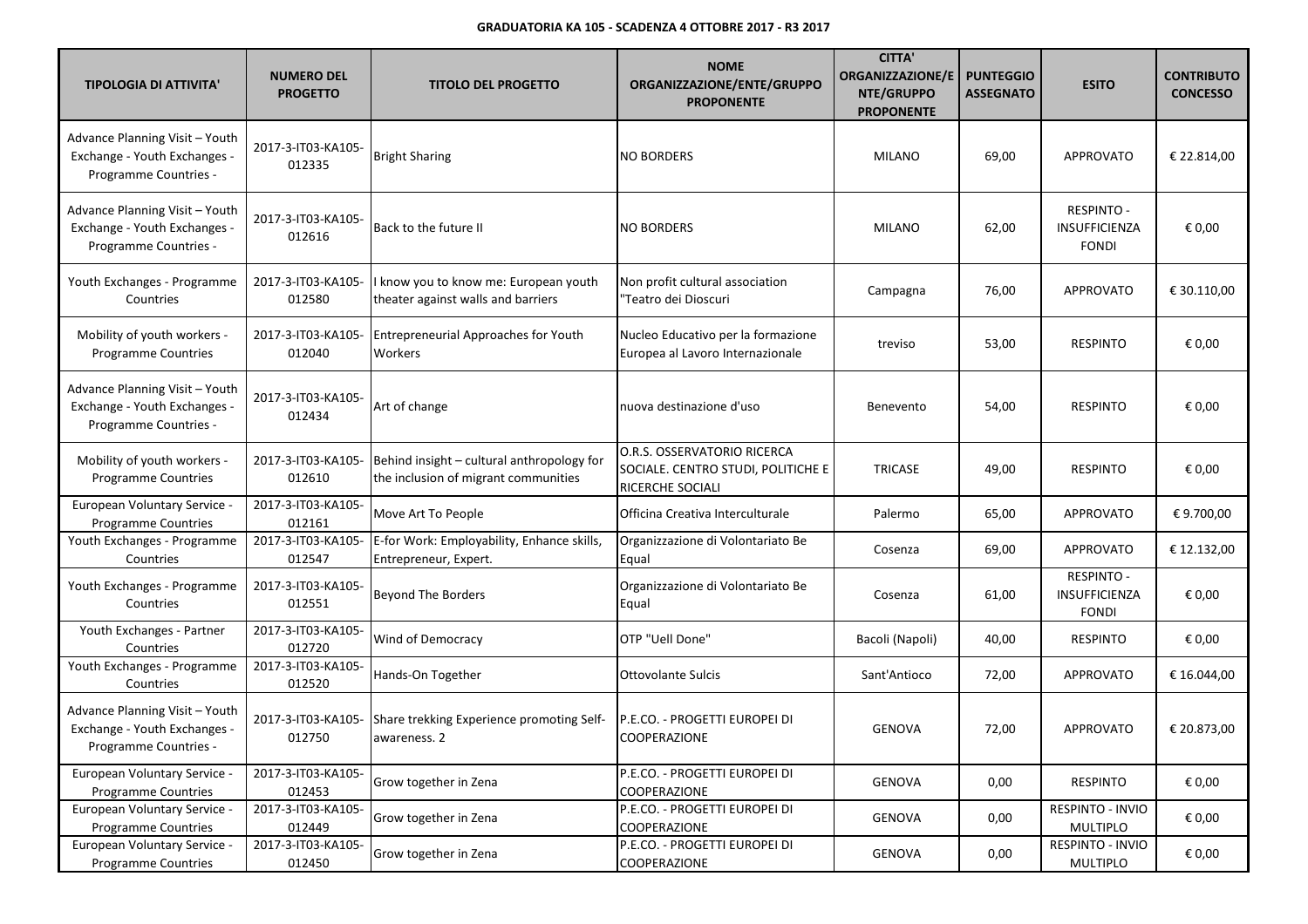| <b>TIPOLOGIA DI ATTIVITA'</b>                                                           | <b>NUMERO DEL</b><br><b>PROGETTO</b> | <b>TITOLO DEL PROGETTO</b>                                | <b>NOME</b><br>ORGANIZZAZIONE/ENTE/GRUPPO<br><b>PROPONENTE</b> | <b>CITTA'</b><br><b>ORGANIZZAZIONE/E</b><br>NTE/GRUPPO<br><b>PROPONENTE</b> | <b>PUNTEGGIO</b><br><b>ASSEGNATO</b> | <b>ESITO</b>                                              | <b>CONTRIBUTO</b><br><b>CONCESSO</b> |
|-----------------------------------------------------------------------------------------|--------------------------------------|-----------------------------------------------------------|----------------------------------------------------------------|-----------------------------------------------------------------------------|--------------------------------------|-----------------------------------------------------------|--------------------------------------|
| Advance Planning Visit - Youth<br>Exchange - Youth Exchanges -<br>Programme Countries - | 2017-3-IT03-KA105-<br>012487         | Share trekking Experience promoting Self-<br>awareness. 2 | P.E.CO. - PROGETTI EUROPEI DI<br><b>COOPERAZIONE</b>           | <b>GENOVA</b>                                                               | 0,00                                 | RESPINTO - INVIO<br><b>MULTIPLO</b>                       | € 0,00                               |
| Advance Planning Visit - Youth<br>Exchange - Youth Exchanges -<br>Partner Countries -   | 2017-3-IT03-KA105-<br>012163         | Poetry@me                                                 | <b>PAOLAB</b>                                                  | Paola                                                                       | 60,00                                | <b>RESPINTO -</b><br><b>INSUFFICIENZA</b><br><b>FONDI</b> | € 0.00                               |
| European Voluntary Service -<br><b>Programme Countries</b>                              | 2017-3-IT03-KA105-<br>012309         | All we want is volunteering                               | Parrocchia dei Santi Faustino e<br>Giovita                     | Chiari                                                                      | 66,00                                | <b>APPROVATO</b>                                          | € 10.984,00                          |
| Youth Exchanges - Partner<br>Countries                                                  | 2017-3-IT03-KA105-<br>012363         | 'DigiDialogue in multicultural<br>communities"            | Partaking                                                      | <b>Naples</b>                                                               | 64,00                                | <b>RESPINTO -</b><br>INSUFFICIENZA<br><b>FONDI</b>        | € 0,00                               |
| <b>European Voluntary Service -</b><br><b>Programme Countries</b>                       | 2017-3-IT03-KA105-<br>012400         | #CRoss YOUth self-dEterminATION                           | PASSI SOCIETA COOPERATIVA                                      | <b>BOLOGNA</b>                                                              | 67,00                                | APPROVATO                                                 | € 18.980,46                          |
| Mobility of youth workers -<br><b>Programme Countries</b>                               | 2017-3-IT03-KA105-<br>012631         | CIRCO DELLE EMOZIONI                                      | PASSI SOCIETA COOPERATIVA                                      | <b>BOLOGNA</b>                                                              | 0,00                                 | <b>RESPINTO</b>                                           | € 0,00                               |
| Advance Planning Visit - Youth<br>Exchange - Youth Exchanges -<br>Partner Countries -   | 2017-3-IT03-KA105-<br>012418         | Foodstock - Innovation from the ground to<br>the table    | Patchanka Società Cooperativa<br>Sociale                       | Chieri                                                                      | 56,00                                | <b>RESPINTO</b>                                           | € 0,00                               |
| Mobility of youth workers -<br>Programme Countries                                      | 2017-3-IT03-KA105-<br>012273         | Promoting Inclusion for Migrants'<br>Empowerment          | PER ESEMPIO                                                    | PALERMO                                                                     | 73,00                                | <b>APPROVATO</b>                                          | € 27.113,00                          |
| Youth Exchanges - Programme<br>Countries                                                | 2017-3-IT03-KA105-<br>012166         | C.I.T.Y zen (Committed International Team<br>of Youth)    | PER ESEMPIO                                                    | PALERMO                                                                     | 64,00                                | <b>RESPINTO -</b><br>INSUFFICIENZA<br><b>FONDI</b>        | € 0,00                               |
| Youth Exchanges - Programme<br>Countries                                                | 2017-3-IT03-KA105-<br>012241         | Lost in social                                            | PER ESEMPIO                                                    | PALERMO                                                                     | 58,00                                | <b>RESPINTO</b>                                           | € 0,00                               |
| Youth Exchanges - Programme<br>Countries                                                | 2017-3-IT03-KA105-<br>012138         | Lost in social                                            | PER ESEMPIO                                                    | PALERMO                                                                     | 0,00                                 | RESPINTO - INVIO<br><b>MULTIPLO</b>                       | € 0,00                               |
| Youth Exchanges - Programme<br>Countries                                                | 2017-3-IT03-KA105-<br>012152         | Empty Your Mind To Fill It With Creativity<br>Again!      | PiGreco - Centro di Apprendimento<br>Mediato                   | Faenza                                                                      | 64,00                                | <b>RESPINTO -</b><br>INSUFFICIENZA<br><b>FONDI</b>        | € 0,00                               |
| Mobility of youth workers -<br><b>Programme Countries</b>                               | 2017-3-IT03-KA105-<br>012155         | Waves of Inclusion                                        | PiGreco - Centro di Apprendimento<br>Mediato                   | Faenza                                                                      | 53,00                                | <b>RESPINTO</b>                                           | € 0,00                               |
| Youth Exchanges - Programme<br>Countries                                                | 2017-3-IT03-KA105-<br>012534         | JobUp                                                     | Pimonte Domani                                                 | Pimonte                                                                     | 0,00                                 | <b>RESPINTO</b>                                           | € 0,00                               |
| Youth Exchanges - Programme<br>Countries                                                | 2017-3-IT03-KA105-<br>012522         | Hello, I'm MultiKulti!                                    | Plant your future informal group                               | Villa d'Adda                                                                | 68,00                                | <b>APPROVATO</b>                                          | € 11.875,00                          |
| Youth Exchanges - Partner<br>Countries                                                  | 2017-3-IT03-KA105-<br>012405         | Access to RighTS, Right to Dialogue                       | Poesia e Solidarietà                                           | Trieste                                                                     | 50,00                                | <b>RESPINTO</b>                                           | € 0,00                               |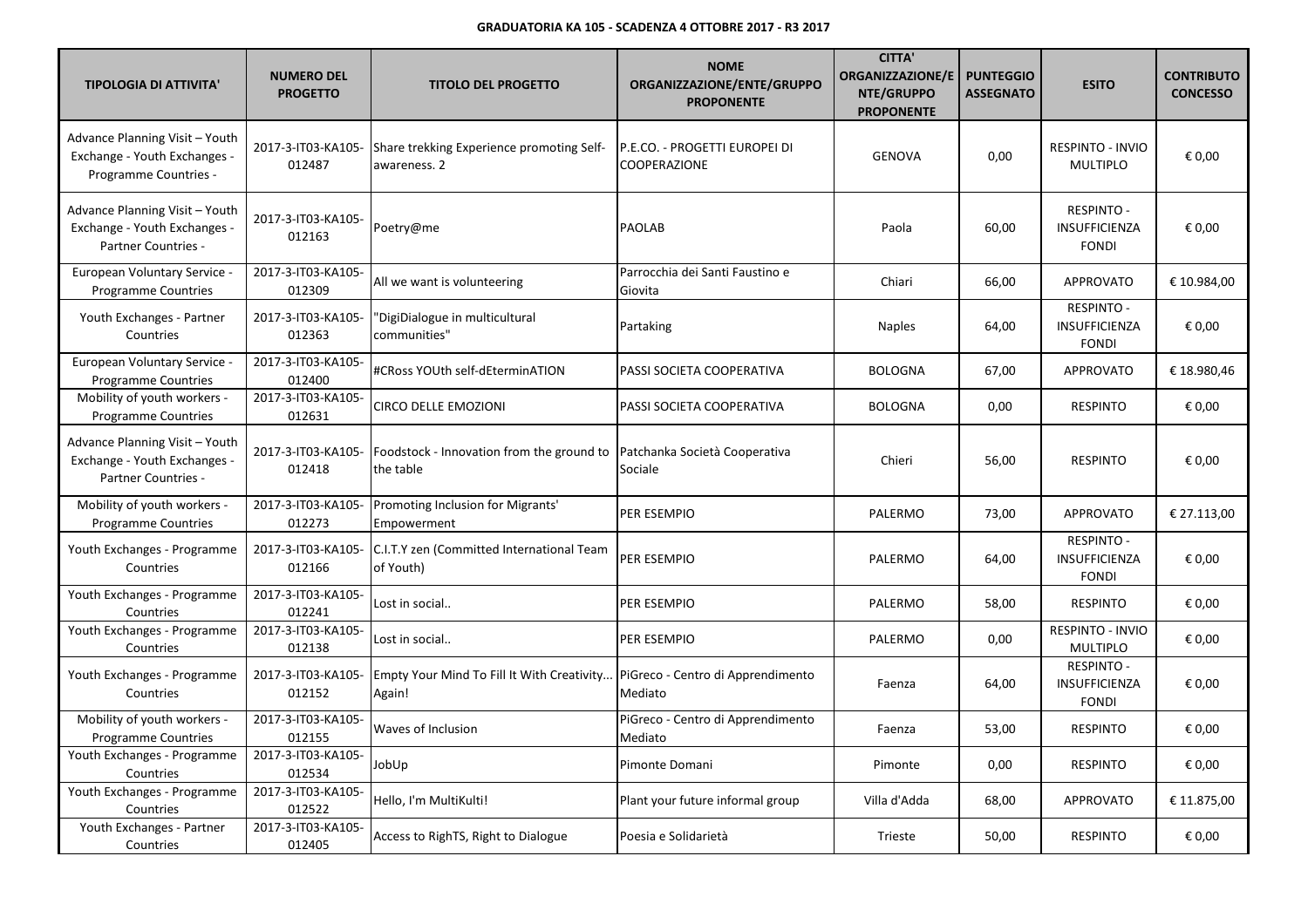| <b>TIPOLOGIA DI ATTIVITA'</b>                                                                | <b>NUMERO DEL</b><br><b>PROGETTO</b> | <b>TITOLO DEL PROGETTO</b>                                   | <b>NOME</b><br>ORGANIZZAZIONE/ENTE/GRUPPO<br><b>PROPONENTE</b>           | <b>CITTA'</b><br><b>ORGANIZZAZIONE/E</b><br>NTE/GRUPPO<br><b>PROPONENTE</b> | <b>PUNTEGGIO</b><br><b>ASSEGNATO</b> | <b>ESITO</b>                                              | <b>CONTRIBUTO</b><br><b>CONCESSO</b> |
|----------------------------------------------------------------------------------------------|--------------------------------------|--------------------------------------------------------------|--------------------------------------------------------------------------|-----------------------------------------------------------------------------|--------------------------------------|-----------------------------------------------------------|--------------------------------------|
| Mobility of youth workers -<br><b>Programme Countries</b>                                    | 2017-3-IT03-KA105-<br>012443         | <b>Connecting Roots</b>                                      | Porto di terra                                                           | Terrasini                                                                   | 63,00                                | <b>RESPINTO -</b><br>INSUFFICIENZA<br><b>FONDI</b>        | € 0.00                               |
| Advance Planning Visit - Youth<br>Exchange - Youth Exchanges -<br>Programme Countries -      | 2017-3-IT03-KA105-<br>012593         | Innovative Ideas for Ancient Lands                           | Porto di terra                                                           | Terrasini                                                                   | 61,00                                | <b>RESPINTO -</b><br>INSUFFICIENZA<br><b>FONDI</b>        | € 0,00                               |
| Mobility of youth workers -<br>Programme Countries                                           | 2017-3-IT03-KA105-<br>012429         | Connecting Roots                                             | Porto di terra                                                           | Terrasini                                                                   | 0,00                                 | RESPINTO - INVIO<br><b>MULTIPLO</b>                       | € 0,00                               |
| Advance Planning Visit - Youth<br>Exchange - Youth Exchanges -<br>Programme Countries -      | 2017-3-IT03-KA105-<br>012592         | Innovative Ideas for Ancient Lands                           | Porto di terra                                                           | Terrasini                                                                   | 0,00                                 | RESPINTO - INVIO<br><b>MULTIPLO</b>                       | € 0,00                               |
| Mobility of youth workers -<br><b>Partner Countries</b>                                      | 2017-3-IT03-KA105-<br>012431         | Building Social Change in Euro-<br>Mediterranean communities | <b>PRISM - PROMOZIONE</b><br>INTERNAZIONALE SICILIA - MONDO              | <b>ENNA EN</b>                                                              | 65,00                                | <b>RESPINTO -</b><br><b>INSUFFICIENZA</b><br><b>FONDI</b> | € 0,00                               |
| Youth Exchanges - Programme<br>Countries                                                     | 2017-3-IT03-KA105-<br>011998         | One Vision, One Love!                                        | Pro Loco "Il Platanonum"                                                 | Ricigliano                                                                  | 45,00                                | <b>RESPINTO</b>                                           | € 0,00                               |
| Youth Exchanges - Programme<br>Countries                                                     | 2017-3-IT03-KA105-<br>011997         | One Vision, One Love!                                        | Pro Loco "Il Platanonum"                                                 | Ricigliano                                                                  | 0,00                                 | RESPINTO - INVIO<br><b>MULTIPLO</b>                       | € 0,00                               |
| Youth Exchanges - Programme<br>Countries                                                     | 2017-3-IT03-KA105-<br>012127         | Come on, rise up!                                            | Pro Loco Fiuminata                                                       | Fiminata                                                                    | 60,00                                | RESPINTO -<br>INSUFFICIENZA<br><b>FONDI</b>               | € 0,00                               |
| Youth Exchanges - Programme<br>Countries                                                     | 2017-3-IT03-KA105-<br>012562         | Un Paese In Azione!                                          | PRO LOCO FOGNANO                                                         | Montale                                                                     | 52,00                                | <b>RESPINTO</b>                                           | € 0,00                               |
| Youth Exchanges - Programme<br>Countries                                                     | 2017-3-IT03-KA105-<br>012066         | Enhance your city: be an active (European)<br>citizen!       | PRO LOCO SANTO STEFANO DI<br>CAMASTRA - CITTA' DELLE<br><b>CERAMICHE</b> | SANTO STEFANO DI<br>CAMASTRA                                                | 55,00                                | <b>RESPINTO</b>                                           | € 0,00                               |
| European Voluntary Service -<br><b>Programme Countries</b>                                   | 2017-3-IT03-KA105-<br>012572         | EMPOWERMENT VOLUNTEERS SAVONA                                | Progetto Città Società Cooperativa<br>Sociale                            | Savona                                                                      | 65,00                                | <b>APPROVATO</b>                                          | €47.525,00                           |
| Youth Exchanges - Programme<br>Countries                                                     | 2017-3-IT03-KA105-<br>012727         | Young Urban Changemakers                                     | PROGETTO UOMO ONLUS                                                      | Pozzuoli                                                                    | 67,00                                | <b>RESPINTO -</b><br>INSUFFICIENZA<br><b>FONDI</b>        | € 0,00                               |
| Youth Exchanges - Programme<br>Countries                                                     | 2017-3-IT03-KA105-<br>011967         | Cuore a Cuore                                                | Pro-Loco Calciano                                                        | Calciano                                                                    | 62,00                                | <b>RESPINTO -</b><br>INSUFFICIENZA<br><b>FONDI</b>        | € 0,00                               |
| Youth Exchanges - Programme<br>Countries                                                     | 2017-3-IT03-KA105-<br>012279         | Pensando Verde                                               | Pro-Loco IL NIBBIO                                                       | Sasso di Castalda                                                           | 55,00                                | <b>RESPINTO</b>                                           | € 0,00                               |
| Advance Planning Visit - EVS -<br>European Voluntary Service -<br><b>Programme Countries</b> | 2017-3-IT03-KA105-<br>012514         | LAENDS. WHERE THE LAND ENDS                                  | Ramdom                                                                   | Gagliano del Capo                                                           | 64,00                                | <b>APPROVATO</b>                                          | € 10.709,00                          |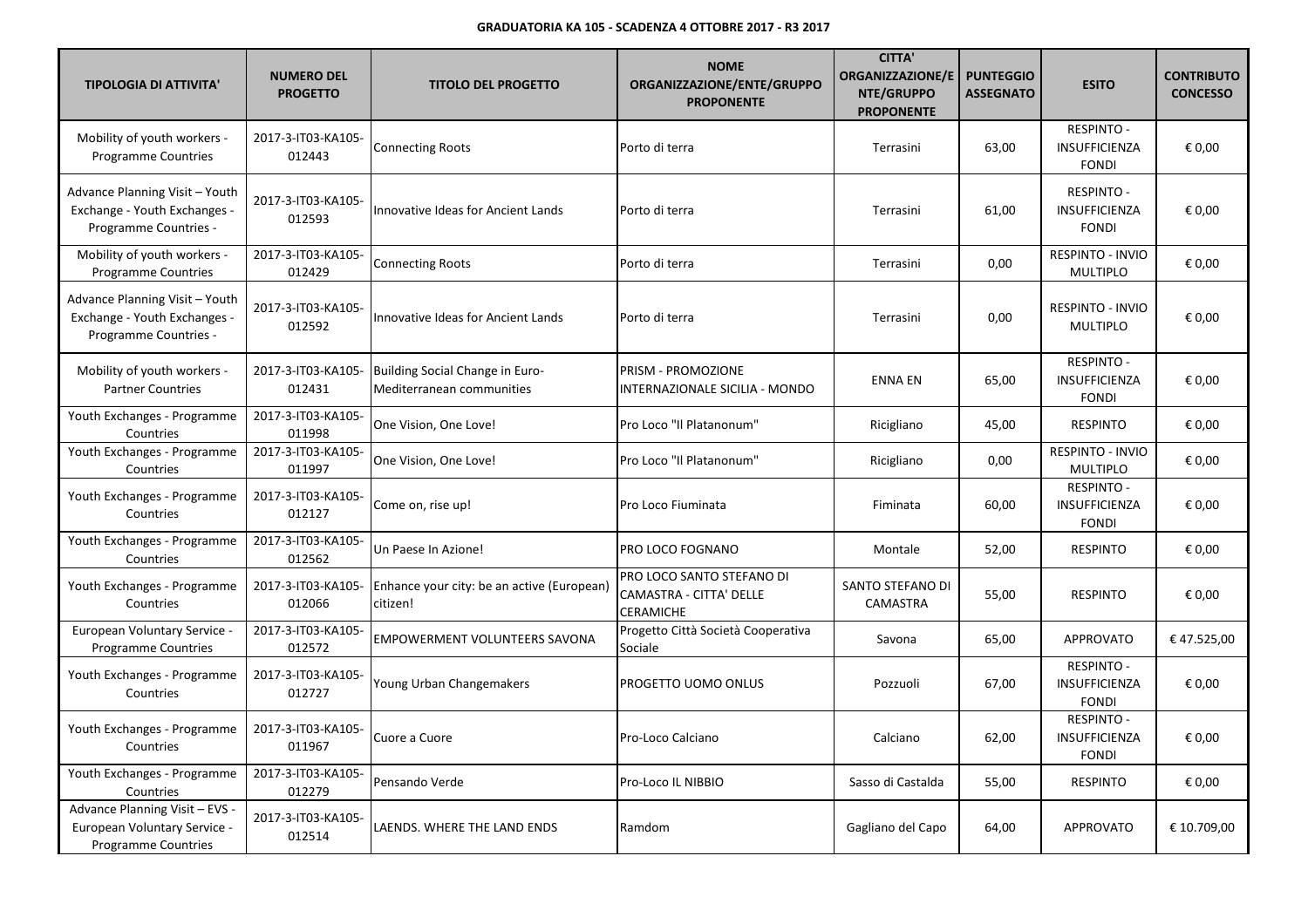| <b>TIPOLOGIA DI ATTIVITA'</b>                                                                                                                                   | <b>NUMERO DEL</b><br><b>PROGETTO</b> | <b>TITOLO DEL PROGETTO</b>                                                          | <b>NOME</b><br>ORGANIZZAZIONE/ENTE/GRUPPO<br><b>PROPONENTE</b> | <b>CITTA'</b><br><b>ORGANIZZAZIONE/E</b><br>NTE/GRUPPO<br><b>PROPONENTE</b> | <b>PUNTEGGIO</b><br><b>ASSEGNATO</b> | <b>ESITO</b>                                       | <b>CONTRIBUTO</b><br><b>CONCESSO</b> |
|-----------------------------------------------------------------------------------------------------------------------------------------------------------------|--------------------------------------|-------------------------------------------------------------------------------------|----------------------------------------------------------------|-----------------------------------------------------------------------------|--------------------------------------|----------------------------------------------------|--------------------------------------|
| Advance Planning Visit - Youth<br>Exchange - Youth Exchanges -<br>Programme Countries -                                                                         | 2017-3-IT03-KA105-<br>012607         | Greathings from                                                                     | Ramdom                                                         | Gagliano del Capo                                                           | 57,00                                | <b>RESPINTO</b>                                    | € 0.00                               |
| Advance Planning Visit - EVS -<br>European Voluntary Service -<br>Programme Countries                                                                           | 2017-3-IT03-KA105-<br>012508         | LAENDS. WHERE THE LAND ENDS                                                         | Ramdom                                                         | Gagliano del Capo                                                           | 0,00                                 | RESPINTO - INVIO<br><b>MULTIPLO</b>                | € 0.00                               |
| Youth Exchanges - Programme<br>Countries                                                                                                                        | 2017-3-IT03-KA105-<br>012276         | Communication in the 2.0 age                                                        | Rete Europa 2020 di Didasko scs                                | Terni                                                                       | 50,00                                | <b>RESPINTO</b>                                    | € 0,00                               |
| Advance Planning Visit - Youth<br>Exchange - Youth Exchanges -<br>Programme Countries -                                                                         | 2017-3-IT03-KA105-<br>012215         | Esplorando stili di vita sostenibili                                                | Rete italiana villaggi ecologici - RIVE                        | Sovicille, Siena                                                            | 53,00                                | <b>RESPINTO</b>                                    | € 0,00                               |
| Advance Planning Visit - Youth<br>Exchange - Youth Exchanges -<br><b>Partner Countries -</b>                                                                    | 2017-3-IT03-KA105-<br>012074         | Competenze "green" negli ecovillaggi                                                | Rete italiana villaggi ecologici - RIVE                        | Sovicille, Siena                                                            | 51,00                                | <b>RESPINTO</b>                                    | € 0.00                               |
| Advance Planning Visit - Youth<br>Exchange - Youth Exchanges -<br>Programme Countries -                                                                         | 2017-3-IT03-KA105-<br>012072         | Imparare la sostenibilità vivendo nel bosco Rete italiana villaggi ecologici - RIVE |                                                                | Sovicille, Siena                                                            | 50,00                                | <b>RESPINTO</b>                                    | € 0,00                               |
| Mobility of youth workers -<br><b>Partner Countries</b>                                                                                                         | 2017-3-IT03-KA105-<br>012130         | Costruire ponti per la sostenibilità                                                | Rete italiana villaggi ecologici - RIVE                        | Sovicille, Siena                                                            | 50,00                                | <b>RESPINTO</b>                                    | € 0,00                               |
| Mobility of youth workers -<br><b>Partner Countries</b>                                                                                                         | 2017-3-IT03-KA105-<br>012131         | Youth workers for new paths                                                         | Rete italiana villaggi ecologici - RIVE                        | Sovicille, Siena                                                            | 50,00                                | <b>RESPINTO</b>                                    | € 0,00                               |
| European Voluntary Service -<br><b>Programme Countries</b>                                                                                                      | 2017-3-IT03-KA105-<br>012757         | Celebrate Heritage in Europe Among<br>People                                        | Rinascita Sociale Salam House                                  | Napoli                                                                      | 60,00                                | <b>RESPINTO -</b><br>INSUFFICIENZA<br><b>FONDI</b> | € 0,00                               |
| Youth Exchanges - Programme<br>Countries                                                                                                                        | 2017-3-IT03-KA105-<br>012039         | Generazione Libera Urbana                                                           | Rosario Laudato                                                | Caserta                                                                     | 36,00                                | <b>RESPINTO</b>                                    | € 0,00                               |
| European Voluntary Service -<br><b>Programme Countries</b>                                                                                                      | 2017-3-IT03-KA105-<br>012364         | Urban generation EVS                                                                | Rosario Laudato                                                | Caserta                                                                     | 0,00                                 | <b>RESPINTO</b>                                    | € 0,00                               |
| European Voluntary Service -<br>Partner Countries - European<br>Voluntary Service - Programme<br>Countries - Mobility of youth<br>workers - Programme Countries | 2017-3-IT03-KA105-<br>012265         | IntegraMI Ambassador                                                                | lS.S.D. ar.I. L'Orma                                           | Milan                                                                       | 63,00                                | <b>APPROVATO</b>                                   | € 14.635,00                          |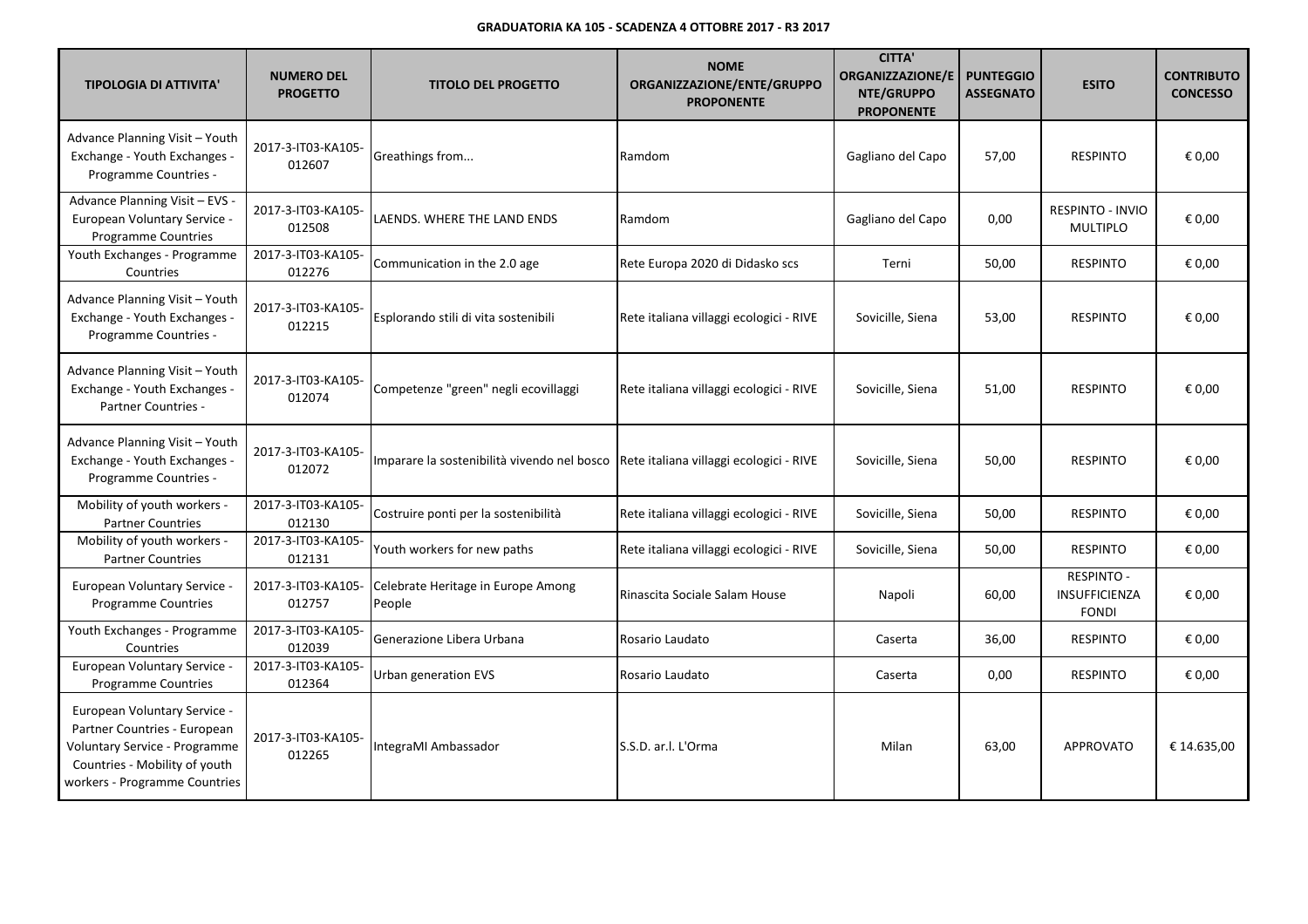| <b>TIPOLOGIA DI ATTIVITA'</b>                                                                                                                                   | <b>NUMERO DEL</b><br><b>PROGETTO</b> | <b>TITOLO DEL PROGETTO</b>                                                         | <b>NOME</b><br>ORGANIZZAZIONE/ENTE/GRUPPO<br><b>PROPONENTE</b> | <b>CITTA'</b><br><b>ORGANIZZAZIONE/E</b><br>NTE/GRUPPO<br><b>PROPONENTE</b> | <b>PUNTEGGIO</b><br><b>ASSEGNATO</b> | <b>ESITO</b>                                       | <b>CONTRIBUTO</b><br><b>CONCESSO</b> |
|-----------------------------------------------------------------------------------------------------------------------------------------------------------------|--------------------------------------|------------------------------------------------------------------------------------|----------------------------------------------------------------|-----------------------------------------------------------------------------|--------------------------------------|----------------------------------------------------|--------------------------------------|
| European Voluntary Service -<br>Partner Countries - European<br>Voluntary Service - Programme<br>Countries - Mobility of youth<br>workers - Programme Countries | 2017-3-IT03-KA105-<br>012203         | IntegraMI Ambassador                                                               | S.S.D. ar.l. L'Orma                                            | Milan                                                                       | 0,00                                 | <b>RESPINTO - INVIO</b><br><b>MULTIPLO</b>         | € 0,00                               |
| Youth Exchanges - Programme<br>Countries                                                                                                                        | 2017-3-IT03-KA105-<br>012760         | Instruments for Social Inclusion                                                   | Sarditinera                                                    | cagliari                                                                    | 62,00                                | <b>RESPINTO -</b><br>INSUFFICIENZA<br><b>FONDI</b> | € 0,00                               |
| Youth Exchanges - Programme<br>Countries                                                                                                                        | 2017-3-IT03-KA105-<br>012529         | Instruments for Social Inclusion                                                   | Sarditinera                                                    | cagliari                                                                    | 0,00                                 | RESPINTO - INVIO<br><b>MULTIPLO</b>                | € 0,00                               |
| European Voluntary Service -<br>Programme Countries                                                                                                             | 2017-3-IT03-KA105-<br>012622         | I-Communities: share online live offline                                           | <b>SCAMBIEUROPEI</b>                                           | MONTEGRANARO                                                                | 63,00                                | <b>APPROVATO</b>                                   | €9.850,00                            |
| Mobility of youth workers -<br><b>Partner Countries</b>                                                                                                         | 2017-3-IT03-KA105-<br>012717         | <b>BEAM - Better EVS with Active Members</b>                                       | <b>SCAMBIEUROPEI</b>                                           | MONTEGRANARO                                                                | 56,00                                | <b>RESPINTO</b>                                    | € 0,00                               |
| Mobility of youth workers -<br>Programme Countries                                                                                                              | 2017-3-IT03-KA105-<br>012028         | Green UP!                                                                          | <b>SCAMBIEUROPEI</b>                                           | MONTEGRANARO                                                                | 45,00                                | <b>RESPINTO</b>                                    | € 0,00                               |
| Mobility of youth workers -<br><b>Partner Countries</b>                                                                                                         | 2017-3-IT03-KA105-<br>012579         | <b>BEAM - Better EVS with Active Members</b>                                       | <b>SCAMBIEUROPEI</b>                                           | MONTEGRANARO                                                                | 0,00                                 | RESPINTO - INVIO<br><b>MULTIPLO</b>                | € 0,00                               |
| Mobility of youth workers -<br><b>Programme Countries</b>                                                                                                       | 2017-3-IT03-KA105-<br>012381         | Bullying Inside, Conflict Aside                                                    | Sciaraprogetti Associazione di<br>Promozione Sociale           | Fiorenzuola d'Arda                                                          | 73,00                                | <b>APPROVATO</b>                                   | € 21.747,00                          |
| Advance Planning Visit - Youth<br>Exchange - Youth Exchanges -<br><b>Partner Countries -</b>                                                                    | 2017-3-IT03-KA105-<br>011938         | "N.A.T.U.R.E.+" - Nature, Arts &<br>Technology, Upgrading Respect &<br>Expresison+ | Sciaraprogetti Associazione di<br>Promozione Sociale           | Fiorenzuola d'Arda                                                          | 69,00                                | <b>APPROVATO</b>                                   | € 19.115,00                          |
| Mobility of youth workers -<br><b>Programme Countries</b>                                                                                                       | 2017-3-IT03-KA105-<br>012146         | Europe makers: facilitating youth                                                  | SE.M.I. - SEEDS FOR MORE<br><b>INTERCULTURE</b>                | Faenza                                                                      | 74,00                                | <b>APPROVATO</b>                                   | € 2.750,00                           |
| Youth Exchanges - Programme<br>Countries                                                                                                                        | 2017-3-IT03-KA105-<br>012149         | Inclusion Starts with You                                                          | SE.M.I. - SEEDS FOR MORE<br>INTERCULTURE                       | Faenza                                                                      | 65,00                                | <b>RESPINTO -</b><br>INSUFFICIENZA<br><b>FONDI</b> | € 0,00                               |
| European Voluntary Service -<br><b>Programme Countries</b>                                                                                                      | 2017-3-IT03-KA105-<br>012334         | Utopia, migranti e minoranze: un altro<br>approccio è possibile                    | SERVIZIO CIVILE INTERNAZIONALE                                 | <b>ROMA</b>                                                                 | 70,00                                | <b>APPROVATO</b>                                   | € 12.800,00                          |
| Advance Planning Visit - Youth<br>Exchange - Youth Exchanges -<br>Programme Countries -                                                                         | 2017-3-IT03-KA105-<br>012076         | Jump in!<br>Moving identities and active citizenship in<br>the European society    | SERVIZIO CIVILE INTERNAZIONALE                                 | <b>ROMA</b>                                                                 | 53,00                                | <b>RESPINTO</b>                                    | € 0,00                               |
| European Voluntary Service -<br>Programme Countries                                                                                                             | 2017-3-IT03-KA105-<br>012332         | Utopia, migranti e minoranze: un altro<br>approccio è possibile                    | SERVIZIO CIVILE INTERNAZIONALE                                 | <b>ROMA</b>                                                                 | 0,00                                 | RESPINTO - INVIO<br><b>MULTIPLO</b>                | € 0,00                               |
| Mobility of youth workers -<br><b>Partner Countries</b>                                                                                                         | 2017-3-IT03-KA105-<br>012704         | Play for Human Rights                                                              | <b>SFERA ITALY</b>                                             | Monte di Procida                                                            | 73,00                                | <b>APPROVATO</b>                                   | € 21.853,00                          |
| Youth Exchanges - Programme<br>Countries                                                                                                                        | 2017-3-IT03-KA105-<br>012516         | Youth&Rural                                                                        | <b>SFERA ITALY</b>                                             | Monte di Procida                                                            | 60,00                                | <b>RESPINTO -</b><br>INSUFFICIENZA<br><b>FONDI</b> | € 0,00                               |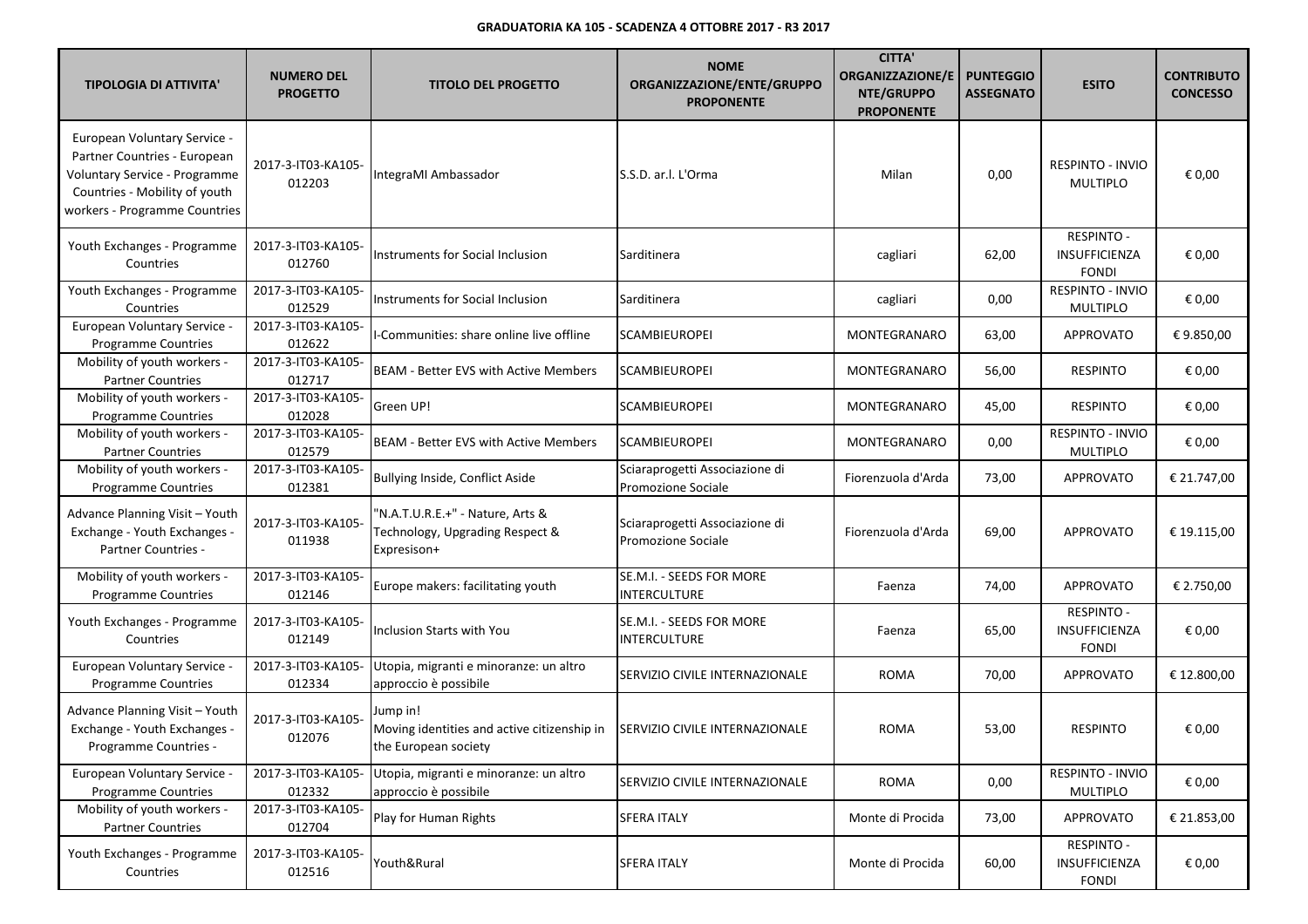| <b>TIPOLOGIA DI ATTIVITA'</b>                              | <b>NUMERO DEL</b><br><b>PROGETTO</b> | <b>TITOLO DEL PROGETTO</b>                                                             | <b>NOME</b><br>ORGANIZZAZIONE/ENTE/GRUPPO<br><b>PROPONENTE</b> | <b>CITTA'</b><br><b>ORGANIZZAZIONE/E</b><br>NTE/GRUPPO<br><b>PROPONENTE</b> | <b>PUNTEGGIO</b><br><b>ASSEGNATO</b> | <b>ESITO</b>                                              | <b>CONTRIBUTO</b><br><b>CONCESSO</b> |
|------------------------------------------------------------|--------------------------------------|----------------------------------------------------------------------------------------|----------------------------------------------------------------|-----------------------------------------------------------------------------|--------------------------------------|-----------------------------------------------------------|--------------------------------------|
| Youth Exchanges - Partner<br>Countries                     | 2017-3-IT03-KA105-<br>012532         | Elements4Youth                                                                         | <b>SFERA ITALY</b>                                             | Monte di Procida                                                            | 43,00                                | <b>RESPINTO</b>                                           | € 0,00                               |
| Youth Exchanges - Programme<br>Countries                   | 2017-3-IT03-KA105-<br>012515         | Youth&Rural                                                                            | <b>SFERA ITALY</b>                                             | Monte di Procida                                                            | 0,00                                 | <b>RESPINTO - INVIO</b><br><b>MULTIPLO</b>                | € 0,00                               |
| Youth Exchanges - Programme<br>Countries                   | 2017-3-IT03-KA105-<br>012245         | I'M EUROPEAN? IMMIGRATION AND<br><b>EUROPE</b>                                         | <b>SMART</b>                                                   | UGGIANO LA CHIESA                                                           | 62,00                                | <b>RESPINTO -</b><br><b>INSUFFICIENZA</b><br><b>FONDI</b> | € 0,00                               |
| European Voluntary Service -<br><b>Programme Countries</b> | 2017-3-IT03-KA105-<br>012658         | YOUTH WIND OF CHANGE                                                                   | <b>SMART</b>                                                   | UGGIANO LA CHIESA                                                           | 62,00                                | <b>RESPINTO -</b><br><b>INSUFFICIENZA</b><br><b>FONDI</b> | € 0.00                               |
| Youth Exchanges - Programme<br>Countries                   | 2017-3-IT03-KA105-<br>012754         | Human Library: our stories                                                             | SOCIETA' COOPERATIVA SOCIALE<br><b>SINNOS</b>                  | <b>SIMAXIS</b>                                                              | 76,00                                | <b>APPROVATO</b>                                          | € 19.890,00                          |
| Youth Exchanges - Programme<br>Countries                   | 2017-3-IT03-KA105-<br>012764         | Seed by Seed: Side by Side                                                             | SOCIETA' COOPERATIVA SOCIALE<br><b>SINNOS</b>                  | <b>SIMAXIS</b>                                                              | 65,00                                | <b>RESPINTO -</b><br><b>INSUFFICIENZA</b><br><b>FONDI</b> | € 0.00                               |
| Youth Exchanges - Programme<br>Countries                   | 2017-3-IT03-KA105-<br>012719         | Human Library: our stories                                                             | SOCIETA' COOPERATIVA SOCIALE<br><b>SINNOS</b>                  | <b>SIMAXIS</b>                                                              | 0,00                                 | RESPINTO - INVIO<br><b>MULTIPLO</b>                       | € 0,00                               |
| Youth Exchanges - Partner<br>Countries                     | 2017-3-IT03-KA105-<br>012666         | BaskeToolbox 4 Inclusion                                                               | Società Sportiva LUMAKA Basket                                 | Reggio Calabria                                                             | 54,00                                | <b>RESPINTO</b>                                           | € 0,00                               |
| Youth Exchanges - Programme<br>Countries                   | 2017-3-IT03-KA105-<br>012765         | 3 STEPs: 3 Stages of Transforming the<br><b>Employment Possibilities into Practice</b> | <b>SOF ITALY</b>                                               | TRIGGIANO                                                                   | 62,00                                | <b>RESPINTO -</b><br>INSUFFICIENZA<br><b>FONDI</b>        | € 0,00                               |
| Mobility of youth workers -<br><b>Partner Countries</b>    | 2017-3-IT03-KA105-<br>012416         | Migration is about People                                                              | <b>SOF ITALY</b>                                               | <b>TRIGGIANO</b>                                                            | 62,00                                | <b>RESPINTO -</b><br><b>INSUFFICIENZA</b><br><b>FONDI</b> | € 0,00                               |
| Youth Exchanges - Partner<br>Countries                     | 2017-3-IT03-KA105-<br>012587         | THINK GREEN 18                                                                         | <b>SOF ITALY</b>                                               | <b>TRIGGIANO</b>                                                            | 62,00                                | <b>RESPINTO -</b><br><b>INSUFFICIENZA</b><br><b>FONDI</b> | € 0.00                               |
| Mobility of youth workers -<br><b>Programme Countries</b>  | 2017-3-IT03-KA105-<br>012433         | European Values for European Youth                                                     | <b>SOF ITALY</b>                                               | <b>TRIGGIANO</b>                                                            | 43,00                                | <b>RESPINTO</b>                                           | € 0,00                               |
| Mobility of youth workers -<br><b>Programme Countries</b>  | 2017-3-IT03-KA105-<br>012432         | SOLIDARITY BOOTCAMP                                                                    | <b>SOF ITALY</b>                                               | TRIGGIANO                                                                   | 39,00                                | <b>RESPINTO</b>                                           | € 0,00                               |
| Mobility of youth workers -<br><b>Programme Countries</b>  | 2017-3-IT03-KA105-<br>012781         | <b>RIGHTS NOW</b>                                                                      | SOUTH EUROPE YOUTH FORUM                                       | <b>NOVOLI</b>                                                               | 73,00                                | <b>APPROVATO</b>                                          | € 17.474.00                          |
| Youth Exchanges - Programme<br>Countries                   | 2017-3-IT03-KA105-<br>012327         | Risiko - a strategy for active citizenship                                             | SOUTH EUROPE YOUTH FORUM                                       | ANDRANO                                                                     | 32,00                                | <b>RESPINTO</b>                                           | € 0,00                               |
| Youth Exchanges - Programme<br>Countries                   | 2017-3-IT03-KA105-<br>012422         | euSOLI                                                                                 | SOUTH EUROPE YOUTH FORUM                                       | <b>ANDRANO</b>                                                              | 30,00                                | <b>RESPINTO</b>                                           | € 0,00                               |
| Mobility of youth workers -<br><b>Programme Countries</b>  | 2017-3-IT03-KA105-<br>012706         | <b>RIGHTS NOW</b>                                                                      | SOUTH EUROPE YOUTH FORUM                                       | ANDRANO                                                                     | 0,00                                 | RESPINTO - INVIO<br><b>MULTIPLO</b>                       | € 0,00                               |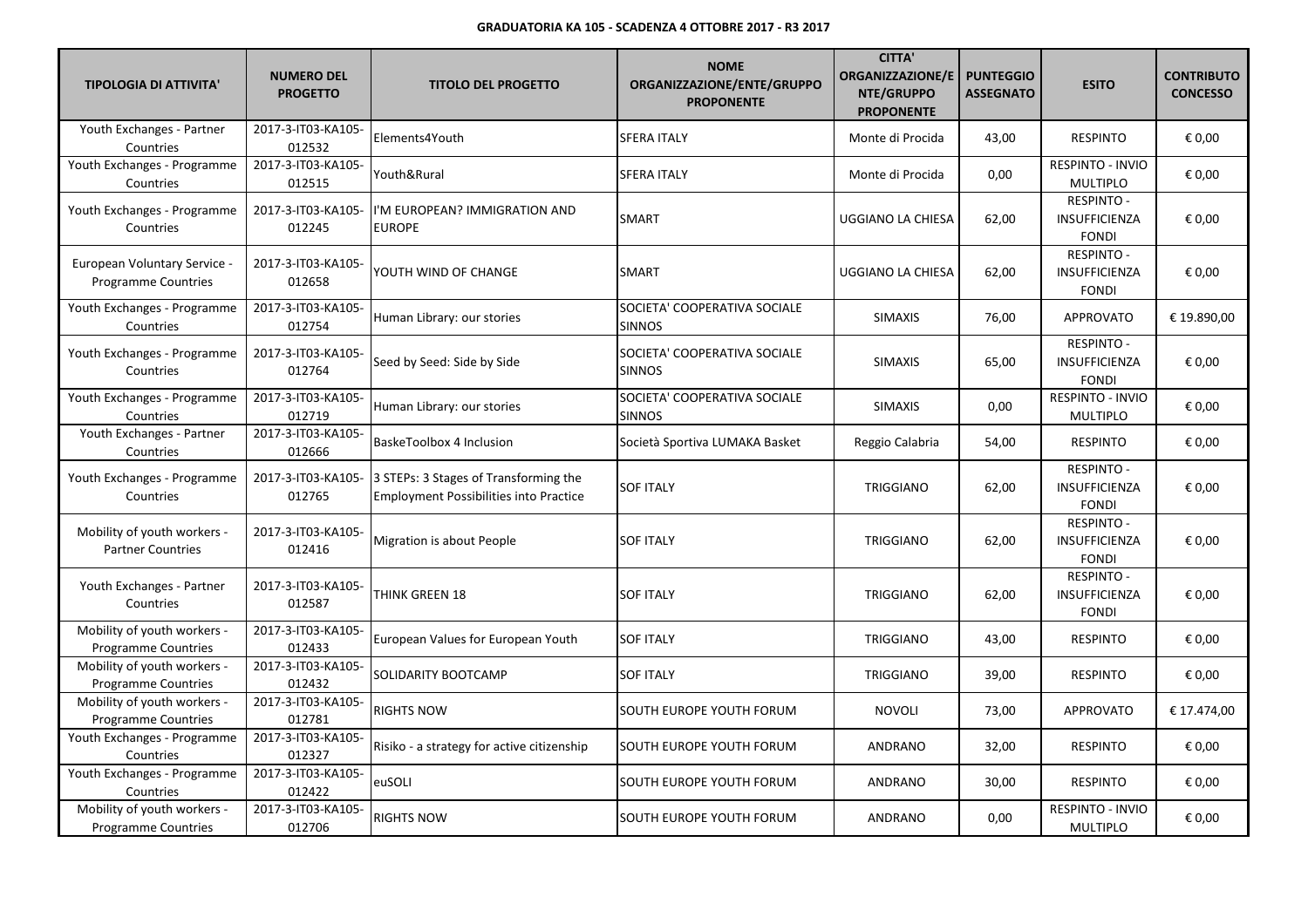| <b>TIPOLOGIA DI ATTIVITA'</b>                                                                                | <b>NUMERO DEL</b><br><b>PROGETTO</b> | <b>TITOLO DEL PROGETTO</b>                                 | <b>NOME</b><br>ORGANIZZAZIONE/ENTE/GRUPPO<br><b>PROPONENTE</b>  | <b>CITTA'</b><br><b>ORGANIZZAZIONE/E</b><br>NTE/GRUPPO<br><b>PROPONENTE</b> | <b>PUNTEGGIO</b><br><b>ASSEGNATO</b> | <b>ESITO</b>                                       | <b>CONTRIBUTO</b><br><b>CONCESSO</b> |
|--------------------------------------------------------------------------------------------------------------|--------------------------------------|------------------------------------------------------------|-----------------------------------------------------------------|-----------------------------------------------------------------------------|--------------------------------------|----------------------------------------------------|--------------------------------------|
| Advance Planning Visit - Youth<br>Exchange - Youth Exchanges -<br>Programme Countries -                      | 2017-3-IT03-KA105-<br>012181         | Nine Days: Zero Impact                                     | Stato Brado                                                     | Palermo                                                                     | 48,00                                | <b>RESPINTO</b>                                    | € 0,00                               |
| Advance Planning Visit - Youth<br>Exchange - Youth Exchanges -<br>Programme Countries -                      | 2017-3-IT03-KA105-<br>012063         | Homenvironment                                             | Stato Brado                                                     | Palermo                                                                     | 47,00                                | <b>RESPINTO</b>                                    | € 0,00                               |
| Youth Exchanges - Programme<br>Countries                                                                     | 2017-3-IT03-KA105-<br>011969         | Racconti del Mediterraneo                                  | StelledelSud                                                    | Palermo                                                                     | 59,00                                | <b>RESPINTO</b>                                    | € 0,00                               |
| European Voluntary Service -<br><b>Programme Countries</b>                                                   | 2017-3-IT03-KA105-<br>012633         | STRANA EVS IDEA                                            | STRANAIDEA Società Cooperativa<br>Sociale Impresa Sociale Onlus | <b>TORINO</b>                                                               | 68,00                                | <b>APPROVATO</b>                                   | € 74.584,00                          |
| Youth Exchanges - Partner<br>Countries                                                                       | 2017-3-IT03-KA105-<br>012695         | Support Equality - Empower Solidarity                      | Strani Vari                                                     | Alba (CN)                                                                   | 65,00                                | <b>RESPINTO -</b><br>INSUFFICIENZA<br><b>FONDI</b> | € 0,00                               |
| Mobility of youth workers -<br><b>Programme Countries</b>                                                    | 2017-3-IT03-KA105-<br>012304         | YOur Culture                                               | STUDIO PROGETTO SOCIETA<br>COOPERATIVASOCIALE                   | CORNEDO<br>VICENTINO VI                                                     | 73,00                                | <b>APPROVATO</b>                                   | € 17.264,00                          |
| Youth Exchanges - Programme<br>Countries                                                                     | 2017-3-IT03-KA105-<br>012080         | MindTheApp                                                 | STUDIO PROGETTO SOCIETA<br>COOPERATIVASOCIALE                   | CORNEDO<br><b>VICENTINO VI</b>                                              | 70,00                                | APPROVATO                                          | € 21.077,00                          |
| European Voluntary Service -<br>Partner Countries - European<br>Voluntary Service - Programme<br>Countries - | 2017-3-IT03-KA105-<br>012603         | <b>EU Dreamers</b>                                         | STUDIO PROGETTO SOCIETA<br>COOPERATIVASOCIALE                   | CORNEDO<br><b>VICENTINO VI</b>                                              | 65,00                                | <b>APPROVATO</b>                                   | € 33.790,00                          |
| Mobility of youth workers -<br>Programme Countries                                                           | 2017-3-IT03-KA105-<br>012132         | GetStoried                                                 | STUDIO PROGETTO SOCIETA<br><b>COOPERATIVASOCIALE</b>            | CORNEDO<br>VICENTINO VI                                                     | 60,00                                | <b>RESPINTO -</b><br>INSUFFICIENZA<br><b>FONDI</b> | € 0,00                               |
| Mobility of youth workers -<br><b>Programme Countries</b>                                                    | 2017-3-IT03-KA105-<br>012293         | (Y)Our colorful societies                                  | STUDIO PROGETTO SOCIETA<br>COOPERATIVASOCIALE                   | CORNEDO<br><b>VICENTINO VI</b>                                              | 50,00                                | <b>RESPINTO</b>                                    | € 0,00                               |
| Mobility of youth workers -<br><b>Partner Countries</b>                                                      | 2017-3-IT03-KA105-<br>012268         | Studying is Working                                        | TANDEM SOCIETA' COOPERATIVA<br>LEGALE                           | <b>NAPOLI</b>                                                               | 48,00                                | <b>RESPINTO</b>                                    | € 0,00                               |
| Mobility of youth workers -<br>Programme Countries                                                           | 2017-3-IT03-KA105-<br>012325         | Six Steps to Global Citizenship: A Youth<br>Worker's Guide | <b>TDM 2000</b>                                                 | CAGLIARI                                                                    | 66,00                                | <b>RESPINTO -</b><br>INSUFFICIENZA<br><b>FONDI</b> | € 0,00                               |
| European Voluntary Service -<br>Partner Countries - European<br>Voluntary Service - Programme<br>Countries - | 2017-3-IT03-KA105-<br>012369         | The wave effect: The power of volunteering TDM 2000        |                                                                 | CAGLIARI                                                                    | 64,00                                | APPROVATO                                          | € 26.653,00                          |
| Mobility of youth workers -<br><b>Programme Countries</b>                                                    | 2017-3-IT03-KA105-<br>012523         | InnovActing: theatre for social inclusion                  | TDM 2000                                                        | CAGLIARI                                                                    | 62,00                                | RESPINTO -<br>INSUFFICIENZA<br><b>FONDI</b>        | € 0,00                               |
| European Voluntary Service -<br>Programme Countries                                                          | 2017-3-IT03-KA105-<br>012399         | GIVE - Grow and Improve by Volunteering<br>in<br>Europe    | <b>TDM 2000</b>                                                 | CAGLIARI                                                                    | 60,00                                | <b>RESPINTO -</b><br>INSUFFICIENZA<br><b>FONDI</b> | € 0,00                               |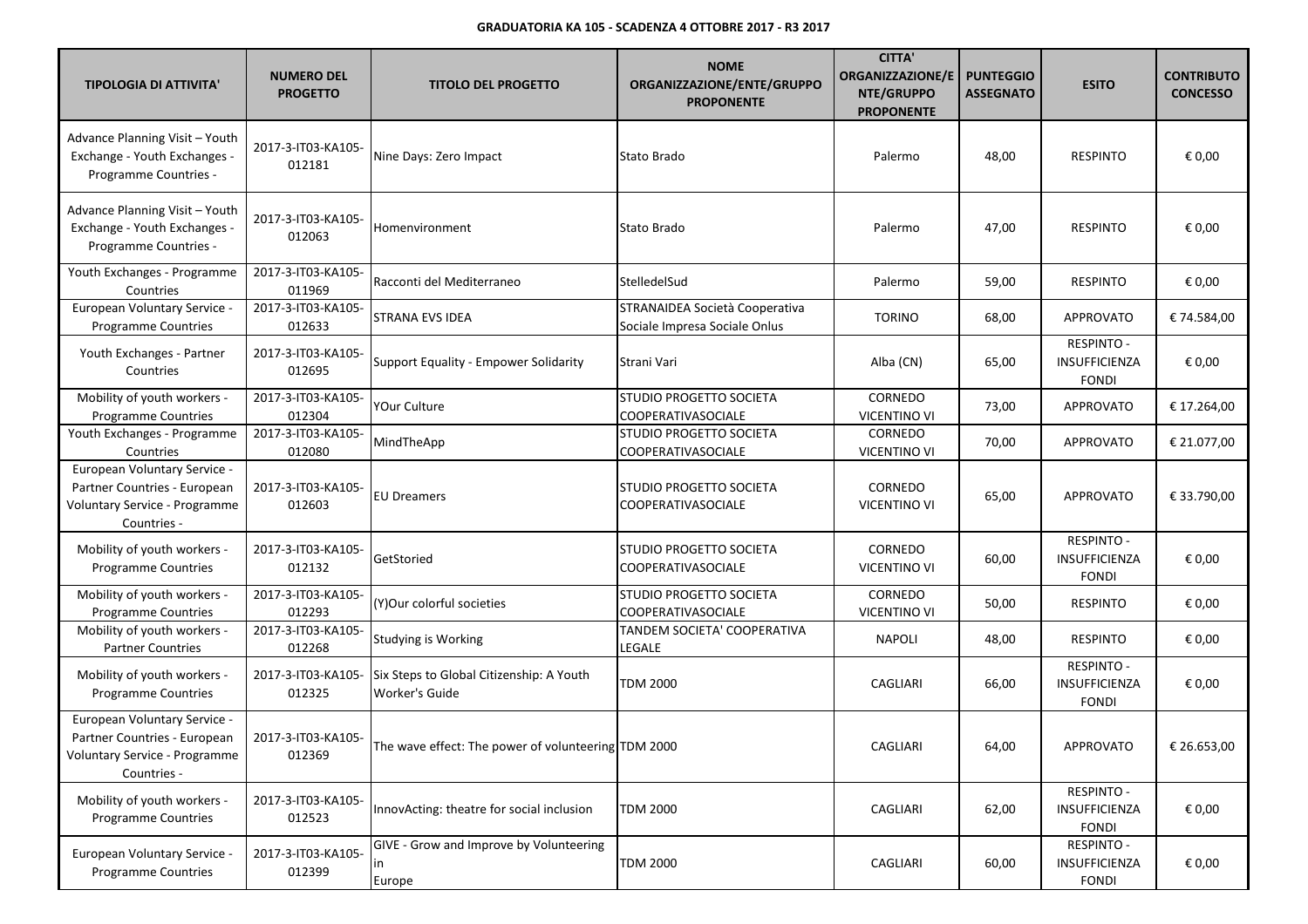| <b>TIPOLOGIA DI ATTIVITA'</b>                                                           | <b>NUMERO DEL</b><br><b>PROGETTO</b> | <b>TITOLO DEL PROGETTO</b>                                                     | <b>NOME</b><br>ORGANIZZAZIONE/ENTE/GRUPPO<br><b>PROPONENTE</b> | <b>CITTA'</b><br><b>ORGANIZZAZIONE/E</b><br>NTE/GRUPPO<br><b>PROPONENTE</b> | <b>PUNTEGGIO</b><br><b>ASSEGNATO</b> | <b>ESITO</b>                                              | <b>CONTRIBUTO</b><br><b>CONCESSO</b> |
|-----------------------------------------------------------------------------------------|--------------------------------------|--------------------------------------------------------------------------------|----------------------------------------------------------------|-----------------------------------------------------------------------------|--------------------------------------|-----------------------------------------------------------|--------------------------------------|
| Mobility of youth workers -<br>Programme Countries                                      | 2017-3-IT03-KA105-<br>012505         | Active8-Empower young people towards<br>active participation                   | <b>TDM 2000</b>                                                | CAGLIARI                                                                    | 50,00                                | <b>RESPINTO</b>                                           | € 0,00                               |
| Mobility of youth workers -<br><b>Partner Countries</b>                                 | 2017-3-IT03-KA105-<br>012531         | <b>Creating Resources to Empower</b><br>Volunteering In EU and Western Balkans | TDM 2000 INTERNATIONAL                                         | <b>QUARTU SANTELENA</b>                                                     | 65,00                                | <b>RESPINTO -</b><br>INSUFFICIENZA<br><b>FONDI</b>        | € 0,00                               |
| Mobility of youth workers -<br>Programme Countries                                      | 2017-3-IT03-KA105-<br>012412         | F.A.ME. - Follow Active Mentors -<br>Improving the quality of EVS mentorship   | TDM 2000 INTERNATIONAL                                         | <b>QUARTU SANTELENA</b>                                                     | 53,00                                | <b>RESPINTO</b>                                           | € 0,00                               |
| Advance Planning Visit - Youth<br>Exchange - Youth Exchanges -<br>Programme Countries - | 2017-3-IT03-KA105-<br>012626         | <b>Folk Across Borders</b>                                                     | TeatroMacchinalnutile                                          | Avezzano (AQ)                                                               | 53,00                                | <b>RESPINTO</b>                                           | € 0,00                               |
| Advance Planning Visit - Youth<br>Exchange - Youth Exchanges -<br>Programme Countries - | 2017-3-IT03-KA105-<br>012371         | From Tastes to Tastes                                                          | Terra di Mezzo                                                 | Vallefiorita                                                                | 87,00                                | <b>APPROVATO</b>                                          | € 13.735,00                          |
| Advance Planning Visit - Youth<br>Exchange - Youth Exchanges -<br>Programme Countries - | 2017-3-IT03-KA105-<br>012134         | A SUSTAINABLE ENVIRONMENT FOR THE<br>DEVELOPMENT OF RURAL AREAS                | Terra di Mezzo                                                 | Vallefiorita                                                                | 68,00                                | <b>APPROVATO</b>                                          | € 14.245,00                          |
| Advance Planning Visit - Youth<br>Exchange - Youth Exchanges -<br>Partner Countries -   | 2017-3-IT03-KA105-<br>012151         | Art for the landscape of peace                                                 | Terra di Mezzo                                                 | Vallefiorita                                                                | 65,00                                | <b>RESPINTO -</b><br><b>INSUFFICIENZA</b><br><b>FONDI</b> | € 0,00                               |
| Advance Planning Visit - Youth<br>Exchange - Youth Exchanges -<br>Programme Countries - | 2017-3-IT03-KA105-<br>012157         | Welcome back to Mother Nature                                                  | Terra di Mezzo                                                 | Vallefiorita                                                                | 57,00                                | <b>RESPINTO</b>                                           | € 0,00                               |
| Advance Planning Visit - Youth<br>Exchange - Youth Exchanges -<br>Programme Countries - | 2017-3-IT03-KA105-<br>012700         | <b>Sand Puppets</b>                                                            | Terra Gioiosa                                                  | Marina di Gioiosa<br>Ionica                                                 | 60,00                                | <b>RESPINTO -</b><br>INSUFFICIENZA<br><b>FONDI</b>        | € 0,00                               |
| Mobility of youth workers -<br>Programme Countries                                      | 2017-3-IT03-KA105-<br>012198         | "AGROtourism TRaining for sustAINABLE<br>development of rural areas"           | The Culture Net                                                | Rome                                                                        | 0,00                                 | <b>RESPINTO</b>                                           | € 0,00                               |
| Youth Exchanges - Programme<br>Countries                                                | 2017-3-IT03-KA105-<br>012398         | Don't worry be healthy                                                         | The rising stars                                               | Messina                                                                     | 60,00                                | <b>RESPINTO -</b><br>INSUFFICIENZA<br><b>FONDI</b>        | € 0,00                               |
| Youth Exchanges - Programme<br>Countries                                                | 2017-3-IT03-KA105-<br>012356         | EUnited against discrimination                                                 | The rising stars                                               | Messina                                                                     | 47,00                                | <b>RESPINTO</b>                                           | € 0,00                               |
| Youth Exchanges - Programme<br>Countries                                                | 2017-3-IT03-KA105-<br>012370         | Formal or non-formal? That's the problem! The rising stars                     |                                                                | Messina                                                                     | 47,00                                | <b>RESPINTO</b>                                           | € 0,00                               |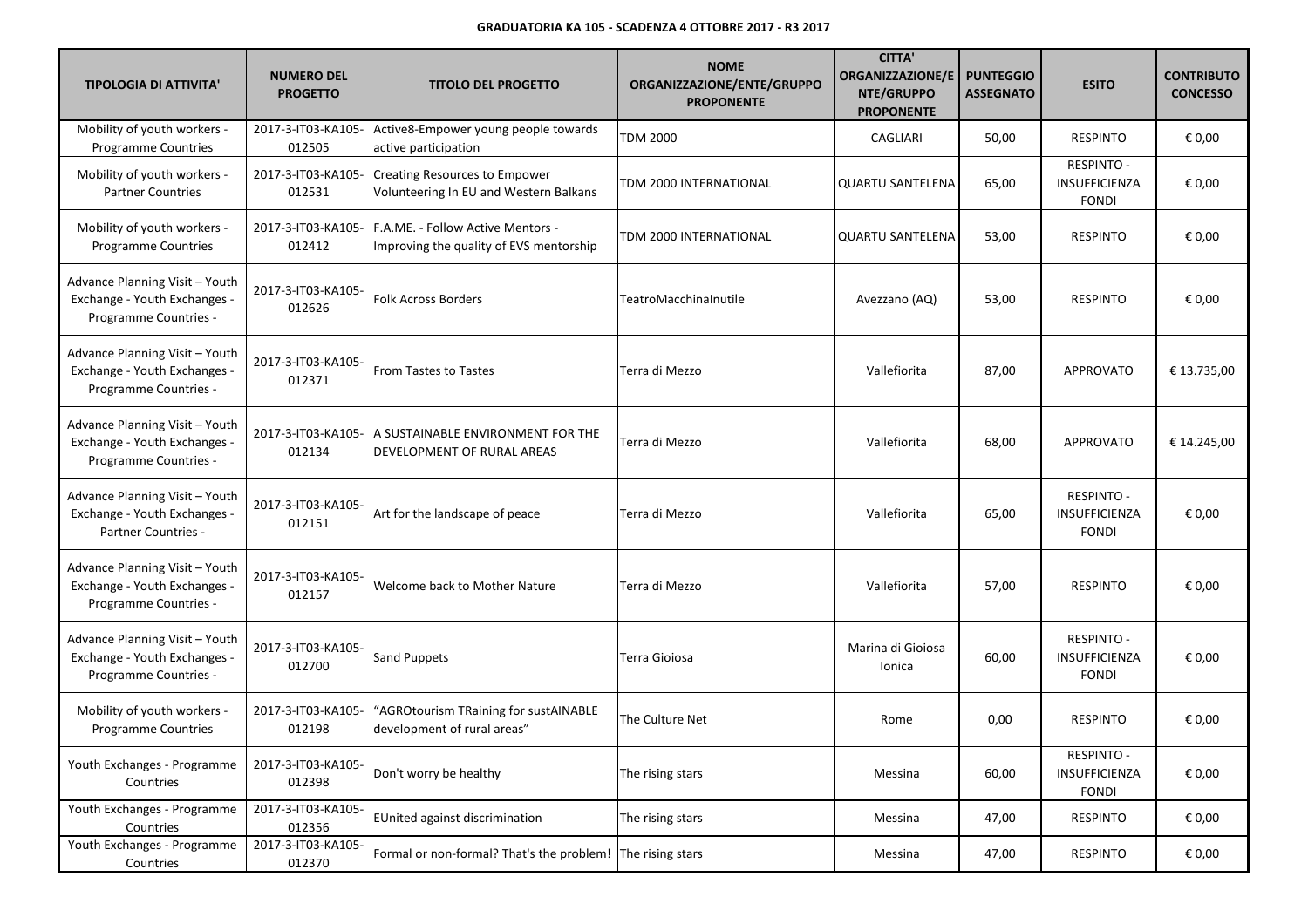| <b>TIPOLOGIA DI ATTIVITA'</b>                                                                | <b>NUMERO DEL</b><br><b>PROGETTO</b> | <b>TITOLO DEL PROGETTO</b>                                | <b>NOME</b><br>ORGANIZZAZIONE/ENTE/GRUPPO<br><b>PROPONENTE</b>         | <b>CITTA'</b><br><b>ORGANIZZAZIONE/E</b><br>NTE/GRUPPO<br><b>PROPONENTE</b> | <b>PUNTEGGIO</b><br><b>ASSEGNATO</b> | <b>ESITO</b>                                       | <b>CONTRIBUTO</b><br><b>CONCESSO</b> |
|----------------------------------------------------------------------------------------------|--------------------------------------|-----------------------------------------------------------|------------------------------------------------------------------------|-----------------------------------------------------------------------------|--------------------------------------|----------------------------------------------------|--------------------------------------|
| Youth Exchanges - Programme<br>Countries                                                     | 2017-3-IT03-KA105-<br>012388         | Democracy starts from you                                 | The rising stars                                                       | Messina                                                                     | 39,00                                | <b>RESPINTO</b>                                    | € 0,00                               |
| Advance Planning Visit - Youth<br>Exchange - Youth Exchanges -<br><b>Partner Countries -</b> | 2017-3-IT03-KA105-<br>012742         | Mingle: Inclusion 4 Revolution                            | TheYouthThem                                                           | Bojano                                                                      | 0,00                                 | <b>RESPINTO</b>                                    | € 0,00                               |
| Advance Planning Visit - Youth<br>Exchange - Youth Exchanges -<br>Partner Countries -        | 2017-3-IT03-KA105-<br>012776         | Mingle: Inclusion 4 Revolution                            | TheYouthThem                                                           | Bojano                                                                      | 0,00                                 | <b>RESPINTO</b>                                    | € 0,00                               |
| Mobility of youth workers -<br><b>Programme Countries</b>                                    | 2017-3-IT03-KA105-<br>012100         | <b>EMPOWERING TALENT AND CREATIVITY</b>                   | TIA Formazione Internazionale                                          | <b>BOSA</b>                                                                 | 50,00                                | <b>RESPINTO</b>                                    | € 0,00                               |
| Mobility of youth workers -<br><b>Programme Countries</b>                                    | 2017-3-IT03-KA105-<br>011983         | EASY                                                      | TIA Formazione Internazionale                                          | <b>BOSA</b>                                                                 | 47,00                                | <b>RESPINTO</b>                                    | € 0,00                               |
| Mobility of youth workers -<br>Programme Countries                                           | 2017-3-IT03-KA105-<br>012088         | EDUCAZIONE DIGITALE E CITTADINANZA<br><b>ATTIVA II</b>    | TIA Formazione Internazionale                                          | <b>BOSA</b>                                                                 | 47,00                                | <b>RESPINTO</b>                                    | € 0,00                               |
| Youth Exchanges - Programme<br>Countries                                                     | 2017-3-IT03-KA105-<br>012308         | Youth Make The World Go Around                            | Torre dei Giovani - TdG                                                | Torre del Greco                                                             | 44,00                                | <b>RESPINTO</b>                                    | € 0,00                               |
| Mobility of youth workers -<br><b>Programme Countries</b>                                    | 2017-3-IT03-KA105-<br>012197         | Sbulliamoci!                                              | Torre dei Giovani - TdG                                                | Torre del Greco                                                             | 36,00                                | <b>RESPINTO</b>                                    | € 0,00                               |
| Youth Exchanges - Programme<br>Countries                                                     | 2017-3-IT03-KA105-<br>012350         | Integrazione per abbattere il pregiudizio                 | Traguardo Europa                                                       | Potenza                                                                     | 57,00                                | <b>RESPINTO</b>                                    | € 0,00                               |
| Mobility of youth workers -<br><b>Partner Countries</b>                                      | 2017-3-IT03-KA105-<br>012749         | <b>Volunteering for Sustainability</b>                    | Ture Nirvane Società Cooperativa a<br>r.I.                             | Ventimiglia                                                                 | 65,00                                | <b>RESPINTO -</b><br>INSUFFICIENZA<br><b>FONDI</b> | € 0,00                               |
| Mobility of youth workers -<br><b>Partner Countries</b>                                      | 2017-3-IT03-KA105-<br>012408         | Volunteering for Sustainability                           | Ture Nirvane Società Cooperativa a<br>r.I.                             | Ventimiglia                                                                 | 0,00                                 | RESPINTO - INVIO<br><b>MULTIPLO</b>                | € 0,00                               |
| Mobility of youth workers -<br>Programme Countries                                           | 2017-3-IT03-KA105-<br>012465         | A Run for our Good                                        | UISP Comitato Provinciale di Sassari                                   | Sassari                                                                     | 47,00                                | <b>RESPINTO</b>                                    | € 0,00                               |
| Mobility of youth workers -<br><b>Programme Countries</b>                                    | 2017-3-IT03-KA105-<br>012625         | The Power of Motivation                                   | Unione Italiana Lotta alla Distrofia<br>Muscolare - sezione di Saviano | Saviano                                                                     | 38,00                                | <b>RESPINTO</b>                                    | € 0,00                               |
| European Voluntary Service -<br><b>Programme Countries</b>                                   | 2017-3-IT03-KA105-<br>012578         | Intergenerational Solidarity In Europe by<br>Means of EVS | UNISER SOC. COOP. ONLUS                                                | <b>FORLI</b>                                                                | 59,00                                | <b>RESPINTO</b>                                    | € 0,00                               |
| Youth Exchanges - Programme<br>Countries                                                     | 2017-3-IT03-KA105-<br>012089         | Musica come strumento per educazione                      | UNLA Lagopesole                                                        | Avigliano                                                                   | 50,00                                | <b>RESPINTO</b>                                    | € 0,00                               |
| Youth Exchanges - Programme<br>Countries                                                     | 2017-3-IT03-KA105-<br>012744         | <b>New Horizons</b>                                       | Vagamondo                                                              | Roletto                                                                     | 70,00                                | <b>APPROVATO</b>                                   | € 21.805,00                          |
| Youth Exchanges - Programme<br>Countries                                                     | 2017-3-IT03-KA105-<br>012583         | di5Connected                                              | Vagamondo                                                              | Roletto                                                                     | 68,00                                | <b>APPROVATO</b>                                   | € 13.494,00                          |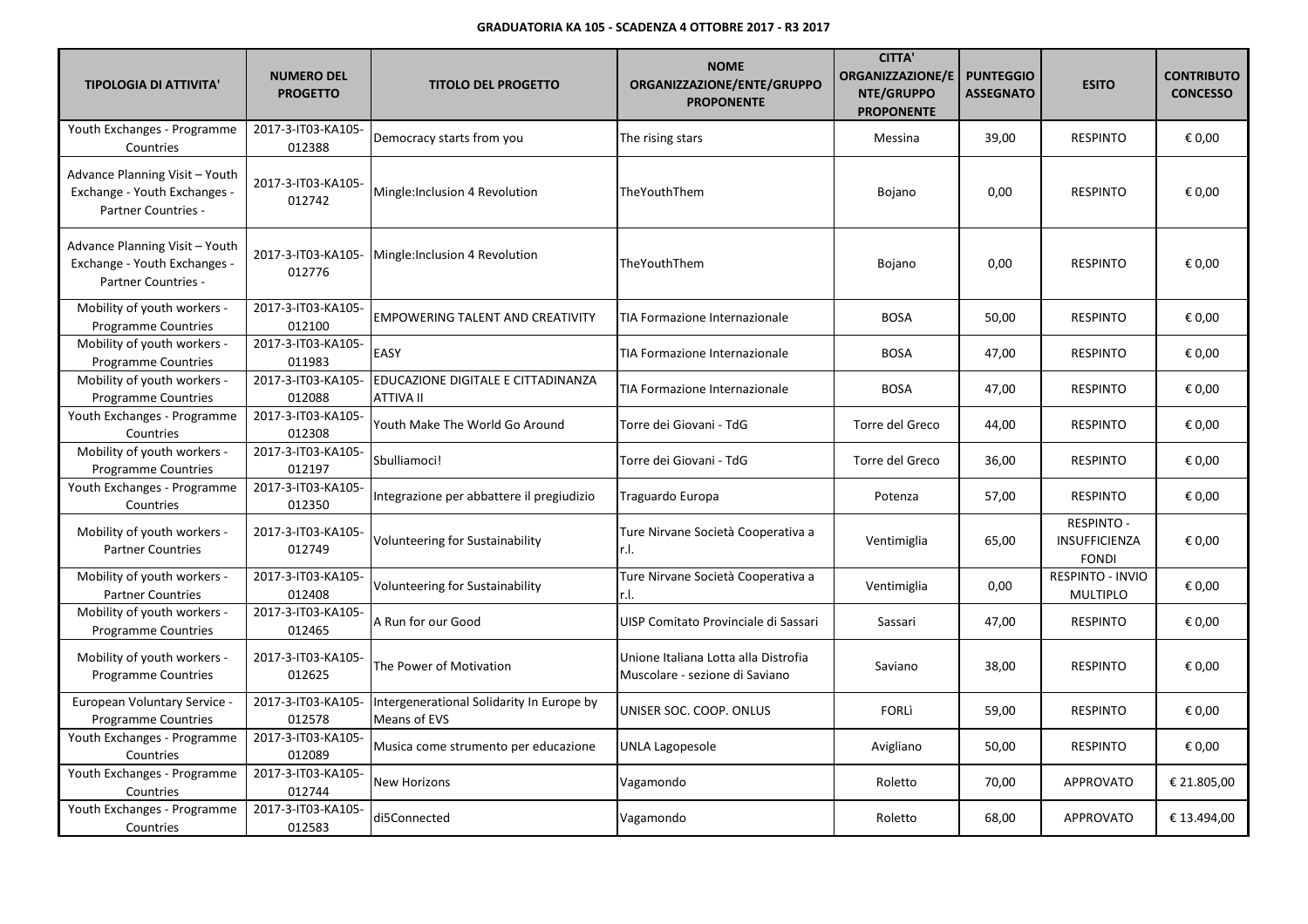| <b>TIPOLOGIA DI ATTIVITA'</b>                                                           | <b>NUMERO DEL</b><br><b>PROGETTO</b> | <b>TITOLO DEL PROGETTO</b>              | <b>NOME</b><br>ORGANIZZAZIONE/ENTE/GRUPPO<br><b>PROPONENTE</b> | <b>CITTA'</b><br><b>ORGANIZZAZIONE/E</b><br>NTE/GRUPPO<br><b>PROPONENTE</b> | <b>PUNTEGGIO</b><br><b>ASSEGNATO</b> | <b>ESITO</b>                                       | <b>CONTRIBUTO</b><br><b>CONCESSO</b> |
|-----------------------------------------------------------------------------------------|--------------------------------------|-----------------------------------------|----------------------------------------------------------------|-----------------------------------------------------------------------------|--------------------------------------|----------------------------------------------------|--------------------------------------|
| Advance Planning Visit - Youth<br>Exchange - Youth Exchanges -<br>Programme Countries - | 2017-3-IT03-KA105-<br>012606         | WEhealing                               | Vagamondo                                                      | Roletto                                                                     | 57,00                                | <b>RESPINTO</b>                                    | € 0,00                               |
| Youth Exchanges - Programme<br>Countries                                                | 2017-3-IT03-KA105-<br>012584         | TNT - The Next Tourism                  | Vagamondo                                                      | Roletto                                                                     | 48,00                                | <b>RESPINTO</b>                                    | € 0,00                               |
| Youth Exchanges - Programme<br>Countries                                                | 2017-3-IT03-KA105-<br>012555         | di5Connected                            | Vagamondo                                                      | Roletto                                                                     | 0,00                                 | RESPINTO - INVIO<br><b>MULTIPLO</b>                | € 0,00                               |
| Youth Exchanges - Programme<br>Countries                                                | 2017-3-IT03-KA105-<br>012558         | TNT - The Next Tourism                  | Vagamondo                                                      | Roletto                                                                     | 0,00                                 | RESPINTO - INVIO<br><b>MULTIPLO</b>                | € 0,00                               |
| Youth Exchanges - Programme<br>Countries                                                | 2017-3-IT03-KA105-<br>012743         | New Horizons                            | Vagamondo                                                      | Roletto                                                                     | 0,00                                 | RESPINTO - INVIO<br><b>MULTIPLO</b>                | € 0,00                               |
| Youth Exchanges - Programme<br>Countries                                                | 2017-3-IT03-KA105-<br>012734         | Get out! learn from outdoor experiences | Vedogiovane Società Cooperativa<br>Sociale                     | Borgomanero                                                                 | 57,00                                | <b>RESPINTO</b>                                    | € 0,00                               |
| European Voluntary Service -<br>Programme Countries                                     | 2017-3-IT03-KA105-<br>012396         | Youth in Mind                           | Vedogiovane Società Cooperativa<br>Sociale                     | Borgomanero                                                                 | 52,00                                | <b>RESPINTO</b>                                    | € 0,00                               |
| Mobility of youth workers -<br><b>Programme Countries</b>                               | 2017-3-IT03-KA105-<br>012344         | E-PCM: Evs Project Cycle Management     | VICOLOCORTO ASSOCIAZIONE                                       | PESARO PU                                                                   | 67,00                                | <b>RESPINTO -</b><br>INSUFFICIENZA<br><b>FONDI</b> | € 0,00                               |
| European Voluntary Service<br><b>Programme Countries</b>                                | 2017-3-IT03-KA105-<br>012315         | <b>Volunteering Together</b>            | VICOLOCORTO ASSOCIAZIONE                                       | <b>PESARO PU</b>                                                            | 63,00                                | <b>APPROVATO</b>                                   | € 37.300,00                          |
| European Voluntary Service<br><b>Programme Countries</b>                                | 2017-3-IT03-KA105-<br>012568         | Sport for Inclusion                     | VICOLOCORTO ASSOCIAZIONE                                       | PESARO PU                                                                   | 62,00                                | <b>RESPINTO -</b><br>INSUFFICIENZA<br><b>FONDI</b> | € 0,00                               |
| European Voluntary Service<br>Programme Countries                                       | 2017-3-IT03-KA105-<br>012165         | <b>BelforTEAM</b>                       | VICOLOCORTO ASSOCIAZIONE                                       | PESARO PU                                                                   | 60,00                                | <b>RESPINTO -</b><br>INSUFFICIENZA<br><b>FONDI</b> | € 0,00                               |
| Advance Planning Visit - Youth<br>Exchange - Youth Exchanges -<br>Programme Countries - | 2017-3-IT03-KA105-<br>012318         | European Youth Health                   | ViviSostenibile                                                | Valsamoggia                                                                 | 52,00                                | <b>RESPINTO</b>                                    | € 0,00                               |
| European Voluntary Service -<br><b>Partner Countries</b>                                | 2017-3-IT03-KA105-<br>012411         | Speak it, play it!                      | VulcanicaMente                                                 | San Cesario di Lecce                                                        | 60,00                                | <b>RESPINTO -</b><br>INSUFFICIENZA<br><b>FONDI</b> | € 0,00                               |
| Youth Exchanges - Programme<br>Countries                                                | 2017-3-IT03-KA105-<br>012420         | IMPRENDITORI DELLA VOSTRA VITA          | W.o.W. Project per Mariano Bottari                             | Saviano (NA)                                                                | 49,00                                | <b>RESPINTO</b>                                    | € 0,00                               |
| Mobility of youth workers -<br>Programme Countries                                      | 2017-3-IT03-KA105-<br>012112         | #EuProjectHub                           | Work in Progress onlus                                         | Galatone                                                                    | 54,00                                | <b>RESPINTO</b>                                    | € 0,00                               |
| Advance Planning Visit - Youth<br>Exchange - Youth Exchanges -<br>Programme Countries - | 2017-3-IT03-KA105-<br>012171         | Think it - Make it!                     | Work in Progress onlus                                         | Galatone                                                                    | 53,00                                | <b>RESPINTO</b>                                    | € 0,00                               |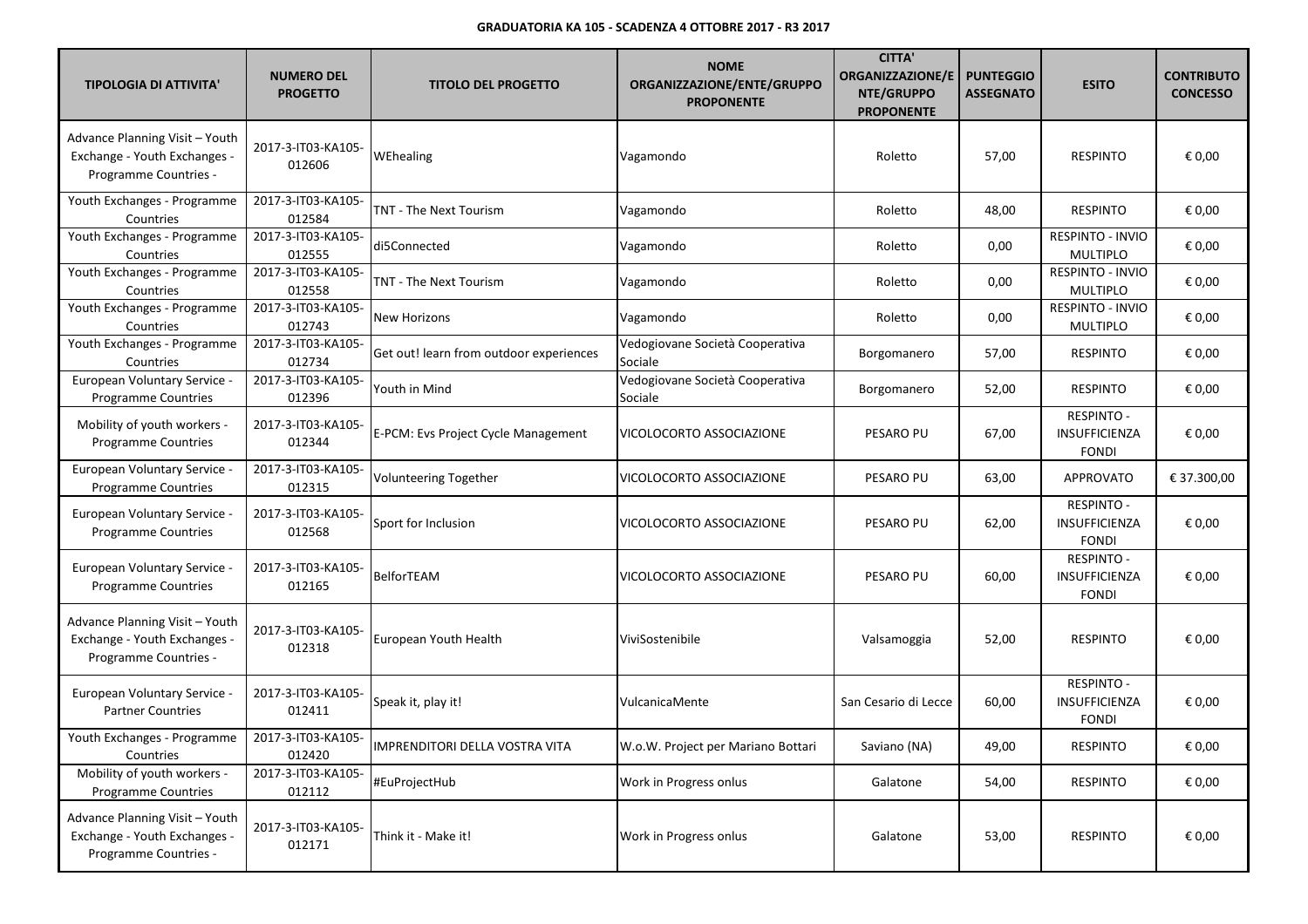| <b>TIPOLOGIA DI ATTIVITA'</b>                                                                                | <b>NUMERO DEL</b><br><b>PROGETTO</b> | <b>TITOLO DEL PROGETTO</b>                                                               | <b>NOME</b><br>ORGANIZZAZIONE/ENTE/GRUPPO<br><b>PROPONENTE</b> | <b>CITTA'</b><br><b>ORGANIZZAZIONE/E</b><br>NTE/GRUPPO<br><b>PROPONENTE</b> | <b>PUNTEGGIO</b><br><b>ASSEGNATO</b> | <b>ESITO</b>                                              | <b>CONTRIBUTO</b><br><b>CONCESSO</b> |
|--------------------------------------------------------------------------------------------------------------|--------------------------------------|------------------------------------------------------------------------------------------|----------------------------------------------------------------|-----------------------------------------------------------------------------|--------------------------------------|-----------------------------------------------------------|--------------------------------------|
| Advance Planning Visit - Youth<br>Exchange - Youth Exchanges -<br>Programme Countries -                      | 2017-3-IT03-KA105-<br>012758         | Art for Change                                                                           | Work in Progress onlus                                         | Galatone                                                                    | 52,00                                | <b>RESPINTO</b>                                           | € 0,00                               |
| Mobility of youth workers -<br><b>Programme Countries</b>                                                    | 2017-3-IT03-KA105-<br>012756         | Make Room for Change: Innovate for Social<br>Good                                        | Work in Progress onlus                                         | Galatone                                                                    | 43,00                                | <b>RESPINTO</b>                                           | € 0,00                               |
| Mobility of youth workers -<br><b>Programme Countries</b>                                                    | 2017-3-IT03-KA105-<br>012339         | Europe 2.0: identity and challanges                                                      | Work in Progress onlus                                         | Galatone                                                                    | 41,00                                | <b>RESPINTO</b>                                           | € 0,00                               |
| Mobility of youth workers -<br>Programme Countries - Mobility<br>of youth workers - Partner<br>Countries     | 2017-3-IT03-KA105-<br>012077         | G.I.S.                                                                                   | Xena centro scambi e dinamiche<br>interculturali               | Padova                                                                      | 67,00                                | <b>RESPINTO -</b><br>INSUFFICIENZA<br><b>FONDI</b>        | € 0,00                               |
| European Voluntary Service -<br>Partner Countries - European<br>Voluntary Service - Programme<br>Countries - | 2017-3-IT03-KA105-<br>012748         | Intercultural learning and mobility for<br>young people XIIplus                          | Xena centro scambi e dinamiche<br>interculturali               | Padova                                                                      | 65,00                                | <b>APPROVATO</b>                                          | € 18.085,00                          |
| European Voluntary Service -<br>Partner Countries - European<br>Voluntary Service - Programme<br>Countries - | 2017-3-IT03-KA105-<br>012189         | Intercultural learning and mobility for<br>young people XIIplus                          | Xena centro scambi e dinamiche<br>interculturali               | Padova                                                                      | 0,00                                 | RESPINTO - INVIO<br><b>MULTIPLO</b>                       | € 0,00                               |
| Youth Exchanges - Programme<br>Countries                                                                     | 2017-3-IT03-KA105-<br>012254         | UNITED STATES OF EUROPE                                                                  | vou media                                                      | Ortelle                                                                     | 71,00                                | <b>APPROVATO</b>                                          | € 24.654,00                          |
| Youth Exchanges - Programme<br>Countries                                                                     | 2017-3-IT03-KA105-<br>012239         | LET'S MAKE EUROPE TOGETHER                                                               | you media                                                      | Ortelle                                                                     | 60,00                                | <b>RESPINTO -</b><br><b>INSUFFICIENZA</b><br><b>FONDI</b> | € 0,00                               |
| Advance Planning Visit - Youth<br>Exchange - Youth Exchanges -<br>Partner Countries -                        | 2017-3-IT03-KA105-<br>011920         | Strengthen the values of solidarity                                                      | vou media                                                      | Ortelle                                                                     | 52,00                                | <b>RESPINTO</b>                                           | € 0,00                               |
| Advance Planning Visit - Youth<br>Exchange - Youth Exchanges -<br>Programme Countries -                      | 2017-3-IT03-KA105-<br>012060         | Game of talents                                                                          | YOUNET                                                         | <b>BOLOGNA</b>                                                              | 65,00                                | <b>RESPINTO -</b><br>INSUFFICIENZA<br><b>FONDI</b>        | € 0,00                               |
| European Voluntary Service<br><b>Programme Countries</b>                                                     | 2017-3-IT03-KA105-<br>012302         | SMART - Supporting youth Motivation,<br>Actions, Sense of Responsibility and<br>Tenacity | <b>YOUNET</b>                                                  | <b>BOLOGNA</b>                                                              | 63,00                                | <b>APPROVATO</b>                                          | € 56.700,00                          |
| European Voluntary Service<br>Programme Countries                                                            | 2017-3-IT03-KA105-<br>012300         | SuburBANG!                                                                               | YOUNET                                                         | <b>BOLOGNA</b>                                                              | 61,00                                | <b>RESPINTO -</b><br>INSUFFICIENZA<br><b>FONDI</b>        | € 0,00                               |
| Mobility of youth workers -<br><b>Programme Countries</b>                                                    | 2017-3-IT03-KA105-<br>012281         | 'Art as a Tool for Youth"                                                                | YOUNG MEN'S CHRISTIAN<br><b>ASSOCIATION PARTHENOPE</b>         | <b>NAPOLI</b>                                                               | 73,00                                | <b>APPROVATO</b>                                          | € 19.745,00                          |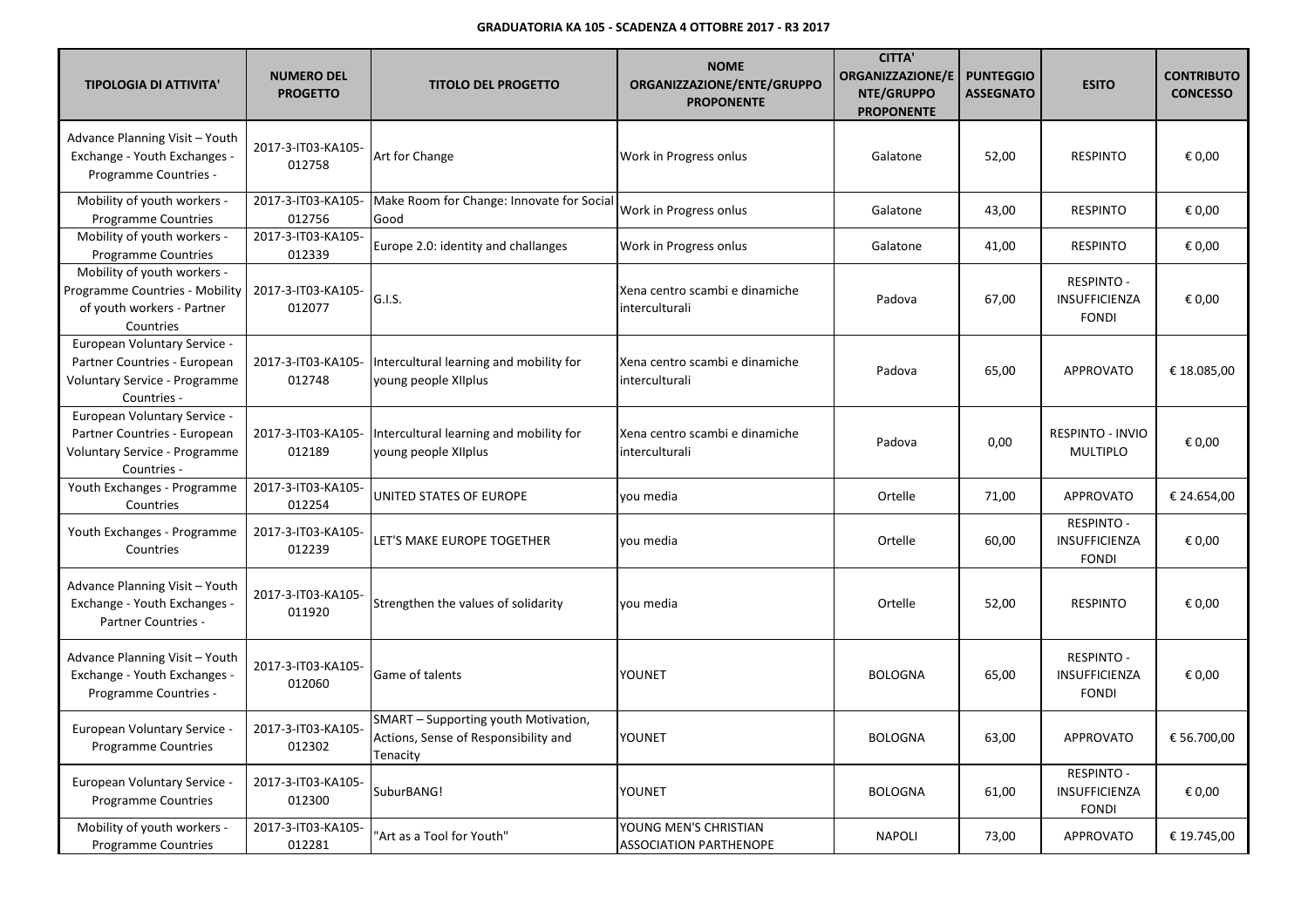| <b>TIPOLOGIA DI ATTIVITA'</b>                                                                                                             | <b>NUMERO DEL</b><br><b>PROGETTO</b> | <b>TITOLO DEL PROGETTO</b>                                                    | <b>NOME</b><br>ORGANIZZAZIONE/ENTE/GRUPPO<br><b>PROPONENTE</b> | <b>CITTA'</b><br><b>ORGANIZZAZIONE/E</b><br>NTE/GRUPPO<br><b>PROPONENTE</b> | <b>PUNTEGGIO</b><br><b>ASSEGNATO</b> | <b>ESITO</b>                                       | <b>CONTRIBUTO</b><br><b>CONCESSO</b> |
|-------------------------------------------------------------------------------------------------------------------------------------------|--------------------------------------|-------------------------------------------------------------------------------|----------------------------------------------------------------|-----------------------------------------------------------------------------|--------------------------------------|----------------------------------------------------|--------------------------------------|
| Mobility of youth workers -<br>Programme Countries                                                                                        | 2017-3-IT03-KA105-<br>012310         | InnovAction: Modern tools for trainers and<br>vouth workers                   | YOUNG MEN'S CHRISTIAN<br><b>ASSOCIATION PARTHENOPE</b>         | <b>NAPOLI</b>                                                               | 60,00                                | <b>RESPINTO -</b><br>INSUFFICIENZA<br><b>FONDI</b> | € 0,00                               |
| Advance Planning Visit - Youth<br>Exchange - Youth Exchanges -<br>Programme Countries -                                                   | 2017-3-IT03-KA105-<br>012147         | FOCUS ON NATURE - esperienze di<br>sostenibilità dei giovani europei nel 2018 | YOUNG MEN'S CHRISTIAN<br><b>ASSOCIATION PARTHENOPE</b>         | <b>NAPOLI</b>                                                               | 57,00                                | <b>RESPINTO</b>                                    | € 0,00                               |
| Advance Planning Visit - Youth<br>Exchange - Youth Exchanges -<br>Programme Countries -                                                   | 2017-3-IT03-KA105-<br>012220         | IMAGINE: Because Everybody has a Story<br>to tell                             | YOUNG MEN'S CHRISTIAN<br><b>ASSOCIATION PARTHENOPE</b>         | <b>NAPOLI</b>                                                               | 51,00                                | <b>RESPINTO</b>                                    | € 0,00                               |
| Advance Planning Visit - Youth<br>Exchange - Youth Exchanges -<br>Programme Countries -                                                   | 2017-3-IT03-KA105-<br>012191         | IMAGINE: Because Everybody has a Story<br>to tell                             | YOUNG MEN'S CHRISTIAN<br>ASSOCIATION PARTHENOPE                | <b>NAPOLI</b>                                                               | 0,00                                 | RESPINTO - INVIO<br><b>MULTIPLO</b>                | € 0,00                               |
| Youth Exchanges - Partner<br>Countries                                                                                                    | 2017-3-IT03-KA105-<br>012766         | <b>Exploring Cultures</b>                                                     | YOUth Connect                                                  | Torino                                                                      | 60,00                                | <b>RESPINTO -</b><br>INSUFFICIENZA<br><b>FONDI</b> | € 0,00                               |
| Youth Exchanges - Programme<br>Countries                                                                                                  | 2017-3-IT03-KA105-<br>012696         | <b>Add To Contact</b>                                                         | YOUth Connect                                                  | Torino                                                                      | 57,00                                | <b>RESPINTO</b>                                    | € 0,00                               |
| Youth Exchanges - Programme<br>Countries                                                                                                  | 2017-3-IT03-KA105-<br>012746         | <b>Entrepreneur Me</b>                                                        | YOUth Connect                                                  | Torino                                                                      | 55,00                                | <b>RESPINTO</b>                                    | € 0,00                               |
| Mobility of youth workers -<br><b>Partner Countries</b>                                                                                   | 2017-3-IT03-KA105-<br>012609         | Life-Skills by Europe                                                         | YOUth Connect                                                  | Torino                                                                      | 51,00                                | <b>RESPINTO</b>                                    | € 0,00                               |
| Youth Exchanges - Programme<br>Countries                                                                                                  | 2017-3-IT03-KA105-<br>012682         | Entrepreneur Me                                                               | YOUth Connect                                                  | Torino                                                                      | 0,00                                 | RESPINTO - INVIO<br><b>MULTIPLO</b>                | € 0,00                               |
| Advance Planning Visit - Youth<br>Exchange - Youth Exchanges -<br>Programme Countries -                                                   | 2017-3-IT03-KA105-<br>012259         | Rainbow tribe                                                                 | Youth4youth                                                    | <b>Boves</b>                                                                | 75,00                                | <b>APPROVATO</b>                                   | € 28.553,00                          |
| Mobility of youth workers -<br>Programme Countries                                                                                        | 2017-3-IT03-KA105-<br>012301         | The hero's journey $-$ a new path for youth                                   | Youth4youth                                                    | <b>Boves</b>                                                                | 61,00                                | <b>RESPINTO -</b><br>INSUFFICIENZA<br><b>FONDI</b> | € 0,00                               |
| Advance Planning Visit - Youth<br>Exchange - Youth Exchanges -<br>Programme Countries -                                                   | 2017-3-IT03-KA105-<br>012003         | We choose welcome                                                             | Youth4youth                                                    | Boves                                                                       | 60,00                                | <b>RESPINTO -</b><br>INSUFFICIENZA<br><b>FONDI</b> | € 0,00                               |
| Youth Exchanges - Partner<br>Countries - Mobility of youth<br>workers - Partner Countries -<br>Advance Planning Visit - Youth<br>Exchange | 2017-3-IT03-KA105-<br>012004         | <b>Express yourself</b>                                                       | Youth4youth                                                    | <b>Boves</b>                                                                | 58,00                                | <b>RESPINTO</b>                                    | € 0,00                               |